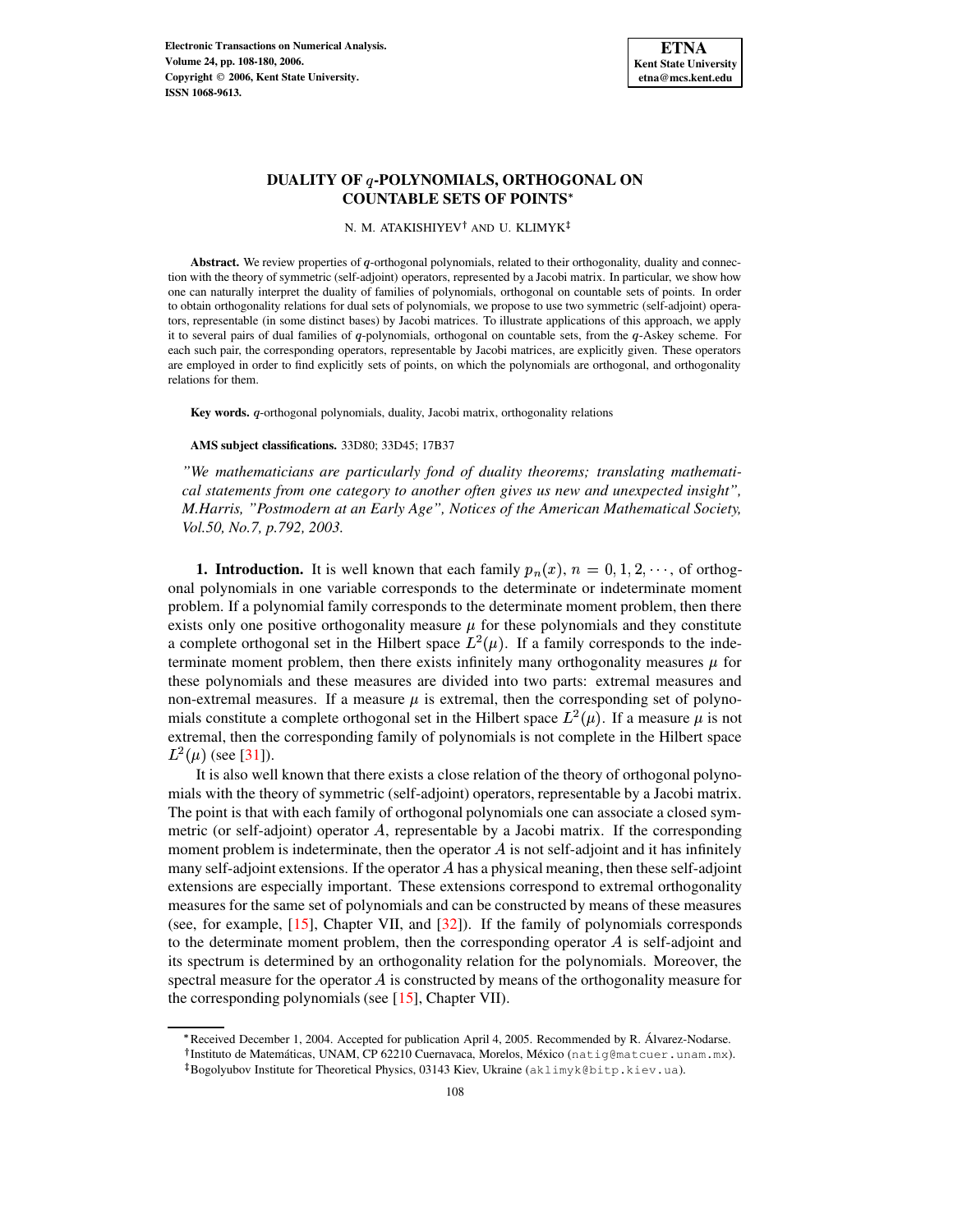In section 2, we briefly review the relations between the theory of orthogonal polynomials, the theory of operators, representable by a Jacobi matrix, and the theory of moment problem. This information is basic for the exposition in further sections. In section 2, we also discuss how one can naturally extend the conventional notion of duality to sets of polynomials, orthogonal on countable sets of points.

In order to find orthogonality measures for dual sets of polynomials, we use two symmetric (or self-adjoint) operators, representable (with respect to different bases) by Jacobi matrices. This approach is applied to several sets of dual  $q$ -orthogonal polynomials from the Askey scheme.

Pairs of operators  $(A, I)$ , employed for studying some sets of q-orthogonal polynomials and their duals, belong to the discrete series representations of the quantum algebra  $U_q(\text{su}_{1,1})$ (see, for example, [\[6\]](#page-71-0) and [\[11\]](#page-72-3)). However, in order to facilitate ease of comprehending to a larger number of readers we have not exploited this deep algebraic fact; that is, we exhibit explicit forms of these operators without using the representation theory of the quantum algebra  $U_q(\text{su}_{1,1})$ . These pairs of operators are, in fact, a generalization of Leonard pairs, introduced by P. Terwilliger [\[35\]](#page-72-4) (for the definition and references see section 3).

When one considers dual sets of  $q$ -polynomials, orthogonal on countable sets of points, then one member of these sets corresponds to the determinate moment problem and another to the indeterminate moment problem. One of the two operators  $(A, I)$  (that is, the operator A) for a given dual pair of sets of q-orthogonal polynomials corresponds to a three-term recurrence relation for the set of polynomials, which corresponds to the determinate moment problem. This operator is bounded and self-adjoint; moreover, it has the discrete spectrum. We diagonalize this self-adjoint bounded operator and find its spectrum with the aid of the second operator  $I$ , which corresponds to a  $q$ -difference equation for the same set of polynomials. An explicit form of all eigenfunctions for the operator  $\vec{A}$  is found for each dual set of polynomials, considered by us. They are expressed in terms of  $q$ -polynomials, which belong to the set, associated with the determinate moment problem. Since the spectrum of  $A$  is simple, its eigenfunctions form an orthogonal basis in the Hilbert space. One can normalize this basis. This normalization is effected by means of the second operator  $I$  from the corresponding pair. As a result of this normalization, two orthonormal bases in the Hilbert space emerge: the canonical (or the initial) basis and the basis of eigenfunctions of the operator  $A$ . They are interrelated by a unitary matrix U, whose entries  $u_{mn}$  are explicitly expressed in terms of polynomials  $P_m(x)$ , corresponding to the determinate moment problem. Since the matrix  $U$  is unitary (and in fact it is real in our case), there are two orthogonality relations for its elements, namely

<span id="page-1-0"></span>(1.1) 
$$
\sum_{n} u_{mn} u_{m'n} = \delta_{mm'}, \sum_{m} u_{mn} u_{mn'} = \delta_{nn'}.
$$

The first relation expresses the orthogonality relation for the polynomials  $P_m(x)$ , which correspond to the determinate moment problem. So, the orthogonality of  $U$  yields an algebraic proof of orthogonality relation for these polynomials. In order to interpret the second relation, we consider the polynomials  $P_m(x_n)$  (where  $\{x_n\}$  is the set of points, on which the polynomials are orthogonal) as functions of  $m$ . In this way one obtains one or two sets of orthogonal functions, which are expressed in terms of a dual set of  $q$ -orthogonal polynomials (which corresponds to the indeterminate moment problem). The second relation in  $(1.1)$  leads to the orthogonality relations for these dual  $q$ -orthogonal polynomials.

Since this set of  $q$ -orthogonal polynomials corresponds to the indeterminate moment problem, there are infinitely many orthogonality relations. Using the pair of operators  $(A, I)$ and the notion of duality, one is able to find only one orthogonality relation (which is dual to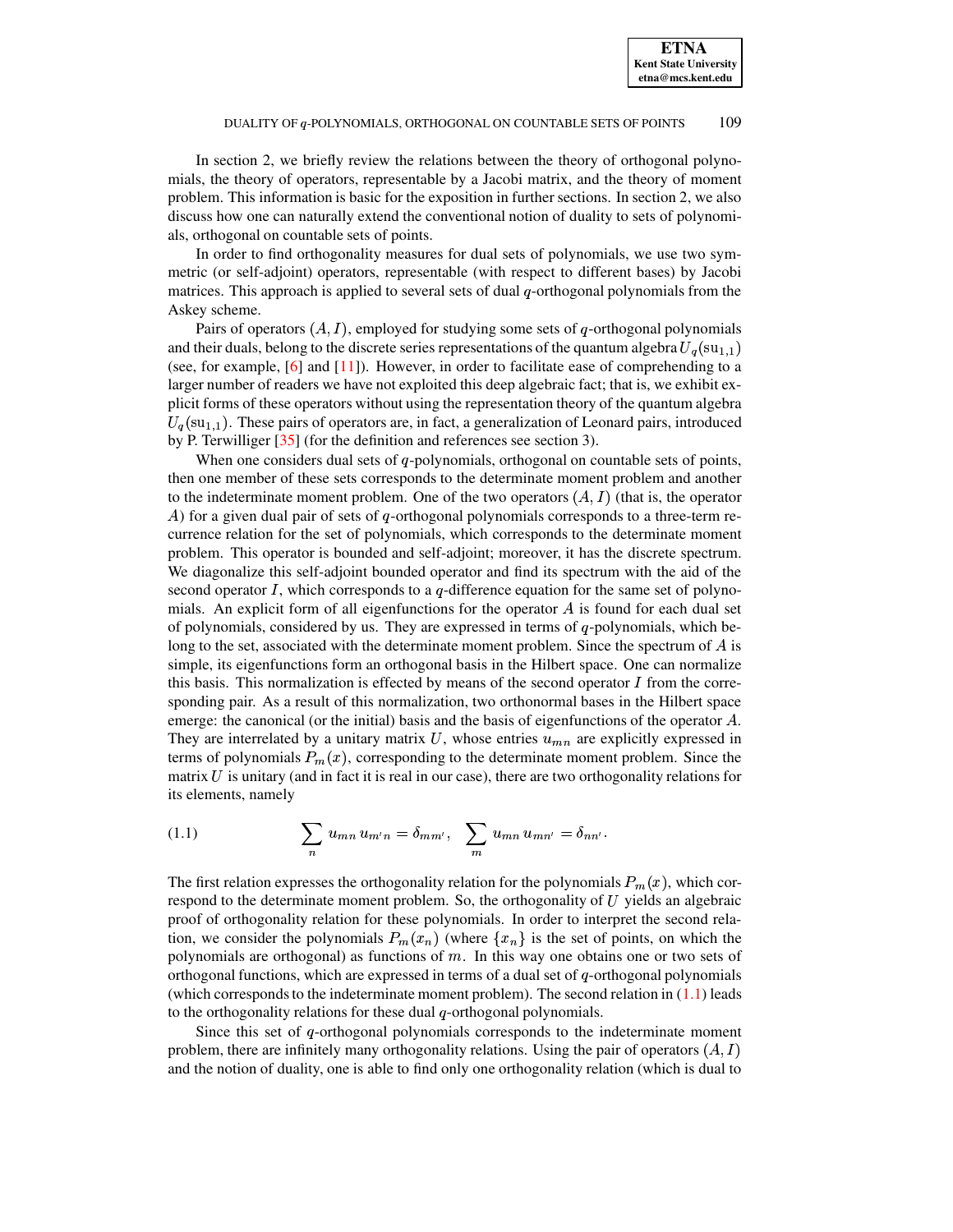the orthogonality relation for the corresponding set of polynomials, associated with the determinate moment problem). Sometimes a measure, which corresponds to this orthogonality relation, is extremal and sometimes it is not extremal. It depends on a concrete pair of dual sets of polynomials.

Throughout the sequel we always assume that  $q$  is a fixed positive number such that  $q < 1$ . We use (without additional explanation) notations of the theory of special functions and the standard  $q$ -analysis (see, for example,  $[21]$  and  $[3]$ ). We shall also use the well-known shorthand notation  $(a_1, \cdots, a_k; q)_n := (a_1; q)_n \cdots (a_k; q)_n.$ 

# **2. Orthogonality measures and duality.**

**2.1. Orthogonal polynomials, Jacobi matrices and the moment problem.** Orthogonal polynomials are closely related to operators represented by a Jacobi matrices. In what follows we shall use only symmetric Jacobi matrices and the word "symmetric" will be often omitted. By a symmetric Jacobi matrix we mean a (finite or infinite) symmetric matrix of the form

<span id="page-2-2"></span>(2.1) 
$$
M = \begin{pmatrix} b_0 & a_0 & 0 & 0 & 0 & \cdots \\ a_0 & b_1 & a_1 & 0 & 0 & \cdots \\ 0 & a_1 & b_2 & a_2 & 0 & \cdots \\ 0 & 0 & a_2 & b_3 & a_3 & \cdots \\ \cdots & \cdots & \cdots & \cdots & \cdots & \cdots \end{pmatrix}.
$$

We assume below that all  $a_i \neq 0$ ,  $i = 0, 1, 2, \cdots$ ; then  $a_i$  are real. Let L be a closed symmetric operator on a Hilbert space  $H$ , representable by a Jacobi matrix  $M$ . Then there exists an orthonormal basis  $e_n$ ,  $n = 0, 1, 2, \dots$ , in H, such that

$$
Le_n = a_n e_{n+1} + b_n e_n + a_{n-1} e_{n-1},
$$

where  $e_{-1} \equiv 0$  $e_{-1} \equiv 0$  $e_{-1} \equiv 0$ . Let  $|x| = \sum_{n=0}^{\infty} p_n(x)e_n$  be an eigenvector<sup>1</sup> of L with an eigenvalue x, that is,  $L|x\rangle = x|x\rangle$ . Then

$$
L|x\rangle = \sum_{n=0}^{\infty} [p_n(x)a_n e_{n+1} + p_n(x)b_n e_n + p_n(x)a_{n-1} e_{n-1}] = x \sum_{n=0}^{\infty} p_n(x)e_n.
$$

<span id="page-2-1"></span>Equating coefficients of the vector  $e_n$ , one comes to a recurrence relation for the coefficients  $p_n(x)$ :

$$
(2.2) \t\t\t a_n p_{n+1}(x) + b_n p_n(x) + a_{n-1} p_{n-1}(x) = x p_n(x).
$$

Since  $p_{-1}(x) = 0$ , by setting  $p_0(x) \equiv 1$  we see that  $p_1(x) = a_0 x - b_0/a_0$ . Similarly we can find uniquely  $p_n(x)$ ,  $n = 2, 3, \cdots$ . Thus, the relation [\(2.2\)](#page-2-1) completely determines the coefficients  $p_n(x)$ . Moreover, the recursive computation of  $p_n(x)$  shows that these coefficients  $p_n(x)$  are polynomials in x of degree n. Since the coefficients  $a_n$  and  $b_n$  are real (because the matrix  $M$  is symmetric), all coefficients of the polynomials  $p_n(x)$  themselves are real.

Well-known Favard's characterization theorem for polynomials  $P_n(x)$ ,  $n = 0, 1, 2, \dots$ , of degree  $n$  states that if these polynomials satisfy a recurrence relation

$$
A_n P_{n+1}(x) + B_n P_n(x) + C_n P_{n-1}(x) = x P_n(x)
$$

<span id="page-2-0"></span><sup>&</sup>lt;sup>1</sup>Observe that eigenvectors of L may belong to either the Hilbert space  $H$  or to some extension of  $H$ . (For example, if  $\mathcal{H} = L^2(-\infty, \infty)$  and in place of L we have the operator  $d/dx$ , then the functions  $e^{ixp}$ , which do not belong to  $L^2(-\infty, \infty)$ , are eigenfunctions of  $d/dx$ .) Below we act freely with eigenvectors, which do not belong to  $H$ , but this can be easily made mathematically strict.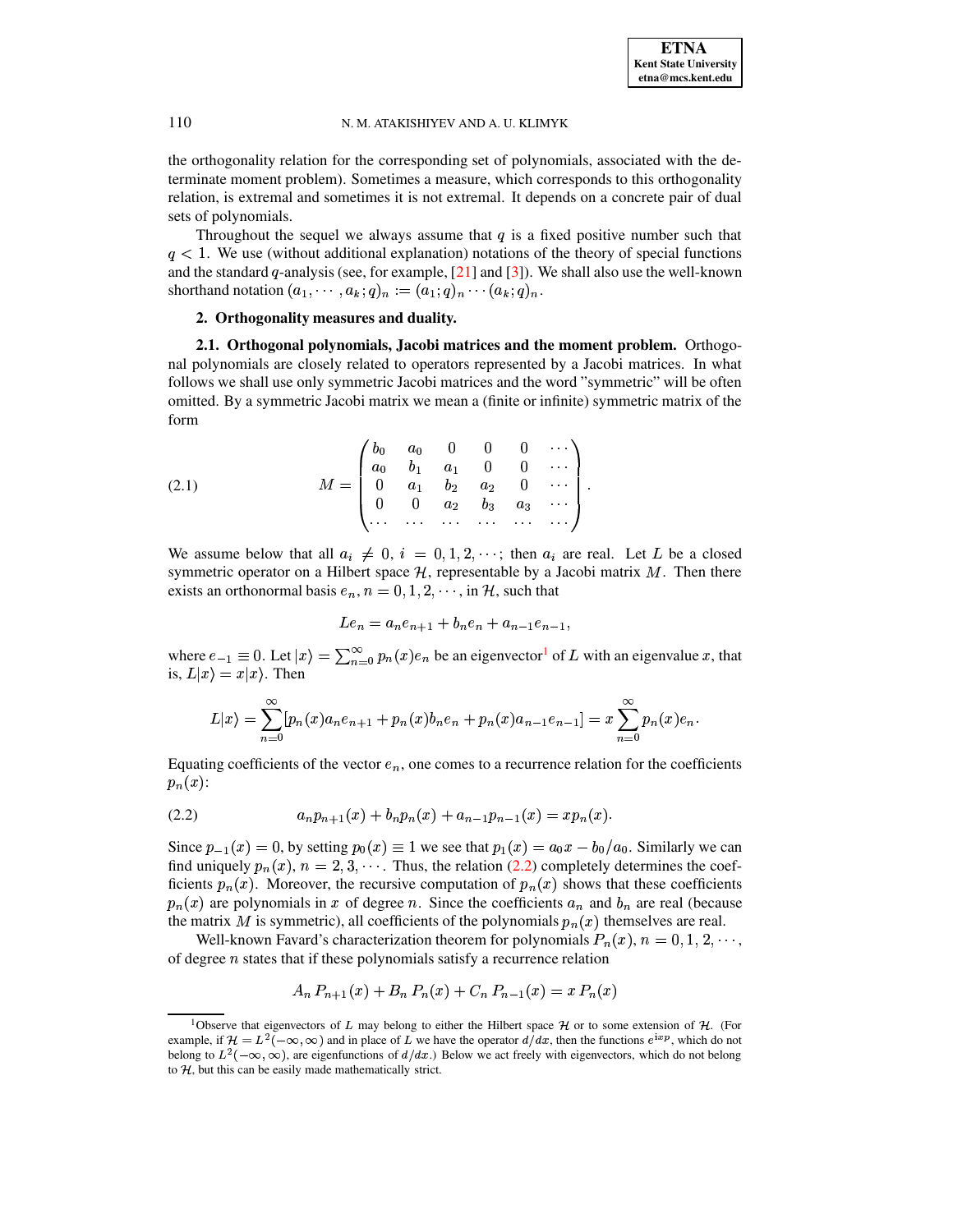and the conditions  $A_n C_{n+1} > 0$  are satisfied, then these polynomials are orthogonal with respect to some positive measure. It is clear that the conditions of Favard's theorem are satisfied for the polynomials  $p_n(x)$  because in this case the requirements simply reduce to inequalities  $a_n^2 > 0$  for  $n = 0, 1, 2, \cdots$ . This means that the polynomials  $p_n(x)$  from [\(2.2\)](#page-2-1) are orthogonal with respect to some positive measure  $\mu(x)$ . It is known that orthogonal polynomials admit orthogonality with respect to either unique positive measure or with respect to infinitely many positive measures.

The polynomials  $p_n(x)$  are very important for studying properties of the closed symmetric operator L. Namely, the following statements are true (see, for example,  $[15]$  and  $[32]$ ):

I. Let the polynomials  $p_n(x)$  are orthogonal with respect to a unique orthogonality measure  $\mu$ ,

$$
\int p_m(x)p_n(x)d\mu(x)=\delta_{mn},
$$

where the integration is performed over some subset (possibly discrete) of  $\mathbb{R}$ , then the closed operator  $L$  is self-adjoint. Moreover, the spectrum of the operator  $L$  is simple and coincides with the set, on which the polynomials  $p_n(x)$  are orthogonal (recall that we assume that all numbers  $a_n$  are non-vanishing). The measure  $\mu(x)$  determines the spectral measure for the operator  $L$  (for details see [\[15\]](#page-72-1), Chapter VII).

II. Let the polynomials  $p_n(x)$  are orthogonal with respect to infinitely many different orthogonality measures  $\mu$ . Then the closed symmetric operator  $L$  is not self-adjoint and has deficiency indices (1, 1), that is, it has infinitely many (in fact, one-parameter family of) self-adjoint extensions. It is known that among orthogonality measures, with respect to which the polynomials are orthogonal, there are so-called extremal measures (that is, such measures that a set of polynomials  $\{p_n(x)\}\$ is complete in the Hilbert space  $L^2$  with respect to the corresponding measure; see subsection 2.3 below). These measures uniquely determine self-adjoint extensions of the symmetric operator  $L$ . There exists one-to-one correspondence between essentially distinct extremal orthogonality measures and self-adjoint extensions of the operator  $L$ . The extremal orthogonality measures determine spectra of the corresponding self-adjoint extensions.

The inverse statements are also true:

I'. Let the operator L be self-adjoint. Then the corresponding polynomials  $p_n(x)$  are orthogonal with respect to a unique orthogonality measure  $\mu$ ,

$$
\int p_m(x) p_n(x) d\mu(x) = \delta_{mn},
$$

where the integral is taken over some subset (possibly discrete) of  $\mathbb{R}$ , which coincides with the spectrum of L. Moreover, a measure  $\mu$  is uniquely determined by a spectral measure for the operator  $L$  (for details see [\[15\]](#page-72-1), Chapter VII).

II'. Let the closed symmetric operator  $L$  be not self-adjoint. Since it is representable by a Jacobi matrix [\(2.1\)](#page-2-2) with  $a_n \neq 0$ ,  $n = 0, 1, 2, \dots$ , it admits one-parameter family of self-adjoint extensions (see [\[15\]](#page-72-1), Chapter VII). Then the polynomials  $p_n(x)$  are orthogonal with respect to infinitely many orthogonality measures  $\mu$ . Moreover, spectral measures of self-adjoint extensions of  $L$  determine extremal orthogonality measures for the polynomials  $\{p_n(x)\}\$  (and a set of polynomials  $\{p_n(x)\}\$ is complete in the Hilbert spaces  $L^2(\mu)$  with respect to the corresponding extremal measures  $\mu$ ).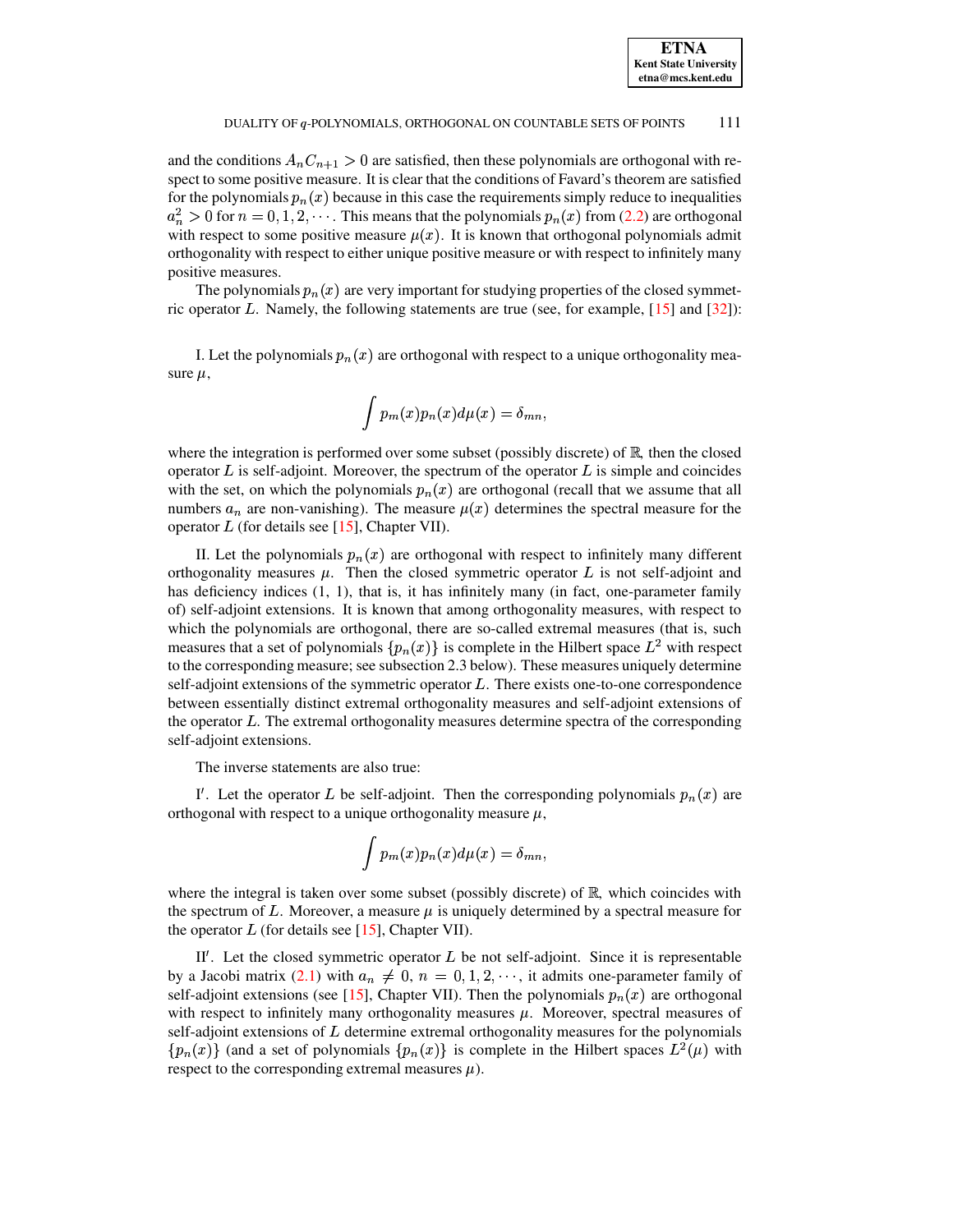On the other hand, with the orthogonal polynomials  $p_n(x)$ ,  $n = 0, 1, 2, \dots$ , the classical moment problem is associated (see  $[31]$  and  $[12]$ ). Namely, with these polynomials (that is, with the coefficients  $a_n$  and  $b_n$  in the corresponding recurrence relation) real numbers  $c_n$ ,  $n = 0, 1, 2, \dots$ , are associated, which determine the corresponding classical moment problem. (The numbers  $c_n$  are uniquely determined by  $a_n$  and  $b_n$ .) The definition of the classical moment problem consists in the following. Let a set of real numbers  $c_n$ ,  $n =$  $0, 1, 2, \dots$ , be given. We are looking for a positive measure  $\mu(x)$ , such that

(2.3) 
$$
\int x^n d\mu(x) = c_n, \quad n = 0, 1, 2, \cdots,
$$

where the integration is taken over  $\mathbb{R}$ . (In this case we deal with the *Hamburger moment problem*.) There are two principal questions in the theory of moment problem:

- <span id="page-4-0"></span>(i) Does there exist a measure  $\mu(x)$ , such that relations [\(2.3\)](#page-4-0) are satisfied?
- (ii) If such a measure exists, is it determined uniquely?

The answer to the first question is positive, if the numbers  $c_n$ ,  $n = 0, 1, 2, \dots$ , are those, which correspond to a family of orthogonal polynomials. Moreover, a measure  $\mu(x)$  then coincides with the measure, with respect to which these polynomials are orthogonal.

If a measure  $\mu$  in [\(2.3\)](#page-4-0) is determined uniquely, then we say that we deal with *the determinate moment problem*. In particular, it is the case when the measure  $\mu$  is supported on a bounded set. If a measure, with respect to which relations [\(2.3\)](#page-4-0) hold, is not unique, then we say that we deal with *the indeterminate moment problem*. In this case there exist infinitely many measures  $\mu(x)$  for which [\(2.3\)](#page-4-0) take place. Then the corresponding polynomials are orthogonal with respect to all these measures and the corresponding symmetric operator  $L$  is not self-adjoint. In this case the set of solutions of the moment problem for the numbers  $\{c_n\}$ coincides with the set of orthogonality measures for the corresponding polynomials  $\{p_n(x)\}\$ .

Observe that not each set of real numbers  $c_n$ ,  $n = 0, 1, 2, \dots$ , is associated with a set of orthogonal polynomials. In other words, there are sets of real numbers  $c_n$ ,  $n = 0, 1, 2, \dots$ , such that the corresponding moment problem does not have a solution, that is, there is no positive measure  $\mu$ , for which the relations [\(2.3\)](#page-4-0) are true. But if for some set of real numbers  $c_n$ ,  $n = 0, 1, 2, \dots$ , the moment problem [\(2.3\)](#page-4-0) has a solution  $\mu$ , then this set corresponds to some set of polynomials  $p_n(x)$ ,  $n = 0, 1, 2, \dots$ , which are orthogonal with respect to this measure  $\mu$ . There exist criteria indicating when for a given set of real numbers  $c_n$ ,  $n = 0, 1, 2, \dots$ , the moment problem [\(2.3\)](#page-4-0) has a solution (see, for example, [\[31\]](#page-72-0)). Moreover, there exist procedures, which associate a collection of orthogonal polynomials to a set of real numbers  $c_n$ ,  $n = 0, 1, 2, \dots$ , for which the moment problem [\(2.3\)](#page-4-0) has a solution (see, [\[31\]](#page-72-0)).

Thus, we see that the following three theories are closely related:

(i) the theory of symmetric operators  $L$ , representable by a Jacobi matrix;

- (ii) the theory of orthogonal polynomials in one variable;
- <span id="page-4-1"></span>(iii) the theory of classical moment problem.

**2.2. Extremal orthogonality measures.** To a set of orthogonal polynomials  $p_n(x)$ ,  $n = 0, 1, 2, \dots$ , associated with an indeterminate moment problem [\(2.3\)](#page-4-0), there correspond four entire functions  $A(z)$ ,  $B(z)$ ,  $C(z)$ ,  $D(z)$ , which are related to appropriate orthogonality measures  $\mu$  for the polynomials by the formula

(2.4) 
$$
F(z) \equiv \frac{A(z) - \sigma(z)C(z)}{B(z) - \sigma(z)D(z)} = \int_{-\infty}^{\infty} \frac{d\mu(t)}{z - t}
$$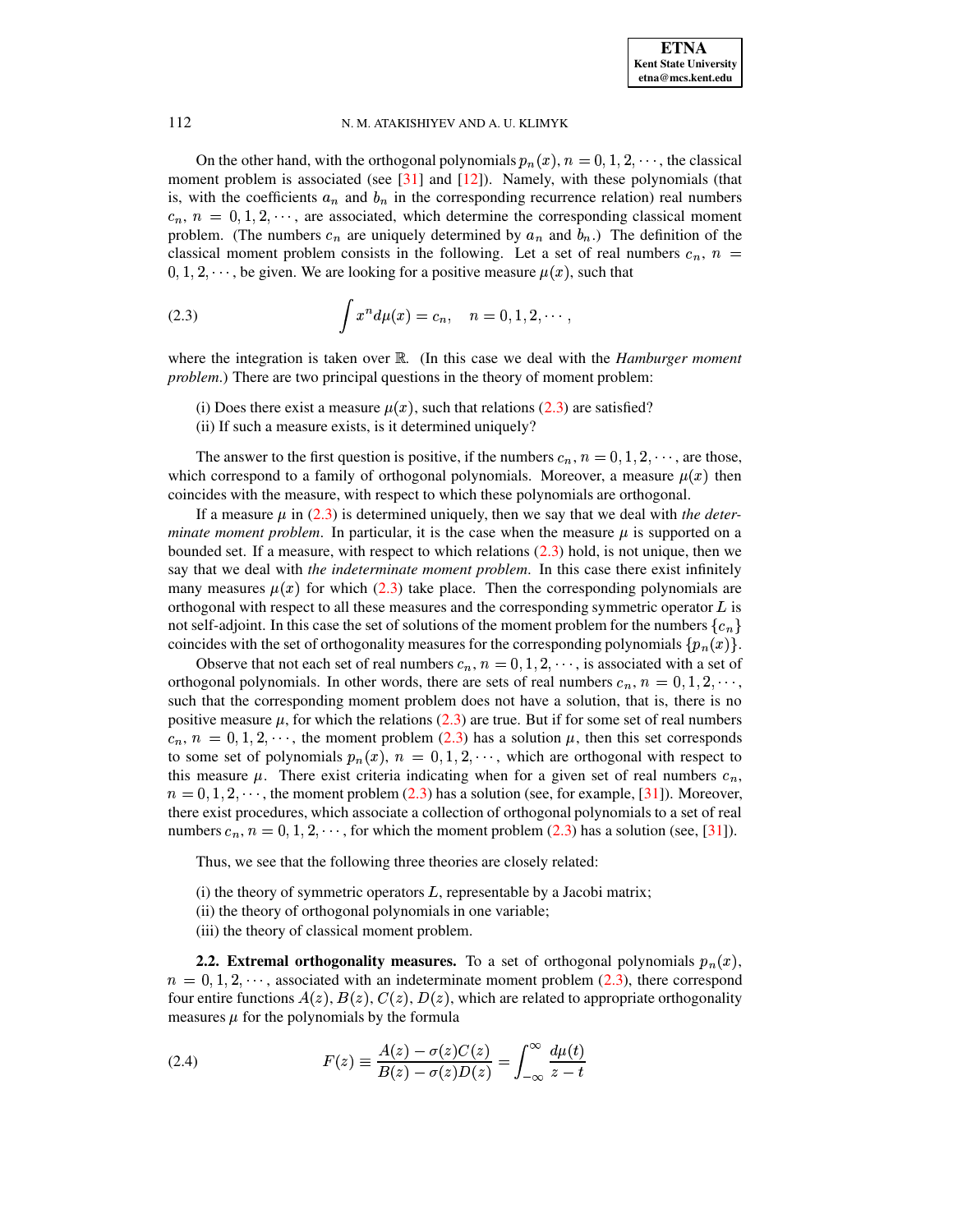| <b>ETNA</b>                  |
|------------------------------|
| <b>Kent State University</b> |
| etna@mcs.kent.edu            |

(see, for example, [31]), where  $\sigma(z)$  is any analytic function. Moreover, to each analytic function  $\sigma(z)$  (including cases of constant  $\sigma(z)$  and  $\sigma(z) = \pm \infty$ ) there corresponds a single orthogonality measure  $\mu(t) \equiv \mu_{\sigma}(t)$  and, conversely, to each orthogonality measure  $\mu$  there corresponds an analytic function  $\sigma$  such that formula (2.4) holds. There exists the Stieltjes inversion formula, which converts the formula  $(2.4)$ . It has the form

$$
[\mu(t_1+0)+\mu(t_1-0)]-[\mu(t_0+0)+\mu(t_0-0)]
$$

$$
= \lim_{\varepsilon \to +0} \left( -\frac{1}{\pi \mathrm{i}} \int_{t_0}^{t_1} [F(t + \mathrm{i}\varepsilon) - F(t - \mathrm{i}\varepsilon)] dt \right)
$$

Thus, orthogonality measures for a given set of polynomials  $p_n(x)$ ,  $n = 0, 1, 2, \dots$ , in principle, can be found. However, it is very difficult to evaluate the functions  $A(z)$ ,  $B(z)$ ,  $C(z)$ ,  $D(z)$ . In [23] they are evaluated for particular example of polynomials, namely, for the  $q^{-1}$ -continuous Hermite polynomials  $h_n(x|q)$ . So, as a rule, for the derivation of orthogonality measures other methods are used.

The measures  $\mu_{\sigma}(t)$ , corresponding to constants  $\sigma$  (including  $\sigma = \pm \infty$ ), are called *extremal measures* (some authors, following the book  $[12]$ , call these measures N-extremal). All other orthogonality measures are not extremal.

The importance of extremal measures is explained by Riesz's theorem. Let us suppose that a set of polynomials  $p_n(x)$ ,  $n = 0, 1, 2, \dots$ , associated with the indeterminate moment problem, is orthogonal with respect to a positive measure  $\mu$  (that is,  $\mu$  is a solution of the moment problem (2.3)). Let  $L^2(\mu)$  be the Hilbert space of square integrable functions with respect to the measure  $\mu$ . Evidently, the polynomials  $p_n(x)$  belong to the space  $L^2(\mu)$ . Riesz's theorem states the following:

THEOREM 2.1. The set of polynomials  $p_n(x)$ ,  $n = 0, 1, 2, \dots$ , is complete in the Hilbert space  $L^2(\mu)$  (that is, they form a basis in this Hilbert space) if and only if the measure  $\mu$  is extremal.

Note that if a set of polynomials  $p_n(x)$ ,  $n = 0, 1, 2, \dots$ , corresponds to a determinate moment problem and  $\mu$  is an orthogonality measure for them, then this set of polynomials is also complete in the Hilbert space  $L^2(\mu)$ .

In particular, Riesz's theorem 2.1 is often used in order to determine whether a certain orthogonality measure is extremal or not. Namely, if we know that a given set of orthogonal polynomials, corresponding to an indeterminate moment problem, is not complete in the Hilbert space  $L^2(\mu)$ , where  $\mu$  is an orthogonality measure, then this measure is not extremal.

Note that for applications in physics and in functional analysis it is of interest to have extremal orthogonality measures. If an orthogonality measure  $\mu$  is not extremal, then it is important to find a system of orthogonal functions  $\{f_m(x)\}\$ , which together with a given set of polynomials constitute a complete set of orthogonal functions (that is, a basis in the Hilbert space  $L^2(\mu)$ ). Sometimes, it is possible to find such systems of functions (see, for example,  $[19]$ ).

Extremal orthogonality measures have many interesting properties [31]:

(a) If  $\mu_{\sigma}(x)$  is an extremal measure, associated (according to formula (2.4)) with a number  $\sigma$ , then  $\mu_{\sigma}(x)$  is a step function. Its spectrum (that is, the set on which the corresponding polynomials  $p_n(x)$ ,  $n = 0, 1, 2, \dots$ , are orthogonal) coincides with the set of zeros of the denominator  $B(z) - \sigma D(z)$  in (2.4). The mass, concentrated at a spectral point  $x_j$  (that is, a jump of  $\mu_{\sigma}(x)$  at the point  $x_j$ ), is equal to  $(\sum_{n=0}^{\infty} |p_n(x_j)|^2)^{-1}$ .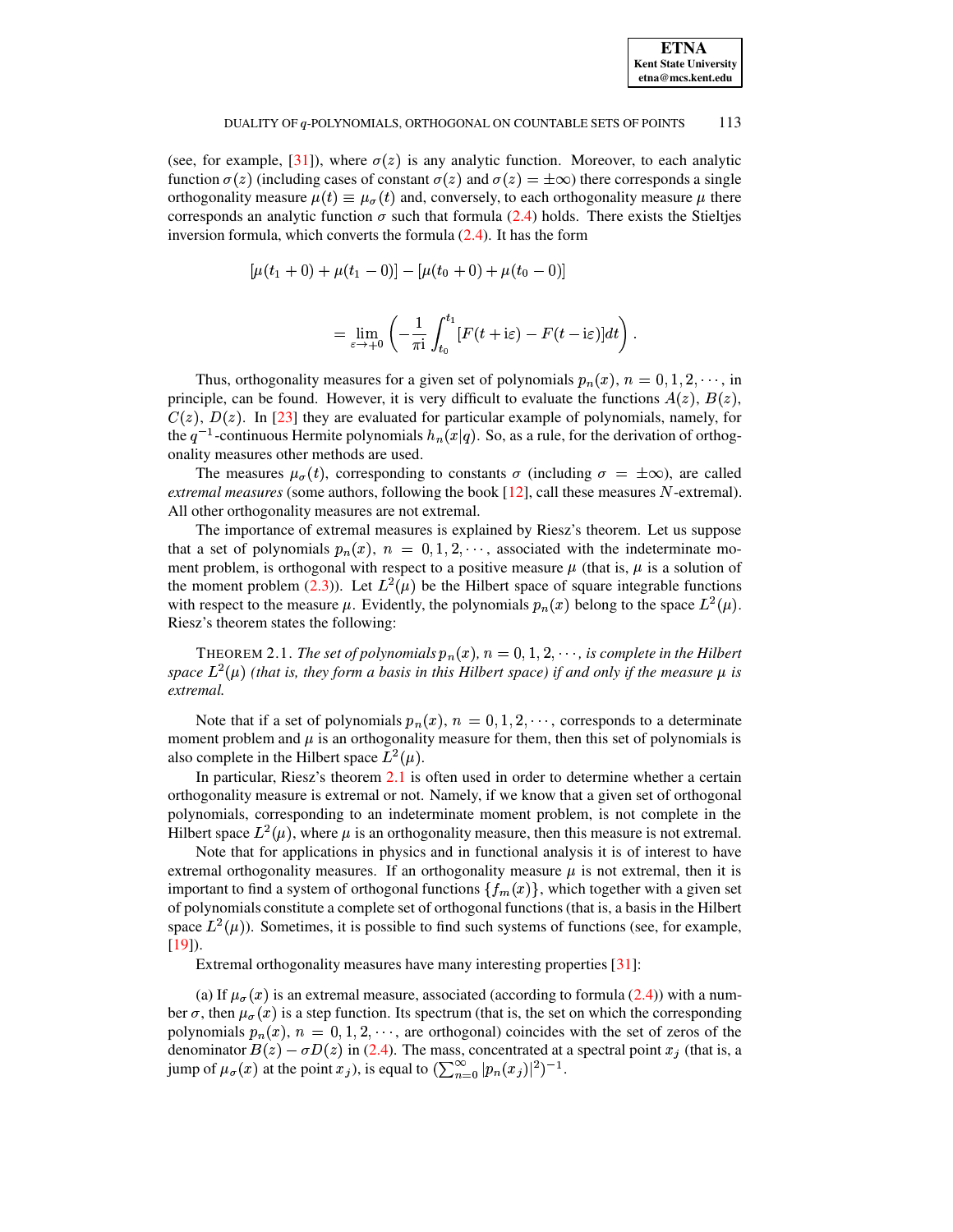(b) Spectra of extremal measures are real and simple. This means that the corresponding self-adjoint operators, which are self-adjoint extensions of the operator  $L$ , have simple spectra, that is, all spectral points are of multiplicity 1.

(c) Spectral points of two different extremal measures  $\mu_{\sigma}(x)$  and  $\mu_{\sigma'}(x)$  are mutually separated.

(d) For a given real number  $x_0$ , always exists a (unique) real value  $\sigma$ , such that the measure  $\mu_{\sigma}(x)$  has  $x_0$  as its spectral point. The points of the spectrum of  $\mu_{\sigma}(x)$  are analytic monotonic functions of  $\sigma$ .

It is difficult to find all extremal orthogonality measures for a given set of orthogonal polynomials (that is, self-adjoint extensions of a corresponding closed symmetric operator). As far as we know, at the present time they are known only for one family of polynomials, which correspond to indeterminate moment problem. They are the  $q^{-1}$ -continuous Hermite polynomials  $h_n(x|q)$  (see [\[23\]](#page-72-7)).

If extremal measures  $\mu_{\sigma}$  are known then by multiplying  $\mu_{\sigma}$  by a suitable factor (depending on  $\sigma$ ) and integrating it with respect to  $\sigma$ , one can obtain infinitely many continuous orthogonality measures (which are not extremal).

**2.3. Dual sets of orthogonal polynomials.** A notion of duality for two families of polynomials, orthogonal on finite sets of points, is well known. Namely, let  $p_n(x)$ ,  $n =$  $0, 1, 2, \cdots, N$ , be orthogonal polynomials with orthogonality relation

(2.5) 
$$
\sum_{m=0}^{N} p_n(x_m) p_{n'}(x_m) w_m = v_n^{-1} \delta_{nn'} \sum_{s=0}^{N} w_s,
$$

where  $n, n' = 0, 1, 2, \dots, N, w_s > 0$  is a jump of the orthogonality measure in the point  $x_s$ , and

<span id="page-6-1"></span>
$$
v_n = \prod_{k=0}^n (a_{k-1}/c_k)
$$

 $(a_k$  and  $c_n$  are coefficients in the three-term recurrence relation  $xp_n(x) = a_np_{n+1}(x) +$  $b_n p_n(x) + c_n p_{n-1}(x)$  for the polynomials  $p_n(x)$ ). Then the dual orthogonality relation is of the form

<span id="page-6-0"></span>(2.6) 
$$
\sum_{n=0}^{N} p_n(x_m) p_n(x_{m'}) v_n = w_m^{-1} \delta_{mm'} \sum_{s=0}^{N} w_s,
$$

where  $m, m' = 0, 1, 2, \cdots, N$  (see, for example, [\[21\]](#page-72-5), Chapter 7). If one considers the  $p_n(x_m)$  as functions of n, in many cases these functions turn out to be either polynomials in n or polynomials in  $\nu(n)$ , where  $\nu(n)$  is some function of n. Then the polynomials  $P_m(n) :=$  $p_n(x_m)$ ,  $m = 0, 1, 2, \cdots, N$  (respectively,  $P_m(\nu(n)) := p_n(x_m)$ ,  $m = 0, 1, 2, \cdots, N$ ) are orthogonal polynomials of *n* (respectively of  $\nu(n)$ ), for which [\(2.6\)](#page-6-0) is an orthogonality relation. The polynomials  $P_m(\nu(n))$ ,  $m = 0, 1, 2, \cdots, N$ , are called *dual* polynomials with respect to the  $p_n(x_m)$ ,  $n = 0, 1, 2, \cdots, N$ . If the dual polynomials  $\{P_m(\nu(n))\}$  coincide with the  $\{p_n(m)\}\$ , then the polynomials  $\{p_n(m)\}\$  are called *self-dual*. For instance, Racah polynomials and q-Racah polynomials both represent families of self-dual polynomials.

It is not obvious how to extend the notion of duality to polynomials, orthogonal on countable sets of points. In the case of polynomials, orthogonal on a finite set of points, the orthogonality  $(2.6)$  readily follows from the orthogonality  $(2.5)$ . Namely, the orthogonality  $(2.5)$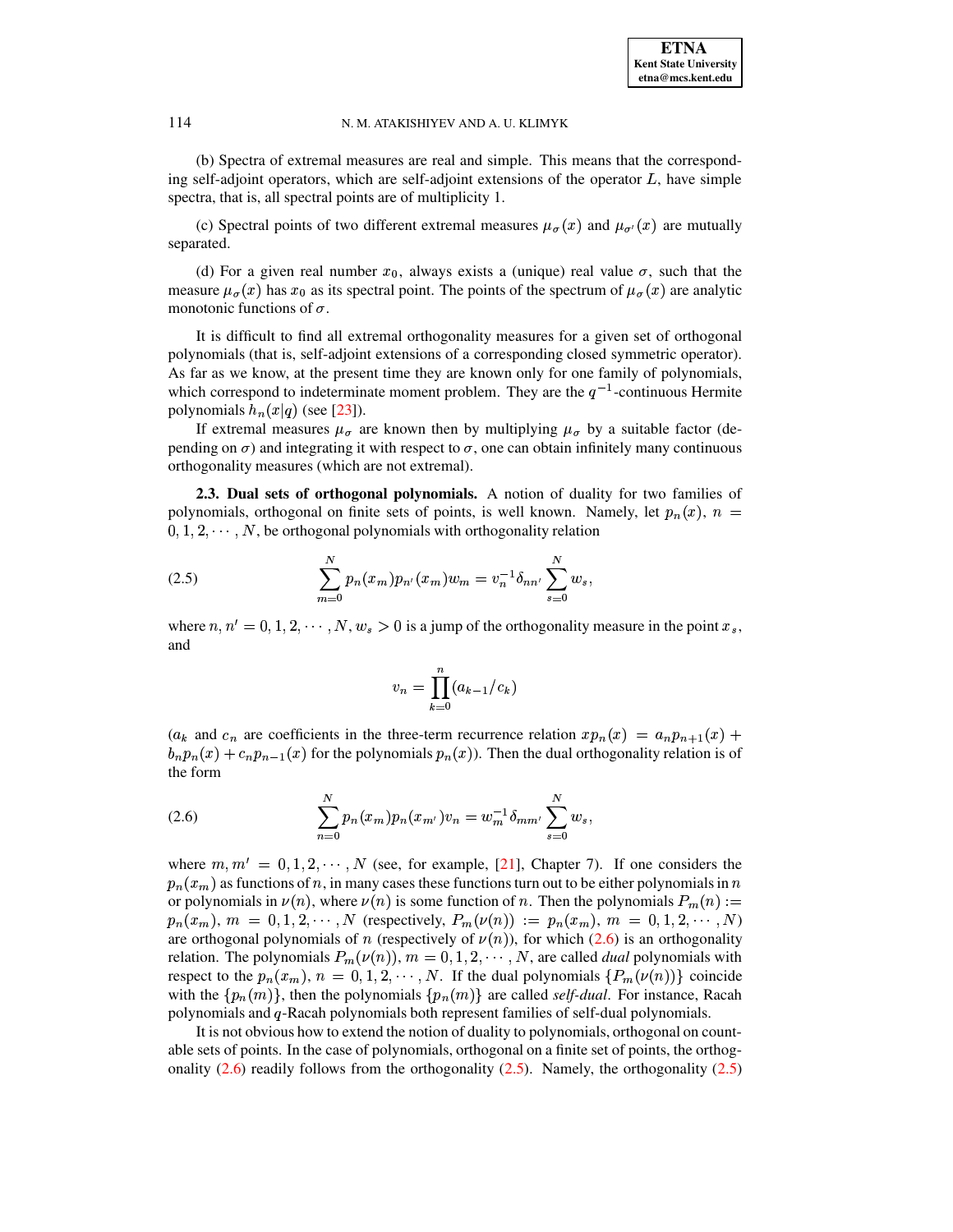means that the real  $(N + 1) \times (N + 1)$  matrix  $(a_{mn})_{m,n=0}^N$  with matrix elements

$$
a_{mn} = c_{mn}p_n(x_m),
$$
  $c_{mn} = \left[w_mv_n/\sum_{s=0}^{N}w_s\right]^{1/2}$ 

is orthogonal. Orthogonality of its columns is equivalent to the relation  $(2.5)$ . Orthogonality by rows for the matrix  $(a_{mn})_{m,n=0}^N$  yields the relation (2.6).

<span id="page-7-0"></span>In the case, when we have orthogonality of polynomials on a countable set of points a similar conclusion can be false. Let  $p_n(x)$ ,  $n = 0, 1, 2, \dots$ , be a set of orthogonal polynomials with orthogonality relation

(2.7) 
$$
\sum_{m=0}^{\infty} p_n(x_m) p_{n'}(x_m) w_m = h_n \, \delta_{nn'},
$$

where  $n, n' = 0, 1, 2, \cdots$  and  $h_n$  are some constants. Again, one may consider  $p_n(x_m)$  as functions of  $n$ . We are interested in the cases when these functions are polynomials either in *n* or in some  $\nu(n)$ . So the question arises: When the dual relation to (2.7), namely,

(2.8) 
$$
\sum_{n=0}^{\infty} p_n(x_m) p_n(x_{m'})) h_n^{-1} = w_m^{-1} \delta_{mm'}
$$

is an orthogonality relation for the dual polynomials  $P_m(\nu(n)) := p_n(x_m)$ ,  $m = 0, 1, 2, \dots$ ? It follows from Riesz's theorem 2.1 that this is the case, when the orthogonality measure in  $(2.7)$  corresponds to determinate moment problem or when this measure corresponds to indeterminate moment problem and it is extremal. Namely, in both these cases the matrix  $(a_{mn})_{m,n=0}^{\infty}$  with  $a_{mn} = (h_n^{-1}w_m)^{1/2} p_n(x_m)$  is orthogonal, that is,

<span id="page-7-1"></span>
$$
\sum_{m} a_{mn} a_{mn'} = \delta_{nn'}, \quad \sum_{n} a_{mn} a_{m'n} = \delta_{mm'}.
$$

It is natural to call the polynomials  $P_m(\nu(n))$  dual to the polynomials  $p_n(m)$ . The orthogonality relation for them is

$$
\sum_{n=0}^{\infty} P_m(\nu(n)) P_{m'}(\nu(n)) h_n^{-1} = w_m^{-1} \, \delta_{mm'}.
$$

However, very often a function  $\nu(n)$ , such that  $P_m(\nu(n)) := p_n(x_m)$ ,  $m = 0, 1, 2, \dots$ , are polynomials in  $\nu(n)$ , does not exist. Nevertheless, sometimes it turns out that there are some m-independent  $b_n$ ,  $n = 0, 1, 2, \cdots$ , such that  $P_m(\nu(n)) := b_n p_n(x_m)$ ,  $m =$  $0, 1, 2, \dots$ , are polynomials in  $\nu(n)$  for an appropriate function  $\nu(n)$ . When the orthogonality measure in  $(2.7)$  corresponds to determinate moment problem or when this measure corresponds to indeterminate moment problem and it is extremal, then we have the orthogonality relation (2.8) for the functions  $P_m(\nu(n)) := p_n(x_m)$ , which is equivalent to the orthogonality relation

$$
\sum_{n=0}^{\infty} P_m(\nu(n)) P_{m'}(\nu(n)) b_n^{-2} h_n^{-1} = w_m^{-1} \delta_{mm'}
$$

for the polynomials  $P_m(\nu(n))$ . In this case it is also natural to call the polynomials  $P_m(\nu(n)) =$  $b_n p_n(x_m)$  dual to the orthogonal polynomials  $p_n(m)$ .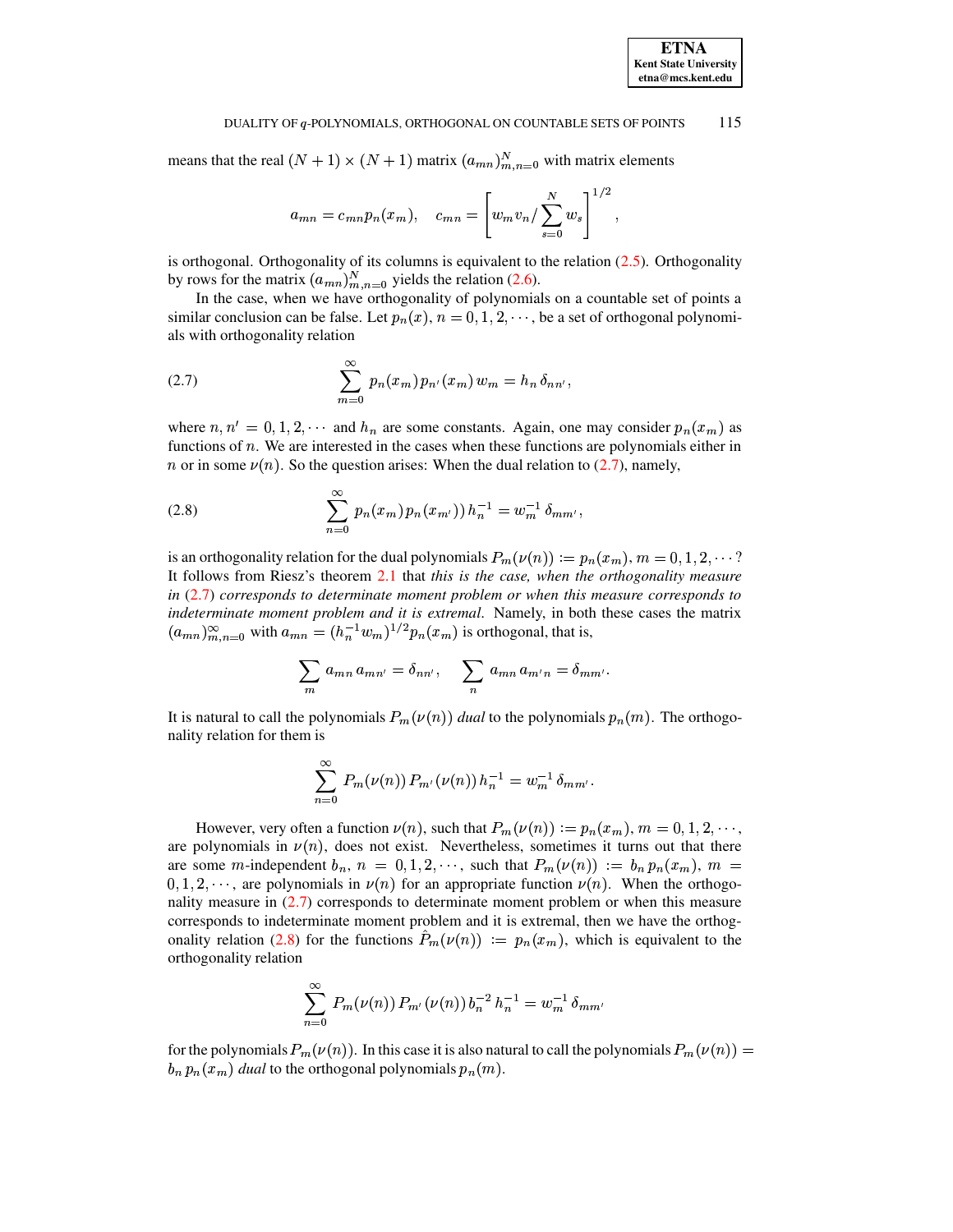

 $\overline{0}$ .

### <span id="page-8-0"></span>N. M. ATAKISHIYEV AND A. U. KLIMYK

The situation can be sometimes more complicated. Namely, the orthogonality relation for polynomials with a weight function, supported on a countable set of points, may be of the form (for instance, for the big  $q$ -Jacobi polynomials)

(2.9) 
$$
\sum_{m=0}^{\infty} p_n(x_m) p_{n'}(x_m) w_m + \sum_{m=0}^{\infty} p_n(y_m) p_{n'}(y_m) w'_m = h_n \delta_{nn'}.
$$

Let  $b_n$ ,  $b'_n$ ,  $\nu(n)$  and  $\nu'(n)$  be such functions of n that  $P_m(\nu(n)) := b_n p_n(x_m)$  and  $P'_m(\nu'(n))$  $u = b'_n p_n(y_m)$  are polynomials in  $\nu(n)$  and  $\nu'(n)$ , respectively. When the orthogonality measure in  $(2.9)$  corresponds to determinate moment problem or when this measure corresponds to indeterminate moment problem and it is extremal, then the matrix  $\binom{(a_{m,n})_{m,n=0}^{\infty}}{(a'_{m,n})_{m,n=0}^{\infty}}$ , with two infinite matrices (placed one over another) with matrix elements  $a_{mn} = (h_n^{-1}w_n)^{1/2} p_n(x_m)$ <br>and  $a'_{mn} = (h_n^{-1}w'_n)^{1/2} p_n(y_m)$ , is orthogonal, that is,

$$
\sum_{m} a_{mn} a_{mn'} + \sum_{m} a'_{mn} a'_{mn'} = \delta_{nn'},
$$
  

$$
\sum_{n} a_{mn} a_{m'n} = \delta_{mm'}, \sum_{n} a'_{mn} a'_{m'n} = \delta_{mm'}, \sum_{n} a_{mn} a'_{m'n} =
$$

Orthogonality of columns of this matrix gives the orthogonality relation  $(2.9)$ . The orthogonality of rows gives orthogonality of the polynomials  $P_m(\nu'(n))$  and  $P'_m(\nu'(n))$ :

$$
\sum_{n=0}^{\infty} P_m(\nu(n)) P_{m'}(\nu(n)) b_n^{-2} h_n^{-1} = w_m^{-1} \delta_{mm'},
$$
  

$$
\sum_{n=0}^{\infty} P'_m(\nu'(n)) P'_{m'}(\nu'(n)) b_n^{-2} h_n^{-1} = w_m^{-1} \delta_{mm'},
$$
  

$$
\sum_{n=0}^{\infty} P_m(\nu(n)) P'_{m'}(\nu'(n)) b_n^{-1} b_n^{-1} h_n^{-1} = 0.
$$

In this case both sets of the polynomials  $P_m(\nu'(n))$  and  $P'_m(\nu'(n))$  are regarded on a par as *duals* to the set of orthogonal polynomials  $p_n(x)$ . (For the big q-Jacobi polynomials, these two dual sets turn out to be polynomials of the same type, but with different values of parameters; see section 4.) If the orthogonality relation  $(2.9)$  would contain r terms, then we had  $r$  dual sets of functions.

Thus, if we have a set of polynomials  $\{p_n(x)\}\$ , orthogonal on a countable set of points, and they correspond to a determinate moment problem or to an indeterminate moment problem and the orthogonality measure is extremal, then one can find the corresponding orthogonality measure for dual set of polynomials, if they exist.

The main goal of this review is to discuss a method of constructing orthogonality measures for a given set of polynomials and their duals in a straightforward manner. This method is based on the use of two closed symmetric (self-adjoint) operators, representable (in some bases) by Jacobi matrices. In the following sections, we shall illustrate how this method works by considering families of  $q$ -orthogonal polynomials from the Askey scheme.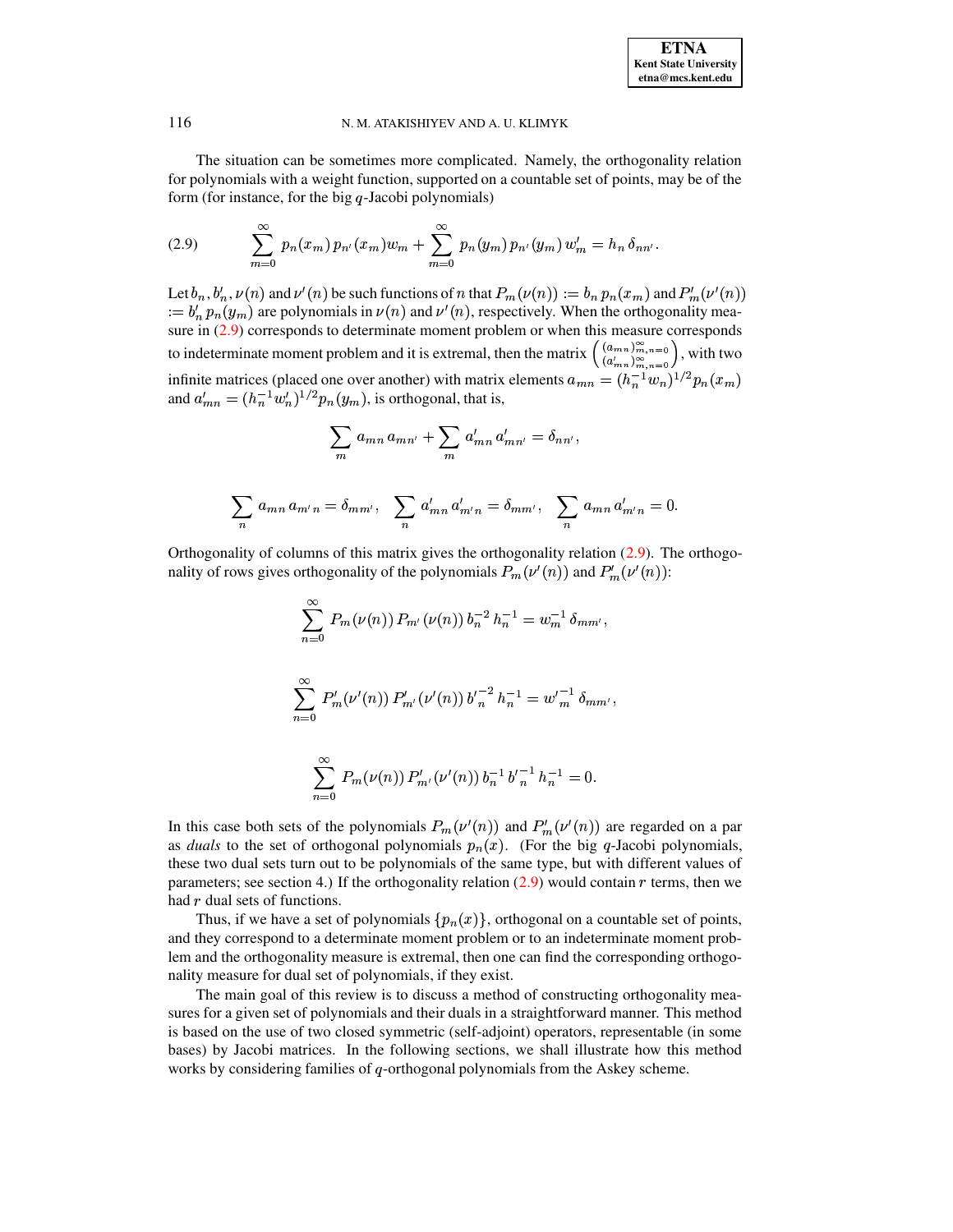Let us emphasize that there are already known theorems on dual orthogonality properties of polynomials, whose weight functions are supported on an infinite set of discrete points(see, for example, [\[20\]](#page-72-9), [\[34\]](#page-72-10), [\[16\]](#page-72-11) and [\[24\]](#page-72-12)). But it is essential that in most cases (especially in the cases of q-polynomials) dual objects are represented by orthogonal functions. Therefore, one still needs to make one step further in order to single out an appropriate family of dual polynomials from these functions (in those cases when it turns out to be possible). We show that this step can be made by choosing the  $b_n$  for the dual polynomials  $P_m(\nu(n)) := b_n p_n(x_m)$ . Besides, when one considers some dual set with respect to a given family of orthogonal polynomials, it is also necessary to investigate the problem of completeness for this dual object. In our approach, based on the use of two particular operators, the problem of completeness is resolved automatically.

**2.4.** List of dual sets of q-orthogonal polynomials. In this subsection, we give a list of dual sets of q-polynomials, orthogonal on countable sets of points. Each of these dual pairs will be considered in detail in the subsequent sections. In particular, orthogonality relations for them will be explicitly derived.

| q-polynomials                | their duals                       |
|------------------------------|-----------------------------------|
| (determinate moment problem) | (indeterminate moment problem)    |
| little $q$ -Jacobi           | dual little $q$ -Jacobi           |
| big $q$ -Jacobi              | dual big $q$ -Jacobi (two sets)   |
| discrete $q$ -ultraspherical | dual discrete $q$ -ultraspherical |
| big $q$ -Laguerre            | $q$ -Meixner (two sets)           |
| alternative $q$ -Charlier    | dual alternative $q$ -Charlier    |
| Al-Salam-Carlitz I           | $q$ -Charlier (two sets)          |
| little $q$ -Laguerre         | Al-Salam-Carlitz II               |

Let us exhibit these dual pairs explicitly.

<span id="page-9-0"></span>**Little -Jacobi polynomials and their duals.** Little -Jacobi polynomials, given by the formula

(2.10) 
$$
p_n(\lambda; a, b|q) := {}_2\phi_1(q^{-n}, abq^{n+1}; aq; q, q\lambda),
$$

are orthogonal for  $0 < a < q^{-1}$  and  $b < q^{-1}$ . The dual little q-Jacobi polynomials, corresponding to the polynomials  $(2.10)$  with the same values of the parameters a and b, are given as

$$
d_n(\mu(m); a, b|q) := {}_3\phi_1(q^{-m}, abq^{m+1}, q^{-n}; bd; q, q^n/a),
$$

where  $\mu(m) = q^{-m} + abq^{m+1}$ . Since these polynomials are absent in the Askey q-scheme [\[27\]](#page-72-13), we give the orthogonality relation for these polynomials:

$$
\sum_{m=0}^{\infty} \frac{(1 - abq^{2m+1})(abq, bq; q)_m}{(1 - abq)(aq, q; q)_m} a^m q^{m^2} d_n(\mu(m)) d_{n'}(\mu(m))
$$

$$
= \frac{(abq^2; q)_{\infty}}{(aq; q)_{\infty}} \frac{(q; q)_n (aq)^{-n}}{(b; q)_n} \delta_{nn'}.
$$

The polynomials  $d_n(\mu(m))$  correspond to the indeterminate moment problem and the orthogonality measure here is extremal. The duality of these polynomials to the set of the little  $q$ -Jacobi polynomials was first observed in  $[6]$  (see also  $[8]$ ).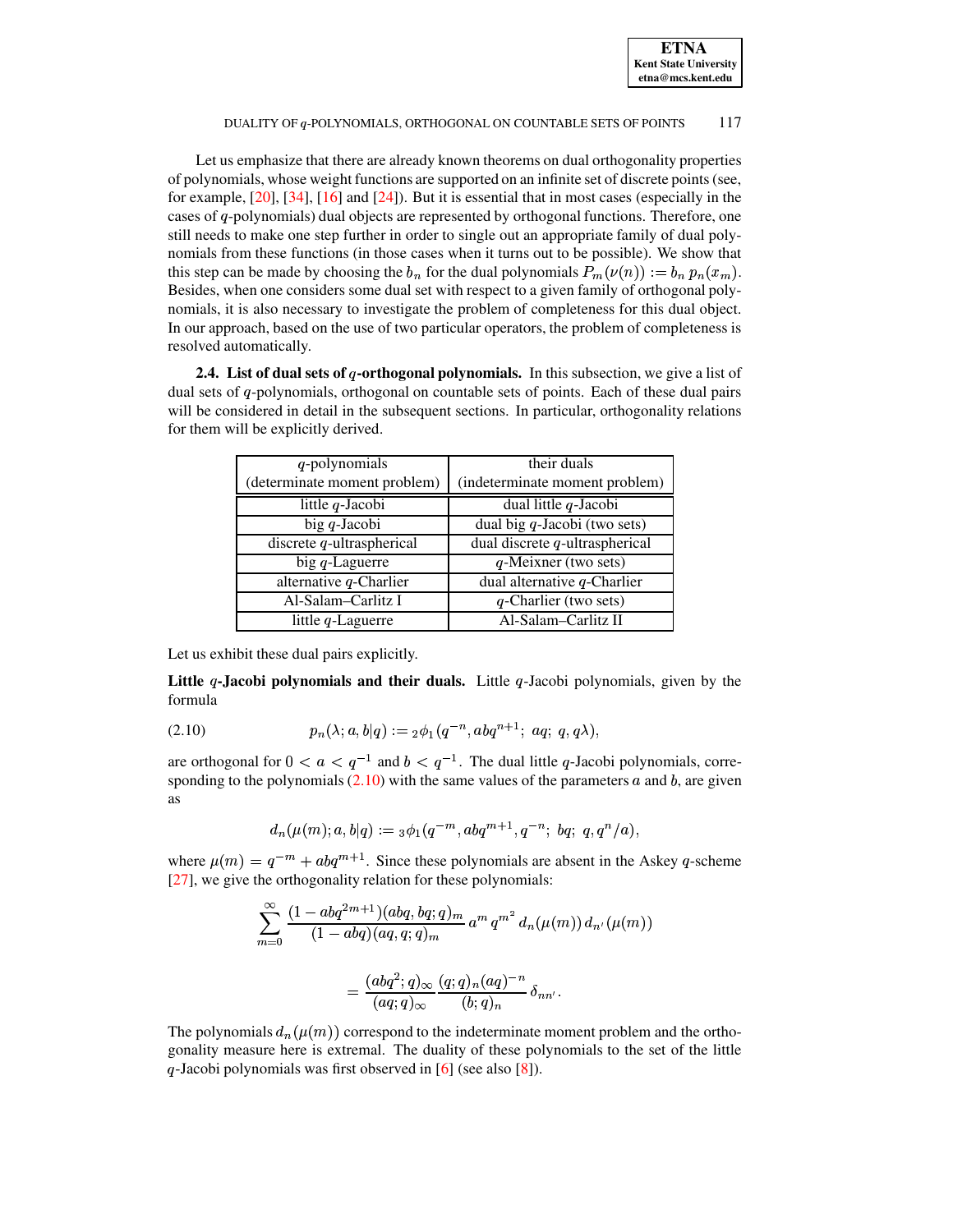Big  $q$ -Jacobi polynomials and their duals. Big  $q$ -Jacobi polynomials, given by the formula

(2.11) 
$$
P_n(\lambda; a, b, c; q) := {}_3\phi_2(q^{-n}, abq^{n+1}, \lambda; aq, cq; q, q)
$$

are orthogonal for  $0 < a, b < q^{-1}$  and  $c > 0$ . The dual big q-Jacobi polynomials, associated with the polynomials  $(2.11)$  with the same values of the parameters  $a, b, c$ , are given as

$$
(2.12) \tDn(\mu(m); a, b, c|q) := {}_3\phi_2(q^{-m}, abq^{m+1}, q^{-n}; aq, abq/c; q, aq^{n+1}/c),
$$

where  $\mu(m) = q^{-m} + abq^{m+1}$ . The second set of dual polynomials with respect to (2.11) is obtained from the polynomials (2.12) by the replacements  $a, b, c \rightarrow b, a, ab/c$ , respectively. Again, since these polynomials are absent in the  $q$ -Askey scheme, we give here the orthogonality relation for the polynomials  $(2.12)$ :

$$
\sum_{m=0}^{\infty} \frac{(1 - abq^{2m+1})(aq, abq, cbq/c;q)_m}{(1 - abq)(bq, cq, q;q)_m} \left(-c/a\right)^m q^{m(m-1)/2} D_n(\mu(m)) D_{n'}(\mu(m))
$$

<span id="page-10-2"></span><span id="page-10-1"></span><span id="page-10-0"></span>
$$
=\frac{(abq^2,c/a;q)_\infty}{(bq,cq;q)_\infty}\frac{(aq/c,q;q)_n}{(aq,abq/c;q)_nq^n}\delta_{nn'}
$$

The polynomials  $D_n(\mu(m))$  correspond to the indeterminate moment problem and the orthogonality measure here is not extremal.

Discrete  $q$ -ultraspherical polynomials and their duals. Discrete  $q$ -ultraspherical polynomials  $C_n^{(a)}(x;q)$ ,  $a > 0$ , are a particular case of the big q-Jacobi polynomials

$$
C_n^{(a^2)}(x;q) = P_n(x:a,a,-a;q) = {}_3\phi_2(q^{-n},a^2q^{n+1},x;aq,-aq;q,q).
$$

An orthogonality relation for  $C_n^{(a)}(x;q)$  follows from that for the big q-Jacobi polynomials and it holds for positive values of a. We can consider the polynomials  $C_n^{(a)}(x;q)$  also for other values of  $a$ . In particular, they are orthogonal for imaginary values of  $a$  and  $x$ . In order to dispense with imaginary numbers in this case, the following notation is introduced:

(2.13) 
$$
\tilde{C}_n^{(a^2)}(x;q) := (-i)^n C_n^{(-a^2)}(ix;q) = (-i)^n P_n(ix;ia,ia,-ia;q),
$$

The orthogonality relation for them is of the form

$$
\begin{split} \sum_{s=0}^{\infty}\frac{(-aq^2;q^2)_s\,q^s}{(q^2;q^2)_s}\tilde{C}_{2k+1}^{(a)}(\sqrt{a}\,q^{s+1};q)\tilde{C}_{2k'+1}^{(a)}(\sqrt{a}\,q^{s+1};q) \\ &\quad = \frac{(-aq^3;q^2)_{\infty}}{(q;q^2)_{\infty}}\frac{(1+aq)\,a^{2k+1}}{(1+aq^{4k+3})}\frac{(q;q)_{2k+1}}{(-aq;q)_{2k+1}}\,q^{(k+2)(2k+1)}\delta_{kk'}.\end{split}
$$

The formula

$$
D_n^{(a^2)}(\mu(x;a^2)|q):=D_n(\mu(x;a^2);a,a,-a|q):={}_3\phi_2\left(\begin{matrix}q^{-x},a^2q^{x+1},q^{-n}\\aq,-aq\end{matrix}\bigg|q,-q^{n+1}\right),
$$

where  $\mu(x; a^2) = q^{-x} + a^2 q^{x+1}$  and  $D_n(\mu(x; a^2))$  are dual big q-Jacobi polynomials, gives dual discrete q-ultraspherical polynomials. They correspond to indeterminate moment problem. The dual orthogonality relation for them (when  $a^2 > 0$ ) follows from the orthogonality relation for dual big q-Jacobi polynomials.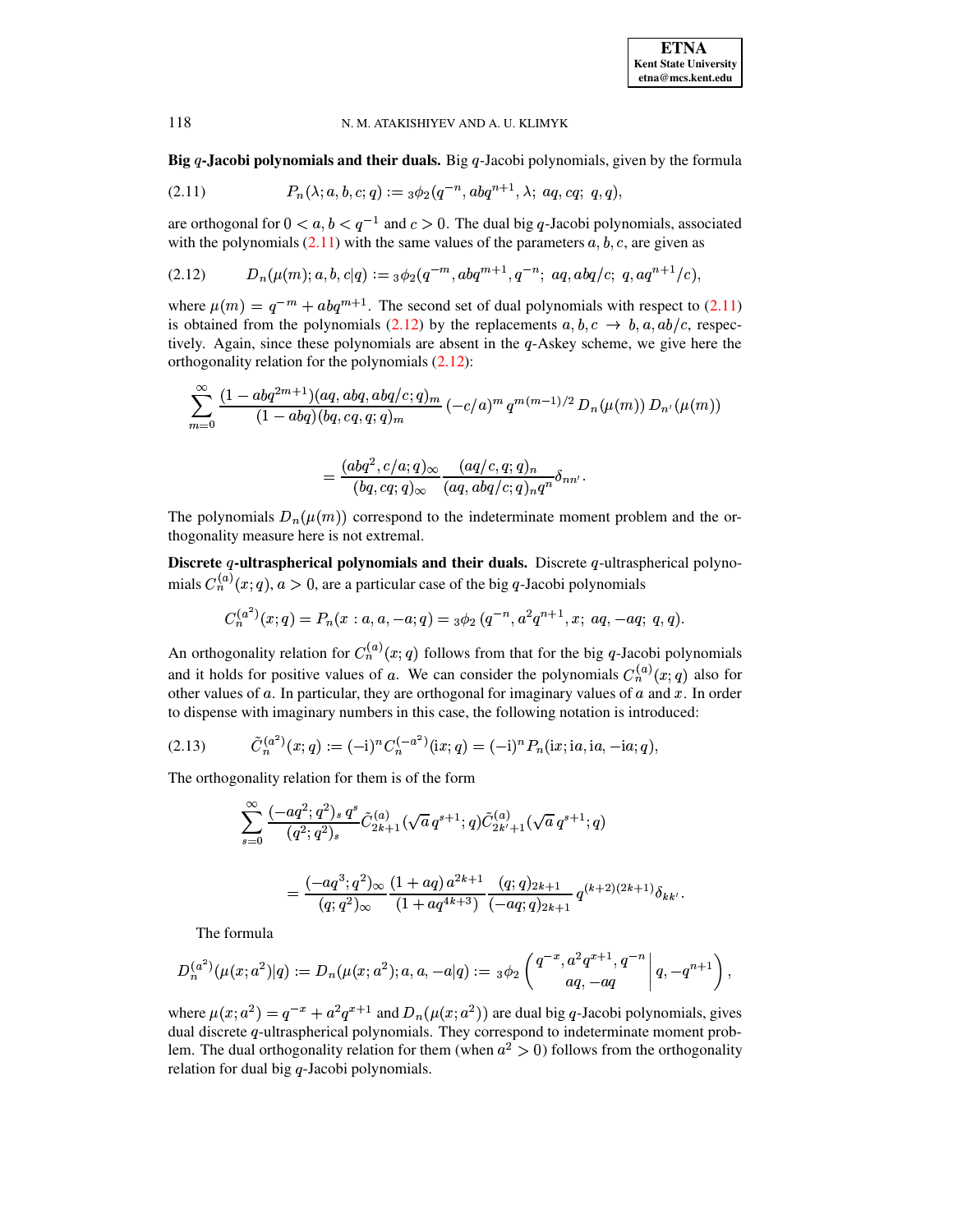For the polynomials  $D_n^{(a^2)}(\mu(x; a^2)|q)$  with imaginary a we have

$$
\tilde{D}_n^{(a^2)}(\mu(x; -a^2)|q) := D_n(\mu(x; -a^2); \text{ia}, \text{ia}, -\text{ia}|q)
$$

$$
:= 3\phi_2\left(\frac{q^{-x}, -a^2q^{x+1}, q^{-n}}{\text{ia}q, -\text{ia}q}\bigg|q, -q^{n+1}\right).
$$

These polynomials are dual to the polynomials  $\tilde{C}_n^{(a^2)}(x;q)$  from (2.13). In this case there are also infinitely many orthogonality relations, which are considered in section 5.

Big q-Laguerre polynomials and q-Meixner polynomials. Big q-Laguerre polynomials, given by the formula

$$
P_n(\lambda; a, b; q) :=_3 \phi_2(q^{-n}, 0, \lambda; aq, bq; q, q)
$$

are orthogonal for  $0 < a < q^{-1}$  and  $b < 0$ . The dual polynomials coincide with q-Meixner polynomials  $M_n(q^{-x}; a, -b/a; q)$  and  $M_n(q^{-x}; b, -a/b; q)$ , where

$$
M_n(q^{-x};a,b;q):={}_2\phi_1(q^{-n},q^{-x};~aq;~q,-q^{n+1}/b).
$$

We obtain orthogonality relations for the q-Meixner polynomials  $M_n(q^{-x}; a, b; q)$  with  $b < 0$ and  $b > 0$  in section 6.

The duality relation between big  $q$ -Laguerre polynomials and  $q$ -Meixner polynomials was studied in  $[2]$ . The appearance of q-Meixner polynomials as a dual family with respect to the big q-Laguerre polynomials is quite natural because the transformation  $q \to q^{-1}$  interrelates these two sets of polynomials, that is,

$$
M_n(x;b,c;q^{-1})=(q^{-n}/b;q)_n P_n(qx/b;1/b,-c;q).
$$

Alternative q-Charlier polynomials and their duals. Alternative q-Charlier polynomials are given by the formula

$$
K_n(\lambda; a; q) := {}_2\phi_1(q^{-n}, -aq^n; 0; q, q\lambda) .
$$

They are orthogonal for  $a > 0$ . Their duals are the polynomials

$$
d_n(\mu(m);a;q):=s\phi_0(q^{-m},-a\,q^m,q^{-n};-;q,-q^n/a)\,,\qquad \mu(m):=q^{-m}-a\,q^m\,,
$$

which correspond to the indeterminate moment problem (see [10]). They are also absent in the  $q$ -Askey scheme. The orthogonality relation for these polynomials is

$$
\sum_{m=0}^{\infty} \frac{(1+aq^{2m})a^m}{(-aq^m;q)_{\infty}(q;q)_m} q^{m(3m-1)/2} d_n(\mu(m)) d_{n'}(\mu(m)) = \frac{(q;q)_n}{a^n q^{n(n+1)/2}} \delta_{nn'}, \quad a > 0
$$

Al-Salam-Carlitz I polynomials and q-Charlier polynomials. Al-Salam-Carlitz I polynomials, given by the formula

$$
U_n^{(a)}(x; q) := (-a)^n q^{n(n-1)/2} {}_2\phi_1(q^{-n}, x^{-1}; 0; q; xq/a)
$$

are orthogonal for  $a < 0$ . There are two sets of dual polynomials [25]. They coincide with two sets of q-Charlier polynomials  $C_n(q^{-x}; -a; q)$  and  $C_n(q^{-x}; -1/a; q)$ , where

$$
C_n(q^{-x}; a; q) := {}_2\phi_1(q^{-n}, q^{-x}; 0; q; -q^{n+1}/a).
$$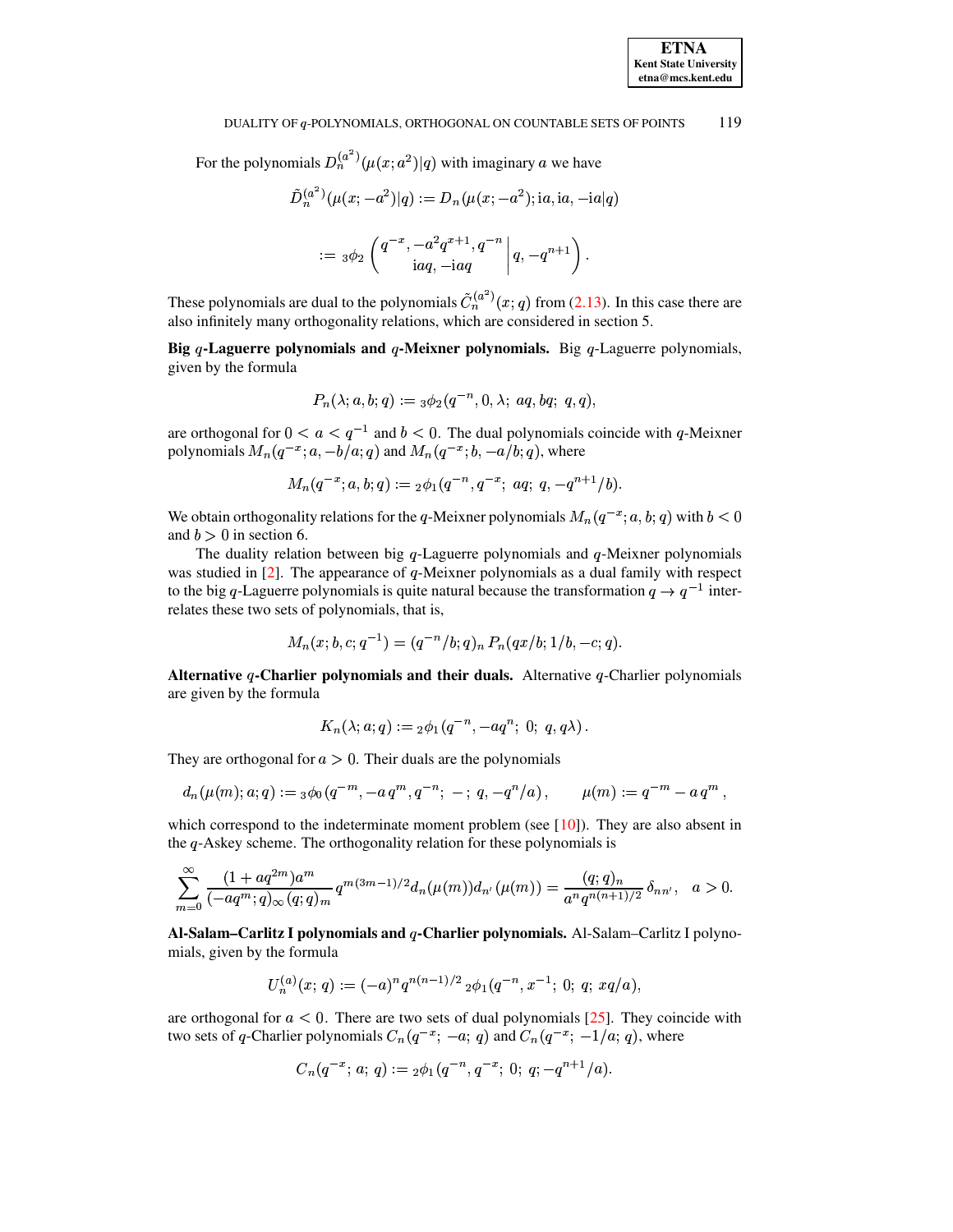Little  $q$ -Laguerre polynomials and Al-Salam-Carlitz II polynomials. The little  $q$ -Laguerre polynomials are given by the formula

$$
p_n(x; a|q) := {}_2\phi_1(q^{-n}, 0; aq; q; qx) = (a^{-1}q^{-n}; q)_n^{-1} {}_2\phi_0(q^{-n}, x^{-1}; -; q; x/a).
$$

They are orthogonal for  $0 < a < q^{-1}$ . The dual polynomials with respect to them are the Al-Salam-Carlitz II polynomials (see [7])

$$
V_n^{(a)}(x; q) := (-a)^n q^{-n(n-1)/2} {}_2\phi_0(q^{-n}, x; -; q; q^n/a).
$$

# 3. Little  $q$ -Jacobi polynomials and their duals.

**3.1. Pair of operators**  $(I_1, J)$ . Let H be a separable complex Hilbert space with an orthonormal basis  $f_n$ ,  $n = 0, 1, 2, \dots$ . The basis determines uniquely a scalar product in H. In order to deal with a Hilbert space of functions on a real line, we fix a real number  $a$  such that  $0 < a < q^{-1}$  and realize our Hilbert space in such a way that basis elements  $f_n$  are monomials:

$$
f_n \equiv f_n(x) := c_n x^n,
$$

where

<span id="page-12-0"></span>
$$
c_n = a^{-n/4} \, \frac{(aq;q)_n^{1/2}}{(q;q)_n^{1/2}} \,, \quad n = 0, 1, 2, 3, \cdots.
$$

Thus, in fact, our Hilbert space depends on the number a and can be denoted as  $\mathcal{H}_a$ .

We fix two real parameters a and b such that  $b < q^{-1}$ ,  $0 < a < q^{-1}$ , and define on  $\mathcal{H} \equiv \mathcal{H}_a$  two operators. The first one, denoted as  $q^{J_0}$  and taken from the theory of representations of quantum group  $U_q(su_{1,1})$ , acts on the basis elements as

(3.1) 
$$
q^{J_0} f_n = (qa)^{1/2} q^n f_n.
$$

The second operator, denoted as  $I_1$ , is given by the formula

$$
(3.2) \t I_1 f_n = -a_n f_{n+1} - a_{n-1} f_{n-1} + b_n f_n,
$$

where

$$
a_n = a^{1/2} q^{n+1/2} \frac{\sqrt{(1-q^{n+1})(1-aq^{n+1})(1-bq^{n+1})(1-abq^{n+1})}}{(1-abq^{2n+2})\sqrt{(1-abq^{2n+1})(1-abq^{2n+3})}},
$$
  

$$
b_n = \frac{q^n}{1-abq^{2n+1}} \left( \frac{(1-aq^{n+1})(1-abq^{n+1})}{1-abq^{2n+2}} + a \frac{(1-q^n)(1-bq^n)}{1-abq^{2n}} \right).
$$

The expressions for  $a_n$  and  $b_n$  are well defined. The operator  $I_1$  is symmetric.

Since  $a_n \to 0$  and  $b_n \to 0$  when  $n \to \infty$ , the operator  $I_1$  is bounded. Therefore, we assume that it is defined on the whole space  $H$ . For this reason,  $I_1$  is a self-adjoint operator. Let us show that  $I_1$  is a Hilbert–Schmidt operator (we remind that a bounded selfadjoint operator is a Hilbert-Schmidt operator if a sum of its squared matrix elements in an orthonormal basis is finite; the spectrum of such an operator is discrete, with a single accumulation point at 0). For the coefficients  $a_n$  and  $b_n$  from (3.2), we have

$$
a_{n+1}/a_n \to q
$$
,  $b_{n+1}/b_n \to q$  when  $n \to \infty$ .

120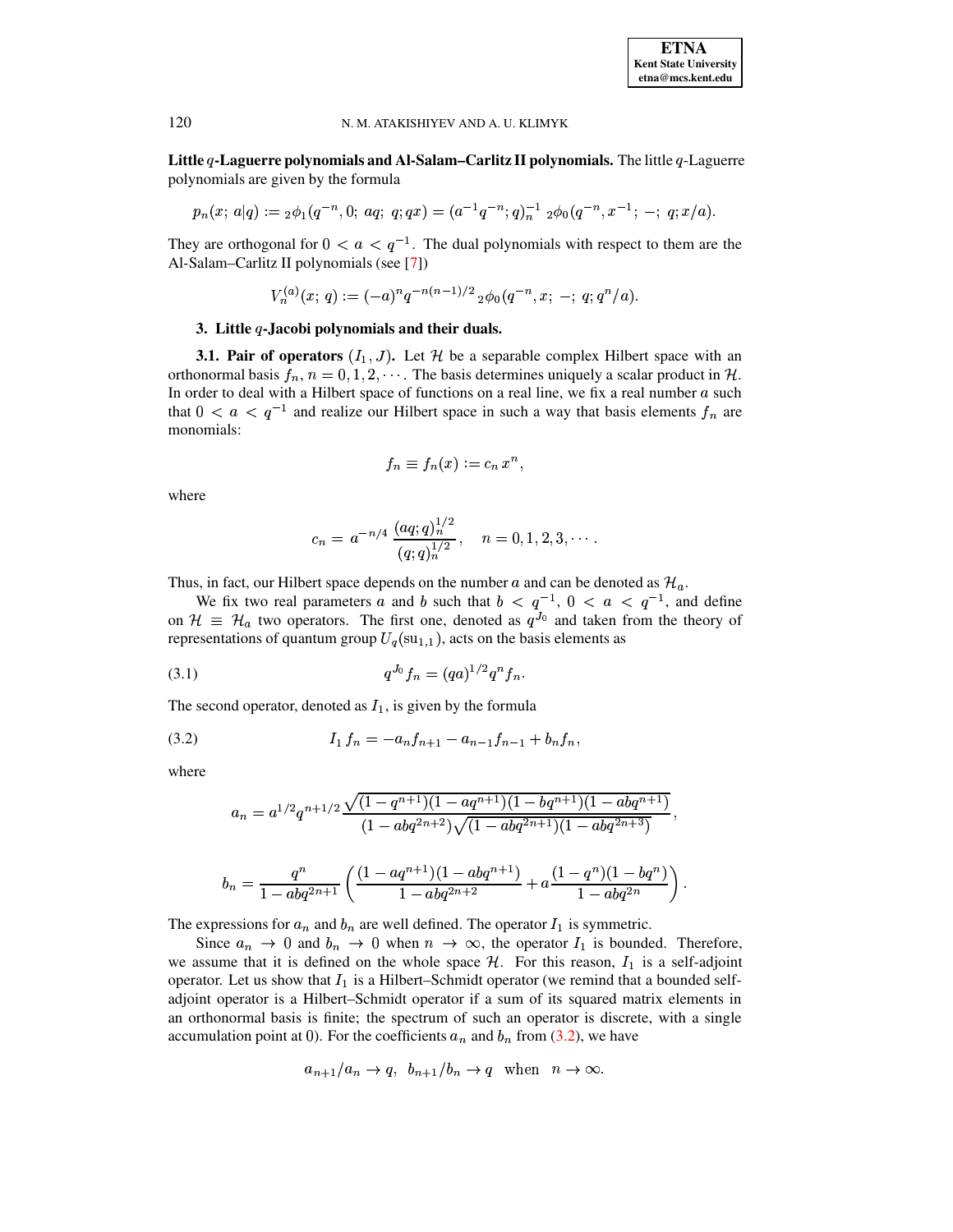| <b>ETNA</b>                  |
|------------------------------|
| <b>Kent State University</b> |
| etna@mcs.kent.edu            |

Therefore, for the sum of all matrix elements of the operator  $I_1$  in the canonical basis we have  $\sum_{n}(2a_n + b_n) < \infty$ . This means that  $I_1$  is a Hilbert-Schmidt operator. Thus, the spectrum of  $I_1$  is discrete and has a single accumulation point at 0. Moreover, a spectrum of  $I_1$  is simple, since  $I_1$  is representable by a Jacobi matrix with  $a_n \neq 0$  (see [15], Chapter VII).

To find eigenfunctions  $\xi_{\lambda}(x)$  of the operator  $I_1$ ,  $I_1 \xi_{\lambda}(x) = \lambda \xi_{\lambda}(x)$ , we set

$$
\xi_{\lambda}(x) = \sum_{n=0}^{\infty} \beta_n(\lambda) f_n(x)
$$

Acting by the operator  $I_1$  upon both sides of this relation, one derives that

$$
\sum_{n=0}^{\infty} \beta_n(\lambda) (a_n f_{n+1} + a_{n-1} f_{n-1} - b_n f_n) = -\lambda \sum_{n=0}^{\infty} \beta_n(\lambda) f_n,
$$

where  $a_n$  and  $b_n$  are the same as in (3.2). Collecting in this identity all factors, which multiply  $f_n$  with fixed n, one derives the recurrence relation for the coefficients  $\beta_n(\lambda)$ :

$$
\beta_{n+1}(\lambda)a_n + \beta_{n-1}(\lambda)a_{n-1} - \beta_n(\lambda)b_n = -\lambda\beta_n(\lambda).
$$

The substitution

$$
\beta_n(\lambda) = \left(\frac{(abq, aq;q)_n (1 - abq^{2n+1})}{(bq, q;q)_n (1 - abq)(aq)^n}\right)^{1/2} \beta'_n(\lambda)
$$

reduces this relation to the following one

<span id="page-13-2"></span><span id="page-13-0"></span>
$$
A_n \beta'_{n+1}(\lambda) + C_n \beta'_{n-1}(\lambda) - (A_n + C_n) \beta'_n(\lambda) = -\lambda \beta'_n(\lambda)
$$

with

$$
A_n = \frac{q^n (1 - aq^{n+1})(1 - abq^{n+1})}{(1 - abq^{2n+1})(1 - abq^{2n+2})}, \quad C_n = \frac{aq^n (1 - q^n)(1 - bq^n)}{(1 - abq^{2n})(1 - abq^{2n+1})}.
$$

This is the recurrence relation for the little  $q$ -Jacobi polynomials

(3.3) 
$$
p_n(\lambda; a, b|q) := {}_2\phi_1(q^{-n}, abq^{n+1}; aq; q, q\lambda)
$$

(see, for example, formula (7.3.1) in [21]). Therefore,  $\beta'_n(\lambda) = p_n(\lambda; a, b|q)$  and

(3.4) 
$$
\beta_n(\lambda) = \left(\frac{(abq, aq;q)_n (1 - abq^{2n+1})}{(bq, q;q)_n (1 - abq)(aq)^n}\right)^{1/2} p_n(\lambda; a, b|q)
$$

For the eigenfunctions  $\xi_{\lambda}(x)$  we have the expression

$$
\xi_{\lambda}(x) = \sum_{n=0}^{\infty} \left( \frac{(abq, aq;q)_n (1 - abq^{2n+1})}{(bq, q;q)_n (1 - abq)(aq)^n} \right)^{1/2} p_n(\lambda; a, b|q) f_n(x)
$$

<span id="page-13-1"></span> $(3.5)$ 

$$
= \sum_{n=0}^{\infty} a^{-n/4} \frac{(aq;q)_n}{(q;q)_n} \left( \frac{(abq;q)_n (1-abq^{2n+1})}{(bq;q)_n (1-abq)(aq)^n} \right)^{1/2} p_n(\lambda;a,b|q) x^n.
$$

Since the spectrum of the operator  $I_1$  is discrete, only a discrete set of these functions belongs to the Hilbert space  $H$ . This discrete set of functions determines a spectrum of  $I_1$ .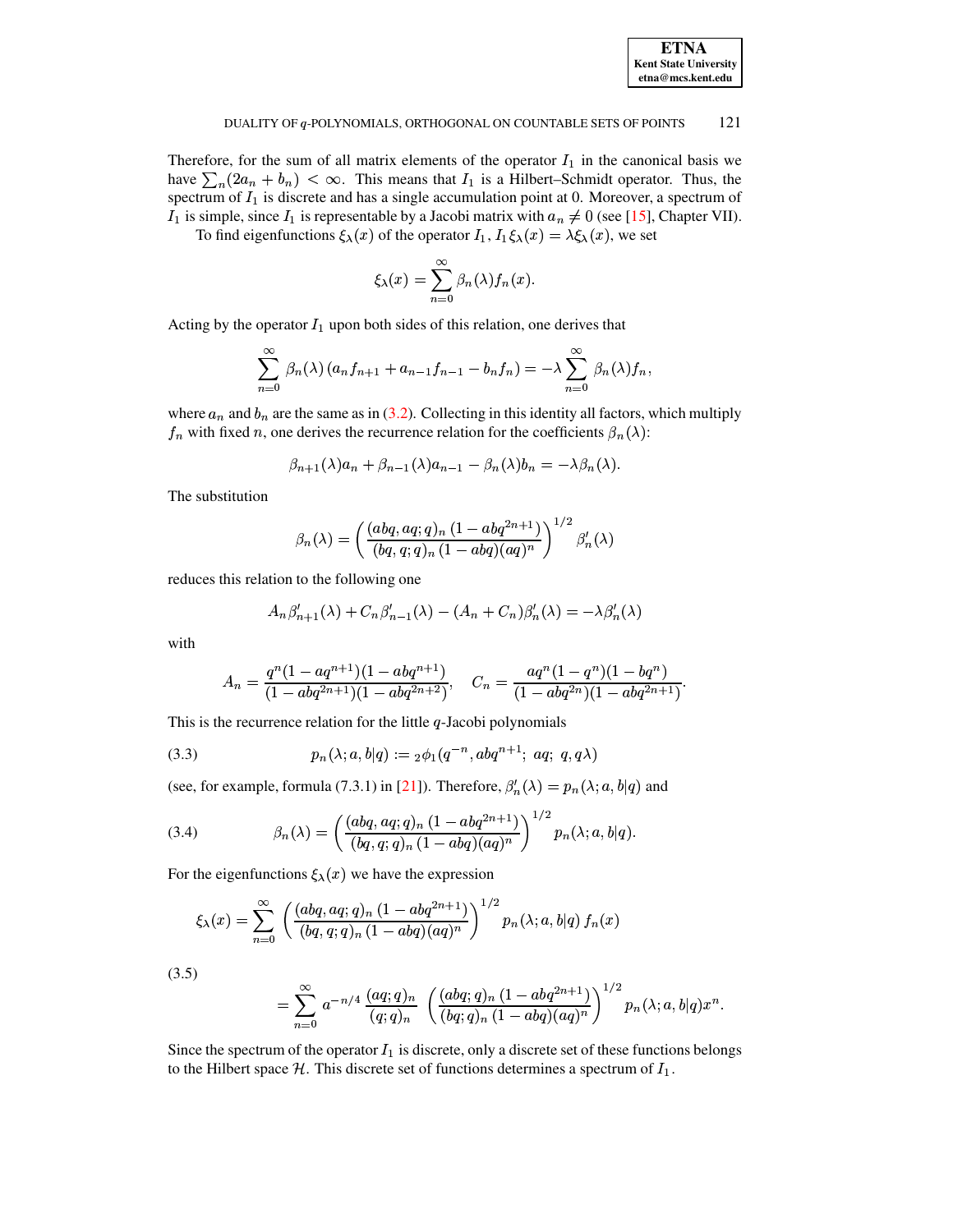Now we look for a spectrum of the operator  $I_1$  and for a set of polynomials, dual to the little q-Jacobi polynomials. To this end we use the action of the operator

$$
J:=(qa)^{1/2}q^{-J_0}+(qa)^{-1/2}ab\,q^{J_0+1}
$$

upon the eigenfunctions  $\xi_{\lambda}(x)$ , which belong to the Hilbert space H. In order to find how this operator acts upon these functions, one can use the  $q$ -difference equation

(3.6) 
$$
(q^{-n} + abq^{n+1}) p_n(\lambda) = a\lambda^{-1} (bq\lambda - 1) p_n(q\lambda) + \lambda^{-1} (1 + a) p_n(\lambda)
$$

<span id="page-14-0"></span>
$$
+ \lambda^{-1} (\lambda - 1) \, p_n(q^{-1} \lambda)
$$

for the little q-Jacobi polynomials  $p_n(\lambda) \equiv p_n(\lambda; a, b|q)$  (see, for example, formula (3.12.5) in [\[27\]](#page-72-13)). Multiply both sides of [\(3.6\)](#page-14-0) by  $d_n f_n(x)$  and sum up over n, where  $d_n$  are the coefficients of  $p_n(\lambda; a, b|q)$  in the expression [\(3.4\)](#page-13-0) for the  $\beta_n(\lambda)$ . Taking into account the first line in formula [\(3.5\)](#page-13-1) and the fact that  $Jf_n(x) = (q^{-n} + abq^{n+1})f_n(x)$ , one obtains the relation

<span id="page-14-1"></span>
$$
(3.7) \qquad J\xi_{\lambda}(x) = a\lambda^{-1}(bq\lambda - 1)\xi_{q\lambda}(x) + \lambda^{-1}(1+a)\xi_{\lambda}(x) + \lambda^{-1}(\lambda - 1)\xi_{q^{-1}\lambda}(x).
$$

It will be shown in the next section that the spectrum of the operator  $I_1$  consists of the points  $\lambda = q^n$ ,  $n = 0, 1, 2, \cdots$ . Thus, we see that the pair of the operators  $I_1$  and J form a Leonard pair (see [\[35\]](#page-72-4), where P. Terwilliger has actually introduced this notion in an effort to interpret the results of D. Leonard  $[28]$ ; see also  $[37]$ , which contains a review on how one can employ Leonard pairs to describe properties of orthogonal polynomials). We remind to the reader that a pair of operators  $R_1$  and  $R_2$ , acting on a linear space  $\mathcal{L}$ , is a Leonard pair if

(a) there exists a basis in  $\mathcal{L}$ , with respect to which the operator  $R_1$  is diagonal, and the operator  $R_2$  has the form of a Jacobi matrix;

(b) there exists another basis of  $\mathcal{L}$ , with respect to which the operator  $R_2$  is diagonal, and the operator  $R_1$  has the form of a Jacobi matrix.

Properties of Leonard pairs of operators in finite dimensional spaces are studied in detail. Leonard pairs in infinite dimensional spaces are more complicated and only some isolated results are known in this case (see, for example, [\[36\]](#page-72-20)).

**3.2.** Spectrum of  $I_1$  and orthogonality of little  $q$ -Jacobi polynomials. The aim of this section is to find, by using the Leonard pair  $(I_1, J)$ , a basis in the Hilbert space  $\mathcal{H}$ , which consists of eigenfunctions of the operator  $I_1$  in a normalized form, and to derive explicitly the unitary matrix U, connecting this basis with the canonical basis  $f_n$ ,  $n = 0, 1, 2, \dots$ , in  $H$ . This matrix directly leads the orthogonality relation for the little  $q$ -Jacobi polynomials.

Let us analyze a form of spectrum of the operator  $I_1$ . If  $\lambda$  is a spectral point of the operator  $I_1$ , then (as it is easy to see from [\(3.7\)](#page-14-1)) a successive action by the operator J upon the function (eigenfunction of  $I_1$ )  $\xi_{\lambda}$  leads to the functions

$$
\xi_{q^m\lambda},\quad m=0,\pm 1,\pm 2,\cdots,
$$

which are eigenfunctions of  $I_1$  with eigenvalues  $q^m\lambda$ . However, since  $I_1$  is a trace class operator, not all these points can belong to the spectrum of  $I_1$ , since  $q^{-m}\lambda \to \infty$  when  $m \to \infty$  if  $\lambda \neq 0$ . This means that under a successive action by  $I_1$  upon  $\xi_\lambda$ , on some step the last term in [\(3.7\)](#page-14-1) must vanish. Thus, under the action by  $I_1$  upon  $\xi_{\lambda'}$  for some  $\lambda'$  the coefficient  $\lambda' - 1$  of  $\xi_{q-1\lambda'}(x)$  in [\(3.7\)](#page-14-1) vanishes. Clearly, it vanishes when  $\lambda' = 1$ . Moreover, this is the only possibility for the coefficient of  $\xi_{q-1}$   $\chi(x)$  in [\(3.7\)](#page-14-1) to vanish, that is, the point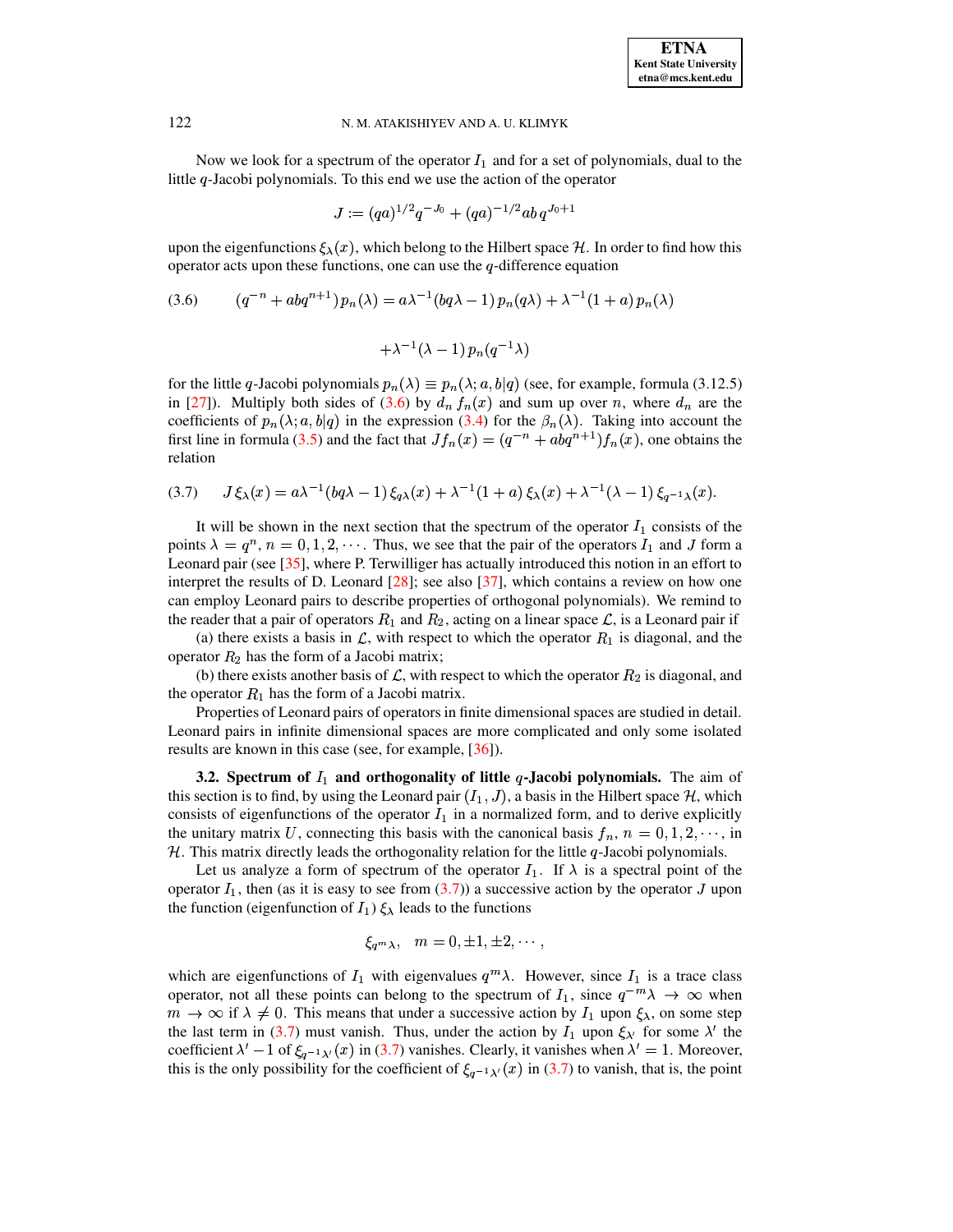$\lambda = 1$  is a spectral point for the operator  $I_1$ . Let us show that the corresponding eigenfunction  $\xi_1(x) \equiv \xi_{a^0}(x)$  belongs to the Hilbert space H.

Observe that by formula  $(II.6)$  of Appendix II in  $[21]$ , one has

$$
p_n(1; a, b|q) = {}_2\phi_1(q^{-n}, abq^{n+1};\ aq;\ q, q) = \frac{(b^{-1}q^{-n};q)_n}{(aq;q)_n}(abq^{n+1})^n.
$$

Since  $(b^{-1}q^{-n};q)_n = (bq;q)_n(-b^{-1}q^{-1})^n q^{-n(n-1)/2}$ , this means that

$$
p_n(1; a, b|q) = \frac{(bq; q)_n}{(aq; q)_n} (-a)^n q^{n(n+1)/2}.
$$

Therefore, due to [\(3.5\)](#page-13-1) for the scalar product  $\langle \xi_1(x), \xi_1(x) \rangle$  we have

$$
\langle \xi_1(x), \xi_1(x) \rangle = \sum_{n=0}^\infty \frac{(abq,aq;q)_n\ (1-abq^{2n+1})}{(bq,q;q)_n\ (1-abq)(aq)^n} \, p_n^2(1;a,b|q)
$$

<span id="page-15-0"></span>(3.8) 
$$
= \sum_{n=0}^{\infty} \frac{(abq, bq;q)_n (1 - abq^{2n+1})}{(aq,q;q)_n (1 - abq)} a^n q^{n^2} = \frac{(abq^2;q)_{\infty}}{(aq;q)_{\infty}}.
$$

The last leg of this equality is obtained from formula  $(9.17)$  of Appendix. Thus, the series [\(3.9\)](#page-16-0) converges and, therefore, the point  $\lambda = 1$  actually belongs to the spectrum of the operator  $I_1$ .

Let us find other spectral points of the operator  $I_1$  (recall that a spectrum of  $I_1$  is discrete). Setting  $\lambda = 1$  in [\(3.7\)](#page-14-1), we see that the operator J transforms  $\xi_{q0}(x)$  into a linear combination of the functions  $\xi_q(x)$  and  $\xi_{q^0}(x)$ . Moreover,  $\xi_q(x)$  belongs to the Hilbert space  $\mathcal{H}$ , since the series

$$
\langle \xi_q,\xi_q\rangle=\sum_{n=0}^\infty\frac{(abq,aq;q)_n\,(1-abq^{2n+1})}{(bq,q;q)_n\,(1-abq)(aq)^n}p_n^2(q;a,b|q)<\infty
$$

is majorized by the corresponding series for  $\xi_{q0}(x)$ , considered above. Therefore,  $\xi_{q}(x)$ belongs to the Hilbert space H and the point q is an eigenvalue of the operator  $I_1$ . Similarly, setting  $\lambda = q$  in [\(3.7\)](#page-14-1), we find that  $\xi_{q^2}(x)$  is an eigenfunction of  $I_1$  and the point  $q^2$  belongs to the spectrum of  $I_1$ . Repeating this procedure, we find that  $\xi_{q^n}(x)$ ,  $n = 0, 1, 2, \cdots$ , are eigenfunctions of  $I_1$  and the set  $q^n$ ,  $n = 0, 1, 2, \dots$ , belongs to the spectrum of  $I_1$ . So far, we do not know yet whether other spectral points exist or not.

The functions  $\xi_{q^n}(x)$ ,  $n = 0, 1, 2, \cdots$ , are linearly independent elements of the space H (since they correspond to different eigenvalues of the self-adjoint operator  $I_1$ ). Suppose that values  $q^n$ ,  $n = 0, 1, 2, \dots$ , constitute a whole spectrum of the operator  $I_1$ . Then the set of functions  $\xi_{q^n}(x)$ ,  $n = 0, 1, 2, \dots$ , is a basis in the Hilbert space H. Introducing the notation  $\Xi_n := \xi_{q^n}(x), n = 0, 1, 2, \cdots$ , we find from [\(3.7\)](#page-14-1) that

$$
J\Xi_n = -aq^{-n}(1-bq^{n+1})\Xi_{n+1} + q^{-n}(a+1)\Xi_n - q^{-n}(1-q^n)\Xi_{n-1}.
$$

As we see, the matrix of the operator J in the basis  $\Xi_n$ ,  $n = 0, 1, 2, \dots$ , is not symmetric, although in the initial basis  $f_n$ ,  $n = 0, 1, 2, \dots$ , it was symmetric. The reason is that the matrix  $A \equiv (a_{mn})$  with entries

$$
a_{mn}:=\beta_m(q^n), \quad m,n=0,1,2,\cdots
$$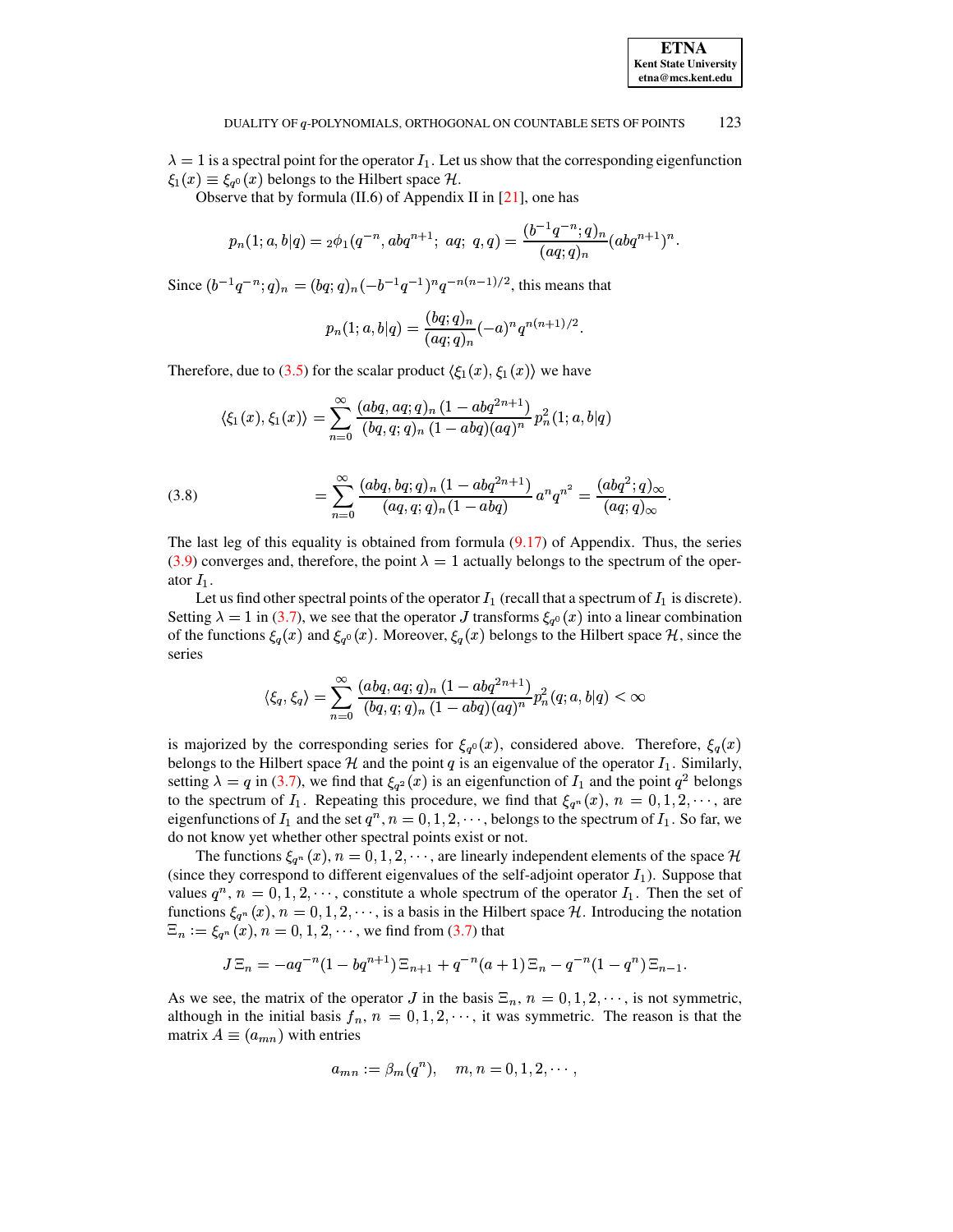

where  $\beta_m(q^n)$  are the coefficients (3.4) in the expansion  $\xi_{q^n}(x) = \sum_m \beta_m(q^n) f_m(x)$ , is not unitary. (This matrix connects the bases  $\{f_n\}$  and  $\{\Xi_n\}$ .) It is equivalent to the statement that the basis  $\Xi_n := \xi_{q^n}(x)$ ,  $n = 0, 1, 2, \dots$ , is not normalized. To normalize it, one has to multiply  $\Xi_n$  by corresponding numbers  $c_n$  (which are not known at this moment). Let  $\hat{\Xi}_n = c_n \Xi_n$ ,  $n = 0, 1, 2, \dots$ , be a normalized basis. Then the matrix of the operator J is symmetric in this basis. Since J has in the basis  $\{\Xi_n\}$  the form

$$
J\hat{\Xi}_n = -c_{n+1}^{-1}c_n a q^{-n} (1-bq^{n+1}) \hat{\Xi}_{n+1} + q^{-n} (a+1) \hat{\Xi}_n - c_{n-1}^{-1} c_n q^{-n} (1-q^n) \hat{\Xi}_{n-1}
$$

then its symmetricity means that

$$
c_{n+1}^{-1}c_n a q^{-n} (1-bq^{n+1}) = c_n^{-1}c_{n+1}q^{-n-1} (1-q^{n+1}),
$$

that is,  $c_n/c_{n-1} = \sqrt{aq(1-bq^n)/(1-q^n)}$ . Therefore,

<span id="page-16-0"></span>
$$
c_n = c(aq)^{n/2} \frac{(bq;q)_n^{1/2}}{(q;q)_n^{1/2}},
$$

where  $c$  is a constant.

Now instead of the expansion  $(3.5)$  we have the expansions

(3.9) 
$$
\hat{\xi}_{q^n}(x) \equiv \hat{\Xi}_n(x) = \sum_m c_n \,\beta_m(q^n) f_m(x),
$$

which connect two orthonormal bases in the space  $H$ . This means that the matrix  $(\hat{a}_{mn})$ ,  $m, n = 0, 1, 2, \dots$ , with entries

$$
\hat{a}_{mn} = c_n \beta_m(q^n)
$$

<span id="page-16-1"></span>
$$
= c \left( (aq)^{n-m} \frac{(bq;q)_n}{(q;q)_n} \frac{(abq,aq;q)_m (1-abq^{2m+1})}{(bq,q;q)_m (1-abq)} \right)^{1/2} p_m(q^n;a,b|q),
$$

is unitary, provided that the constant  $c$  is appropriately chosen. In order to calculate this constant, we use the relation  $\sum_{m=0}^{\infty} |\hat{a}_{mn}|^2 = 1$  for  $n = 0$ . Then the sum in this relation is a multiple of the sum in  $(3.8)$  and, consequently,

<span id="page-16-3"></span>
$$
c = \frac{(aq;q)_\infty^{1/2}}{(abq;q)_\infty^{1/2}}.
$$

Thus the  $c_n$  in (3.9) and (3.10) are real and equal to

<span id="page-16-2"></span>
$$
c_n = \left(\frac{(aq;q)_{\infty}}{(abq;q)_{\infty}} \frac{(bq;q)_n (aq)^n}{(q;q)_n}\right)^{1/2}.
$$

The matrix  $(\hat{a}_{mn})$  with entries (3.10) is orthogonal, that is,

(3.11) 
$$
\sum_{n} \hat{a}_{mn} \hat{a}_{m'n} = \delta_{mm'}, \quad \sum_{m} \hat{a}_{mn} \hat{a}_{mn'} = \delta_{nn'}
$$

Substituting into the first sum over n in (3.11) the expressions for  $\hat{a}_{mn}$ , we obtain the identity

(3.12) 
$$
\sum_{n=0}^{\infty} \frac{(bq;q)_n (aq)^n}{(q;q)_n} p_m(q^n;a,b|q) p_{m'}(q^n;a,b|q)
$$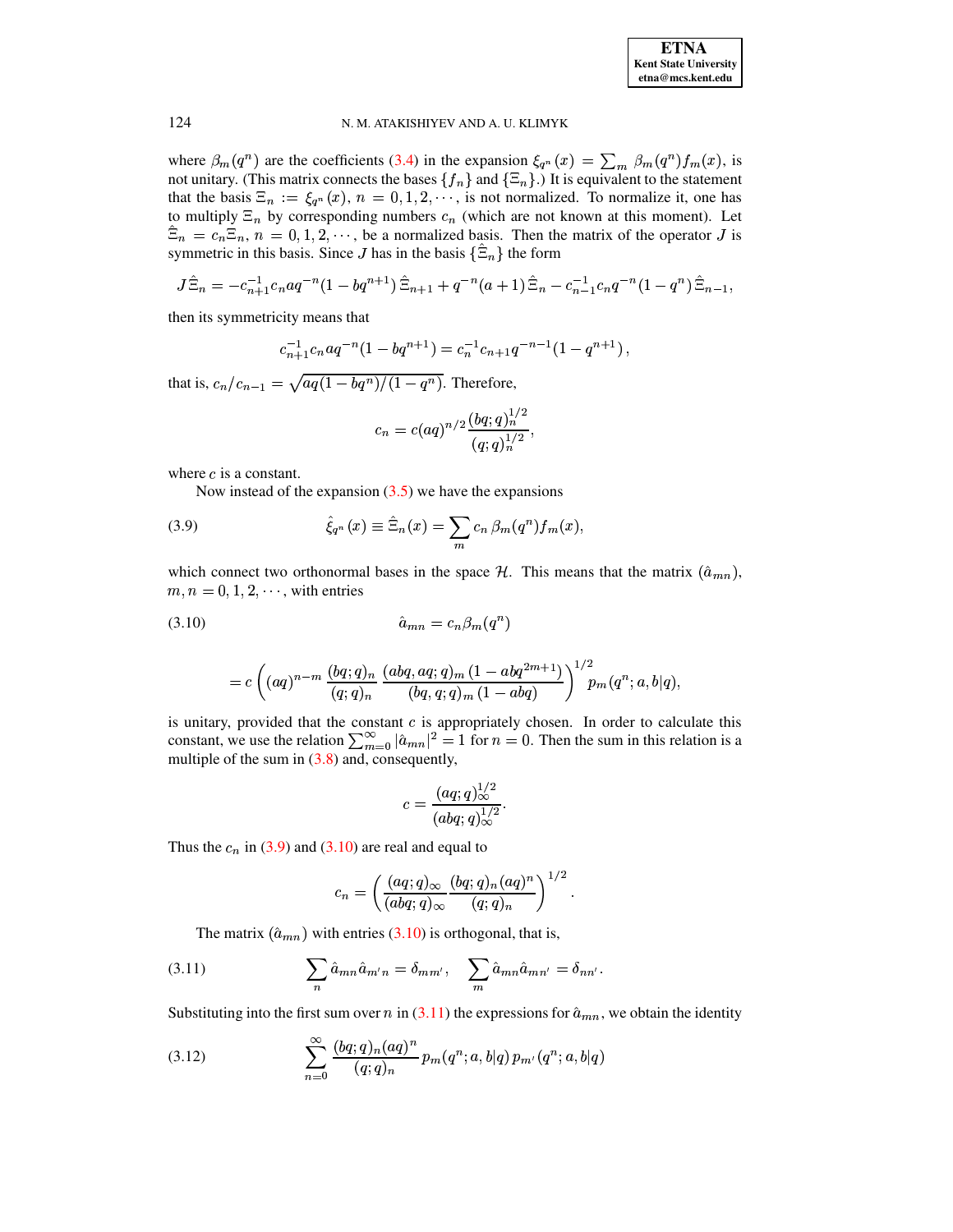$$
=\frac{(abq^2;q)_\infty}{(aq;q)_\infty}\frac{(1-abq)(aq)^m\ (bq,q;q)_m}{(1-abq^{2m+1})\ (abq,aq;q)_m}\ \delta_{mm'}\ ,
$$

which must yield the orthogonality relation for the little  $q$ -Jacobi polynomials. An only gap, which appears here, is the following. We have assumed that the points  $q^n$ ,  $n = 0, 1, 2, \dots$ , exhaust the whole spectrum of the operator  $I_1$ . Let us show that this is the case.

Recall that the self-adjoint operator  $I_1$  is represented by a Jacobi matrix in the basis  $f_n$ ,  $n = 0, 1, 2, \dots$ . According to the theory of operators of such type (see, for example, [\[15\]](#page-72-1), Chapter VII; a short explanation is given in section 2), eigenfunctions  $\xi_{\lambda}$  of  $I_1$  are expanded into series in the monomials  $f_n$ ,  $n = 0, 1, 2, \dots$ , with coefficients, which are polynomials in  $\lambda$ . These polynomials are orthogonal with respect to some positive measure  $d\mu(\lambda)$  (moreover, for self-adjoint operators this measure is unique). The set (a subset of  $\mathbb{R}$ ), on which the polynomials are orthogonal, coincides with the spectrum of the operator under consideration and the spectrum is simple. Let us apply these assertions to the operator  $I_1$ .

We have found that the spectrum of  $I_1$  contains the points  $q^n$ ,  $n = 0, 1, 2, \cdots$ . If the operator  $I_1$  had other spectral points x, then on the left-hand side of [\(3.15\)](#page-17-0) there would be other summands  $\mu_{x_k} p_m(x_k; a, b | q) p_{m'}(x_k; a, b | q)$ , corresponding to these additional points. Let us show that these additional summands do not appear. To this end we set  $m = m' = 0$ in the relation [\(3.12\)](#page-16-3) with the additional summands. Since  $p_0(x; a, b|q) = 1$ , we have the equality

<span id="page-17-2"></span>
$$
\sum_{n=0}^\infty\frac{(bq;q)_n(aq)^n}{(q;q)_n}+\sum_k\mu_{x_k}=\frac{(abq^2;q)_\infty}{(aq;q)_\infty}.
$$

According to the q-binomial theorem (see formula  $(1.3.2)$  in [\[21\]](#page-72-5)), we have

(3.13) 
$$
\sum_{n=0}^{\infty} \frac{(bq;q)_n (aq)^n}{(q;q)_n} = \frac{(abq^2;q)_{\infty}}{(aq;q)_{\infty}}.
$$

Hence,  $\sum_{k} \mu_{x_k} = 0$  and this means that additional summands do not appear in [\(3.12\)](#page-16-3) and it does represent the orthogonality relation for the little  $q$ -Jacobi polynomials.

By using the operators  $I_1$  and J, which form a Leonard pair of infinite dimensional symmetric operators, we thus derived the orthogonality relation for little  $q$ -Jacobi polynomials.

The orthogonality relation for the little  $q$ -Jacobi polynomials is given by formula  $(3.12)$ . Due to this orthogonality, we arrive at the following statement: *The spectrum of the operator*  $I_1$  coincides with the set of points  $q^n$ ,  $n = 0, 1, 2, \cdots$ . The spectrum is simple and has one *accumulation point at 0.*

**3.3. Dual little -Jacobi polynomials.** Now we consider the second identity in [\(3.11\)](#page-16-2), which gives the orthogonality relation for the matrix elements  $\hat{a}_{mn}$ , considered as functions of  $m$ . Up to multiplicative factors these functions coincide with

<span id="page-17-1"></span>(3.14) 
$$
F_n(x;a,b|q) := {}_2\phi_1(x,abq/x; aq; q, q^{n+1}),
$$

considered on the set  $x \in \{q^{-m} | m = 0, 1, 2, \dots\}$ . Consequently,

<span id="page-17-0"></span>
$$
\hat{a}_{mn} = \left(\frac{(aq;q)_{\infty}}{(abq;q)_{\infty}} \frac{(bq;q)_n}{(q;q)_n} (aq)^{n-m} \frac{(abq,aq;q)_m (1 - abq^{2m+1})}{(bq,q;q)_m}\right)^{1/2} F_n(q^{-m};a,b|q)
$$

and the second identity in  $(3.11)$  gives the orthogonality relation for the functions  $(3.14)$ :

$$
(3.15) \qquad \sum_{m=0}^{\infty} \frac{(1-abq^{2m+1})(abq,aq;q)_m}{(1-abq)(aq)^m (bq,q;q)_m} F_n(q^{-m};a,b|q) F_{n'}(q^{-m};a,b|q)
$$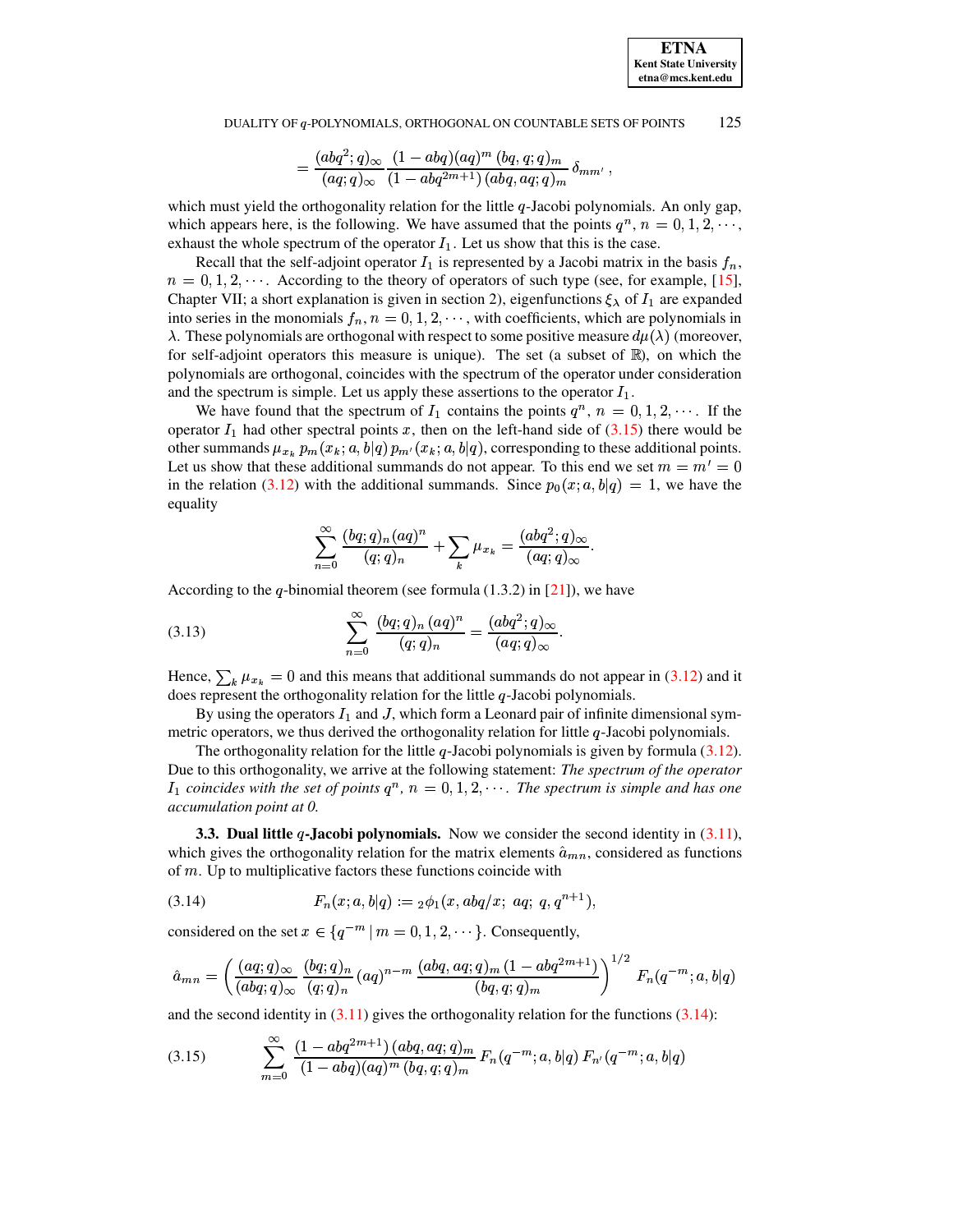<span id="page-18-1"></span>
$$
=\frac{(abq^2;q)_\infty}{(aq;q)_\infty}\frac{(q;q)_n(aq)^{-n}}{(bq;q)_n}\delta_{nn'}
$$

The functions  $F_n(x; a, b|q)$  can be represented in another form. Indeed, one can use the relation (III.8) of Appendix III in  $[21]$  in order to obtain that

$$
F_n(q^{-m};a,b|q) = \frac{(b^{-1}q^{-m};q)_m}{(aq;q)_m}(abq^{m+1})^m \, {}_3\phi_1(q^{-m},abq^{m+1},q^{-n};\, bq;\,q,q^n/a)
$$

<span id="page-18-0"></span>
$$
(3.16) \qquad = \frac{(-1)^m (bq;q)_m}{(aq;q)_m} a^m q^{m(m+1)/2} {}_3\phi_1(q^{-m}, abq^{m+1}, q^{-n}; bq; q, q^n/a).
$$

The basic hypergeometric function  $_3\phi_1$  in (3.16) is a polynomial of degree *n* in the variable  $\mu(m) := q^{-m} + ab q^{m+1}$ , which represents a q-quadratic lattice; we denote it as

$$
(3.17) \t dn(\mu(m); a, b|q) := {}_3\phi_1(q^{-m}, ab\,q^{m+1}, q^{-n};\, bq; q, q^n/a).
$$

Then formula  $(3.15)$  yields the orthogonality relation

$$
\sum_{m=0}^{\infty} \frac{(1 - abq^{2m+1})(abq, bq; q)_m}{(1 - abq)(aq, q; q)_m} a^m q^{m^2} d_n(\mu(m)) d_{n'}(\mu(m))
$$

<span id="page-18-2"></span>(3.18) 
$$
= \frac{(abq^2;q)_{\infty}}{(aq;q)_{\infty}} \frac{(q;q)_n (aq)^{-n}}{(bq;q)_n} \delta_{nn'}
$$

for the polynomials (3.17). We call the polynomials  $d_n(\mu(m); a, b|q)$  dual little q-Jacobi polynomials.

Note that these polynomials can be expressed in terms of the Al-Salam–Chihara polynomials

$$
Q_n(x;a,b|q) = \frac{(ab;q)_n}{a^n} \, {}_3\phi_2\left(\begin{matrix} q^{-n}, a z, a z^{-1} \\ a b, 0 \end{matrix}\bigg\rvert\, q, q\right), \quad x = \frac{1}{2}(z+z^{-1}),
$$

with the parameter  $q > 1$ . An explicit relation between them is

$$
d_n(\mu(x); \beta/\alpha, 1/\alpha\beta q \mid q) = \frac{q^{n(n-1)/2}}{(-\beta)^n (1/\alpha\beta; q)_n} Q_n(\alpha\mu(x)/2; \alpha, \beta | q^{-1}).
$$

Ch. Berg and M. E. H. Ismail studied this type of Al-Salam–Chihara polynomials in [17] and derived complex orthogonality measures for them. But  $[17]$  does not contain any discussion of the duality of this family of polynomials with respect to little  $q$ -Jacobi polynomials.

Observe that the dual polynomials  $(3.17)$  can be also expressed in terms of the little  $q$ -Jacobi polynomials  $(3.3)$ :

$$
d_n(\mu(m);a,b|q) = \frac{(aq;q)_m}{(bq/c;q)_m} (-a)^{-m} q^{-m(m+1)/2} p_m(q^n;a,b|q).
$$

A recurrence relation for the polynomials  $d_n(\mu(m); a, b|q)$  is derived from formula (3.6). It has the form

$$
(q^{-m} + abq^{m+1}) d_n(\mu(m)) = -a q^{-n} (1 - bq^{n+1}) d_{n+1}(\mu(m))
$$

126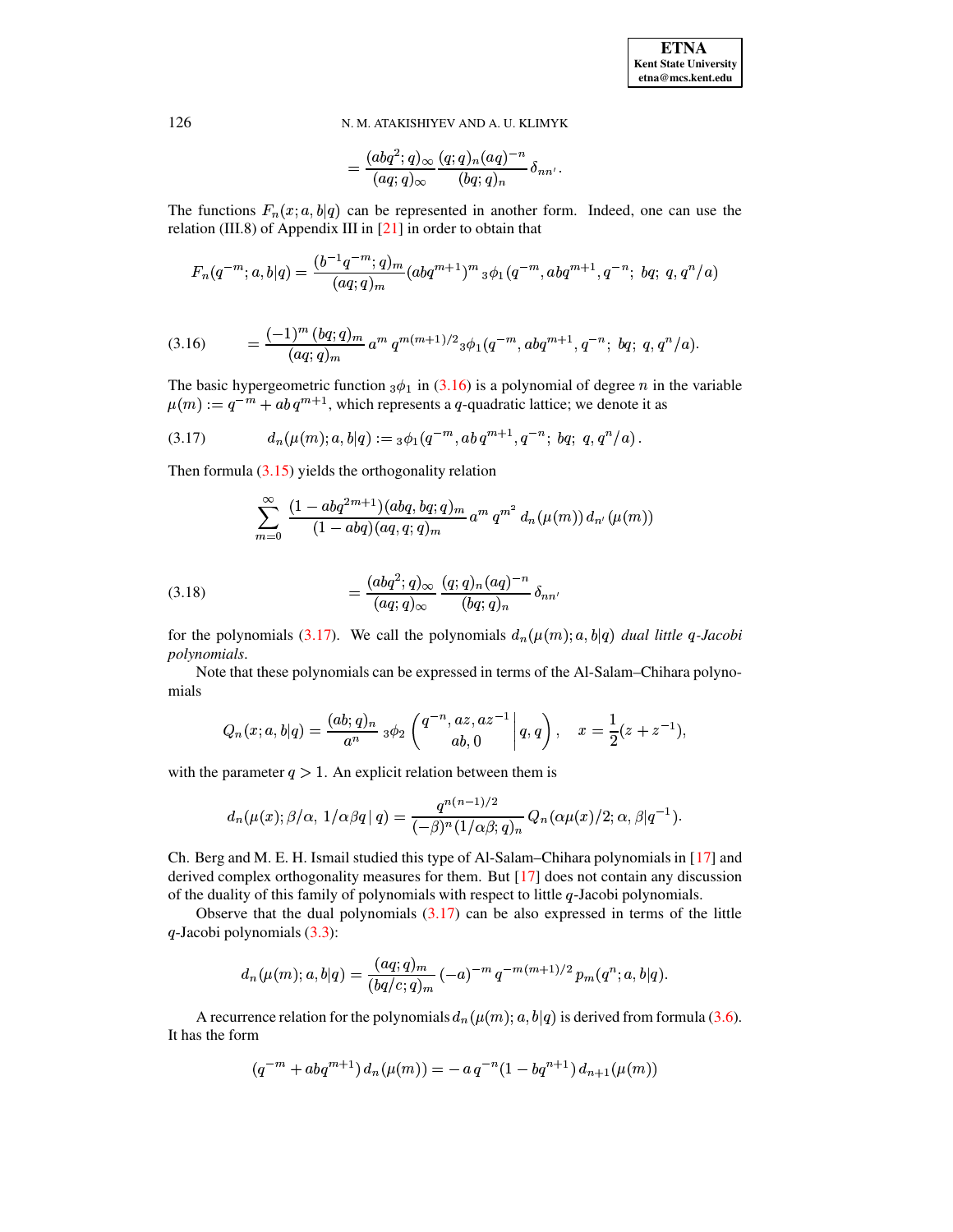$$
+\,q^{-\,n}(1+a)\,d_n(\mu(m)) - q^{-\,n}(1-q^n)\,d_{n-1}(\mu(m)),
$$

where  $d_n(\mu(m)) \equiv d_n(\mu(m); a, b|q)$ . Comparing this relation with the recurrence relation  $(3.69)$  in [5], we see that the polynomials  $(3.17)$  are multiple to the polynomials  $(3.67)$  in [5]. Moreover, if one takes into account this multiplicative factor, the orthogonality relation (3.18) for polynomials  $(3.17)$  turns into relation  $(3.82)$  for the polynomials  $(3.67)$  in [5], although the derivation of the orthogonality relation in  $[5]$  is more complicated than our derivation of  $(3.18)$ . The authors of [5] do not give an explicit form of their polynomials in the form similar to  $(3.17)$ . Concerning the polynomials  $(3.67)$  in [5] see also [22].

Let  $l^2$  be the Hilbert space of functions on the set  $m = 0, 1, 2, \cdots$  with the scalar product

$$
\langle f_1, f_2 \rangle = \sum_{m=0}^{\infty} \frac{(1 - abq^{2m+1}) (abq, bq, q)_m}{(1 - abq) (aq, q; q)_m} a^m q^{m^2} f_1(m) \overline{f_2(m)},
$$

where weight function is taken from  $(3.18)$ . The polynomials  $(3.17)$  are in one-to-one correspondence with the columns of the unitary matrix  $(\hat{a}_{mn})$  and the orthogonality relation  $(3.18)$  is equivalent to the orthogonality of these columns. Due to  $(3.11)$  the columns of the matrix  $(\hat{a}_{mn})$  form an orthonormal basis in the Hilbert space of sequences  $\mathbf{a} = \{a_n \mid n =$  $(0,1,2,\dots)$  with the scalar product  $\langle \mathbf{a}, \mathbf{a}' \rangle = \sum_{n} a_n a'_n$ . This assertion is equivalent to the following one: the set of polynomials  $d_n(\mu(m); a, b|q)$ ,  $n = 0, 1, 2, \dots$ , form an orthogonal basis in the Hilbert space  $l^2$ . This means that the point measure in (3.18) is extremal for the dual little q-Jacobi polynomials  $d_n(\mu(m); a, b|q)$ .

# <span id="page-19-0"></span>4. Big  $q$ -Jacobi polynomials and their duals.

**4.1. Pair of operators**  $(I_2, J)$ . We fix three real numbers a, b and c such that  $0 < a <$  $q^{-1}$ ,  $0 < b < q^{-1}$ ,  $c < 0$  and consider on the Hilbert space  $\mathcal{H} \equiv \mathcal{H}_a$ , introduced in subsection 3.1, the following symmetric operator  $I_2$ :

$$
(4.1) \tI2 fn = an fn+1 + an-1 fn-1 - bn fn,
$$

where

$$
a_{n-1}=(-acq^{n+1})^{1/2}\frac{\sqrt{(1-q^n)(1-aq^n)(1-bq^n)(1-abq^n)(1-cq^n)(1-abc^{-1}q^n)}}{(1-abq^{2n})\sqrt{(1-abq^{2n-1})(1-abq^{2n+1})}},
$$

$$
b_n = \frac{(1 - aq^{n+1})(1 - abq^{n+1})(1 - cq^{n+1})}{(1 - abq^{2n+1})(1 - abq^{2n+2})} - acq^{n+1} \frac{(1 - q^n)(1 - bq^n)(1 - abq^n/c)}{(1 - abq^{2n})(1 - abq^{2n+1})} - 1.
$$

This operator is bounded. Therefore, we assume that it is defined on the whole Hilbert space H. This means that  $I_2$  is a self-adjoint operator. Actually,  $I_2$  is a Hilbert–Schmidt operator. To show this we note that for the coefficients  $a_n$  and  $b_n$  from (4.1) one obtains that

$$
a_{n+1}/a_n \rightarrow q^{1/2}
$$
,  $b_{n+1}/b_n \rightarrow q$  when  $n \rightarrow \infty$ .

Therefore,  $\sum_{n}(2a_n + b_n) < \infty$  and this means that  $I_2$  is a Hilbert–Schmidt operator. Thus, the spectrum of  $I_2$  is simple (since it is representable by a Jacobi matrix with  $a_n \neq 0$ ), discrete and have a single accumulation point at 0.

To find eigenfunctions  $\psi_{\lambda}(x)$  of the operator  $I_2$ ,  $I_2\psi_{\lambda}(x) = \lambda \psi_{\lambda}(x)$ , we set

$$
\psi_{\lambda}(x) = \sum_{n=0}^{\infty} \beta_n(\lambda) f_n(x).
$$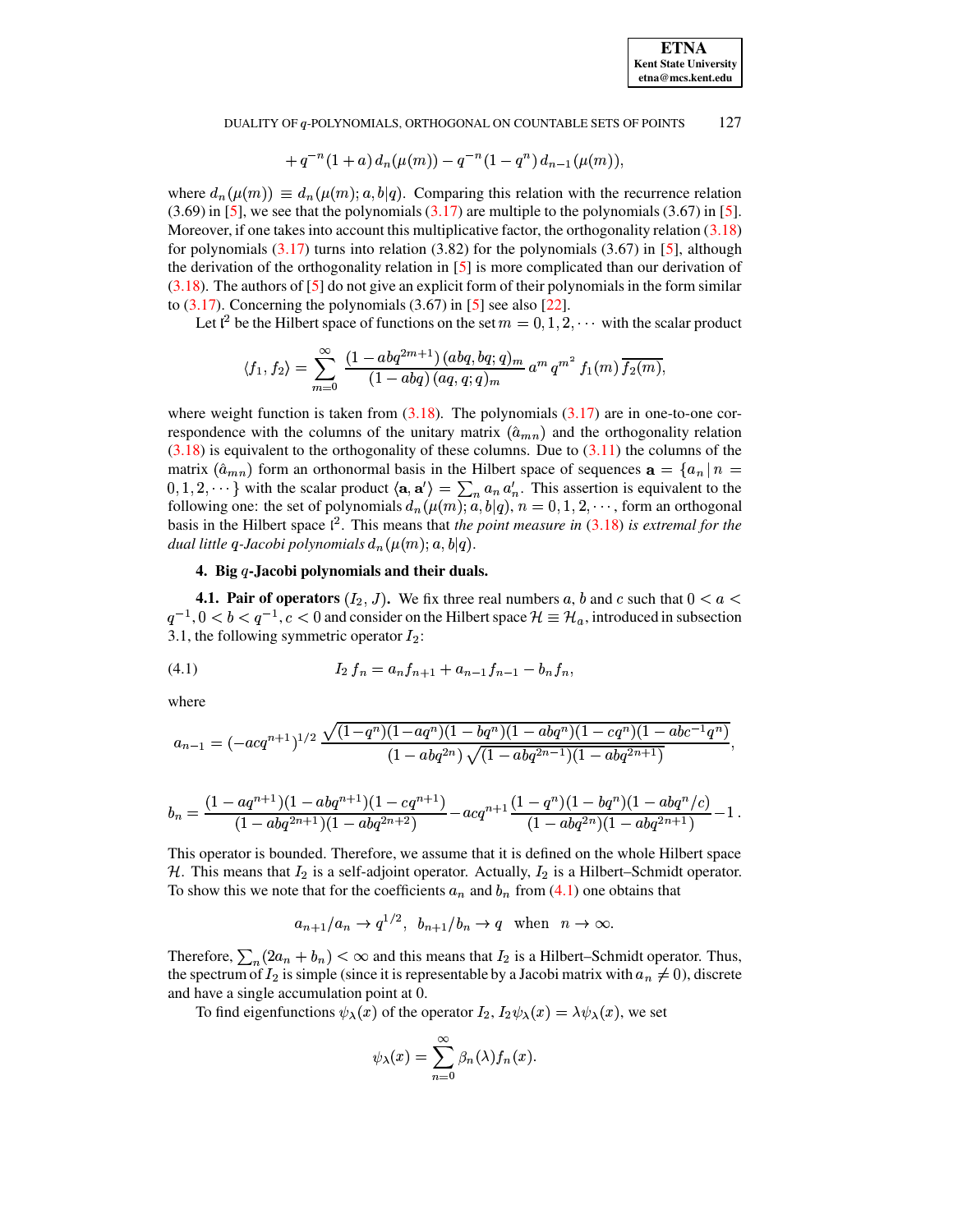Acting by the operator  $I_2$  on both sides of this relation, one derives that

$$
\sum_{n} \beta_n(\lambda)(a_n f_{n+1} + a_{n-1} f_{n-1} - b_n f_n) = \lambda \sum_{n} \beta_n(\lambda) f_n,
$$

where  $a_n$  and  $b_n$  are the same as in (4.1). Collecting in this identity factors, which multiply  $f_n^l$  with fixed n, we arrive at the recurrence relation for the coefficients  $\beta_n(\lambda)$ :

$$
a_n \beta_{n+1}(\lambda) + a_{n-1} \beta_{n-1}(\lambda) - b_n \beta_n(\lambda) = \lambda \beta_n(\lambda).
$$

Making the substitution

$$
\beta_n(\lambda) = \left( \frac{(abq, aq, cq; q)_n (1 - abq^{2n+1})}{(abq/c, bq, q; q)_n (1 - abq)(-ac)^n} \right)^{1/2} q^{-n(n+3)/4} \beta'_n(\lambda)
$$

we reduce this relation to the following one

$$
A_n \beta'_{n+1}(\lambda) + C_n \beta'_{n-1}(\lambda) - (A_n + C_n - 1) p'_n(\lambda) = \lambda \beta'_n(\lambda)
$$

with

$$
A_n = \frac{(1 - aq^{n+1})(1 - cq^{n+1})(1 - abq^{n+1})}{(1 - abq^{2n+1})(1 - abq^{2n+2})},
$$

<span id="page-20-2"></span>
$$
C_n = \frac{-acq^{n+1}(1-q^n)(1-bq^n)(1-abc^{-1}q^n)}{(1-abq^{2n})(1-abq^{2n+1})}.
$$

It is the recurrence relation for the big  $q$ -Jacobi polynomials

(4.2) 
$$
P_n(\lambda; a, b, c; q) := {}_3\phi_2(q^{-n}, abq^{n+1}, \lambda; aq, cq; q, q)
$$

<span id="page-20-0"></span>introduced by G. E. Andrews and R. Askey [1] (see also formula (7.3.10) in [21]). Therefore,  $\beta'_n(\lambda) = P_n(\lambda; a, b, c; q)$  and

$$
(4.3) \quad \beta_n(\lambda) = \left(\frac{(abq, aq, cq; q)_n (1 - abq^{2n+1})}{(abq/c, bq, q; q)_n (1 - abq)(-ac)^n}\right)^{1/2} q^{-n(n+3)/4} P_n(\lambda; a, b, c; q).
$$

For the eigenfunctions  $\psi_{\lambda}(x)$  we have the expansion

$$
\psi_{\lambda}(x) = \sum_{n=0}^{\infty} \left( \frac{(abq, aq, cq; q)_n (1 - abq^{2n+1})}{(abq/c, bq, q; q)_n (1 - abq)(-ac)^n} \right)^{1/2} q^{-n(n+3)/4} P_n(\lambda; a, b, c; q) f_n(x)
$$

<span id="page-20-1"></span>
$$
(4.4)
$$

$$
= \sum_{n=0}^{\infty} \frac{(aq;q)_n}{a^{n/4} (q;q)_n} \left( \frac{(abq,cq;q)_n (1-abq^{2n+1})}{(abq/c, bq;q)_n (1-abq)(-ac)^n} \right)^{1/2} q^{-n(n+3)/4} P_n(\lambda;a,b,c;q) x^n.
$$

Since the spectrum of the operator  $I_2$  is discrete, only a discrete set of these functions belongs to the Hilbert space  $H$ .

In what follows we intend to study a spectrum of the operator  $I_2$  and to find polynomials, dual to big  $q$ -Jacobi polynomials. It can be done with the aid of the operator

$$
J:=(aq)^{1/2}q^{-J_0}+(aq)^{-1/2}ab\,q^{J_0+1},
$$

which has been already used in the previous case in subsection 3.1. In order to determine how this operator acts upon the eigenfunctions  $\psi_{\lambda}(x)$ , one can use the q-difference equation

128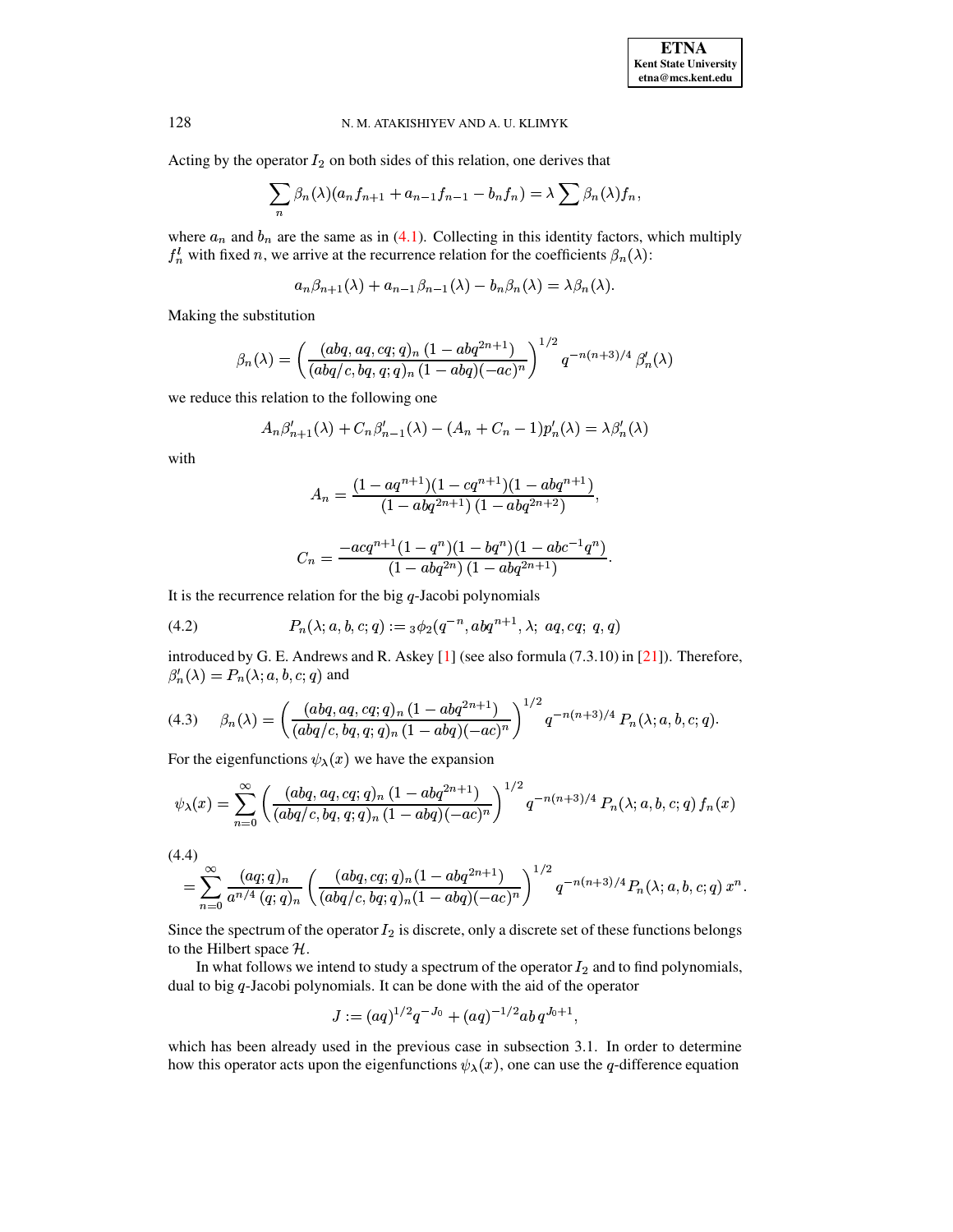<span id="page-21-0"></span>(4.5) 
$$
(q^{-n} + abq^{n+1}) P_n(\lambda) = aq\lambda^{-2}(\lambda - 1)(b\lambda - c) P_n(q\lambda)
$$

$$
-[\lambda^{-2}acq(1+q) - \lambda^{-1}q(ab + ac + a + c)] P_n(\lambda) + \lambda^{-2}(\lambda - aq)(\lambda - cq) P_n(q^{-1}\lambda),
$$

for the big q-Jacobi polynomials  $P_n(\lambda) \equiv P_n(\lambda; a, b, c; q)$  (see, for example, formula (3.5.5) in [\[27\]](#page-72-13)). Multiply both sides of [\(4.5\)](#page-21-0) by  $k_n f_n(x)$ , where  $k_n$  are the coefficients of  $P_n(\lambda; a, b, \lambda)$ c; q) in the expression [\(4.3\)](#page-20-0) for the coefficients  $\beta_n(\lambda)$ , and sum over n. Taking into account formula [\(4.4\)](#page-20-1) and the fact that  $Jf_n(x) = (q^{-n} + ab q^{n+1}) f_n(x)$ , one obtains the relation

(4.6) 
$$
J \psi_{\lambda}(x) = aq\lambda^{-2}(\lambda - 1)(b\lambda - c) \psi_{q\lambda}(x)
$$

<span id="page-21-1"></span>
$$
-[\lambda^{-2}acq(1+q)-\lambda^{-1}q(ab+ac+a+c)]\psi_{\lambda}(x)+\lambda^{-2}(\lambda-aq)(\lambda-cq)\psi_{q^{-1}\lambda}(x).
$$

It will be shown in the next section that the spectrum of the operator  $I_2$  consists of the points  $aq^n$ ,  $cq^n$ ,  $n = 0, 1, 2, \cdots$ . The matrix of the operator J in the basis of eigenfunctions of  $I_2$ consists of two Jacobi matrices (one corresponds to the spectral points  $aq^n$ ,  $n = 0, 1, 2, \dots$ , and another to the spectral points  $cq^n$ ,  $n = 0, 1, 2, \cdots$ ). In this case, the operators  $I_2$  and J form some generalization of Leonard pair.

**4.2.** Spectrum of  $I_2$  and orthogonality of big  $q$ -Jacobi polynomials. As in subsection 3.2 one can show that for some value of  $\lambda$  (which must belong to the spectrum) the last term on the right side of [\(4.6\)](#page-21-1) has to vanish. There are two such values of  $\lambda$ :  $\lambda = aq$  and  $\lambda = cq$ . Let us show that both of these points are spectral points of the operator  $I_2$ . Observe that, according to [\(4.2\)](#page-20-2),

$$
P_n(aq;a,b,c;q):={}_2\phi_1(q^{-n},abq^{n+1};\;cq;\;q,q)={\frac{(c/abq^n;q)_n}{(cq;q)_n}}(ab)^n\,q^{n(n+1)}.
$$

Therefore, since

$$
(c/abq^n;q)_n = (abq/c;q)_n(-c/ab)^n q^{-n(n+1)/2} \,,
$$

one obtains that

$$
P_n(aq;a,b,c;q):=\frac{(abq/c;q)_n}{(cq;q)_n}(-c)^nq^{n(n+1)/2}.
$$

Likewise,

$$
P_n(cq;a,b,c;q):=\frac{(bq;q)_n}{(aq;q)_n}(-a)^nq^{n(n+1)/2}.
$$

Hence, for the scalar product  $\langle \psi_{aq}(x), \psi_{aq}(x) \rangle$  we have the expression

$$
\sum _{n=0}^{\infty } \, \frac{(1-abq^{2n+1}) \,(abq,aq,cq;q)_n}{(1-abq)(abq/c,bq,q;q)_n \,(-ac)^n} \, q^{-n(n+3)/2} \, P^2_n(aq;a,b,c;q)
$$

<span id="page-21-2"></span>
$$
(4.7) \qquad = \sum_{n=0}^{\infty} \frac{(1-abq^{2n+1}) (abq/c, abq, aq;q)_n}{(1-abq)(bq,cq,q;q)_n (-a/c)^n} q^{n(n-1)/2} = \frac{(abq^2, c/a;q)_{\infty}}{(bq,cq;q)_{\infty}},
$$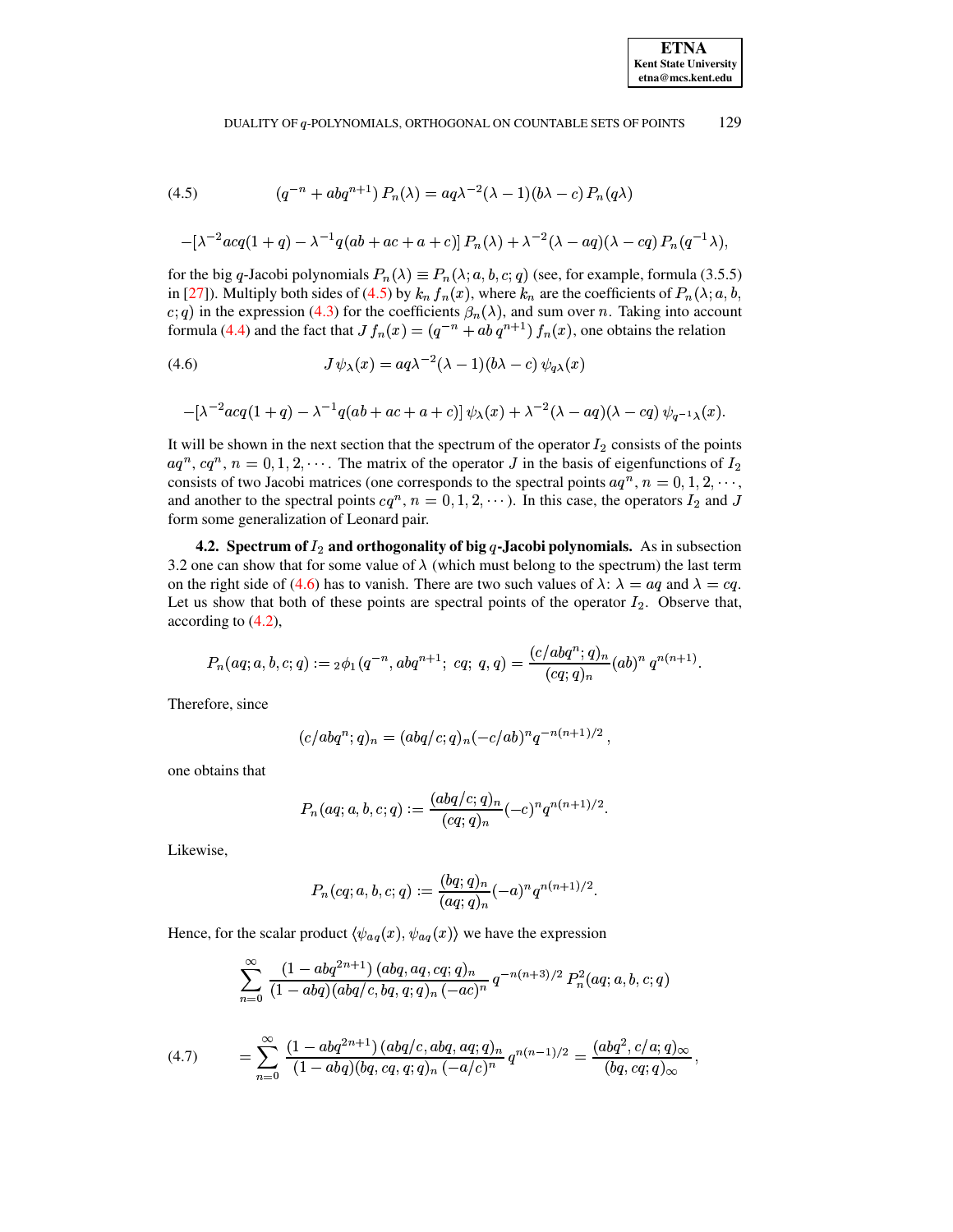where the relation [\(9.21\)](#page-70-1) from Appendix has been used. Similarly, for  $\langle \psi_{cq}(x), \psi_{cq}(x) \rangle$  one has the expression

$$
\sum _{n=0}^{\infty } \frac{(1-abq^{2n+1})(abq,aq,cq;q)_n}{(1-abq)(-ac)^n \, (abq/c,bq,q;q)_n} \, q^{-n(n+3)/2} \, P^2_n(cq;a,b,c;q)
$$

<span id="page-22-0"></span>(4.8) 
$$
= \frac{(abq^2, a/c; q)_{\infty}}{(aq, abq/c; q)_{\infty}},
$$

where formula [\(9.22\)](#page-70-2) from Appendix has been used. Thus, the values  $\lambda = aq$  and  $\lambda = cq$  are spectral points of the operator  $I_2$ .

Let us find other spectral points of  $I_2$ . Setting  $\lambda = aq$  in [\(4.6\)](#page-21-1), we see that the operator transforms  $\psi_{aq}(x)$  into a linear combination of the functions  $\psi_{aq^2}(x)$  and  $\psi_{aq}(x)$ . We have to show that  $\psi_{aq^2}(x)$  also belongs to the Hilbert space H, that is, that

$$
\langle \psi_{aq^2}, \psi_{aq^2} \rangle = \sum_{n=0}^{\infty} \frac{(abq,aq,cq;q)_n (1-abq^{2n+1})}{(abq/c, bq,q;q)_n (1-abq)(-ac)^n} q^{-n(n+3)/2} P_n^2(aq^2;a,b,c;q) < \infty.
$$

In order to achieve this we note that since  $(aq^2; q)_k = (aq; q)_k (1 - aq^{k+1})/(1 - aq)$ , we have

$$
P_n(aq^2; a, b, c; q) = \sum_{k=0}^n \frac{1 - aq^{k+1}}{1 - aq} \frac{(q^{-n}; q)_k (abq^{n+1}; q)_k (aq; q)_k}{(aq;q)_k (cq;q)_k} \frac{q^k}{(q;q)_k}
$$

$$
\leq \frac{1}{1-aq}\sum_{k=0}^n\frac{(q^{-n};q)_k(abq^{n+1};q)_k(aq;q)_k}{(aq;q)_k(cq;q)_k}\frac{q^k}{(q;q)_k}=(1-aq)^{-1}P_n(aq;a,b,c;q).
$$

Therefore, the series for  $\langle \psi_{aq^2}, \psi_{aq^2} \rangle$  is majorized (up to the finite constant  $(1 - aq)^{-1}$ ) by the corresponding series for  $\langle \psi_{aq}, \psi_{aq} \rangle$ . Thus,  $\psi_{aq^2}(x)$  is an eigenfunction of  $I_2$  and the point  $aq^2$  belongs to the spectrum of the operator  $I_2$ . Setting  $\lambda = aq^2$  in [\(4.6\)](#page-21-1) and acting similarly, one obtains that  $\psi_{a\sigma^3}(x)$  is an eigenfunction of  $I_2$  and the point  $aq^3$  belongs to the spectrum of  $I_2$ . Repeating this procedure, one sees that  $\psi_{aq^n}(x)$ ,  $n = 1, 2, \dots$ , are eigenfunctions of  $\mathbf{a}$  defined as  $\mathbf{a}$  and  $\mathbf{a}$  and  $\mathbf{a}$  and  $\mathbf{a}$  and  $\mathbf{a}$  and  $\mathbf{a}$  and  $\mathbf{a}$  and  $\mathbf{a}$  and  $\mathbf{a}$  and  $\mathbf{a}$  and  $\mathbf{a}$  and  $\mathbf{a}$  and  $\mathbf{a}$  and  $\mathbf{a}$  and  $\mathbf{a}$  and  $\mathbf{a$  $I_2$  and the set  $aq^n$ ,  $n = 1, 2, \dots$ , belongs to the spectrum of  $I_2$ . Likewise, one concludes that  $\psi_{cq^n}(x)$ ,  $n = 1, 2, \cdots$ , are eigenfunctions of  $I_2$  and the set  $cq^n$ ,  $n = 1, 2, \cdots$ , belongs to the spectrum of  $I_2$ . Note that so far we do not know whether the operator  $I_2$  has other spectral points or not. In order to solve this problem we shall proceed as in subsection 3.2.

The functions  $\psi_{aq^n}(x)$  and  $\psi_{cq^n}(x)$ ,  $n = 1, 2, \dots$ , are linearly independent elements of the Hilbert space H. Suppose that  $aq^n$  and  $cq^n$ ,  $n = 1, 2, \dots$ , constitute the whole spectrum of the operator  $I_2$ . Then the set of functions  $\psi_{aq^n}(x)$  and  $\psi_{cq^n}(x)$ ,  $n = 1, 2, \dots$ , is a basis in the space H. Introducing the notations  $\Xi_n := \xi_{aq^{n+1}}(x)$  and  $\Xi'_n := \xi_{cq^{n+1}}(x)$ ,  $n =$  $0, 1, 2, \dots$ , we find from [\(4.6\)](#page-21-1) that

$$
J\Xi_n = a^{-1}cq^{-2n-1}(1-aq^{n+1})(1-baq^{n+1}/c)\Xi_{n+1} + d_n \Xi_n + a^{-1}cq^{-2n}(1-q^n)(1-aq^n/c)\Xi_{n-1},
$$

$$
J\Xi'_n = c^{-1}aq^{-2n-1}(1 - cq^{n+1})(1 - bq^{n+1})\Xi_{n+1}
$$
  
+ 
$$
d'_n \Xi_n + c^{-1}aq^{-2n}(1 - q^n)(1 - cq^n/a)\Xi_{n-1},
$$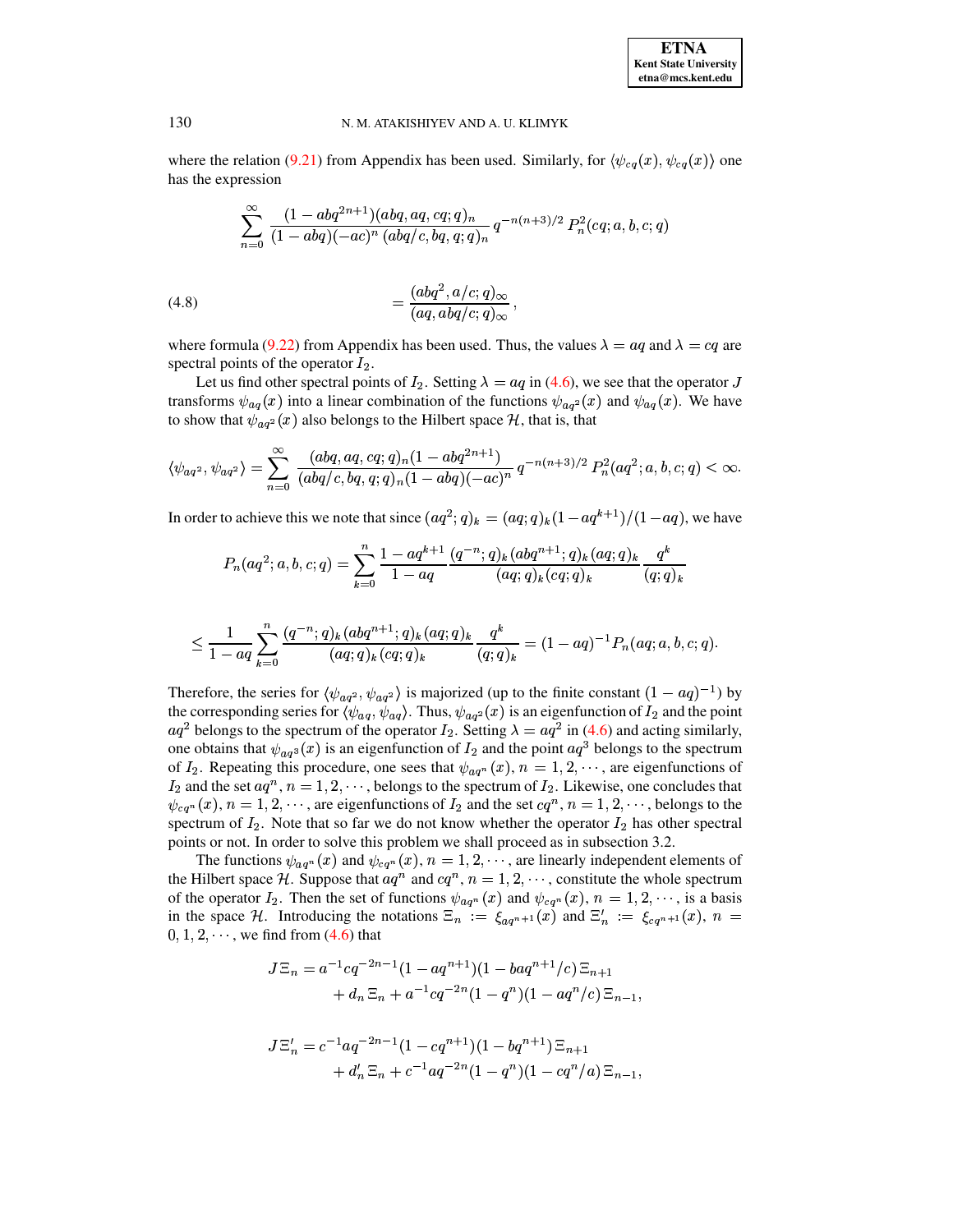where

$$
d_n = \frac{1}{a} [q^{-2n-1}c(1+q) - q^{-n}(ab + ac + a + c)],
$$
  

$$
d'_n = \frac{1}{c} [q^{-2n-1}a(1+q) - q^{-n}(ab + ac + a + c)].
$$

As we see, the matrix of the operator J in the basis  $\Xi_n = \xi_{aq^{n+1}}(x)$ ,  $\Xi'_n = \xi_{cq^{n+1}}(x)$ ,  $n = 0, 1, 2, \dots$ , is not symmetric, although in the initial basis  $f_n$ ,  $n = 0, 1, 2, \dots$ , it was symmetric. The reason is that the matrix  $M := ((a_{mn})_{m,n=0}^{\infty} (a'_{mn})_{m,n=0}^{\infty})$  with entries

 $a_{mn} := \beta_m(aq^n), \ \ a'_{mn} := \beta_m(cq^n), \ \ m, n = 0, 1, 2, \cdots,$ 

where  $\beta_m(dq^n)$ ,  $d = a, c$ , are coefficients (4.3) in the expansion

$$
\psi_{dq^n}(x) = \sum_m \beta_m(dq^n) f_n(x)
$$

(see above), is not unitary. This matrix  $M$  is formed by adding the columns of the matrix  $(a'_{mn})$  to the columns of the matrix  $(a_{mn})$  from the right, that is,

$$
M = \begin{pmatrix} a_{11} & \cdots & a_{1k} & \cdots & a'_{11} & \cdots & a'_{1l} & \cdots \\ a_{21} & \cdots & a_{2k} & \cdots & a'_{21} & \cdots & a'_{2l} & \cdots \\ \cdots & \cdots & \cdots & \cdots & \cdots & \cdots & \cdots \\ a_{j1} & \cdots & a_{jk} & \cdots & a'_{j1} & \cdots & a'_{jl} & \cdots \\ \cdots & \cdots & \cdots & \cdots & \cdots & \cdots & \cdots & \cdots \end{pmatrix}.
$$

It maps the basis  $\{f_n\}$  into the basis  $\{\psi_{aq^{n+1}}, \psi_{cq^{n+1}}\}$  in the Hilbert space H. The nonunitarity of the matrix M is equivalent to the statement that the basis  $\Xi_n := \xi_{aq^{n+1}}(x)$ ,  $\Xi_n :=$  $\xi_{cq^{n+1}}(x)$ ,  $n = 0, 1, 2, \dots$ , is not normalized. In order to normalize it we have to multiply  $\Xi_n$  by appropriate numbers  $c_n$  and  $\Xi'_n$  by numbers  $c'_n$ . Let  $\hat{\Xi}_n = c_n \Xi_n$ ,  $\hat{\Xi}'_n = c'_n \Xi_n$ ,  $n = 0, 1, 2, \dots$ , be a normalized basis. Then the operator J is symmetric in this basis and has the form

$$
J\hat{\Xi}_n = c_{n+1}^{-1}c_n a^{-1}cq^{-2n-1}(1 - aq^{n+1})(1 - abq^{n+1}/c)\hat{\Xi}_{n+1} + d_n\hat{\Xi}_n
$$
  
+
$$
c_{n-1}^{-1}c_n a^{-1}cq^{-2n}(1 - aq^n/c)(1 - q^n)\hat{\Xi}_{n-1},
$$
  

$$
J\hat{\Xi}'_n = c'_{n+1}^{-1}c'_nc^{-1}aq^{-2n-1}(1 - bq^{n+1})(1 - cq^{n+1})\hat{\Xi}_{n+1} + d'_n\hat{\Xi}_n
$$
  
+
$$
c'_{n-1}^{-1}c'_nc^{-1}aq^{-2n}(1 - cq^n/a)(1 - q^n)\hat{\Xi}_{n-1},
$$

The symmetricity of the matrix of the operator J in the basis  $\{\hat{\Xi}_n, \hat{\Xi}'_n\}$  means that

$$
c_{n+1}^{-1}c_nq^{-2n-1}(1-aq^{n+1})(1-abq^{n+1}/c) = c_n^{-1}c_{n+1}q^{-2n-2}(1-aq^{n+1}/c)(1-q^{n+1}),
$$
  

$$
c'_{n+1}c'_{n}q^{-2n-1}(1-bq^{n+1})(1-cq^{n+1}) = c'_{n}^{-1}c'_{n+1}q^{-2n-2}(1-cq^{n+1}/a)(1-q^{n+1}).
$$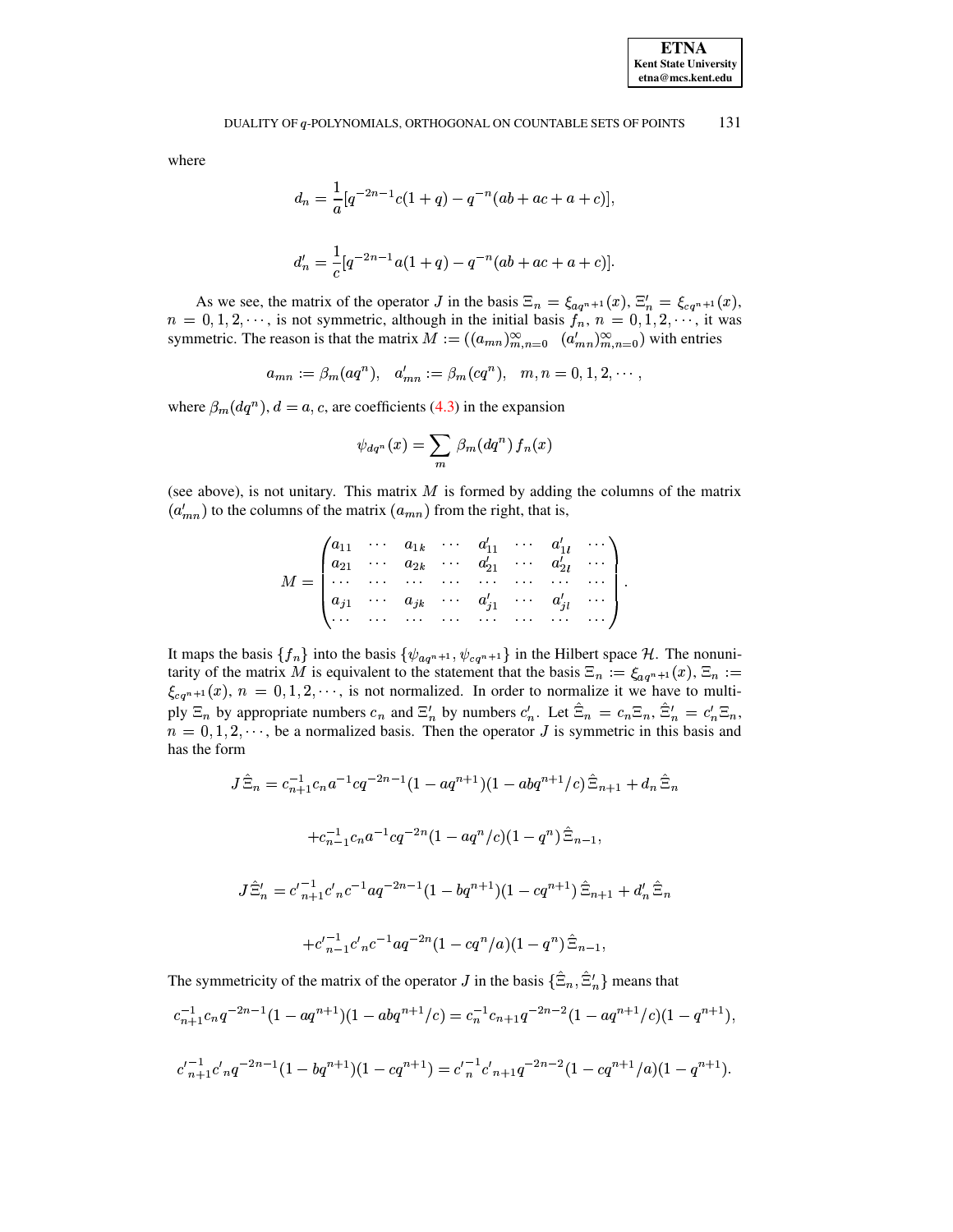that is,

$$
\frac{c_n}{c_{n-1}} = \sqrt{q \frac{(1-aq^n)(1-abq^n/c)}{(1-q^n)(1-aq^n/c)}}, \quad \frac{c'_n}{c'_{n-1}} = \sqrt{q \frac{(1-cq^n)(1-bq^n)}{(1-q^n)(1-cq^n/a)}}.
$$

Thus,

$$
c_n = C \left( q^n \frac{(abq/c, aq; q)_n}{(aq/c, q; q)_n} \right)^{1/2}, \quad c'_n = C' \left( q^n \frac{(bq, cq; q)_n}{(cq/a, q; q)_n} \right)^{1/2},
$$

where  $C$  and  $C'$  are some constants.

<span id="page-24-0"></span>Therefore, in the expansions

(4.9) 
$$
\hat{\psi}_{aq^n}(x) \equiv \hat{\Xi}_n(x) = \sum_m c_n \,\beta_m(aq^n) \, f_m^l(x) = \sum_m \hat{a}_{mn} \, f_m^l(x),
$$

(4.10) 
$$
\hat{\psi}_{cq^n}(x) \equiv \hat{\Xi}_n(x) = \sum_m c'_n \,\beta_m(cq^n) \, f_m^l(x) = \sum_m \hat{a}'_{mn} \, f_m^l(x),
$$

the matrix  $\hat{M} := ((\hat{a}_{mn})_{m,n=0}^{\infty} \hat{a}_{mn}^{\prime})_{m,n=0}^{\infty})$  with entries

$$
\hat{a}_{mn} = c_n \beta_m(aq^n) = C \left( q^n \frac{(abq/c, aq; q)_n}{(aq/c, q; q)_n} \frac{(abq, aq, cq; q)_m (1 - abq^{2m+1})}{(abq/c, bq, q; q)_m (1 - abq)(-ac)^m} \right)^{1/2}
$$

(4.11) 
$$
\times q^{-m(m+3)/4} P_m(aq^{n+1}; a, b, c; q),
$$

<span id="page-24-1"></span>
$$
\hat{a}'_{mn} = c_n \beta_m(cq^n) = C' \left( q^n \frac{(bq, cq; q)_n}{((cq/a, q; q)_n} \frac{(abq, aq, cq; q)_m (1 - abq^{2m+1})}{(abq/c, bq, q; q)_m (1 - abq)(-ac)^m} \right)^{1/2}
$$
\n
$$
\times q^{-m(m+3)/4} P_m(cq^{n+1}; a, b, c; q),
$$
\n(4.12)

is unitary, provided that the constants  $C$  and  $C'$  are appropriately chosen. In order to calculate these constants, one can use the relations

<span id="page-24-2"></span>
$$
\sum_{m=0}^{\infty} |\hat{a}_{mn}|^2 = 1, \quad \sum_{m=0}^{\infty} |\hat{a}'_{mn}|^2 = 1,
$$

for  $n = 0$ . Then these sums are multiples of the sums in (4.7) and (4.8), so we find that

(4.13) 
$$
C = \frac{(bq, cq; q)\omega^{1/2}}{(abq^2, c/a; q)\omega^{1/2}}, \quad C' = \frac{(aq, abq/c; q)\omega^{1/2}}{(abq^2, a/c; q)\omega^{1/2}}.
$$

The coefficients  $c_n$  and  $c'_n$  in (4.9)–(4.12) are thus real and equal to

$$
c_n = \left(\frac{(bq, cq; q)_{\infty}}{(abq^2, c/a; q)_{\infty}} \frac{(abq/c, aq; q)_n q^n}{(aq/c, q; q)_n}\right)^{1/2},
$$
  

$$
c'_n = \left(\frac{(aq, abq/c; q)_{\infty}}{(abq^2, a/c; q)_{\infty}} \frac{(bq, cq; q)_n q^n}{(cq/a, q; q)_n}\right)^{1/2}.
$$

132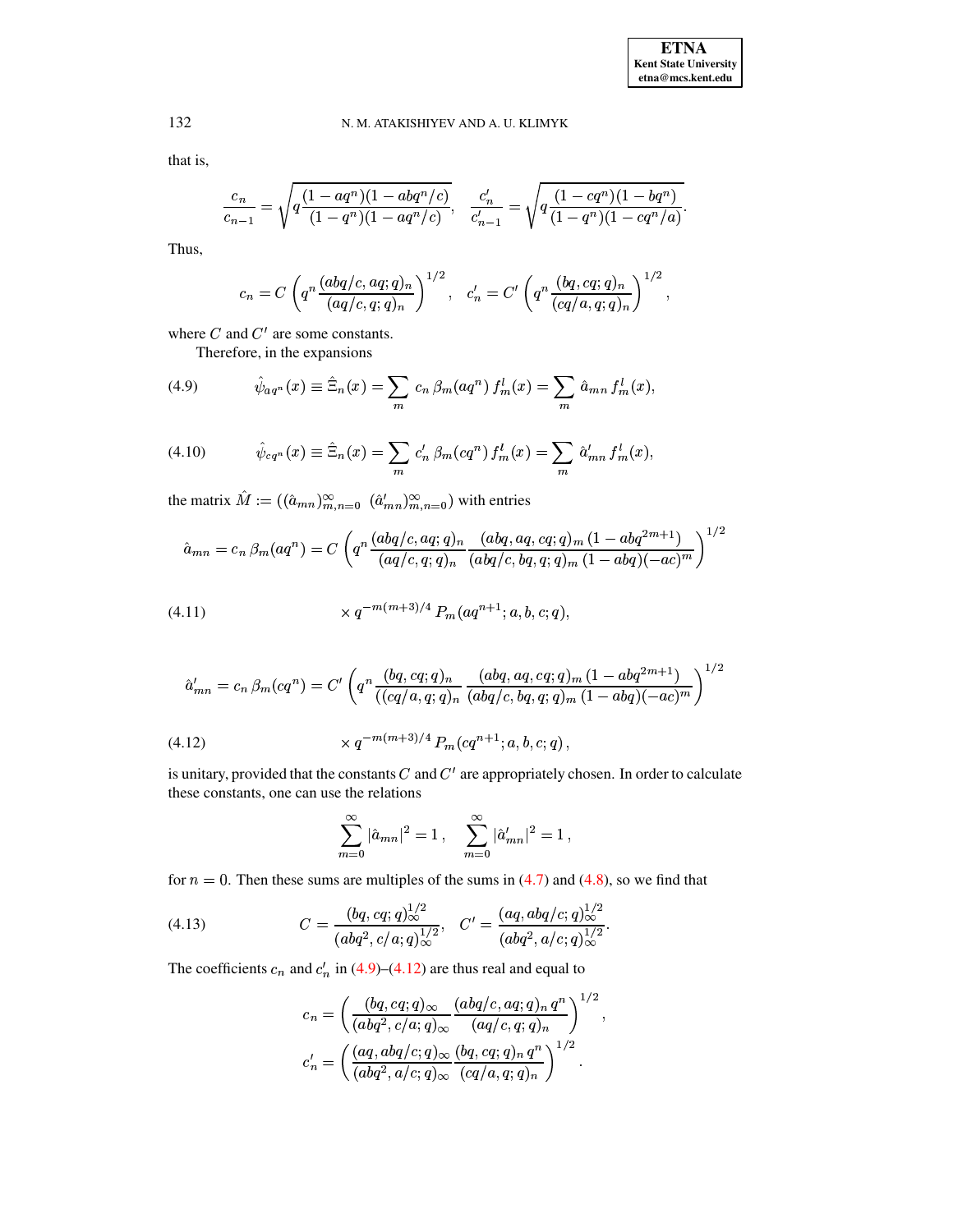$(y) \equiv$ 

#### <span id="page-25-3"></span>133 DUALITY OF q-POLYNOMIALS, ORTHOGONAL ON COUNTABLE SETS OF POINTS

The orthogonality of the matrix  $\hat{M} \equiv ((\hat{a}_{mn})_{m,n=0}^{\infty}$   $(\hat{a}_{mn}')_{m,n=0}^{\infty})$  means that

(4.14) 
$$
\sum_{m} \hat{a}_{mn} \hat{a}_{mn'} = \delta_{nn'}, \sum_{m} \hat{a}'_{mn} \hat{a}'_{mn'} = \delta_{nn'}, \sum_{m} \hat{a}_{mn} \hat{a}'_{mn'} = 0,
$$

<span id="page-25-0"></span>(4.15) 
$$
\sum_{n} (\hat{a}_{mn}\hat{a}_{m'n} + \hat{a}'_{mn}\hat{a}'_{m'n}) = \delta_{mm'}.
$$

Substituting the expressions for  $\hat{a}_{mn}$  and  $\hat{a}'_{mn}$  into (4.15), one obtains the relation

$$
\frac{(bq, cq; q)_{\infty}}{(abq^2, c/a; q)_{\infty}} \sum_{n=0}^{\infty} \frac{(aq, abq/c; q)_n q^n}{(aq/c, q; q)_n} P_m(aq^{n+1}) P_{m'}(aq^{n+1})
$$

$$
+ \frac{(aq, abq/c; q)_{\infty}}{(abq^2, a/c; q)_{\infty}} \sum_{n=0}^{\infty} \frac{(bq, cq; q)_n q^n}{(cq/a, q; q)_n} P_m(cq^{n+1}) P_{m'}(cq^{n+1})
$$

$$
= \frac{(1 - abq)(bq, abq/c, q; q)_m}{(1 - abq^{2m+1})(qa, abq, cq; q)_m} (-ac)^m q^{m(m+3)/2} \delta_{mm'}.
$$

<span id="page-25-1"></span>This identity must give an orthogonality relation for the big q-Jacobi polynomials 
$$
P_m(y) \equiv P_m(y; a, b, c; q)
$$
. An only gap, which appears here, is the following. We have assumed that the points  $aq^n$  and  $cq^n$ ,  $n = 0, 1, 2, \cdots$ , exhaust the whole spectrum of the operator  $I_2$ . As in the case of the operator  $I_1$  in subsection 3.2, if the operator  $I_2$  had other spectral points  $x_k$ , then

on the left-hand side of (4.16) would appear other summands  $\mu_{x_k} P_m(x_k; a, b, c; q) P_{m'}(x_k; a, b, c; q) P_{m'}(x_k; a, b, c; q)$  $a, b, c, q$ , which correspond to these additional points. Let us show that these additional summands do not appear. We set  $m = m' = 0$  in the relation (4.16) with the additional summands. This results in the equality

$$
\frac{(bq,cq;q)_{\infty}}{(abq^2,c/a;q)_{\infty}}\sum_{n=0}^{\infty}\frac{(aq,abq/c;q)_nq^n}{(aq/c,q;q)_n}
$$

<span id="page-25-2"></span>(4.17) 
$$
+\frac{(aq, abq/c;q)_{\infty}}{(abq^2, a/c;q)_{\infty}} \sum_{n=0}^{\infty} \frac{(bq, cq;q)_n q^n}{(cq/a,q;q)_n} + \sum_{k} \mu_{x_k} = 1
$$

In order to show that  $\sum_{k} \mu_{x_k} = 0$ , take into account the relation

$$
\frac{(Aq/C, Bq/C;q)_{\infty}}{(q/C, ABq/C;q)_{\infty}} {}_2\phi_1(A, B; C; q, q)
$$
  
+ 
$$
\frac{(A, B; q)_{\infty}}{(C/q, ABq/C;q)_{\infty}} {}_2\phi_1(Aq/C, Bq/C; q^2/C; q, q) = 1
$$

(see formula (2.10.13) in [21]). Putting here  $A = aq$ ,  $B = abq/c$  and  $C = aq/c$ , we obtain relation (4.17) without the summand  $\sum_{k} \mu_{x_k}$ . Therefore, in (4.17) the sum  $\sum_{k} \mu_{x_k}$  does really vanish and formula  $(4.16)$  gives an orthogonality relation for big  $q$ -Jacobi polynomials.

By using the operators  $I_2$  and J, we thus derived the orthogonality relation for big  $q$ -Jacobi polynomials.

The orthogonality relation  $(4.16)$  enables one to formulate the following statement: The spectrum of the operator  $I_2$  coincides with the set of points  $aq^{n+1}$  and  $cq^{n+1}$ ,  $n = 0, 1, 2, \cdots$ . The spectrum is simple and has one accumulation point at 0.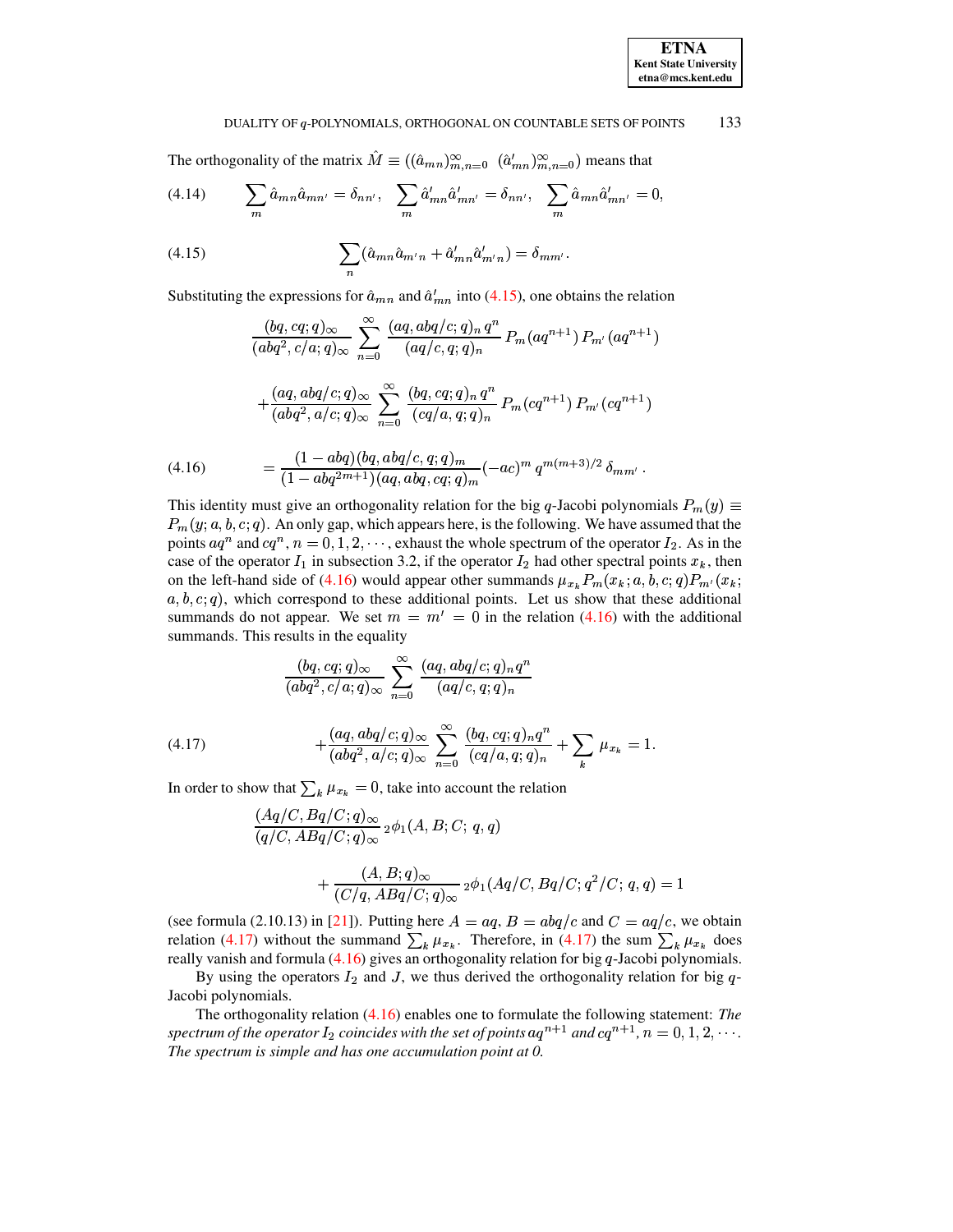| <b>ETNA</b>                  |
|------------------------------|
| <b>Kent State University</b> |
| etna@mcs.kent.edu            |

**4.3. Dual big q-Jacobi polynomials.** Now we consider the relations  $(4.14)$ . They give the orthogonality relation for the set of matrix elements  $\hat{a}_{mn}$  and  $\hat{a}'_{mn}$ , viewed as functions of  $m$ . Up to multiplicative factors, they coincide with the functions

<span id="page-26-1"></span>
$$
(4.18) \tFn(x; a, b, c; q) := {}_3\phi_2(x, abq/x, aq^{n+1}; aq, cq; q, q), \t n = 0, 1, 2, \cdots,
$$

$$
(4.19) \tF'_n(x;a,b,c;q) :=_3\phi_2(x,abq/x,cq^{n+1}; aq,cq; q,q)
$$

<span id="page-26-0"></span>
$$
\equiv F_n(x; c, ab/c, a), \quad n = 0, 1, 2, \cdots,
$$

considered on the corresponding sets of points. Namely, we have

$$
\hat{a}_{mn} \equiv \hat{a}_{mn}(a,b,c) = C \left( q^n \frac{(abq/c, aq;q)_n}{(aq/c, q;q)_n} \frac{(abq, aq, cq;q)_m (1 - abq^{2m+1})}{(abq/c, bq, q;q)_m (1 - abq)(-ac)^m} \right)^{1/2}
$$

$$
\times q^{-m(m+3)/4} F_n(q^{-m}; a, b, c; q),
$$

$$
\hat{a}'_{mn} \equiv \hat{a}'_{mn}(a,b,c) = C' \left( q^n \frac{(bq,cq;q)_n}{(cq/a,q;q)_n} \frac{(abq,aq,cq;q)_m (1-abq^{2m+1})}{(abq/c,bq,q;q)_m (1-abq)(-ac)^m} \right)^{1/2}
$$

$$
\times q^{-m(m+3)/4} F'_n(q^{-m};a,b,c;q) \equiv \hat{a}_{mn}(c,ab/c,a),
$$

where  $C$  and  $C'$  are given by formulas (4.13). The relations (4.14) lead to the following orthogonality relations for the functions  $(4.18)$  and  $(4.19)$ :

$$
\frac{(bq,cq;q)_{\infty}}{(abq^2,c/a;q)_{\infty}}\sum_{m=0}^{\infty}\rho(m)F_n(q^{-m};a,b,c;q) F_{n'}(q^{-m};a,b,c;q)
$$

<span id="page-26-2"></span>
$$
(4.20) \qquad \qquad = \frac{(aq/c, q;q)_n}{(aq, abq/c;q)_nq^n}\delta_{nn'},
$$

$$
\frac{(aq, abq/c;q)_{\infty}}{(abq^2, a/c;q)_{\infty}} \sum_{m=0}^{\infty} \rho(m) F'_n(q^{-m}; a, b, c; q) F'_{n'}(q^{-m}; a, b, c; q)
$$

<span id="page-26-3"></span>(4.21) 
$$
= \frac{(cq/a, q;q)_n}{(bq, cq;q)_nq^n} \delta_{nn'},
$$

<span id="page-26-4"></span>(4.22) 
$$
\sum_{m=0}^{\infty} \rho(m) F_n(q^{-m}; a, b, c; q) F'_{n'}(q^{-m}; a, b, c; q) = 0
$$

where

$$
\rho(m) := \frac{(1 - abq^{2m+1})(aq, abq, cq; q)_m}{(1 - abq)(bq, abq/c, q; q)_m (-ac)^m} q^{-m(m+3)/2}.
$$

134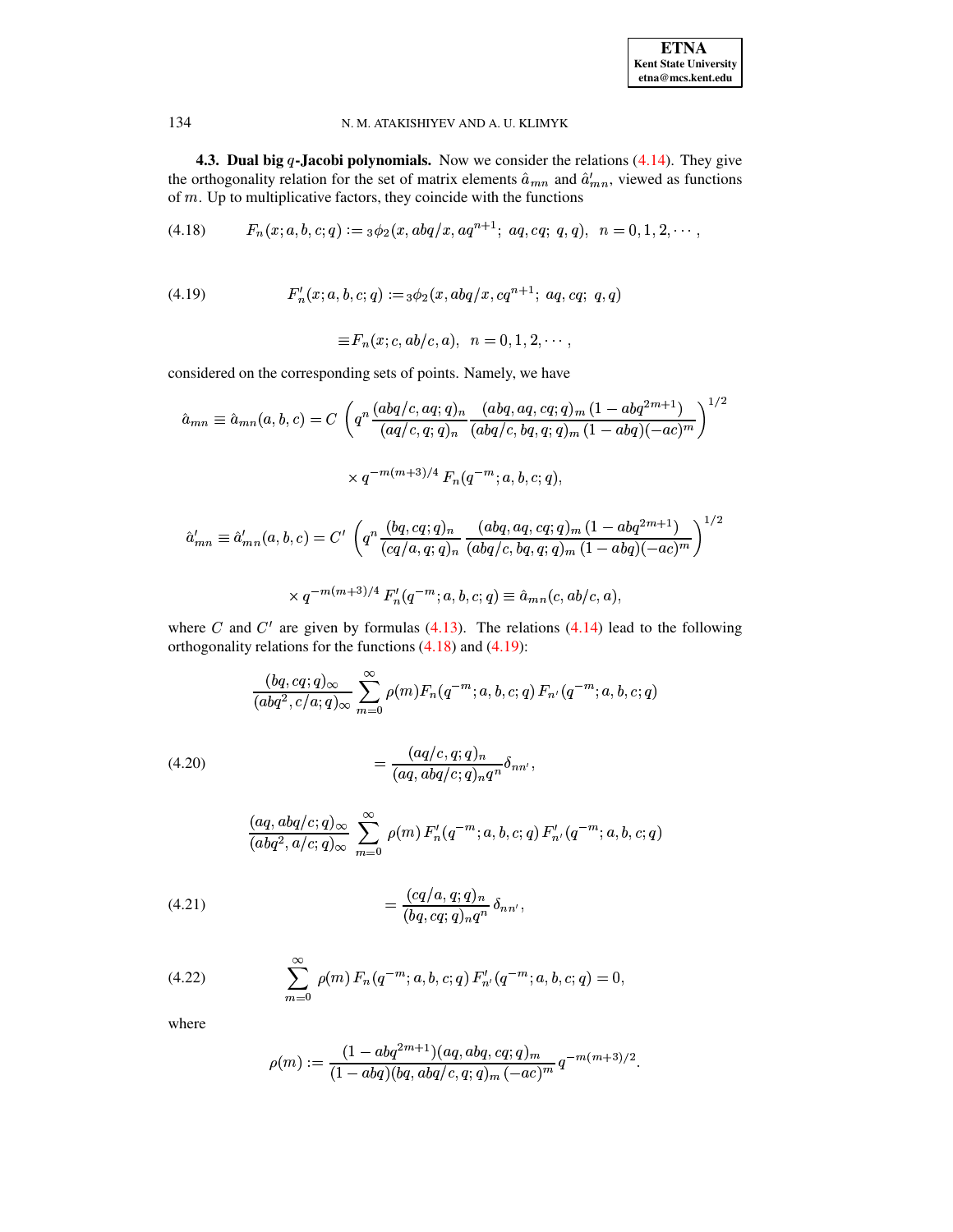| <b>ETNA</b>                  |
|------------------------------|
| <b>Kent State University</b> |
| I<br>etna@mcs.kent.edu       |

There is another form for the functions  $F_n(q^{-m}; a, b, c; q)$  and  $F'_n(q^{-m}; a, b, c; q)$ . Indeed, one can use the relation (III.12) of Appendix III in [21] to obtain that

$$
F_n(q^{-m};a,b,c;q) = \frac{(cq^{-m}/ab;q)_m}{(cq;q)_m} (abq^{m+1})^m{}_3\phi_2 \left(\begin{array}{c} q^{-m},abq^{m+1},q^{-n} \\ aq,abq/c \end{array}\Bigg| q,aq^{n+1}/c\right)
$$

$$
= \frac{(abq/c;q)_m}{(cq;q)_m}(-c)^mq^{m(m+1)/2}{}_3\phi_2 \left(\begin{array}{c} q^{-m},abq^{m+1},q^{-n} \\ aq,abq/c \end{array}\Bigg| q,aq^{n+1}/c\right)
$$

and

$$
F'_n(q^{-m};a,b,c;q) = \frac{(bq;q)_m}{(aq;q)_m}(-a)^mq^{m(m+1)/2} {}_3\phi_2\left(\left.\begin{matrix}q^{-m},abq^{m+1},q^{-n}\\bq,cq\end{matrix}\right|q,cq^{n+1}/a\right).
$$

The basic hypergeometric functions  $_3\phi_2$  in these formulas are polynomials in  $\mu(m) := q^{-m} +$ ab  $q^{m+1}$ . So if we introduce the notation

(4.23) 
$$
D_n(\mu(m); a, b, c | q) := {}_3\phi_2\left(\begin{matrix}q^{-m}, abq^{m+1}, q^{-n} \\ aq, abq/c\end{matrix}\bigg|q, aq^{n+1}/c\right)
$$

then

<span id="page-27-1"></span>
$$
F_n(q^{-m};a,b,c;q) = \frac{(abq/c;q)_m}{(cq;q)_m}(-c)^mq^{m(m+1)/2}D_n(\mu(m);a,b,c|q).
$$

$$
F'_n(q^{-m};a,b,c;q) = \frac{(bq;q)_m}{(aq;q)_m}(-a)^mq^{m(m+1)/2}D_n(\mu(m);b,a,ab/c|q).
$$

Formula (4.20) directly leads to the orthogonality relation for the polynomials  $D_n(\mu(m))$  $\equiv D_n(\mu(m); a, b, c|q)$ :

$$
\sum_{m=0}^{\infty} \frac{(1 - abq^{2m+1})(aq, abq, abq/c;q)_m}{(1 - abq)(bq, cq, q;q)_m} (-c/a)^m q^{m(m-1)/2} D_n(\mu(m)) D_{n'}(\mu(m))
$$

<span id="page-27-0"></span>(4.24) 
$$
= \frac{(abq^2, c/a; q)_{\infty}}{(bq, cq; q)_{\infty}} \frac{(aq/c, q; q)_n}{(aq, abq/c; q)_n q^n} \delta_{nn'}
$$

From  $(4.21)$  one obtains the orthogonality relation for the polynomials  $D_n(\mu(m); b, a, ab/c|q)$  (which follows also from the relation (4.24) by interchanging a and b and replacing c by  $ab/c$ ).

We call the polynomials  $D_n(\mu(m); a, b, c|q)$  dual big q-Jacobi polynomials. It is natural to ask whether they can be identified with some known and thoroughly studied set of polynomials. The answer is: they can be obtained from the q-Racah polynomials  $R_n(\mu(x); a, b, c, d|q)$ of Askey and Wilson [14] by setting  $a = q^{-N-1}$  and sending  $N \to \infty$ , that is,

$$
D_n(\mu(x);a,b,c|q)=\lim_{N\to\infty}R_n(\mu(x);q^{-N-1},a/c,a,b|q).
$$

Observe that the orthogonality relation  $(4.24)$  can be also derived from formula  $(4.12)$  in [30]. But the derivation of this formula  $(4.12)$  is rather complicated.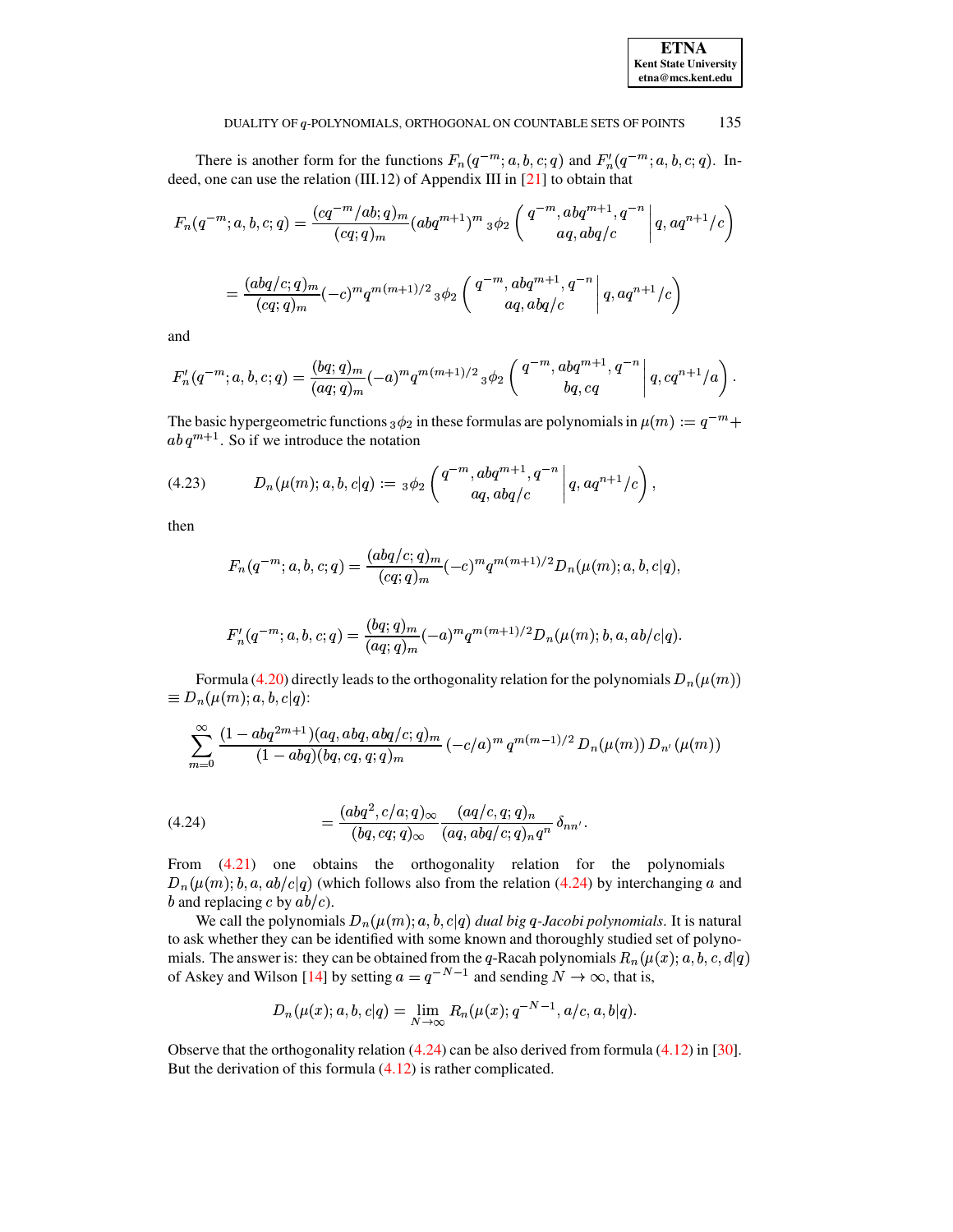The dual polynomials  $(4.23)$  and the big q-Jacobi polynomials  $(4.2)$  are interrelated in the following way:

$$
D_n(\mu(m);a,b,c|q) = \frac{(cq;q)_m}{(abq/c;q)_m}(-c)^{-m}q^{-m(m+1)/2}P_m(aq^{n+1};a,b,c|q).
$$

It is worth noting here that in the limit as  $c \rightarrow 0$  the dual big q-Jacobi polynomials  $D_n(\mu(x); a, b, c|q)$  coincide with the dual little q-Jacobi polynomials  $d_n(\mu(x); b, a|q)$ , defined in section 3. The dual little q-Jacobi polynomials  $d_n(\mu(x); a, b|q)$  reduce, in turn, to the Al-Salam–Carlitz II polynomials  $V_n^{(a)}(s;q)$  on the q-linear lattice  $s = q^{-x}$  (see [27], p. 114) in the case when the parameter  $b$  vanishes, that is,

$$
d_n(\mu(x); a, 0|q) = {}_2\phi_0(q^{-n}, q^{-x}; -; q, q^n/a) = (-a)^{-n} q^{n(n-1)/2} V_n^{(a)}(q^{-x}; q).
$$

This means that we have now a complete chain of reductions

$$
R_n(\mu(x); a, b, c, d | q) \underset{a \to \infty}{\longrightarrow} D_n(\mu(x); c, d, c | b | q) \underset{b \to \infty}{\longrightarrow} d_n(\mu(x); d, c | q) \underset{c=0}{\longrightarrow} V_n^{(d)}(q^{-x}; q)
$$

from the four-parameter family of  $q$ -Racah polynomials, which occupy the upper level in the Askey-scheme of basic hypergeometric polynomials (see  $[27]$ , p. 62), down to the oneparameter set of Al-Salam-Carlitz II polynomials from the second level in the same scheme. So, the dual big and dual little q-Jacobi polynomials  $D_n(\mu(x); a, b, c|q)$  and  $d_n(\mu(x); a, b|q)$ should occupy the fourth and third level in the Askey-scheme, respectively.

The recurrence relations for the polynomials  $D_n(\mu(m) \equiv D_n(\mu(m); a, b, c|q)$  are obtained from the  $q$ -difference equation  $(4.5)$ . It has the form

$$
(q^{-m}-1)(1-abq^{m+1})D_n(\mu(m)) =
$$
  

$$
A_n D_{n+1}(\mu(m)) - (A_n + C_n)D_n(\mu(m)) + C_n D_{n-1}(\mu(m)),
$$

where

$$
A_n = q^{-2n-1}(1 - aq^{n+1}) [(c/a) - bq^{n+1}], \quad C_n = q^{-2n}(1 - q^n) [(c/a) - q^n].
$$

The relation  $(4.22)$  leads to the equality (another proof of this relation is given in Appendix)

$$
\sum _{m=0}^{\infty } \, (-1)^m \frac{(1-abq^{2m+1})(abq;q)_m}{(1-abq)(q;q)_m} \, q^{m(m-1)/2}
$$

(4.25) 
$$
\times D_n(\mu(m); a, b, c|q) D_{n'}(\mu(m); b, a, ab/c|q) = 0.
$$

<span id="page-28-0"></span>Note that from the expression  $(4.23)$  for the dual big q-Jacobi polynomials it follows that they possess the symmetry property

(4.26) 
$$
D_n(\mu(m); a, b, c|q) = D_n(\mu(m); ab/c, c, b|q).
$$

The set of functions (4.18) and (4.19) form an orthogonal basis in the Hilbert space  $l^2$  of functions, defined on the set of points  $m = 0, 1, 2, \dots$ , with the scalar product

$$
\langle f_1, f_2 \rangle = \sum_{m=0}^{\infty} \rho(m) f_1(m) \overline{f_2(m)},
$$

where  $\rho(m)$  is the same as in formulas (4.20)–(4.22). Consequent from this fact, one can deduce (in the same way as in the case of dual little  $q$ -Jacobi polynomials) that the dual big q-Jacobi polynomials  $D_n(\mu(m); a, b, c|q)$  correspond to indeterminate moment problem and the orthogonality measure for them, given by formula  $(4.24)$ , is not extremal.

It is difficult to find extremal measures for these polynomials.

136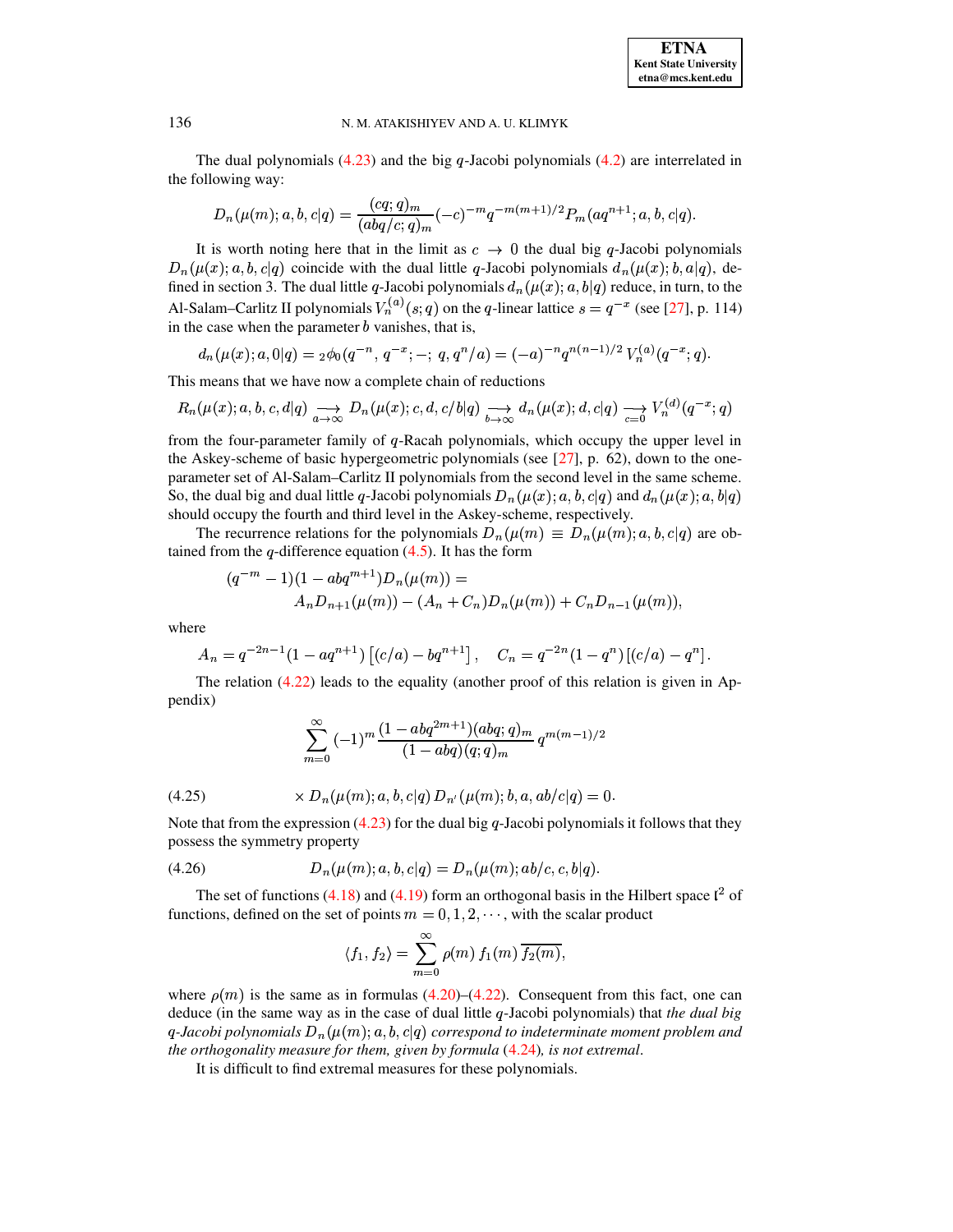<span id="page-29-0"></span>

| <b>ETNA</b>                  |
|------------------------------|
| <b>Kent State University</b> |
| etna@mcs.kent.edu            |

**4.4. Generating functions for dual big -Jacobi polynomials.** Generating functions are known to be of great importance in the theory of orthogonal polynomials (see, for example, [\[3\]](#page-71-1) and [\[33\]](#page-72-25)). For the sake of completeness, we briefly discuss in this section some instances of linear generating functions for the dual q-Jacobi polynomials  $D_n(\mu(x); a, b, c|q)$ and  $d_n(\mu(x); a, b|q)$ . To start with, let us consider a generating-function formula

$$
(4.27) \quad \sum_{n=0}^{\infty} \frac{(aq;q)_n}{(q;q)_n} t^n D_n(\mu(x);a,b,c|q) = \frac{(aqt;q)_{\infty}}{(t;q)_{\infty}} 2\phi_2 \left( \frac{q^{-x}, abq^{x+1}}{abq/c, aqt} \Big| q, aqt/c \right),
$$

where  $|t| < 1$  and, as before,  $\mu(x) = q^{-x} + abq^{x+1}$ . To verify [\(4.27\)](#page-29-0), insert the explicit form  $(4.23)$  of the dual big q-Jacobi polynomials

$$
D_{n}(\mu(x); a, b, c | q) = \sum_{k=0}^{n} \frac{(q^{-x}, abq^{x+1}, q^{-n}; q)_{k}}{(aq, abq/c, q; q)_{k}} \left(\frac{aq^{n+1}}{c}\right)^{k}
$$

into the left side of [\(4.27\)](#page-29-0) and interchange the order of summation. The subsequent use of the relations

$$
(a;q)_{m+k} = (a;q)_m (aq^m;q)_k = (a;q)_k (aq^k;q)_m,
$$
  

$$
(q^{-m-k};q)_k = (-1)^k q^{-mk-k(k+1)/2} (q^{m+1};q)_k
$$

(see [\[21\]](#page-72-5), Appendix I) simplifies the inner sum and enables one to evaluate it by the  $q$ -binomial formula [\(3.13\)](#page-17-2). This gives the quotient of two infinite products in front of  $_2\phi_2$  on the right side of [\(4.27\)](#page-29-0), times  $(aqt;q)_k^{-1}$ . The remaining sum over k yields  $_2\phi_2$  series itself.

As a consistency check, one may also obtain  $(4.27)$  directly from the generating function for the q-Racah polynomials  $R_n(\mu(x); \alpha, \beta, \gamma, \delta|q)$  (see formula (3.2.13) in [\[27\]](#page-72-13)) by setting  $\alpha = q^{-N-1}$  and sending  $N \to \infty$ . This results in the relation

$$
\sum_{n=0}^\infty \,\frac{(a q;q)_n}{(q;q)_n}\,\, t^n\,D_n(\mu(x);a,b,c|q)
$$

<span id="page-29-1"></span>(4.28) 
$$
= \frac{(aq^{x+1}t;q)_{\infty}}{(t;q)_{\infty}} 2\phi_1 \left( \begin{array}{c} q^{-x}, c^{-1}q^{-x} \\ abq/c \end{array} \middle| q, at q^{x+1} \right).
$$

The left side of [\(4.28\)](#page-29-1) depends on the variable x by dint of the combination  $\mu(x) = q^{-x}$  +  $ab\,q^{x+1}$ . Off hand, it is not evident that the right side of [\(4.28\)](#page-29-1) is also a function of the lattice  $\mu(x)$ . Nevertheless, this is the case. Moreover, the right sides of [\(4.27\)](#page-29-0) and [\(4.28\)](#page-29-1) are equivalent: this fact is known in the theory of special functions as Jackson's transformation (see, for example, [\[21\]](#page-72-5))

$$
{}_2\phi_1(a,b;\; c;\; q,z) = \frac{(az;q)_\infty}{(z;q)_\infty}\ {}_2\phi_2(a,c/b;\; c,az;\; q,bz)\,.
$$

The symmetry property [\(4.26\)](#page-28-0) of the dual big q-Jacobi polynomials  $D_n(\mu(x); a, b, c|q)$ , combined with [\(4.27\)](#page-29-0), generates another relation

$$
\sum _{n=0}^\infty \frac{(abq/c;q)_n}{(q;q)_n}\, t^n\, D_n(\mu(x);a,b,c|q)=\frac{(abqt/c;q)_\infty}{(t;q)_\infty}\,\, {}_2\phi_2\left(\frac{q^{-x},\,\, abq^{x+1}}{aq,\,\, abqt/c}\right|q,\,\, aqt/c\right)
$$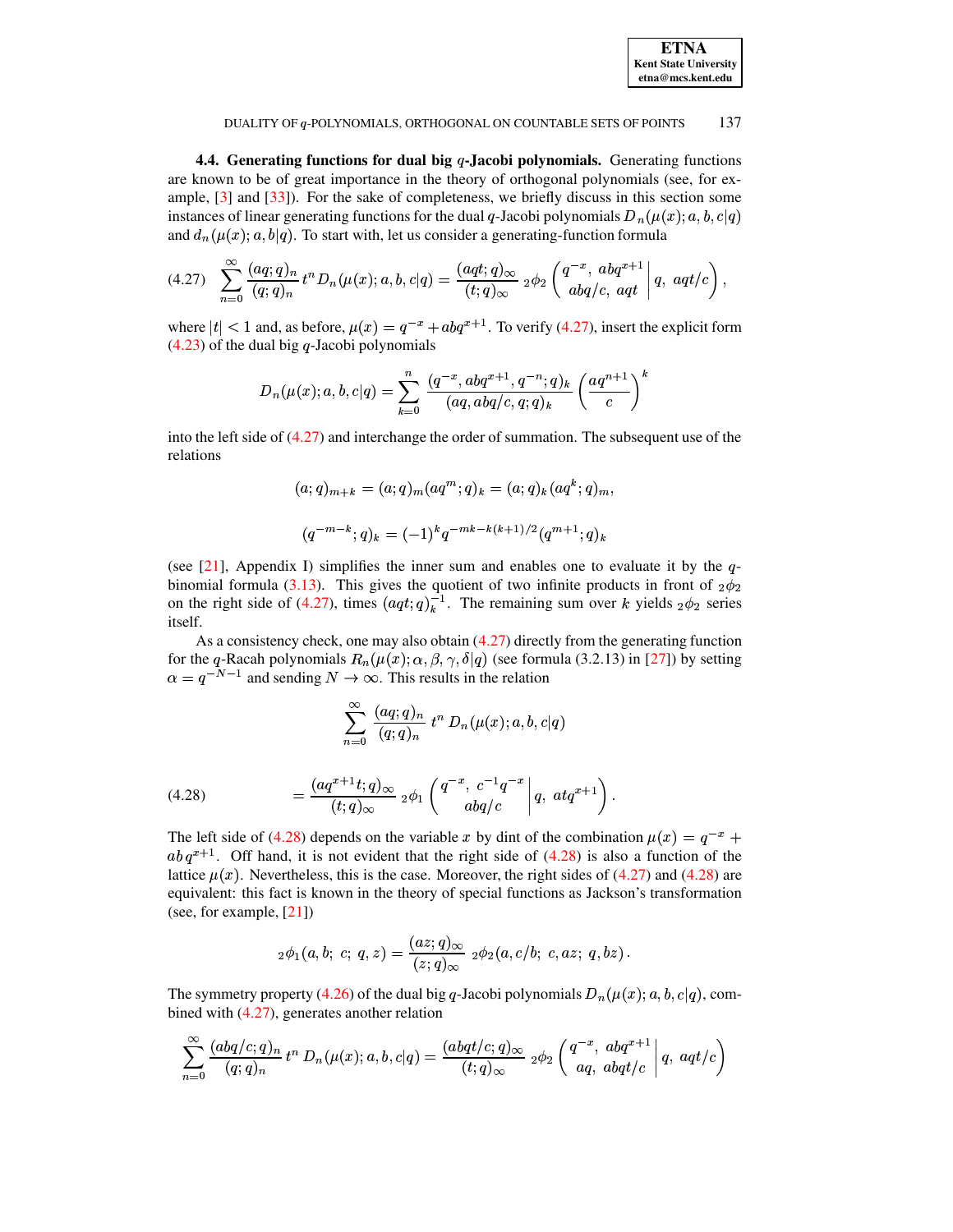$$
=\frac{(abtq^{x+1}/c;q)_\infty}{(t;q)_\infty}\ _2\phi_1\left(\frac{q^{-x}}{aq},\ \frac{b^{-1}q^{-x}}{aq}\ \middle|\ q,\ abtq^{x+1}/c\right).
$$

Similarly, a generating function for the dual little  $q$ -Jacobi polynomials has the form

(4.29) 
$$
\sum_{n=0}^{\infty} \frac{(bq;q)_n}{(q;q)_n} (at)^n d_n(\mu(x);a,b|q) = \frac{(tq^{-x}, abtq^{x+1};q)_{\infty}}{(at,t;q)_{\infty}}.
$$

One can verify [\(4.29\)](#page-30-0) directly by inserting the explicit form [\(3.17\)](#page-18-1) of  $d_n(\mu(x); a, b|q)$  into the left side of  $(4.29)$  and repeating the same steps as in the case of deriving  $(4.27)$ . This will lead to the expression

<span id="page-30-0"></span>
$$
\frac{(abqt;q)_\infty}{(at;q)_\infty}{_2\phi_1(q^{-x},\,abq^{x+1};\,abqt;\,q,t)}
$$

and it remains only to employ Heine's summation formula  $(1.5.1)$  from  $[21]$ . After a simple re-scaling of the parameters the generating function [\(4.29\)](#page-30-0) coincides with that, obtained earlier in [\[17\]](#page-72-21).

The simplest way of obtaining [\(4.29\)](#page-30-0) is to send  $c \to 0$  in both sides of [\(4.28\)](#page-29-1): the  $_2\phi_1$ series on the right side of [\(4.28\)](#page-29-1) reduces to  $_1\phi_0(q^{-x};-; q, t/a)$ , which is evaluated by the  $q$ -binomial formula  $(3.13)$ .

Finally, when the parameter  $b$  vanishes,  $(4.29)$  reduces to the known generating function

$$
\sum_{n=0}^{\infty} \frac{(-1)^n q^{n(n-1)/2}}{(q;q)_n} t^n V_n^{(a)}(q^{-x};q) = \frac{(tq^{-x};q)_{\infty}}{(at,t;q)_{\infty}}
$$

for the Al-Salam–Carlitz II polynomials (see (3.25.11) in [\[27\]](#page-72-13)).

# **5. Discrete -ultraspherical polynomials and their duals.**

**5.1. Discrete** q-**ultraspherical polynomials.** For the big q-Jacobi polynomials  $P_n(x;$  $a, b, c, q$  the following limit relation holds:

$$
\lim_{q\uparrow 1} P_n(x;q^{\alpha},q^{\beta},-q^{\gamma};q)=\frac{P_n^{(\alpha,\beta)}(x)}{P_n^{(\alpha,\beta)}(1)},
$$

<span id="page-30-2"></span><span id="page-30-1"></span> $\lambda$  as

where  $\gamma$  is real. Therefore,  $\lim_{q \uparrow 1} P_n(x; q^\alpha, q^\alpha, -q^\gamma; q)$  is a multiple of the Gegenbauer (ultraspherical) polynomial  $C_n^{(\alpha-1/2)}(x)$ . For this reason, we introduce the notation

(5.1) 
$$
C_n^{(a^2)}(x;q) := P_n(x;a,a,-a;q) = {}_3\phi_2(q^{-n},a^2q^{n+1},x;aq,-aq;q,q).
$$

It is obvious from [\(5.1\)](#page-30-1) that  $C_n^{(a)}(x;q)$  is a rational function in the parameter a.

From the recurrence relation for the big  $q$ -Jacobi polynomials (see subsection 4.1) one readily verifies that the polynomials [\(5.1\)](#page-30-1) satisfy the following three-term recurrence relation:

(5.2) 
$$
x C_n^{(a)}(x;q) = A_n(a) C_{n+1}^{(a)}(x;q) + C_n(a) C_{n-1}^{(a)}(x;q),
$$

where  $A_n(a) = (1 - aq^{n+1})/(1 - aq^{2n+1}), C_n(a) = 1 - A_n(a)$ , and  $C_0^{(a)}(x;q) \equiv 1$ .

An orthogonality relation for  $C_n^{(a)}(x;q)$ , which follows from that for the big q-Jacobi polynomials and is considered in the next section, holds for positive values of  $a$ . We shall see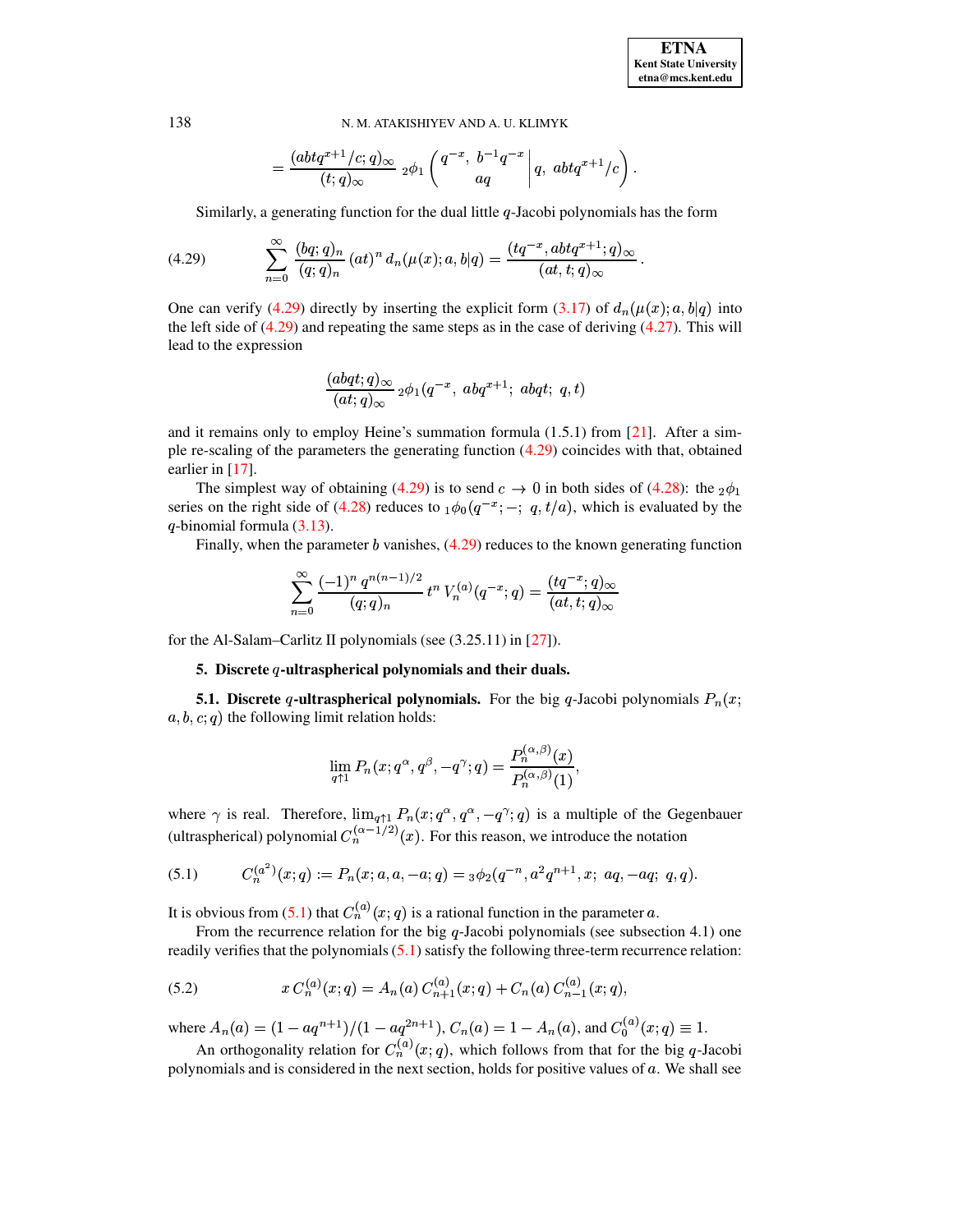that the polynomials  $C_n^{(a)}(x;q)$  are orthogonal also for imaginary values of a and x. In order to dispense with imaginary numbers in this case, we introduce the following notation:

<span id="page-31-0"></span>
$$
\tilde{C}_n^{(a^2)}(x;q) := (-i)^n C_n^{(-a^2)}(ix;q) = (-i)^n P_n(ix;ia,ia,-ia;q).
$$

where x is real and  $0 < a < \infty$ . The polynomials  $\tilde{C}_n^{(a)}(x;q)$  satisfy the recurrence relation

(5.3) 
$$
x \tilde{C}_n^{(a)}(x;q) = \tilde{A}_n(a) \tilde{C}_{n+1}^{(a)}(x;q) + \tilde{C}_n(a) \tilde{C}_{n-1}^{(a)}(x;q),
$$

where  $\tilde{A}_n(a) = A_n(-a) = (1 + aq^{n+1})/(1 + aq^{2n+1}), \tilde{C}_n(a) = \tilde{A}_n(a) - 1$ , and  $\tilde{C}_0^{(a)}(x; q) \equiv$ 1. Note that  $\tilde{A}_n(a) \ge 1$  and, hence, coefficients in the recurrence relation (5.3) for  $\tilde{C}_n^{(a)}(x;q)$ satisfy the conditions  $\tilde{A}_n(a)\tilde{C}_{n+1}(a) > 0$  of Favard's characterization theorem for  $n =$  $0, 1, 2, \cdots$  (see, for example, [21]). This means that these polynomials are orthogonal with respect to a positive measure with infinitely many points of support. An explicit form of this measure is derived in the next section.

<span id="page-31-1"></span>So, we have

(5.4) 
$$
\tilde{C}_n^{(a)}(x;q) = (-i)^n C_n^{(-a)}(ix;q) = (-i)^n {}_3\phi_2 \left( \begin{array}{c} q^{-n}, -aq^{n+1}, ix \\ i\sqrt{a}q, -i\sqrt{a}q \end{array} \bigg| q, q \right)
$$

(Here and everywhere below under  $\sqrt{a}$ ,  $a > 0$ , we understand a positive value of the root.) From the recurrence relation (5.3) it follows that the polynomials (5.4) are real for  $x \in \mathbb{R}$  and  $0 < a < \infty$ . From (5.4) it is also obvious that they are rational functions in the parameter a. Observe that the situation when along with orthogonal polynomials  $p_n(x)$ , depending on some parameters, the set of polynomials  $(-i)^n p_n(ix)$  is also orthogonal (but for other values of parameters) is known; see, for example,  $[29]$ ,  $[13]$ , and  $[18]$ .

We show below that the polynomials  $C_n^{(a)}(x;q)$  and  $\tilde{C}_n^{(a)}(x;q)$ , interrelated by (5.4), are orthogonal with respect to discrete measures. For this reason, they may be regarded [9] as a discrete version of q-ultraspherical polynomials of Rogers (see, for example,  $[4]$ ).

<span id="page-31-2"></span>PROPOSITION 5.1. The following expressions for the discrete q-ultraspherical polynomials  $(5.1)$  hold:

(5.5) 
$$
C_{2k}^{(a)}(x;q) = \frac{(q;q^2)_k a^k}{(aq^2;q^2)_k} (-1)^k q^{k(k+1)} p_k(x^2/aq^2;q^{-1},a|q^2),
$$

<span id="page-31-4"></span>(5.6) 
$$
C_{2k+1}^{(a)}(x;q) = \frac{(q^3;q^2)_k a^k}{(aq^2;q^2)_k}(-1)^k q^{k(k+1)}x p_k(x^2/aq^2;q,a|q^2),
$$

where  $p_k(y; a, b|q)$  are the little q-Jacobi polynomials (3.3).

<span id="page-31-3"></span>*Proof.* To start with (5.5), apply Singh's quadratic transformation for a terminating  $_3\phi_2$ series

(5.7) 
$$
3\phi_2\left(\frac{a^2, b^2, c}{abq^{1/2}, -abq^{1/2}}\middle| q, q\right) = 3\phi_2\left(\frac{a^2, b^2, c^2}{a^2b^2q, 0}\middle| q^2, q^2\right),
$$

which is valid when both sides in  $(5.7)$  terminate (see [21], formula  $(3.10.13)$ ), to the expression in (5.1) for q-ultraspherical polynomials  $C_{2k}^{(a)}(x;q)$ . This results in the following:

$$
C_{2k}^{(a)}(x;q) = 3\phi_2 \left( q^{-2k}, \, aq^{2k+1}, \, x^2; \, aq^2, \, 0; \, q^2, q^2 \right).
$$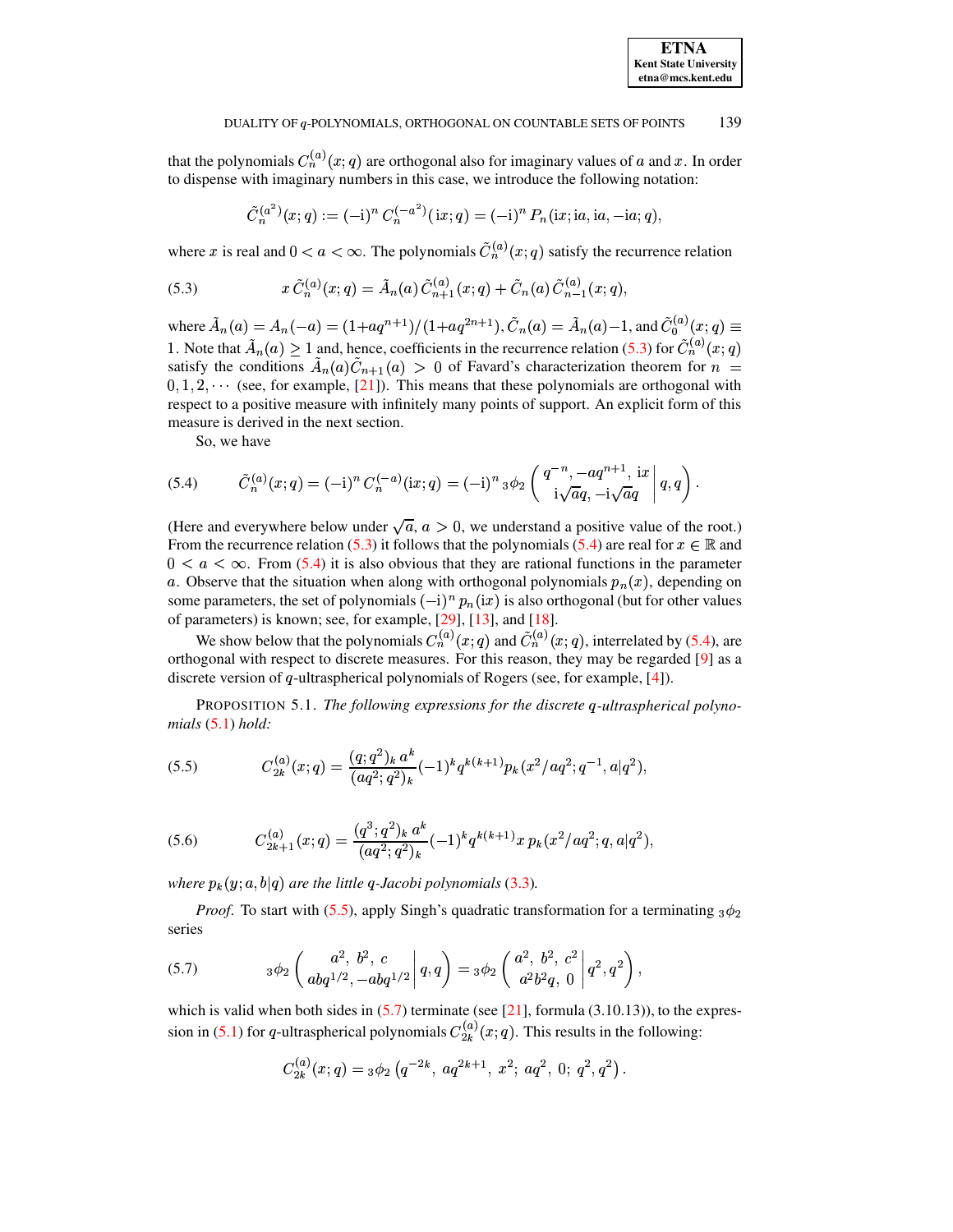Now apply to this basic hypergeometric series  $_3\phi_2$  the transformation formula

(5.8) 
$$
{}_2\phi_1\left(\left.\begin{matrix}q^{-n}, & b\\c\end{matrix}\right|q,z\right)=\frac{(c/b;q)_n}{(c;q)_n}{}_3\phi_2\left(\left.\begin{matrix}q^{-n}, & b, & bzq^{-n}/c\\bq^{1-n}/c, & 0\end{matrix}\right|q,q\right)
$$

(see formula (III.7) from Appendix III in  $[21]$ ) in order to get

<span id="page-32-0"></span>
$$
C_{2k}^{(a)}(x;q) = \frac{(q;q^2)_k a^k}{(aq^2;q^2)_k} (-1)^k q^{k(k+1)} \, {}_2\phi_1 \left( q^{-2k}, \, aq^{2k+1}; \, q; \, q^2, x^2/a \right).
$$

Comparing this formula with the expression for the little  $q$ -Jacobi polynomials (3.3) one arrives at  $(5.5)$ .

One can now prove  $(5.7)$  by induction with the aid of  $(5.8)$  and the recurrence relation (5.2). Indeed, since  $C_0^{(a)}(x;q) \equiv 1$  and  $A_0(a) = 1$ , one obtains from (5.2) that  $C_1^{(a)}(x;q) = x$ .<br>As the next step use the fact that  $C_2^{(a)}(x;q) = 3\phi_2(q^{-2}, aq^3, x^2; aq^2, 0; q^2, q^2)$  to evaluate from  $(5.2)$  explicitly that

$$
C_3^{(a)}(x;q) = x_3 \phi_2 (q^{-2}, aq^5, x^2; aq^2, 0; q^2, q^2).
$$

<span id="page-32-2"></span>So, let us suppose that

(5.9) 
$$
C_{2k-1}^{(a)}(x;q) = x_3 \phi_2 \left( q^{-2(k-1)}, a q^{2k+1}, x^2; a q^2, 0; q^2, q^2 \right)
$$

for  $k = 1, 2, 3, \dots$ , and evaluate a sum  $A_{2k}^{-1}(a)x C_{2k}^{(a)}(x;q) + (1 - A_{2k}^{-1}(a))C_{2k-1}^{(a)}(x;q)$ . As follows from the recurrence relation (5.2), this sum should be equal to  $C_{2k+1}^{(a)}(x;q)$ . This is the case because it is equal to

$$
x\left\{A_{2k}^{-1} \, {}_{3}\phi_2\left(\left.\begin{matrix}q^{-2k},aq^{2k+1},x^2\\aq^2,0\end{matrix}\right|q^2,q^2\right)+(1-A_{2k}^{-1})\, {}_{3}\phi_2\left(\left.\begin{matrix}q^{-2(k-1)},aq^{2k+1},x^2\\aq^2,0\end{matrix}\right|q^2,q^2\right)\right\}
$$

<span id="page-32-1"></span>(5.10) 
$$
= x_3 \phi_2 \left( \frac{q^{-2k}, aq^{2k+3}, x^2}{aq^2, 0} \bigg| q^2, q^2 \right)
$$

if one takes into account readily verified identities

$$
A_{2k}^{-1}(q^{-2k};q^2)_m + (1 - A_{2k}^{-1})(q^{-2(k-1)};q^2)_m = \frac{1 - aq^{2(k+m)+1}}{1 - aq^{2k+1}}(q^{-2k};q^2)_m,
$$
  

$$
\frac{1 - aq^{2(k+m)+1}}{1 - aq^{2k+1}}(aq^{2k+1};q^2)_m = (aq^{2k+3};q^2)_m,
$$

for  $m = 0, 1, 2, \dots, k$ . The right side of (5.10) does coincide with  $C_{2k+1}^{(a)}(x;q)$ , defined by the same expression (5.9) with  $k \to k + 1$ . Thus, it remains only to apply the same transformation formula  $(5.8)$  in order to arrive at  $(5.6)$ . Proposition is proved. П

<span id="page-32-3"></span>Remark. Observe that in the process of proving formula (5.6), we established a quadratic transformation

$$
(5.11) \t 3\phi_2\left(\left.\begin{matrix}q^{-2k-1}, aq^{2k+2}, x\\ \sqrt{a}q, -\sqrt{a}q\end{matrix}\right|q, q\right) = x_3\phi_2\left(\left.\begin{matrix}q^{-2k}, aq^{2k+3}, x^2\\ aq^2, 0\end{matrix}\right|q^2, q^2\right)
$$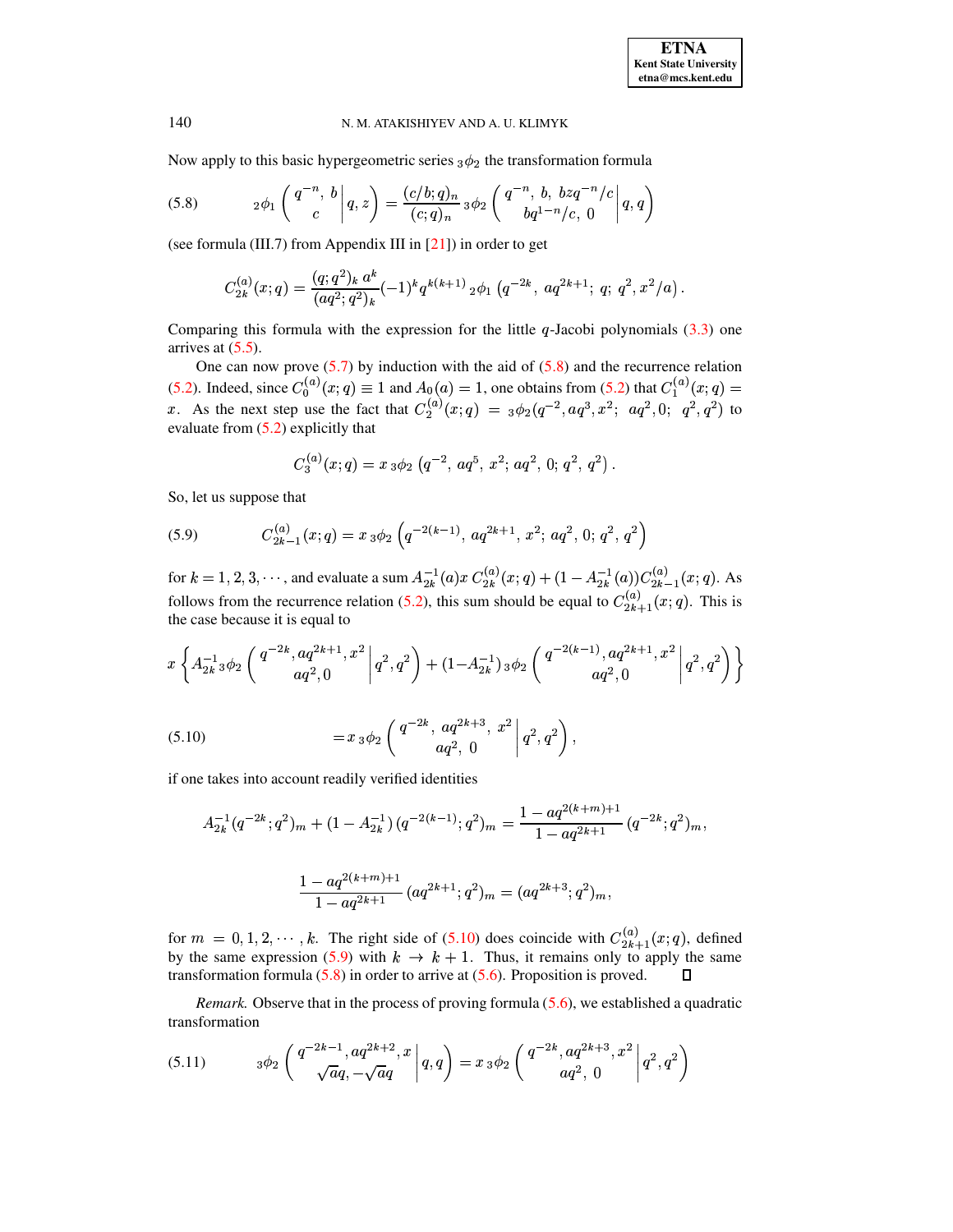

for the terminating basic hypergeometric polynomials  $_3\phi_2$  with  $k = 0, 1, 2, \cdots$ . The left side in (5.11) defines the polynomials  $C_{2k+1}^{(a)}(x;q)$  by (5.1), whereas the right side follows from the expression (5.10) for the same polynomials. The formula (5.11) represents an extension<br>of Singh's quadratic transformation (5.7) to the case when  $a^2 = q^{-2k-1}$  and, therefore, the left side in  $(5.7)$  terminates, but the right side does not.

<span id="page-33-0"></span>It follows from  $(5.4)$ – $(5.6)$  that

$$
(5.12) \qquad \tilde{C}_{2k}^{(a)}(x;q) = \frac{(q;q^2)_k a^k}{(-aq^2;q^2)_k} (-1)^k q^{k(k+1)} p_k(x^2/aq^2;q^{-1},-a|q^2).
$$

<span id="page-33-1"></span>
$$
(5.13) \qquad \tilde{C}_{2k+1}^{(a)}(x;q) = \frac{(q^3;q^2)_k a^k}{(-aq^2;q^2)_k} (-1)^k q^{k(k+1)} x p_k(x^2/aq^2;q,-a|q^2).
$$

In particular, it is clear from these formulas that the polynomials  $\tilde{C}_n^{(a)}(x; q)$  are real-valued for  $x \in \mathbb{R}$  and  $a > 0$ .

5.2. Orthogonality relations for discrete  $q$ -ultraspherical polynomials. Since the polynomials  $C_n^{(a)}(x;q)$  are a particular case of the big q-Jacobi polynomials, an orthogonality relation for them follows from (4.16). Setting  $a = b = -c$ ,  $a > 0$ , into (4.16) and considering the case when  $m = 2k$  and  $m' = 2k'$ , one verifies that two sums on the left of  $(4.16)$  coincide (since  $ab/c = -a = c$ ) and we obtain the following orthogonality relation for  $C_{2k}^{(a)}(x;q)$ :

$$
\sum_{s=0}^{\infty} \frac{(aq^2;q^2)_s q^s}{(q^2;q^2)_s} C_{2k}^{(a)}(\sqrt{a}q^{s+1};q) C_{2k'}^{(a)}(\sqrt{a}q^{s+1};q)
$$
  

$$
(qa^3;q^2) (1-qa)q^{2k}(q;q) \cdot q^{k(2k+3)}
$$

$$
= \frac{(aq^{\alpha};q^{\alpha})_{\infty}}{(q;q^2)_{\infty}} \frac{(1-aq)a^{2\kappa}}{1-aq^{4k+1}} \frac{(q;q)_{2k} q^{\kappa(2\kappa+3)}}{(aq;q)_{2k}} \delta_{kk'}
$$

where  $\sqrt{a}$ ,  $a > 0$ , denotes a positive value of the root. Thus, the family of polynomials  $C_{2k}^{(a)}(x;q)$ ,  $k = 0,1,2,\cdots$ , with  $0 < a < q^{-2}$ , is orthogonal on the set of points  $\sqrt{a}q^{s+1}$ ,  $s = 0, 1, 2, \cdots$ 

As we know, the polynomials  $C_{2k}^{(a)}(x;q)$  are functions in  $x^2$ , that is,  $C_{2k}^{(a)}(\sqrt{a}q^{s+1};q)$  is in fact a function in  $aq^{2s+2}$ . The set of functions  $C_{2k}^{(a)}(x;q)$ ,  $k = 0,1,2,\cdots$ , constitutes a complete basis in the Hilbert space  $l^2$  of functions  $f(x^2)$  with the scalar product

$$
(f_1, f_2) = \sum_{s=0}^{\infty} \frac{(aq^2; q^2)_s q^s}{(q^2; q^2)_s} f_1(aq^{2s+2}) \overline{f_2(aq^{2s+2})}.
$$

This result can be obtained from the orthogonality relation for the little q-Jacobi polynomials, if one takes into account formula  $(5.5)$ .

Putting  $a = b = -c, a > 0$ , into (4.16) and considering the case when  $m = 2k + 1$  and  $m' = 2k' + 1$ , one verifies that two sums on the left of (4.16) again coincide and we obtain the following orthogonality relation for  $C_{2k+1}^{(a)}(x;q)$ :

$$
\sum_{s=0}^{\infty} \frac{(aq^2;q^2)_s \, q^s}{(q^2;q^2)_s} \, C_{2k+1}^{(a)}(\sqrt{a} \, q^{s+1};q) \, C_{2k'+1}^{(a)}(\sqrt{a} \, q^{s+1};q)
$$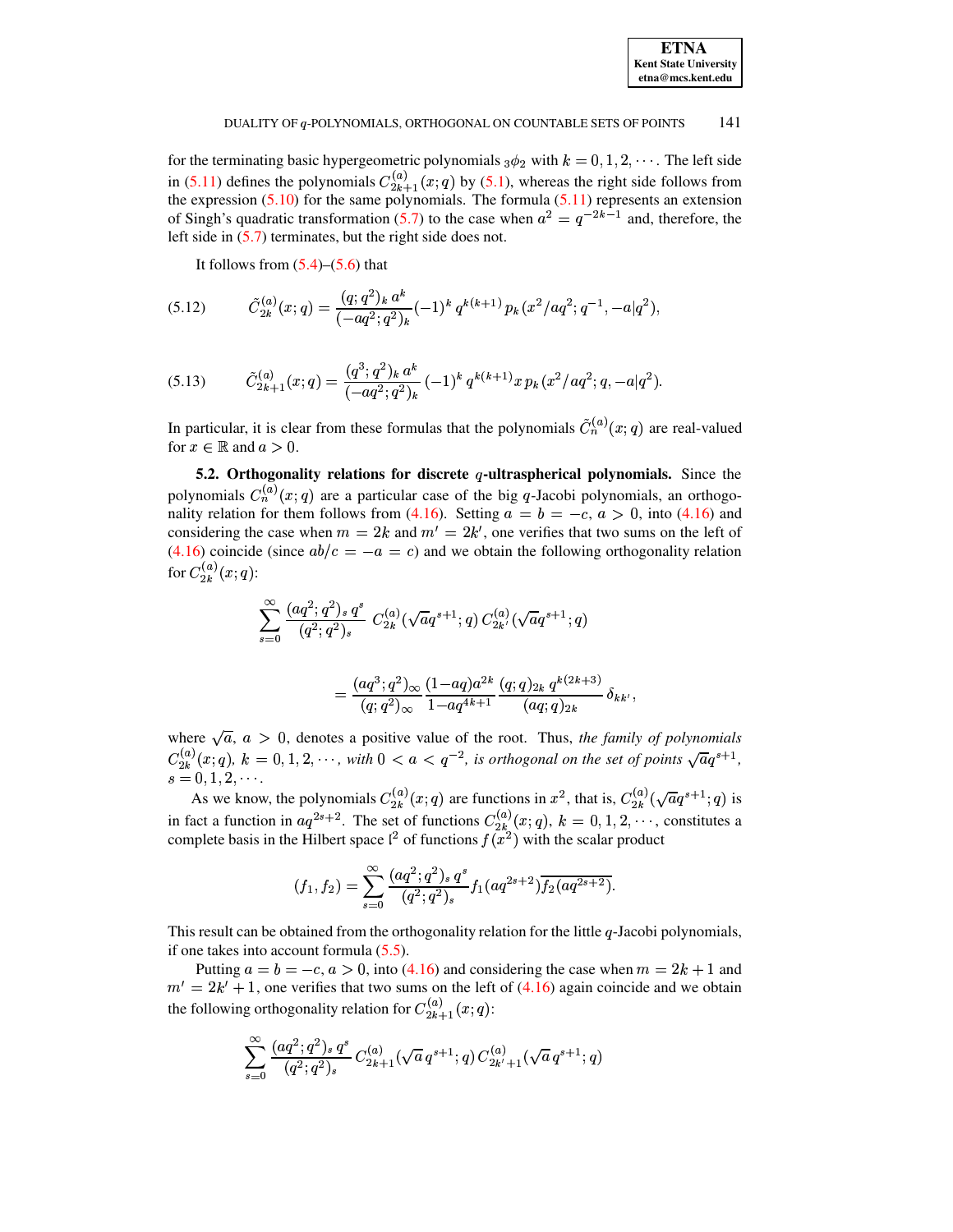$$
=\frac{(aq^3;q^2)_{\infty}}{(q;q^2)_{\infty}}\frac{(1-aq) a^{2k+1}}{(1-aq^{4k+3})}\frac{(q;q)_{2k+1}}{(aq;q)_{2k+1}}q^{(k+2)(2k+1)}\delta_{kk'}
$$

The polynomials  $C_{2k+1}^{(a)}(x;q)$ ,  $k = 0, 1, 2, \dots$ , with  $0 < a < q^{-2}$ , are thus orthogonal on the set of points  $\sqrt{a} q^{s+1}$ ,  $s = 0, 1, 2, \dots$ .

The polynomials  $x^{-1}C_{2k+1}^{(a)}(x;q)$  are functions in  $x^2$ , that is,  $x^{-1}C_{2k+1}^{(a)}(\sqrt{a}q^{s+1};q)$ are in fact functions in  $aq^{2s+2}$ . The collection of functions  $C_{2k+1}^{(a)}(x;q)$ ,  $k = 0,1,2,\cdots$ , constitute a complete basis in the Hilbert space  $\ell^2$  of functions of the form  $F(x) = xf(x^2)$ with the scalar product

$$
(F_1, F_2) = \sum_{s=0}^{\infty} \frac{(aq^2; q^2)_s q^s}{(q^2; q^2)_s} F_1(\sqrt{a} \, q^{s+1}) \, \overline{F_2(\sqrt{a} \, q^{s+1})}.
$$

Again, this result can be obtained from the orthogonality relation for the little  $q$ -Jacobi polynomials if one takes into account formula  $(5.6)$ .

We have shown that the polynomials  $C_{2k}^{(a)}(x;q)$ ,  $k = 0, 1, 2, \dots$ , as well as the polynomials  $C_{2k+1}^{(a)}(x;q)$ ,  $k = 0, 1, 2, \cdots$ , are orthogonal on the set of points  $\sqrt{a} q^{s+1}$ ,  $s = 0, 1, 2, \cdots$ . However, the polynomials  $C_{2k}^{(a)}(x;q)$ ,  $k = 0,1,2,\cdots$ , are not orthogonal to the polynomials  $C_{2k+1}^{(a)}(x;q)$ ,  $k = 0, 1, 2, \dots$ , on this set of points. In order to obtain an orthogonality for the whole collection of the polynomials  $C_n^{(a)}(x;q)$ ,  $n = 0, 1, 2, \dots$ , one has to consider them on the set of points  $\pm \sqrt{a} q^{s+1}$ ,  $s = 0, 1, 2, \dots$ . Since the polynomials from the first set are even and the polynomials from the second set are odd, for each  $k, k' \in \{0, 1, 2, \dots\}$  the infinite sum

$$
I_1 \equiv \sum_{s=0}^{\infty} \frac{(aq^2;q^2)_s q^s}{(q^2;q^2)_s} C_{2k}^{(a)}(\sqrt{a} \, q^{s+1};q) \, C_{2k'+1}^{(a)}(\sqrt{a} \, q^{s+1};q)
$$

coincides with the following one

$$
I_2 \equiv -\sum_{s=0}^{\infty} \frac{(aq^2;q^2)_s q^s}{(q^2;q^2)_s} C_{2k}^{(a)}(-\sqrt{a} \, q^{s+1};q) \, C_{2k'+1}^{(a)}(-\sqrt{a} \, q^{s+1};q).
$$

Therefore,  $I_1 - I_2 = 0$ . This gives the orthogonality of polynomials from the set  $C_{2k}^{(a)}(x;q)$ ,  $k = 0, 1, 2, \dots$ , with respect to the polynomials from the set  $C_{2k+1}^{(a)}(x;q)$ ,  $k = 0, 1, 2, \dots$ . The orthogonality relation for the whole set of polynomials  $C_n^{(a)}(x;q)$ ,  $n = 0, 1, 2, \dots$ , can be written in the form

$$
\sum_{s=0}^{\infty} \sum_{\varepsilon=\pm 1} \frac{(aq^2;q^2)_s q^s}{(q^2;q^2)_s} C_n^{(a)}(\varepsilon \sqrt{a} q^{s+1};q) C_{n'}^{(a)}(\varepsilon \sqrt{a} q^{s+1};q)
$$

$$
= \frac{(aq^3;q^2)_{\infty}}{(q;q^2)_{\infty}} \frac{(1-aq)a^n}{(1-aq^{2n+1})} \frac{(q;q)_n q^{n(n+3)/2}}{(aq;q)_n} \delta_{nn'}
$$

We thus see that the polynomials  $C_n^{(a)}(x;q)$ ,  $n = 0, 1, 2, \cdots$ , with  $0 < a < q^{-2}$  are orthogonal on the set of points  $\pm \sqrt{a} q^{s+1}$ ,  $s = 0, 1, 2, \cdots$ .

An orthogonality relation for the polynomials  $\tilde{C}_n^{(a)}(x;q)$ ,  $n = 0,1,2,\dots$ , is derived by using the relations  $(5.12)$ ,  $(5.13)$ , and the orthogonality relation for the little q-Jacobi polynomials. Writing down the orthogonality relation (3.12) for the polynomials  $p_k(x^2/aq^2;q^{-1})$ 

142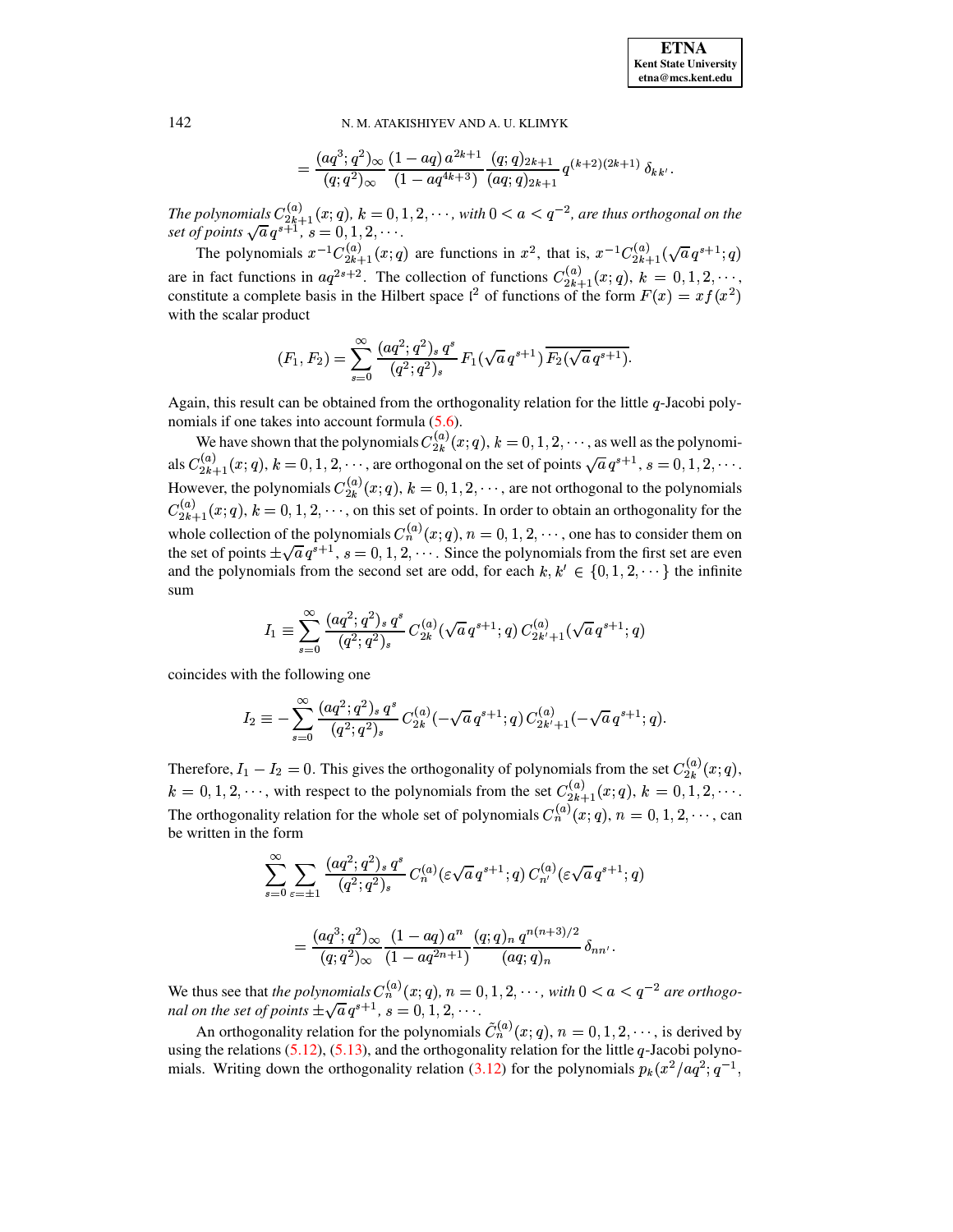$-a|q^2$ ) and using the relation (5.12), one finds an orthogonality relation for the set of polynomials  $\tilde{C}_{2k}^{(a)}(x;q)$ ,  $k = 0, 1, 2, \dots$ , with  $a > 0$ . It has the form

$$
\sum_{s=0}^{\infty} \frac{(-a q^2;q^2)_s\, q^s}{(q^2;q^2)_s}\, \tilde C_{2k}^{(a)}(\sqrt{a}\, q^{s+1};q)\, \tilde C_{2k'}^{(a)}(\sqrt{a}\, q^{s+1};q)
$$

$$
=\frac{(-a q^3;q^2)_{\infty}}{(q;q^2)_{\infty}}\frac{(1+a q)\,a^{2k}}{(1+a q^{4k+1})}\frac{(q;q)_{2k}}{(-a q;q)_{2k}}\,q^{k(2k+3)}\,\delta_{kk'}\,.
$$

Consequently, the family of polynomials  $\tilde{C}_{2k}^{(a)}(x;q)$ ,  $k = 0, 1, 2, \cdots$ , is orthogonal on the set of points  $\sqrt{a} q^{s+1}$ ,  $s = 0, 1, 2, \cdots$ .

As in the case of polynomials  $C_{2k}^{(a)}(x;q)$ ,  $k = 0, 1, 2, \dots$ , the set  $\tilde{C}_{2k}^{(a)}(x;q)$ ,  $k = 0, 1, 2, \dots$ , is complete in the Hilbert space of functions  $f(x^2)$  with the corresponding scalar product.

Similarly, using formula  $(5.13)$  and the orthogonality relation for the little q-Jacobi polynomials  $p_k(x^2/aq^2; q, -a|q^2)$ , we find the orthogonality relation

$$
\sum_{s=0}^{\infty} \frac{(-aq^2;q^2)_s\,q^s}{(q^2;q^2)_s}\,\tilde{C}^{(a)}_{2k+1}(\sqrt{a}\,q^{s+1};q)\,\tilde{C}^{(a)}_{2k'+1}(\sqrt{a}\,q^{s+1};q)
$$

$$
=\frac{(-aq^3;q^2)_{\infty}}{(q;q^2)_{\infty}}\frac{(1+aq)\,a^{2k+1}}{(1+aq^{4k+3})}\frac{(q;q)_{2k+1}}{(-aq;q)_{2k+1}}\,q^{(k+2)(2k+1)}\,\delta_{kk}
$$

for the set of polynomials  $\tilde{C}_{2k+1}^{(a)}(x;q)$ ,  $k = 0,1,2,\cdots$ . We see from this relation that for  $a > 0$  the polynomials  $\tilde{C}_{2k+1}^{(a)}(x;q)$ ,  $k = 0,1,2,\cdots$ , are orthogonal on the same set of points  $\sqrt{a} q^{s+1}$ ,  $s = 0,1,2,\cdots$ .

Thus, the polynomials  $\tilde{C}_{2k}^{(a)}(x;q)$ ,  $k = 0, 1, 2, \dots$ , as well as the polynomials  $\tilde{C}_{2k+1}^{(a)}(x;q)$ ,  $k = 0, 1, 2, \dots$ , are orthogonal on the set of points  $\sqrt{a} q^{s+1}$ ,  $s = 0, 1, 2, \dots$ . However, the polynomials  $\tilde{C}_{2k}^{(a)}(x;q)$ ,  $k = 0, 1, 2, \dots$ , are not orthogonal to the polynomials  $\tilde{C}_{2k+1}^{(a)}(x;q)$ ,  $k = 0, 1, 2, \dots$ , on this set of points. As in the previous case, in order to prove that the polynomials  $\tilde{C}_{2k}^{(a)}(x;q)$ ,  $k = 0,1,2,\dots$ , are orthogonal to the polynomials  $\tilde{C}_{2k+1}^{(a)}(x;q)$ ,  $k = 0,1,2,\dots$ , one has to consider them on the set of points  $\pm \sqrt{a} q^{s+1}$ ,  $s = 0,1,2,\dots$ . Since the polynomials from the first set are even and the polynomials from the second set are odd, then the infinite sum

$$
I_1 \equiv \sum_{s=0}^{\infty} \frac{(-aq^2; q^2)_s q^s}{(q^2; q^2)_s} \tilde{C}_{2k}^{(a)}(\sqrt{a} q^{s+1}; q) \tilde{C}_{2k'+1}^{(a)}(\sqrt{a} q^{s+1}; q)
$$

coincides with the sum

$$
I_2 \equiv -\sum_{s=0}^\infty \frac{(-a q^2;q^2)_s\, q^s}{(q^2;q^2)_s}\, \tilde C_{2k}^{(a)}(-\sqrt{a}\, q^{s+1};q)\, \tilde C_{2k'+1}^{(a)}(-\sqrt{a}\, q^{s+1};q).
$$

Consequently,  $I_1 - I_2 = 0$ . This gives the mutual orthogonality of the polynomials  $\tilde{C}_{2k}^{(a)}(x;q)$ ,  $k = 0, 1, 2, \dots$ , to the polynomials  $\tilde{C}_{2k+1}^{(a)}(x;q)$ ,  $k = 0, 1, 2, \dots$ . Thus, the orthogonality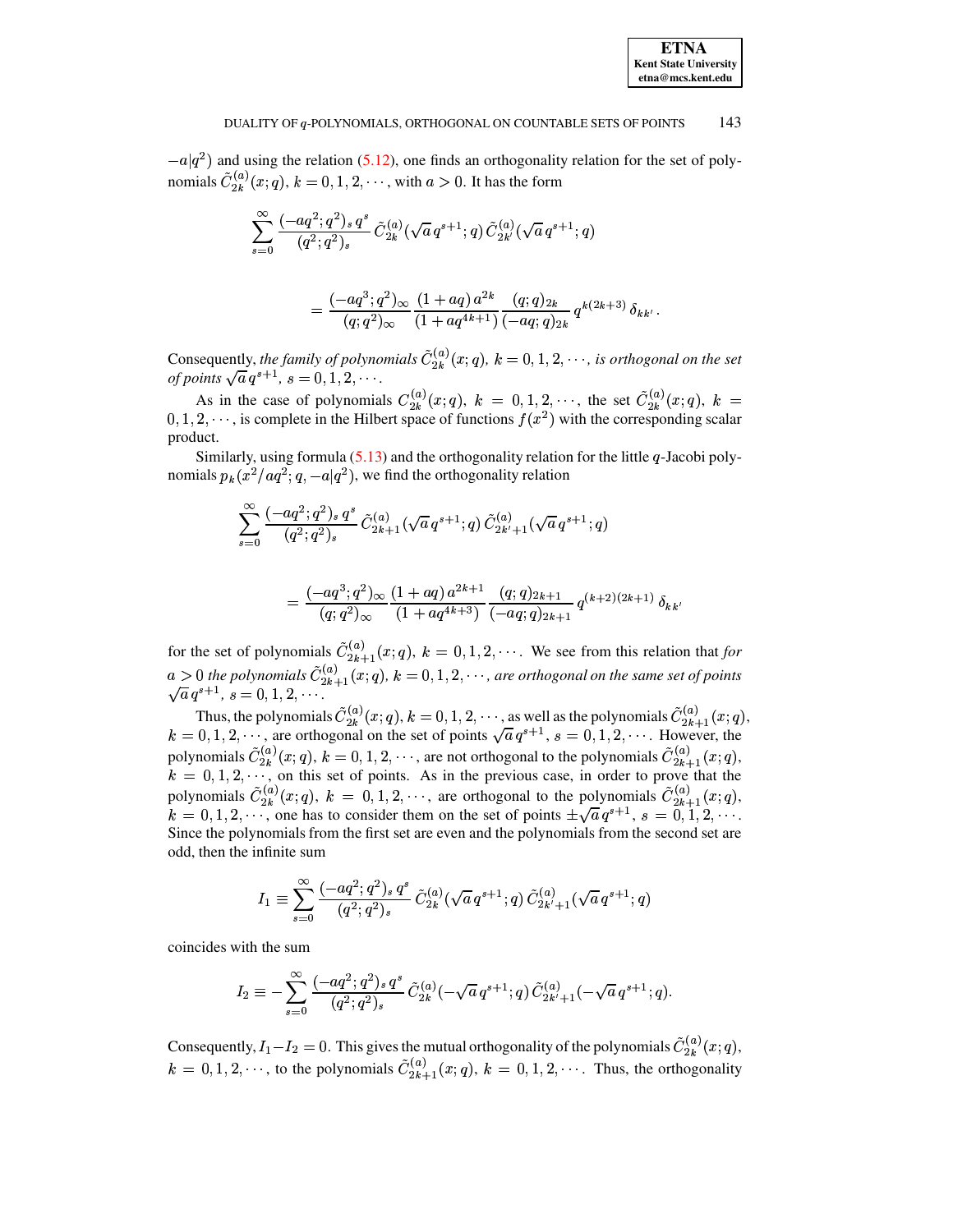relation for the whole set of polynomials  $\tilde{C}_n^{(a)}(x;q)$ ,  $n = 0, 1, 2, \dots$ , can be written in the form

$$
\sum_{s=0}^{\infty}\sum_{\varepsilon=\pm 1}\frac{(-a q^2;q^2)_{s} \,q^{s}}{(q^2;q^2)_{s}} \, \tilde{C}_n^{(a)}(\varepsilon\sqrt{a} \,q^{s+1};q) \, \tilde{C}_{n'}^{(a)}(\varepsilon\sqrt{a} \,q^{s+1};q)
$$

<span id="page-36-0"></span>(5.14) 
$$
= \frac{(-aq^3;q^2)_{\infty}}{(q;q^2)_{\infty}} \frac{(1+aq)a^n}{(1+aq^{2n+1})} \frac{(q;q)_n}{(-aq;q)_n} q^{n(n+3)/2} \delta_{nn'}.
$$

Note that the family of polynomials  $\tilde{C}_n^{(a)}(x;q)$ ,  $n = 0, 1, 2, \dots$ , corresponds to the determinate moment problem, since the set of orthogonality is bounded. Thus, the orthogonality measure in  $(5.14)$  is unique.

In fact, formula  $(5.14)$  extends the orthogonality relation for the big q-Jacobi polynomials  $P_n(x; a, a, -a; q)$  to a new domain of values of the parameter a.

5.3. Dual discrete q-ultraspherical polynomials. The polynomials  $(4.23)$  are dual to the big q-Jacobi polynomials (4.2). Let us set  $a = b = -c$  in the polynomials (4.23), as we made before in the polynomials  $(4.2)$ . This gives the polynomials

$$
D_n^{(a^2)}(\mu(x;a^2)|q):=D_n(\mu(x;a^2);a,a,-a|q)
$$

<span id="page-36-1"></span>(5.15) 
$$
:= \left. \begin{array}{c} \n \begin{array}{c} 3 \phi_2 \left( \frac{q^{-x}, a^2 q^{x+1}, q^{-n}}{aq, -aq} \right) \\
\end{array} \right| q, -q^{n+1} \n \end{array} \right),
$$

where  $\mu(x; a^2) = q^{-x} + a^2 q^{x+1}$ . They satisfy the three-term recurrence relation

$$
(q^{-x} + aq^{x+1}) D_n^{(a)}(\mu(x;a)|q) = -q^{-2n-1} (1 - aq^{2n+2}) D_{n+1}^{(a)}(\mu(x;a)|q)
$$

+
$$
q^{-2n-1}
$$
 (1+ $q$ )  $D_n^{(a)}(\mu(x;a)|q) - q^{-2n}$  (1- $q^{2n}$ )  $D_{n-1}^{(a)}(\mu(x;a)|q)$ ,

which follows from the recurrence relation for the polynomials  $D_n(\mu(x; ab); a, b, c|q)$  from section 4.3.

For the polynomials  $D_n^{(a^2)}(\mu(x; a^2)|q)$  with imaginary a we introduce the notation

$$
\tilde{D}_n^{(a^2)}(\mu(x;-a^2)|q) := D_n(\mu(x;-a^2); \mathrm{i}a, \mathrm{i}a, -\mathrm{i}a|q)
$$

<span id="page-36-2"></span>(5.16) 
$$
:= \left. \begin{array}{c} 3\phi_2 \left( \frac{q^{-x}, -a^2 q^{x+1}, q^{-n}}{i a q, -i a q} \middle| q, -q^{n+1} \right) \end{array} \right.
$$

The polynomials  $\tilde{D}_n^{(a)}(\mu(x; -a^2)|q)$  satisfy the recurrence relation

$$
(q^{-x} - aq^{x+1}) \tilde{D}_n^{(a)}(\mu(x; -a)|q) = -q^{-2n-1} (1 + aq^{2n+2}) \tilde{D}_{n+1}^{(a)}(\mu(x; -a)|q)
$$
  
+ 
$$
q^{-2n-1} (1+q) \tilde{D}_n^{(a)}(\mu(x; -a)|q) - q^{-2n} (1-q^{2n}) \tilde{D}_{n-1}^{(a)}(\mu(x; -a)|q).
$$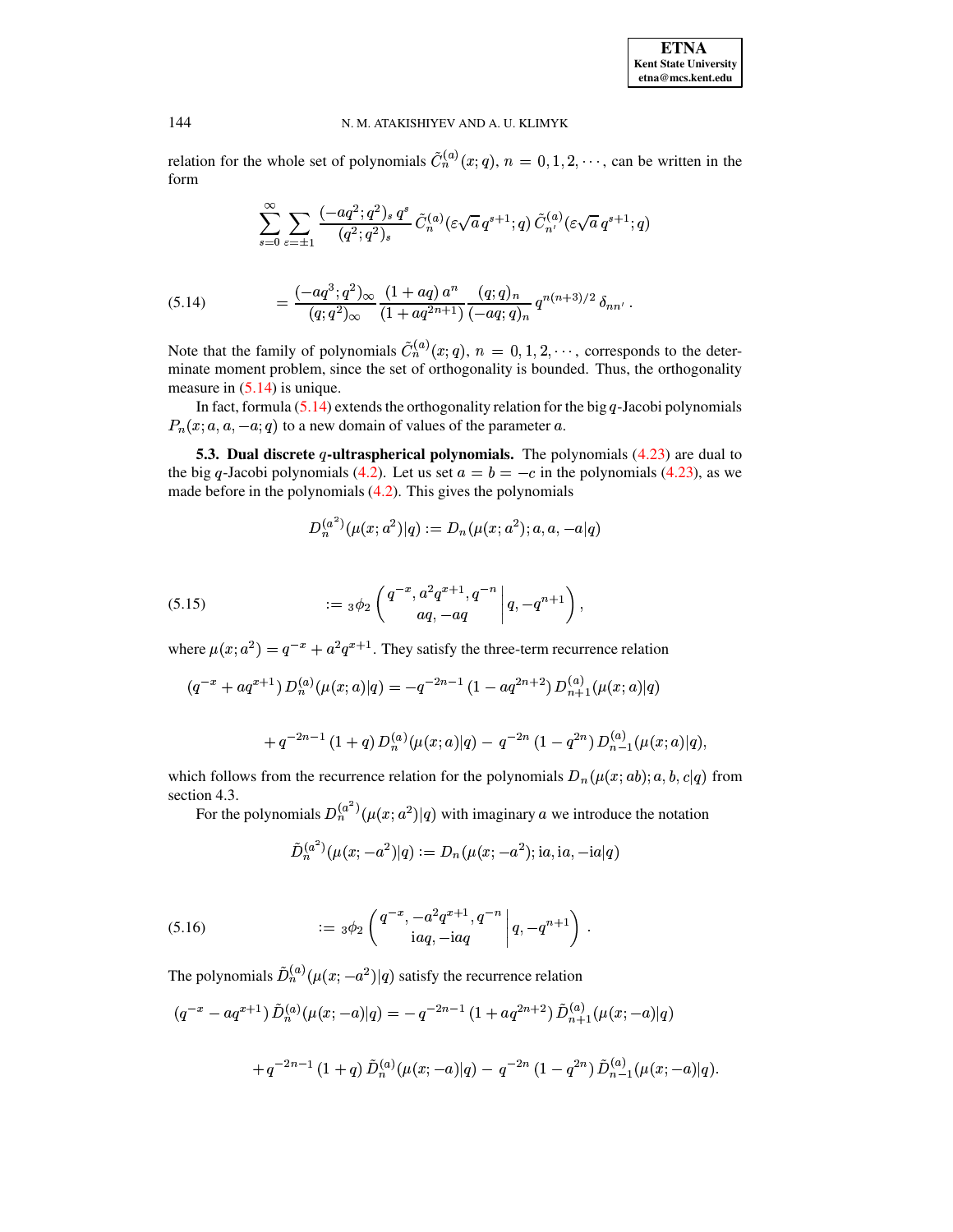| <b>ETNA</b>                  |
|------------------------------|
| <b>Kent State University</b> |
| etna@mcs.kent.edu            |

It is obvious from this relation that the polynomials  $\tilde{D}_n^{(a)}(\mu(x; -a)|q)$  are real for  $x \in \mathbb{R}$  and  $a > 0$ . For  $a > 0$  these polynomials satisfy the conditions of Favard's theorem and, therefore, they are orthogonal.

PROPOSITION 5.2. The following expressions for the dual discrete q-ultraspherical polynomials  $(5.15)$  hold:

$$
D_n^{(a)}(\mu(2k;a)|q)=d_n(\mu(k;q^{-1}a);q^{-1},a|q^2)
$$

<span id="page-37-0"></span>(5.17) 
$$
= 3\phi_1 \left( \frac{q^{-2k}, aq^{2k+1}, q^{-2n}}{aq^2} \middle| q^2, q^{2n+1} \right),
$$

$$
D_n^{(a)}(\mu(2k+1;a)|q) = q^n d_n(\mu(k;qa);q,a|q^2)
$$

<span id="page-37-1"></span>(5.18) 
$$
= q^{n} {}_{3}\phi_{1} \left( \left. \begin{array}{c} q^{-2k}, aq^{2k+3}, q^{-2n} \\ aq^{2} \end{array} \right| q^{2}, q^{2n-1} \right)
$$

where k are nonnegative integers and  $d_n(\mu(x; bc); b, c|q)$  are the dual little q-Jacobi polyno $mials$  (3.17).

*Proof.* Applying to the right side of  $(5.15)$  the formula (III.13) from Appendix III in [21] and then Singh's quadratic relation (5.7) for terminating  $_3\phi_2$  series, after some transformations one obtains

$$
D_n^{(a^2)}(\mu(2k;a^2)|q) = a^{-2k}q^{-k(2k+1)}\,3\phi_2\left(\begin{array}{c}q^{-2k},\ a^2q^{2k+1},\ a^2q^{2n+2}\\a^2q^2,\ 0\end{array}\bigg|\,q^2,q^2\right)
$$

Now apply the relation  $(0.6.26)$  from [27] in order to get

$$
D_n^{(a^2)}(\mu(2k;a^2)|q) = \frac{(q^{-2k+1};q^2)_k}{(a^2q^2;q^2)_k} {}_2\phi_1\left(\begin{array}{c}q^{-2k},\ a^2q^{2k+1}\\q\end{array}\bigg|\,q^2,q^{2n+2}\right).
$$

Using formula (III.8) of Appendix III from [21], one arrives at the expression for the polynomials  $D_n^{(a^2)}(\mu(2k; a^2)|q)$  in terms of the basic hypergeometric function from (5.17), coincid-<br>ing with  $d_n(\mu(k; q^{-1}a^2); q^{-1}, a^2|q^2)$ .

The formula  $(5.18)$  is proved in the same way by using the relation  $(5.11)$ . Proposition is proved.  $\Box$ 

For the polynomials  $\tilde{D}_n^{(a)}(\mu(m; -a)|q)$  with nonnegative integers m, we have the expressions

$$
\tilde{D}_n^{(a)}(\mu(2k; -a)|q) = d_n(\mu(k; -q^{-1}a); q^{-1}, -a|q^2)
$$

<span id="page-37-2"></span>(5.19) 
$$
= {}_3\phi_1 \left( \begin{array}{cc} q^{-2k}, & -aq^{2k+1}, & q^{-2n} \\ & -aq^2 \end{array} \middle| q^2, q^{2n+1} \right),
$$

$$
D_n^{(a)}(\mu(2k+1; -a)|q) = q^n d_n(\mu(k; -qa); q, -a|q^2)
$$

<span id="page-37-3"></span>(5.20) 
$$
= q^{n} {}_{3}\phi_{1} \left( \left. \begin{array}{c} q^{-2k}, -aq^{2k+3}, q^{-2n} \\ -aq^{2} \end{array} \right| q^{2}, q^{2n-1} \right).
$$

It is plain from the explicit formulas that the polynomials  $D_n^{(a)}(\mu(m)|q)$  and  $\tilde{D}_n^{(a)}(\mu(m)|q)$  are rational functions of a.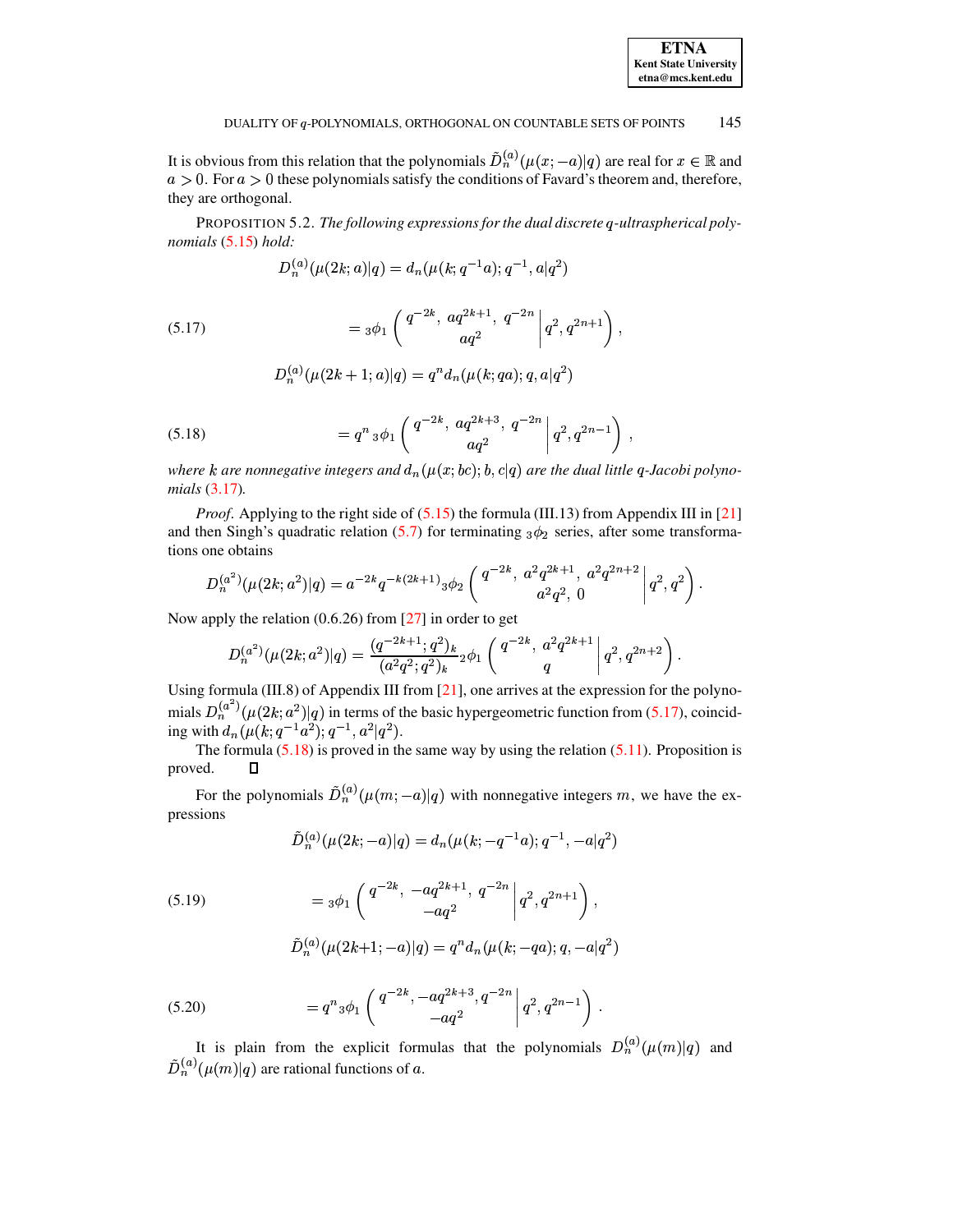5.4. Orthogonality relations for dual discrete  $q$ -ultraspherical polynomials. An example of the orthogonality relation for

$$
D_n^{(a^2)}(\mu(x;a^2)|q) \equiv D_n(\mu(x;a^2);a,a,-a|q), \quad 0 < a < q^{-1},
$$

has been discussed in section 4. However, these polynomials correspond to the indeterminate moment problem and, therefore, this orthogonality relation is not unique. Let us find other orthogonality relations. In order to derive them we take into account the relations  $(5.17)$ and (5.18), and the orthogonality relation (3.18) for the dual little q-Jacobi polynomials. By means of formula (5.17), we arrive at the following orthogonality relation for  $0 < a < q^{-2}$ :

$$
\sum_{k=0}^{\infty}\frac{(1-aq^{4k+1})(aq;q)_{2k}}{(1-aq)(q;q)_{2k}}\,q^{k(2k-1)}\,D^{(a)}_{n}(\mu(2k)|q)\,D^{(a)}_{n'}(\mu(2k)|q)\\
$$

$$
=\frac{(aq^3;q^2)_{\infty}}{(q;q^2)_{\infty}}\frac{(q^2;q^2)_n q^{-n}}{(aq^2;q^2)_n}\delta_{nn'}
$$

where  $\mu(2k) \equiv \mu(2k; a)$ . The relation (5.18) leads to the orthogonality, which can be written in the form

$$
\sum_{k=0}^{\infty} \frac{(1-aq^{4k+3})(aq;q)_{2k+1}}{(1-aq)(q;q)_{2k+1}} q^{k(2k+1)} D_n^{(a)}(\mu(2k+1)|q) D_{n'}^{(a)}(\mu(2k+1)|q)
$$

$$
=\frac{(aq^3;q^2)_{\infty}}{(q;q^2)_{\infty}}\frac{(q^2;q^2)_n q^{-n}}{(aq^2;q^2)_n}\delta_{nn'}
$$

where  $\mu(2k+1) \equiv \mu(2k+1; a)$  and  $0 < a < q^{-2}$ .

 $\sim$ 

Thus, we have obtained two orthogonality relations for the polynomials  $D_n^{(a)}(\mu(x;a)|q)$ ,  $0 < a < q^{-2}$ , one on the lattice  $\mu(2k; a) \equiv q^{-2k} + aq^{2k+1}$ ,  $k = 0, 1, 2, \dots$ , and another on the lattice  $\mu(2k+1; a) \equiv q^{-2k-1} + aq^{2k+3}$ ,  $k = 0, 1, 2, \dots$ . The corresponding orthogonality measures are extremal since they are extremal for the dual little  $q$ -Jacobi polynomials from formulas  $(5.17)$  and  $(5.18)$  (see section 3).

The polynomials  $\tilde{D}_n^{(a)}(\mu(x;a)|q)$  also correspond to the indeterminate moment problem and, therefore, they have infinitely many positive orthogonality measures. Some of their orthogonality relations can be derived in the same manner as for the polynomials  $D_n^{(a)}(\mu(x)|q)$ by using the connection  $(5.19)$  and  $(5.20)$  of these polynomials with the dual little q-Jacobi polynomials  $(3.17)$ . The relation  $(5.19)$  leads to the orthogonality relation

$$
\sum_{k=0}^{\infty} \frac{(1+aq^{4k+1})(-aq;q)_{2k}}{(1+aq)(q;q)_{2k}} q^{k(2k-1)} \tilde{D}_n^{(a)}(\mu(2k)|q) \tilde{D}_{n'}^{(a)}(\mu(2k)|q)
$$

$$
= \frac{(-aq^3;q^2)_{\infty}}{(q;q^2)_{\infty}} \frac{(q^2;q^2)_n q^{-n}}{(-aq^2;q^2)_n} \delta_{nn'},
$$

where  $\mu(2k) \equiv \mu(2k; -a)$ , and the relation (5.20) gives rise to the orthogonality relation, which can be written in the form

$$
\sum_{k=0}^\infty {(1+aq^{4k+3})(-aq;q)_{2k+1}\over (1+aq)(q;q)_{2k+1}}\,q^{k(2k+1)}\,{\tilde D}_n^{(a)}(\mu(2k+1)|q)\,{\tilde D}_{n'}^{(a)}(\mu(2k+1)|q)
$$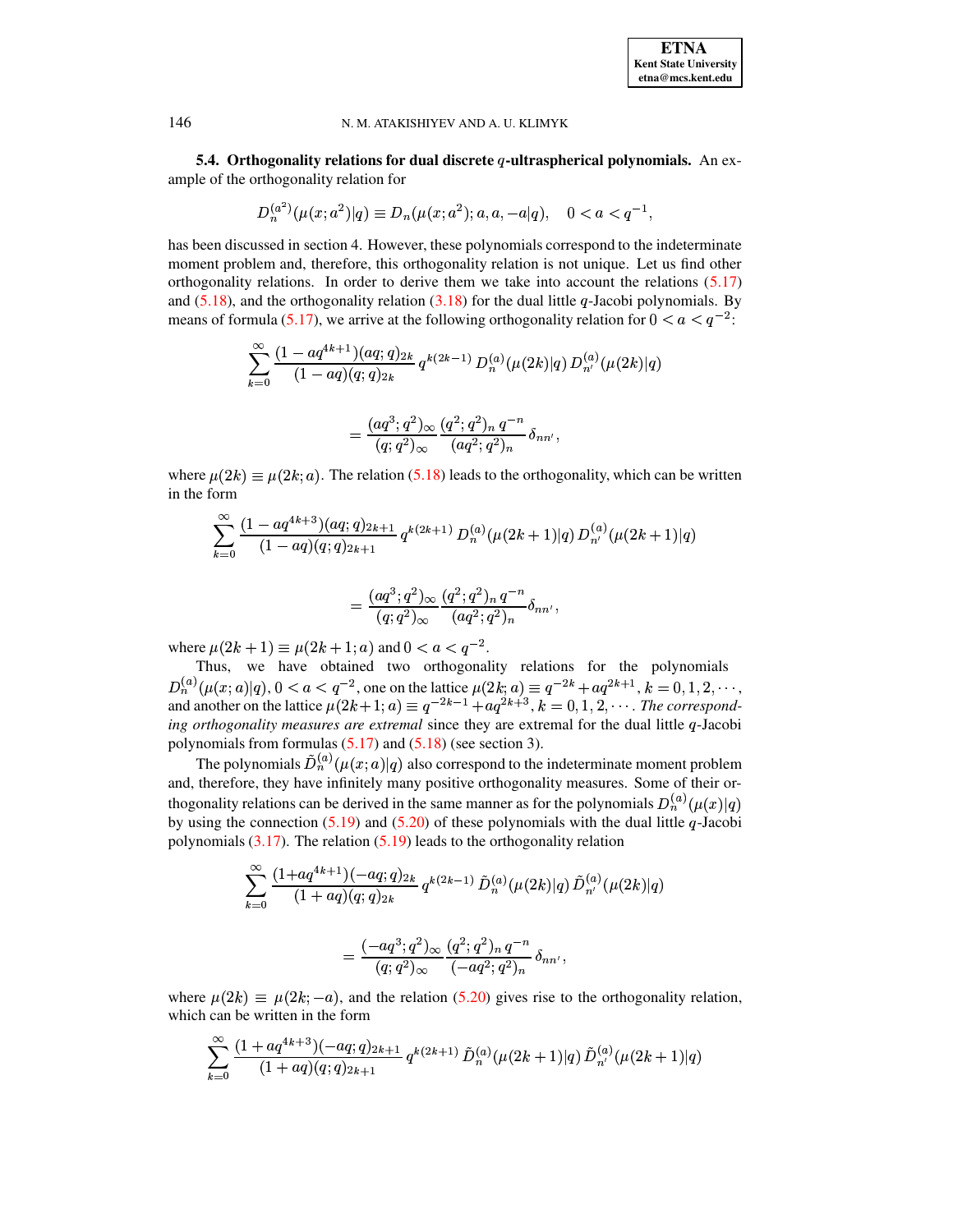$$
=\frac{(-a q^3;q^2)_\infty}{(q;q^2)_\infty}\frac{(q^2;q^2)_nq^{-n}}{(-a q^2;q^2)_n}\delta_{nn'},
$$

where  $\mu(2k+1) \equiv \mu(2k+1; -a)$ . In both cases, a is any positive number.

Thus, in the case of the polynomials  $D_n^{(a)}(\mu(x; -a)|q)$  we also have two orthogonality relations. *The corresponding orthogonality measures are extremal* since they are extremal for the dual little  $q$ -Jacobi polynomials from formulas  $(5.19)$  and  $(5.20)$ .

Note that the extremal measures for the polynomials  $D_n^{(a)}(\mu(x)|q)$  and  $D_n^{(a)}(\mu(x)|q)$ , discussed in this section, can be used for constructing self-adjoint extensions of the closed symmetric operators, connected with the three-term recurrence relations for these polynomials and representable in an appropriate basis by a Jacobi matrix (details of such construction are given in [\[15\]](#page-72-2), Chapter VII). These operators are representation operators for discrete series representations of the quantum algebra  $U_q(\text{su}_{1,1})$  (see, for example, [\[26\]](#page-72-3) for a description of this algebra). Moreover, the parameter  $\alpha$  for these polynomials is connected with the number l, which characterizes the corresponding representation  $T_i$  of the discrete series.

**5.5. Other orthogonality relations.** The polynomials  $D_n^{(a)}(\mu(x;a)|q)$  and the polynomials  $D_n^{(a)}(\mu(x; -a)|q)$  correspond to the indeterminate moment problems. For this reason, there exist infinitely many orthogonality relations for them. Let us derive some set of these relations for the polynomials  $D_n^{(a)}(\mu(x; -a)|q)$ , by using orthogonality relations for the polynomials  $(5.18)$  in [\[17\]](#page-72-4). These polynomials are (up to a factor) of the form

$$
(5.21) \t un((e\xi - e-\xi)/2; t1, t2|q) = {}_3\phi_1 \left( \begin{array}{cc} q e^{\xi}/t_1, -q e^{-\xi}/t_1, q^{-n} \\ -q^2/t_1 t_2 \end{array} \middle| q, q^n t_1/t_2 \right)
$$

and orthogonality relations, parameterized by a number  $d, q \leq d < 1$ , are given by the formula

<span id="page-39-1"></span>
$$
\sum _{n=-\infty}^{\infty } \frac{(-t_1q^{-n}/d,t_1q^{n}d,-t_2q^{-n}/d,t_2q^{n}d;q)_{\infty} }{(-t_1t_2/q;q)_{\infty}} \frac{d^{4n} q^{n(2n-1)} (1+d^2q^{2n})}{(-d^2;q)_{\infty} (-q/d^2;q)_{\infty} (q;q)_{\infty}}
$$

<span id="page-39-2"></span>(5.22)

$$
\times u_r\left((d^{-1}q^{-n}-dq^n)/2;t_1,t_2\right)u_s\left((d^{-1}q^{-n}-dq^n)/2;t_1,t_2\right)=\frac{(q;q)_r(t_1/t_2)^r}{(-q^2/t_1t_2;q)_r\,q^r}\,\delta_{rs}.
$$

The orthogonality measure here is positive for  $t_1, t_2 \in \mathbb{R}$  and  $t_1t_2 > 0$ . It is not known whether these measures are extremal or not.

In order to use this orthogonality relation for the polynomials  $D_n^{(a)}(\mu(x; -a)|q)$ , let us consider the transformation formula

$$
_{3}\phi _{2}\left( \left. \begin{matrix} q^{-2k},-a^{2}q^{2k+1},q^{-n} \\ \mathrm{i} a q,-\mathrm{i} a q \end{matrix} \right|q,-q^{n+1} \right)
$$

<span id="page-39-0"></span>(5.23) 
$$
= {}_3\phi_1 \left( \left. \begin{array}{c} q^{-2k}, -a^2 q^{2k+1}, q^{-2n} \\ -a^2 q^2 \end{array} \right| q^2, q^{2n+1} \right),
$$

which is true for any nonnegative integer values of  $k$ . It is obtained by equating two expres-sions [\(5.16\)](#page-36-2) and [\(5.19\)](#page-37-2) for the dual discrete q-ultraspherical polynomials  $D_n^{(a)}(\mu(2k; -a)|q)$ . Observe that [\(5.23\)](#page-39-0) is still valid if one replaces numerator parameters  $q^{-2k}$  and  $-a^2q^{2k+1}$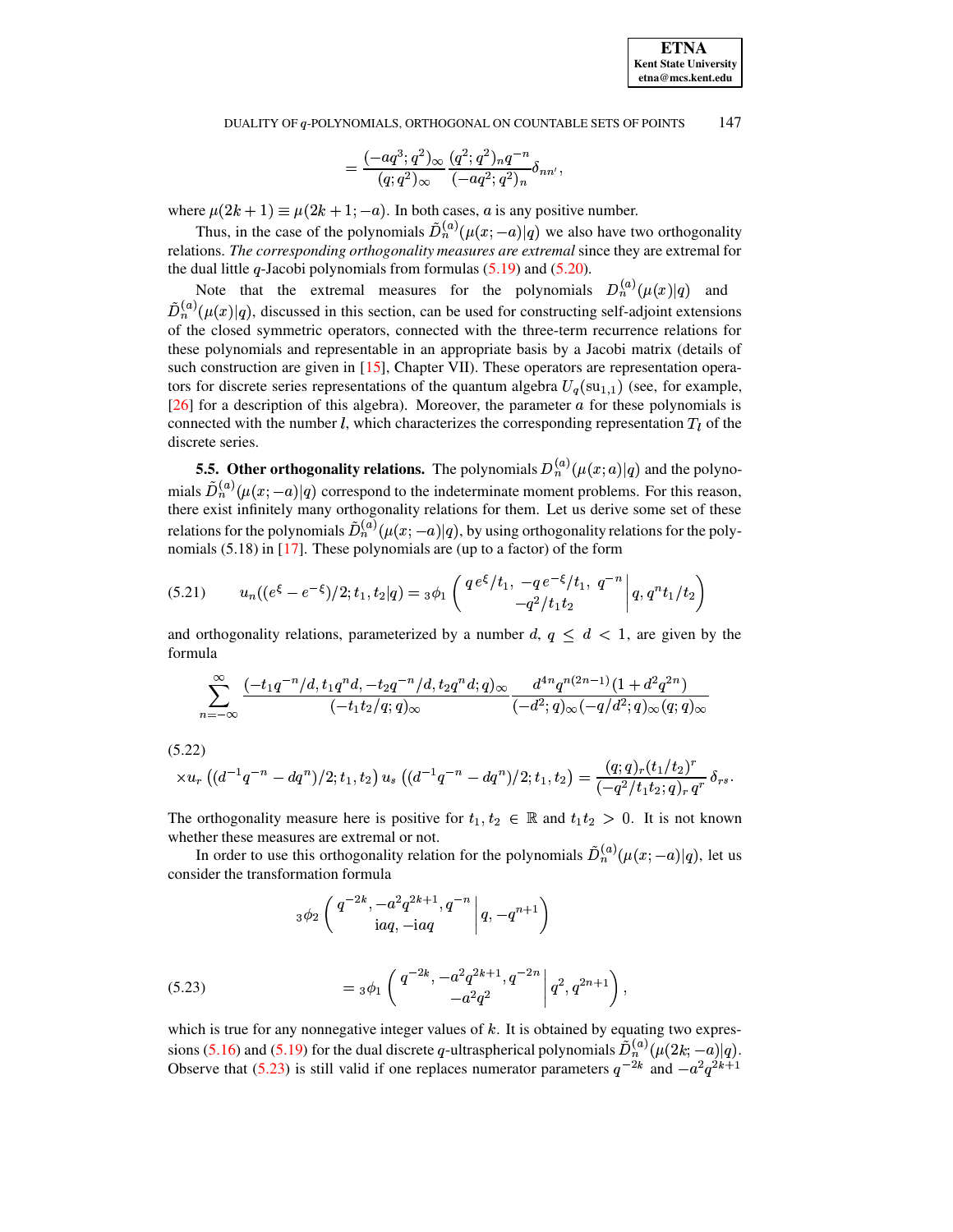<span id="page-40-0"></span>in both sides of it by  $c^{-1}q^{-2k}$  and  $-ca^2q^{2k+1}$ ,  $c \in \mathbb{C}$ , respectively. Indeed, the left side of [\(5.23\)](#page-39-0) represents a finite sum:

(5.24) 
$$
{}_3\phi_2(q^{-n}, \alpha, \beta; \gamma, \delta; q, z) := \sum_{m=0}^n \frac{(q^{-n}, \alpha, \beta; q)_m}{(\gamma, \delta, q; q)_m} z^m.
$$

In the case in question  $\alpha = q^{-2k}$  and  $\beta = -a^2 q^{2k+1}$ , so the q-shifted factorial  $(\alpha, \beta; q)_m$  in  $(5.24)$  is equal to

$$
{(q^{-2k},-a^2q^{2k+1};q)_m} \\
$$

$$
=\prod_{j=0}^{m-1}\left[1-a^2q^{2j+1}-q^j(q^{-2k}-a^2q^{2k+1})\right]=\prod_{j=0}^{m-1}\left[1-a^2q^{2j+1}-q^j\mu(2k;-a^2)\right],
$$

where, as before,  $\mu(2k; -a^2) = q^{-2k} - a^2q^{2k+1}$ . The left side in [\(5.23\)](#page-39-0) thus represents a polynomial  $p_n(x)$  in the  $\mu(2k; -a^2)$  of degree n. In a similar manner, one easily verifies that the right side of [\(5.23\)](#page-39-0) also represents a polynomial  $p'_n(x)$  in the same  $\mu(2k; -a^2)$  of degree n. In other words, the transformation formula [\(5.23\)](#page-39-0) states that the polynomials  $p_n(x)$  and  $p'_n(x)$  are equal to each other on the infinite set of distinct points  $x_k = \mu(2k; -a^2)$ . Thus, they are identical.

An immediate consequence of this statement is that [\(5.23\)](#page-39-0) still holds if one replaces the numerator parameters  $q^{-2k}$  and  $a^2q^{2k+1}$  in both sides of [\(5.23\)](#page-39-0) by  $c^{-1}q^{-2k}$  and  $ca^2q^{2k+1}$ , respectively. The point is that

$$
(c^{-1}q^{-2k}, -ca^2q^{2k+1}; q)_m = \prod_{j=0}^{m-1} [1 - a^2q^{2j+1} - q^j(c^{-1}q^{-2k} - ca^2q^{2k+1})]
$$

$$
=\prod_{j=0}^{m-1}\,[1-a^2q^{2j+1}-q^j\mu_c(2k;-a^2)],
$$

where  $\mu_c(2k; -a^2) = c^{-1}q^{-2k} - ca^2q^{2k+1}$ . So, the replacements  $q^{-2k} \rightarrow c^{-1}q^{-2k}$  and  $a^2q^{2k+1} \rightarrow ca^2q^{2k+1}$  change only the variable:  $\mu(2k; -a^2) \rightarrow \mu_c(2k; -a^2)$ , whereas all other parameters in both sides of [\(5.23\)](#page-39-0) are unaltered. Thus, our statement is proved.

We are now in a position to establish other orthogonality relations for the polynomials  $D_n^{(a)}(\mu(x; -a)|q)$ , distinct from those, obtained in subsection 5.4. To achieve this, we use the fact that the polynomials  $D_n^{(a)}(\mu(x; -a)|q)$  at the points  $x = x_k^{(a)} := 2k - \ln(\sqrt{aq}/d)/\ln q$ are equal to

$$
\tilde{D}_n^{(a)}(\mu(x_k^{(d)};-a)|q) = {}_3\phi_2\left(\left.\begin{matrix}q^{-2k}d^{-1}\sqrt{aq},\ -q^{2k}d\sqrt{aq},\ q^{-n}\\ \mathrm{i}\sqrt{a}\,q,\ -\mathrm{i}\sqrt{a}\,q\end{matrix}\right|q,-q^{n+1}\right),
$$

where  $\mu(x_k^{(a)}; -a) = \sqrt{aq} \left( d^{-1}q^{-2k} - dq^{2k} \right)$ . From [\(5.21\)](#page-39-1) and [\(5.23\)](#page-39-0) (with  $q^{-2k}$  and  $-a^2q^{2k+1}$  replaced by  $d^{-1}q^{-2k}$  and  $-da^2q^{2k+1}$ , respectively) it then follows that

$$
\tilde{D}_n^{(a)}(\mu(x_k^{(d)};-a)|q) = u_n\left((d^{-1}q^{-2k}-dq^{2k})/2; \sqrt{q^3/a}, \sqrt{q/a} |q^2\right).
$$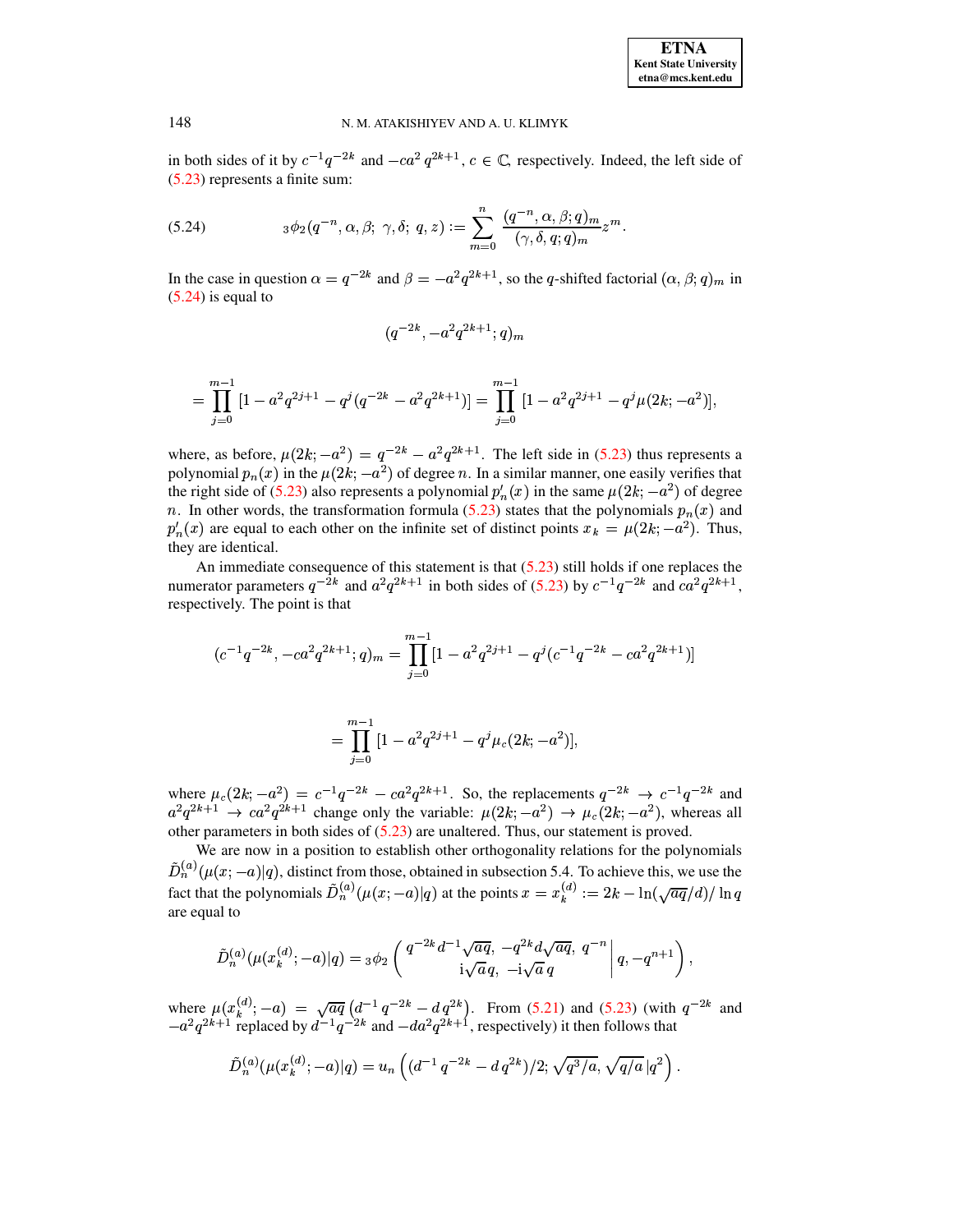Hence, from the orthogonality relations  $(5.22)$  one obtains infinite number of orthogonality relations for the polynomials  $\tilde{D}_n^{(a)}(\mu(x; -a)|q)$ , which are parameterized by the same d as in  $(5.22)$ . They are of the form

$$
\sum_{n=-\infty}^{\infty} \frac{(-t_1 q^{-2n}/d, t_1 q^{2n}d, -t_2 q^{-2n}/d, t_2 q^{2n}d; q^2)_{\infty}}{(-t_1 t_2/q^2; q^2)_{\infty}} \frac{d^{4n} q^{2n(2n-1)}(1 + d^2 q^{4n})}{(-d^2; q^2)_{\infty}(-q^2/d^2; q^2)_{\infty}(q^2; q^2)_{\infty}}
$$

<span id="page-41-1"></span>
$$
(5.25) \t\t \times \tilde{D}_r^{(a)}(\mu(x_n^{(d)}; -a)|q) \tilde{D}_s^{(a)}(\mu(x_n^{(d)}; -a)|q) = \frac{(q^2; q^2)_r}{(-q^2 a; q^2)_r^2} \delta_{rs}
$$

where  $t_1 = \sqrt{q^3/a}$  and  $t_2 = \sqrt{q/a}$ .

There exist yet another connection of the polynomials  $\tilde{D}_n^{(a)}(\mu(x)|q)$  with the polynomials  $(5.21)$ . In order to obtain it we consider the relation

$$
{}_{3}\phi_2\left(\begin{matrix}q^{-2k-1},-a^2q^{2k+2},q^{-n}\\iaq,-iaq\end{matrix}\bigg|q,-q^{n+1}\right)
$$

<span id="page-41-0"></span>(5.26) 
$$
= q^{n} {}_{3}\phi_{1} \left( \begin{array}{c} q^{-2k}, -a^{2}q^{2k+3}, q^{-2n} \\ -a^{2}q^{2} \end{array} \bigg| q^{2}, q^{2n-1} \right).
$$

This relation is true for nonnegative integer values of  $k$ . However, it can be proved (in the same way as in the case of formula (5.23)) that it holds also if we replace  $q^{2\hat{k}}$  and  $q^{-2k}$  by  $cq^{2k}$  and  $c^{-1}q^{-2k}$ , respectively.

As in the previous case, we put  $x = x_k^{(d)} := 2k - \ln(\sqrt{aq}/d)/\ln q$ , that is,  $\mu(x_k^{(d)}; -a) = \sqrt{aq} (d^{-1} q^{-2k} - d q^{2k})$ . Then by means of formula (5.26) (with  $q^{-2k}$  and  $q^{2k}$  replaced by  $d^{-1} q^{-2k}$  and  $dq^{2k}$ , respectively), we

$$
\tilde{D}_n^{(a)}(\mu(x_k^{(d)}; -a)|q) = q^n u_n((d^{-1}q^{-2k} - dq^{2k})/2; \sqrt{q/a}, \sqrt{q^3/a}|q^2).
$$

We may apply to the polynomials  $u_n(x; \sqrt{q/a}, \sqrt{q^3/a}|q^2)$  the orthogonality relations (5.22) and obtain an infinite number of orthogonality relations for the polynomials  $\tilde{D}_n^{(a)}(\mu(y)|q)$ . However, they coincide with the orthogonality relations  $(5.25)$ .

It is important to know whether an orthogonality measure for polynomials is extremal or not. The extremality of the measures in (5.25) for the polynomials  $\tilde{D}_n^{(a)}(\mu_c(x; -a)|q)$ depends on the extremality of the orthogonality measures in  $(5.22)$  for the polynomials  $(5.21)$ . If some of the measures in  $(5.22)$  are extremal, then the corresponding measures in  $(5.25)$  are also extremal.

#### 6. Duality of big  $q$ -Laguerre and  $q$ -Meixner polynomials.

**6.1. Operators related to big q-Laguerre polynomials.** Let  $\mathcal{H} \equiv \mathcal{H}_a$  be the Hilbert space of functions, introduced in subsection 3.1, which is fixed by a real number  $a$ , such that  $0 < a < q^{-1}$ . In this section we are interested in the operator

(6.1) 
$$
A f_n = r_{n+1} f_{n+1} + r_n f_{n-1} + d_n f_n,
$$

where

<span id="page-41-2"></span>
$$
r_n = (-abq^{n+2})^{1/2} \sqrt{(1-q^n)(1-aq^n)(1-bq^n)},
$$
  
\n
$$
d_n = -abq^{2n+1}(1+q) + q^{n+1}(a+ab+b),
$$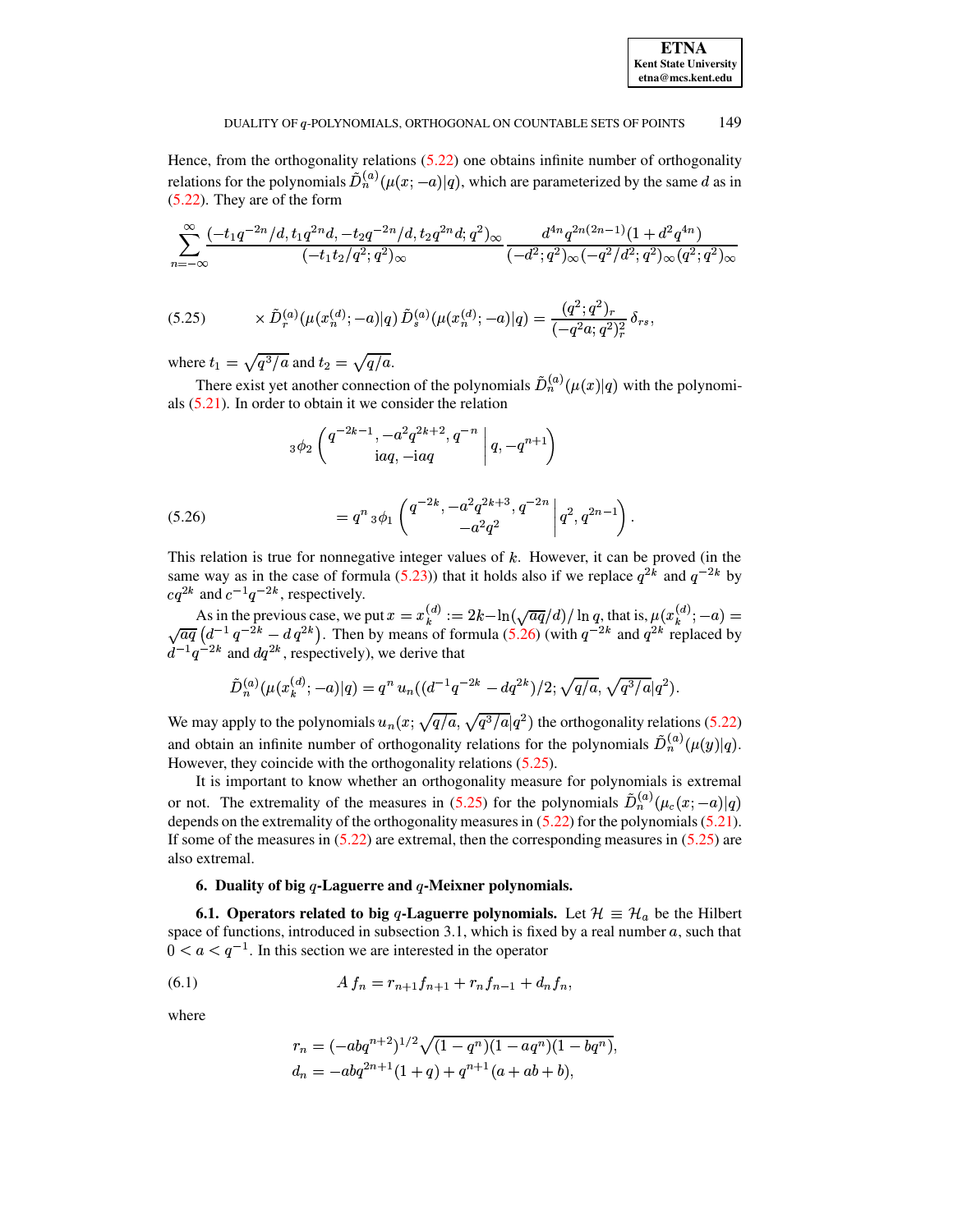$a$  is the same as above and  $b$  is a fixed negative number.

Since  $q < 1$  the operator A is bounded. Therefore, one can close this operator and we assume in what follows that A is a closed (and consequently defined on the whole space  $H$ ) operator. Since  $A$  is symmetric, its closure is a self-adjoint operator. In the same way as in subsection 3.1, one readily proves that  $A$  is a Hilbert-Schmidt operator. Therefore,  $A$  has the discrete spectrum.

We wish to find eigenfunctions  $\xi_{\lambda}(x)$  of the operator A,  $A\xi_{\lambda}(x) = \lambda \xi_{\lambda}(x)$ . We set

$$
\xi_{\lambda}(x) = \sum_{n=0}^{\infty} a_n(\lambda) f_n(x).
$$

Acting by  $A$  upon both sides of this relation, one derives that

$$
\sum_{n=0}^{\infty} a_n(\lambda)[r_{n+1} f_{n+1} + r_n f_{n-1} + d_n f_n] = \lambda \sum_{n=0}^{\infty} a_n(\lambda) f_n.
$$

Comparing coefficients of a fixed  $f_n$ , one obtains a three-term recurrence relation for the  $a_n(\lambda)$ :

$$
r_{n+1} a_{n+1}(\lambda) + r_n a_{n-1}(\lambda) + d_n a_n(\lambda) = \lambda a_n(\lambda).
$$

Making the substitution

$$
a_n(\lambda) = (-ab)^{-n/2} q^{-n(n+3)/4} \left( \frac{(aq, bq;q)_n}{(q;q)_n} \right)^{1/2} a'_n(\lambda)
$$

and using the explicit expressions for the  $r_n$  and  $d_n$ , we derive the relation

$$
(1 - aq^{n+1})(1 - bq^{n+1}) a'_{n+1}(\lambda) - ab q^{n+1} (1 - q^n) a'_{n-1}(\lambda) + d_n a'_n(\lambda) = \lambda a'_n(\lambda),
$$

where, as before,  $0 < a < q^{-1}$  and  $b < 0$ . It coincides with the recurrence relation for the big  $q$ -Laguerre polynomials, which are defined as

<span id="page-42-0"></span>
$$
P_n(\lambda;a,b;q):={}_3\phi_2(q^{-n},0,\lambda;\;aq,bq;\;q,q)
$$

<span id="page-42-2"></span>(6.2) 
$$
= (q^{-n}/b; q)_n^{-1} {}_2\phi_1(q^{-n}, aq/\lambda; aq; q, \lambda/b)
$$

(see formula (3.11.3) in [27]), that is,  $a'_n(\lambda) = P_n(\lambda; a, b; q)$ . Therefore,

(6.3) 
$$
a_n(\lambda) = (-ab)^{-n/2} q^{-n(n+3)/4} \left( \frac{(aq, bq; q)_n}{(q; q)_n} \right)^{1/2} P_n(\lambda; a, b; q)
$$

Thus, the eigenfunctions of the operator  $A$  have the form

$$
\xi_{\lambda}(x) = \sum_{n=0}^{\infty} (-ab)^{-n/2} q^{-n(n+3)/4} \left( \frac{(aq, bq, q)_n}{(q;q)_n} \right)^{1/2} P_n(\lambda; a, b; q) f_n(x)
$$

<span id="page-42-1"></span>
$$
(6.4) \qquad = \sum_{n=0}^{\infty} \, (-b)^{-n/2} \, a^{-3n/4} \, q^{-n(n+3)/4} \, \frac{(aq;q)_n}{(q;q)_n} (bq;q)_n^{1/2} \, P_n(\lambda;a,b;q) \, x^n
$$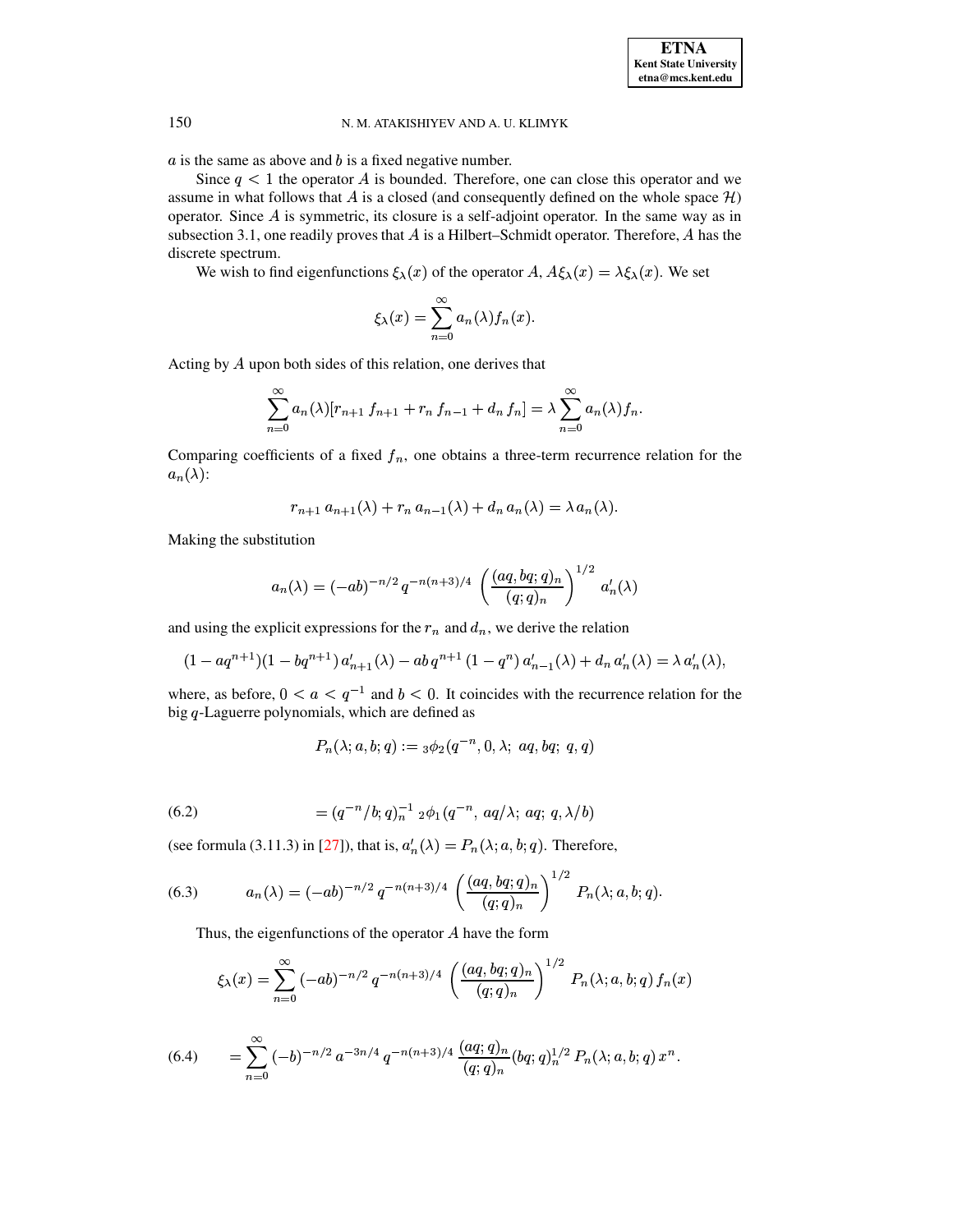Since the spectrum of the operator  $A$  is discrete, only a countable set of these functions belongs to the Hilbert space  $H$ . This discrete set of functions determines a spectrum of  $A$ .

In order to be able to find a spectrum of the operator  $A$ , we consider the linear operator  $q^{-J_0}$  which is diagonal in the basis  $\{f_n\}$  and is given by the formula

$$
q^{-J_0}f_n = (aq)^{-1/2}q^{-n}f_n
$$

<span id="page-43-0"></span>(see formula (3.1)). We have to find how the operator  $q^{-J_0}$  acts upon the eigenfunctions  $\xi_{\lambda}(x)$  of the operator A (which belong to the Hilbert space H). In order to do this one can use the  $q$ -difference equation

(6.5) 
$$
q^{-n}(1-q^n)\lambda^2 p_n(\lambda) = B(\lambda) p_n(q\lambda) - [B(\lambda) + D(\lambda)] p_n(\lambda) + D(\lambda) p_n(q^{-1}\lambda)
$$

for the big q-Laguerre polynomials  $p_n(\lambda) \equiv P_n(\lambda; a, b; q)$ , where

<span id="page-43-1"></span>
$$
B(\lambda) = abq(1-\lambda), \quad D(\lambda) = (\lambda - aq)(\lambda - bq).
$$

Multiply both sides of (6.5) by  $k_n f_n(x)$  and sum up over n, where  $k_n$  are the coefficients of  $P_n(\lambda; a, b; q)$  in the expression (6.3) for the coefficients  $a_n(\lambda)$ . Taking into account formula (6.4) and the form of the operator  $q^{-J_0}$  in the basis  $\{f_n\}$ , one obtains the relation

$$
(6.6) (aq)^{1/2}q^{-J_0}\lambda^2 \xi_\lambda(x) = B(\lambda)\xi_{q\lambda}(x) - [B(\lambda) + D(\lambda) - \lambda^2]\xi_\lambda(x) + D(\lambda)\xi_{q-1\lambda}(x),
$$

where  $B(\lambda)$  and  $D(\lambda)$  are the same as in (6.5).

6.2. Spectrum of A and orthogonality of big q-Laguerre polynomials. The aim of this subsection is to find a basis in the Hilbert space  $H$ , which consists of eigenfunctions of the operator  $A$  in a normalized form, and to derive explicitly the unitary matrix  $U$ , connecting this basis with the canonical basis  $f_n$ ,  $n = 0, 1, 2, \dots$ , in H. This matrix directly leads to the orthogonality relation for the big  $q$ -Laguerre polynomials.

Exactly as in section 4, one can show that for some value of  $\lambda$  (which belongs to the spectrum) the last term on the right side of  $(6.6)$  has to vanish. There are two such values of  $\lambda$ :  $\lambda = aq$  and  $\lambda = bq$ , which are the roots of the equation  $D(\lambda) = 0$ . Let us show that both of these points are spectral points of the operator A. Due to  $(6.2)$  we have

$$
P_n(aq;a,b;q) = (q^{-n}/b;q)_n^{-1} = \frac{(-bq)^n q^{n(n-1)/2}}{(bq;q)_n}
$$

$$
P_n(bq;a,b;q) = \frac{(-aq)^n q^{n(n-1)/2}}{(aq;q)_n}.
$$

Hence, for the scalar product  $\langle \xi_{aq}(x), \xi_{aq}(x) \rangle$  we have the expression

$$
\sum_{n=0}^{\infty} \frac{(aq, bq;q)_n}{(-ab)^n q^{n(n+3)/2} (q;q)_n} P_n^2(aq;a,b;q) = \sum_{n=0}^{\infty} (-b/a)^n q^{n(n-1)/2} \frac{(aq;q)_n}{(bq;q)_n (q;q)_n}
$$

<span id="page-43-2"></span>(6.7) 
$$
= 1 \phi_1(a; b; q, b/a) = \frac{(b/a; q)_{\infty}}{(b; q)_{\infty}} < \infty.
$$

<span id="page-43-3"></span>Similarly, for  $\langle \xi_{bq}(x), \xi_{bq}(x) \rangle$  one has the expression

(6.8) 
$$
\sum_{n=0}^{\infty} \frac{(aq, bq, q)_n}{(-ab)^n q^{n(n+3)/2} (q;q)_n} P_n^2(bq;a,b;q) = \frac{(a/b;q)_{\infty}}{(a;q)_{\infty}} < \infty
$$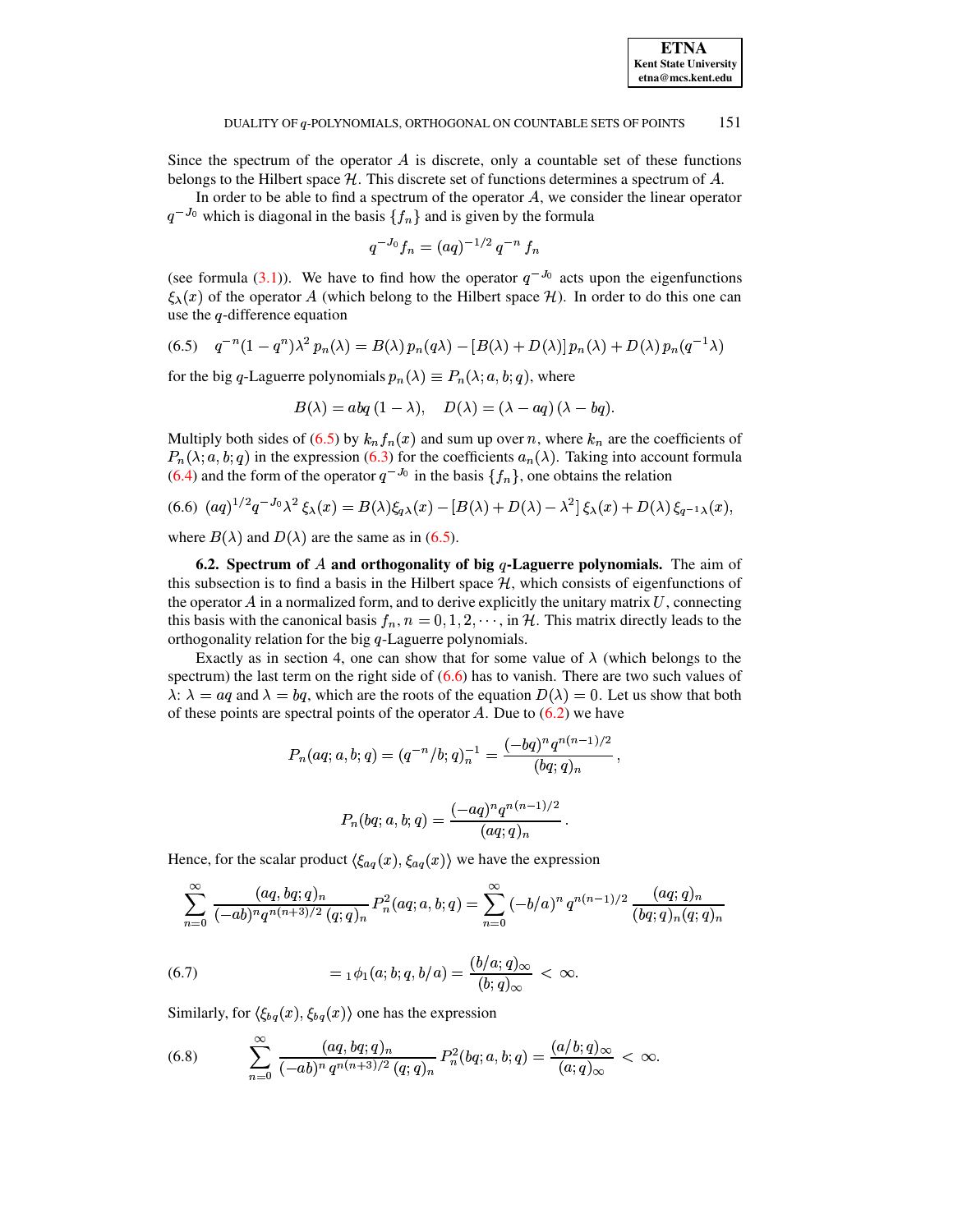Thus, the values  $\lambda = aq$  and  $\lambda = bq$  are the spectral points of the operator A.

Let us find other spectral points of the operator A. Setting  $\lambda = aq$  in [\(6.6\)](#page-43-1), we see that the operator  $q^{-J_0}$  transforms  $\xi_{aq}(x)$  into a linear combination of the functions  $\xi_{aq^2}(x)$  and  $\xi_{aq}(x)$ . We have to show that  $\xi_{aq^2}(x)$  belongs to the Hilbert space H, that is, that

$$
\langle \xi_{aq^2}, \xi_{aq^2} \rangle = \sum_{n=0}^\infty \, \frac{(aq,bq;q)_n}{(-ab)^n q^{n(n+3)/2} \, (q;q)_n} \, P_n^2(aq^2;a,b;q) \, < \, \infty.
$$

In order to achieve this we note that since  $(aq^2; q)_k = (aq; q)_k (1 - aq^{k+1})/(1 - aq)$ , we have

$$
P_n(aq^2; a, b; q) = \sum_{k=0}^n \frac{1 - aq^{k+1}}{1 - aq} \frac{(q^{-n}; q)_k (aq; q)_k}{(aq; q)_k (bq; q)_k} \frac{q^k}{(q; q)_k}
$$

$$
\leq \frac{1}{1-aq}\sum_{k=0}^n\frac{(q^{-n};q)_k(aq;q)_k}{(aq;q)_k(bq;q)_k}\frac{q^k}{(q;q)_k}=(1-aq)^{-1}P_n(aq;a,b;q).
$$

Therefore, the series for  $\langle \xi_{aq^2}, \xi_{aq^2} \rangle$  is majorized (up to the finite constant  $(1 - aq)^{-1}$ ) by the corresponding series for  $\langle \xi_{aq}, \xi_{aq} \rangle$ . Thus,  $\xi_{aq^2}(x)$  is an eigenfunction of A and the point  $aq^2$  belongs to the spectrum of the operator A. Setting  $\lambda = aq^2$  in [\(6.6\)](#page-43-1) and acting similarly, one obtains that  $\xi_{aq^3}(x)$  is an eigenfunction of A and the point  $aq^3$  belongs to the spectrum of A. Repeating this procedure, one sees that  $\xi_{aq^n}(x)$ ,  $n = 1, 2, \cdots$ , are eigenfunctions of A and the set  $aq^n$ ,  $n = 1, 2, \dots$ , belongs to the spectrum of A. Likewise, one concludes that  $\xi_{bq^n}(x), n = 1, 2, \cdots$ , are eigenfunctions of A and the set  $bq^n, n = 1, 2, \cdots$ , belongs to the spectrum of  $A$ . So far we do not know whether the operator  $A$  has other spectral points or not. In order to solve this problem we shall proceed as in subsection 3.2.

The functions  $\xi_{aq^n}(x)$  and  $\xi_{bq^n}(x)$ ,  $n = 1, 2, \cdots$ , are linearly independent elements of the Hilbert space H. Suppose that  $aq^n$  and  $bq^n$ ,  $n = 1, 2, \dots$ , constitute the whole spectrum of the operator A. Then the set of functions  $\xi_{aq^n}(x)$  and  $\xi_{bq^n}(x)$ ,  $n = 1, 2, \dots$ , is a basis in the space H. Introducing the notations  $\Xi_n := \xi_{aq^{n+1}}(x)$  and  $\Xi'_n := \xi_{bq^{n+1}}(x)$ ,  $n =$  $(0, 1, 2, \dots)$ , and taking into account the relation  $B(\lambda) + D(\lambda) - \lambda^2 = abq(1 + q) - \lambda q(ab + q)$  $a + b$ ), we find from [\(6.6\)](#page-43-1) that

$$
q^{-J_0} \Xi_n = a^{-3/2} b q^{-2n-3/2} (1 - a q^{n+1}) \Xi_{n+1} - a^{-3/2} q^{-2n-3/2} [b(1+q) - q^{n+1} (ab + a + b)] \Xi_n
$$

$$
~~+a^{-3/2}bq^{-2n-1/2}(1-q^n)(1-aq^n/b)\Xi_{n-1}
$$

for  $\lambda = aq^{n+1}$ , that is, for  $\xi_{aq^{n+1}}(x) = \Xi_n(x)$ . Similarly,

$$
q^{-J_0}\Xi_n' = a^{1/2}b^{-1}q^{-2n-3/2}(1-bq^{n+1})\Xi_{n+1}'-a^{1/2}b^{-1}q^{-2n-3/2}
$$

$$
\times [1+q-a^{-1}q^{n+1}(ab+a+b)]\Xi_n'+a^{1/2}b^{-1}q^{-2n-1/2}(1-q^n)(1-bq^n/a)\Xi_{n-1}'
$$

for  $\lambda = bq^{n+1}$ , that is, for  $\xi_{bq^{n+1}}(x) = \Xi'_n(x)$ .

As we see, the matrix of the operator  $q^{-J_0}$  in the basis  $\Xi_n = \xi_{aq^{n+1}}(x)$ ,  $\Xi'_n = \xi_{bq^{n+1}}(x)$ ,  $n = 0, 1, 2, \dots$ , is not symmetric, although in the initial basis  $f_n$ ,  $n = 0, 1, 2, \dots$ , it was symmetric. The reason is that the matrix  $M := ((b_{mn})_{m,n=0}^{\infty} (b'_{mn})_{m,n=0}^{\infty})$  with entries

$$
b_{mn} := a_m(aq^n), \qquad b'_{mn} := a_m(bq^n), \qquad m, n = 0, 1, 2, \cdots
$$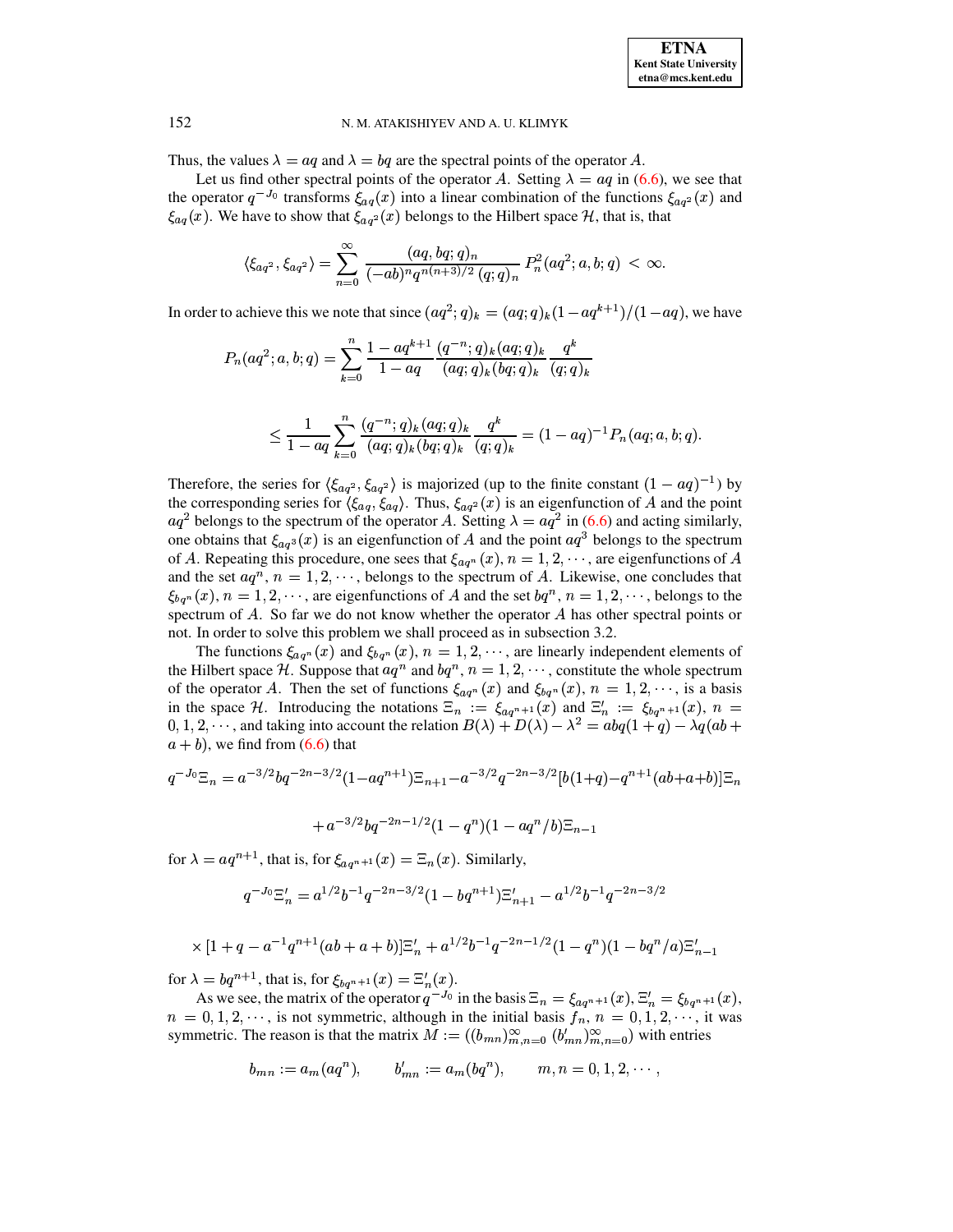where  $a_m(dq^n)$ ,  $d = a, b$ , are coefficients (6.3) in the expansion

$$
\xi_{dq^n}(x) = \sum_m a_m(dq^n) f_n(x)
$$

(see (6.4)), is not unitary. It maps the basis  $\{f_n\}$  into the basis  $\{\xi_{aq^{n+1}}, \xi_{bq^{n+1}}\}$  in the Hilbert space  $\mathcal{H} \equiv \mathcal{H}_a$ . The nonunitarity of the matrix M is equivalent to the statement that the basis  $\Xi_n := \xi_{aq^{n+1}}(x)$ ,  $\Xi'_n := \xi_{bq^{n+1}}(x)$ ,  $n = 0, 1, 2, \cdots$ , is not normalized. In order to normalize it, we have to multiply  $\Xi_n$  by appropriate numbers  $c_n$  and  $\Xi'_n$  by numbers  $c'_n$ . Let  $\hat{\Xi}_n = c_n \Xi_n$ ,  $\hat{\Xi}'_n = c'_n \Xi_n$ ,  $n = 0, 1, 2, \dots$ , be a normalized basis. Then the operator  $q^{\Xi}J_0$  is symmetric in this basis and has the form

$$
q^{-J_0} \hat{\Xi}_n = c_{n+1}^{-1} c_n a^{-3/2} b q^{-2n-3/2} (1 - a q^{n+1}) \hat{\Xi}_{n+1}
$$
  
\n
$$
- a^{-3/2} q^{-2n-3/2} [b(1+q) - q^{n+1} (ab + a + b)] \hat{\Xi}_n
$$
  
\n
$$
+ c_{n-1}^{-1} c_n a^{-3/2} b q^{-2n-1/2} (1 - q^n) (1 - a q^n / b) \hat{\Xi}_{n-1},
$$
  
\n
$$
q^{-J_0} \hat{\Xi}'_n = c'_{n+1}^{-1} c'_n a^{1/2} b^{-1} q^{-2n-3/2} (1 - b q^{n+1}) \hat{\Xi}'_{n+1} - a^{1/2} b^{-1} q^{-2n-3/2}
$$
  
\n
$$
\times [1 + q - a^{-1} q^{n+1} (ab + a + b)] \hat{\Xi}'_n + c'_{n-1}^{-1} c'_n a^{1/2} b^{-1} q^{-2n-1/2} (1 - q^n) (1 - b q^n / a) \hat{\Xi}'_{n-1}
$$

The symmetricity of the matrix of the operator  $q^{-J_0}$  in the basis  $\{\hat{\Xi}_n, \hat{\Xi}'_n\}$  means that

$$
c_{n+1}^{-1}c_nq^{-2n-3/2}(1-aq^{n+1}) = c_n^{-1}c_{n+1}q^{-2n-5/2}(1-q^{n+1})(1-aq^{n+1}/b)
$$

$$
c'_{n+1}c'_n q^{-2n-3/2}(1-bq^{n+1}) = c'_{n}^{-1}c'_{n+1} q^{-2n-5/2}(1-q^{n+1})(1-bq^{n+1}/a),
$$

that is,

$$
\frac{c_n}{c_{n-1}} = \sqrt{q \frac{(1-aq^n)}{(1-q^n)(1-aq^n/b)}}, \quad \frac{c'_n}{c'_{n-1}} = \sqrt{q \frac{(1-bq^n)}{(1-q^n)(1-bq^n/a)}}.
$$

<span id="page-45-1"></span>Thus,

(6.9) 
$$
c_n = C \left( \frac{(aq;q)_n q^n}{(aq/b,q;q)_n} \right)^{1/2}
$$

<span id="page-45-2"></span>and

(6.10) 
$$
c'_{n} = C' \left( \frac{(bq;q)_{n} q^{n}}{(bq/a, q;q)_{n}} \right)^{\frac{1}{2}},
$$

where  $C$  and  $C'$  are some constants.

<span id="page-45-0"></span>Therefore, in the expansions

(6.11) 
$$
\hat{\xi}_{aq^n}(x) \equiv \hat{\Xi}_n(x) = \sum_m c_n a_m(aq^n) f_m(x) = \sum_m \hat{b}_{mn} f_m(x),
$$

(6.12) 
$$
\hat{\xi}_{bq^n}^{\prime}(x) \equiv \hat{\Xi}_n(x) = \sum_m c_n^{\prime} a_m (bq^n) f_m(x) = \sum_m \hat{b}_{mn}^{\prime} f_m(x),
$$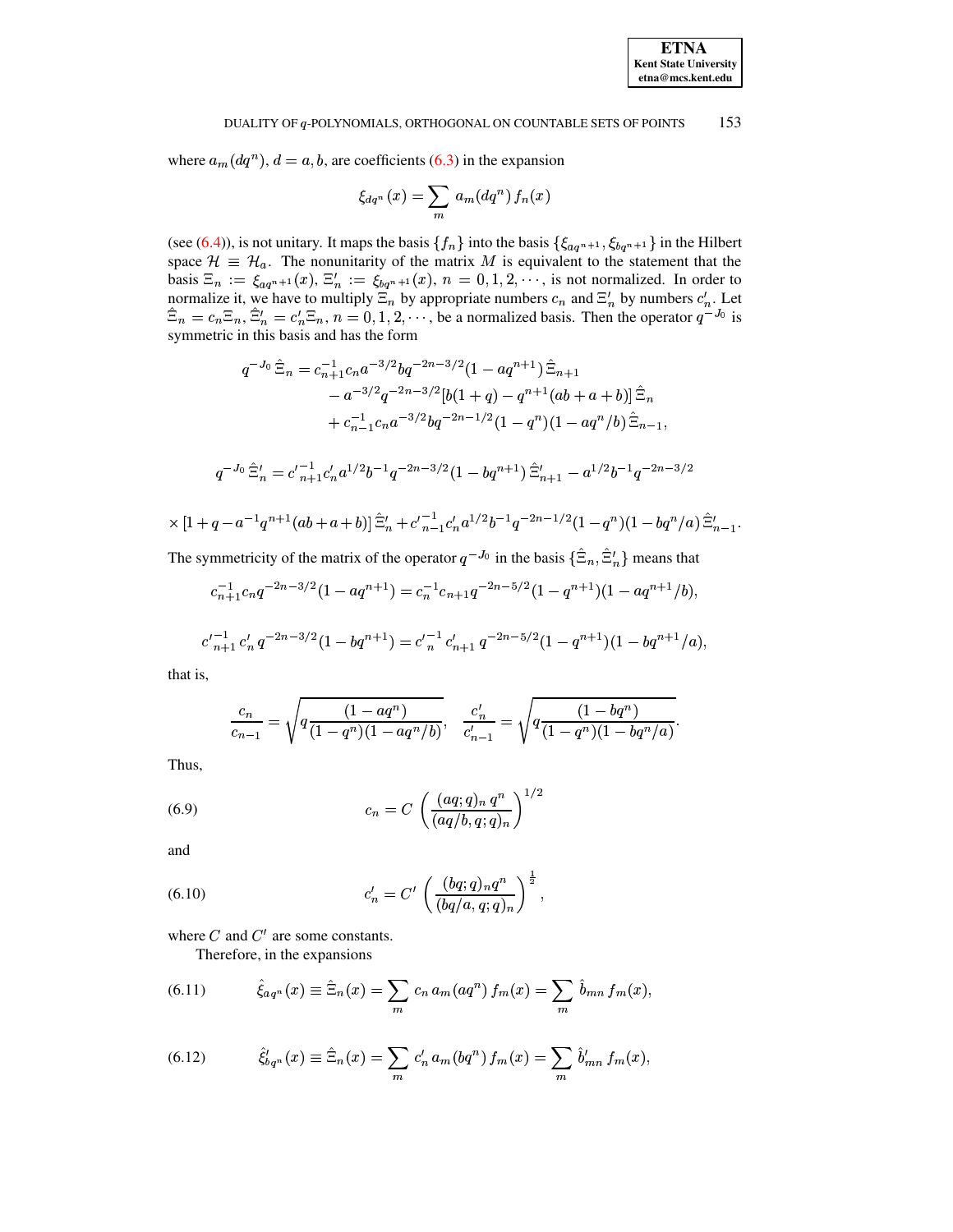the matrix  $\hat{M} := ((\hat{b}_{mn})_{m,n=0}^{\infty} (\hat{b}_{mn}')_{m,n=0}^{\infty})$  with entries

$$
\hat{b}_{mn} = c_n a_m (aq^n) = C \left( \frac{(aq;q)_n q^n}{(aq/b,q;q)_n} \frac{(a,b;q)_m}{(q;q)_m (-ab)^m} \right)^{\frac{1}{2}}
$$

<span id="page-46-2"></span>(6.13) 
$$
\times q^{-m(m+3)/4} P_m(aq^{n+1}; a, b; q),
$$

$$
\hat{b}'_{mn} = c'_n a_m (bq^n) = C' \left( \frac{(bq;q)_n q^n}{((bq/a, q;q)_n} \frac{(a,b;q)_m}{(q;q)_m (-ab)^m} \right)^{\frac{1}{2}}
$$

<span id="page-46-0"></span>(6.14) 
$$
\times q^{-m(m+3)/4} P_m(bq^{n+1}; a, b; q),
$$

is unitary, provided that the constants  $C$  and  $C'$  are appropriately chosen. In order to calculate these constants, one can use the relations

$$
\sum_{m=0}^{\infty} |\hat{b}_{mn}|^2 = 1, \quad \sum_{m=0}^{\infty} |\hat{b}'_{mn}|^2 = 1
$$

for  $n = 0$ . Then these sums are multiples of the sums in (6.7) and (6.8), so we find that

<span id="page-46-4"></span><span id="page-46-3"></span>
$$
C = \frac{(bq;q)_\infty^{1/2}}{(b/a;q)_\infty^{1/2}}, \quad C' = \frac{(aq;q)_\infty^{1/2}}{(a/b;q)_\infty^{1/2}}.
$$

The coefficients  $c_n$  and  $c'_n$  in (6.11)–(6.14) are thus real and equal to

(6.15) 
$$
c_n = \left(\frac{(aq;q)_n(bq;q)_\infty q^n}{(aq/b,q;q)_n(b/a;q)_\infty}\right)^{\frac{1}{2}}
$$

<span id="page-46-5"></span>and

(6.16) 
$$
c'_n = \left(\frac{(bq;q)_n(aq;q)_\infty q^n}{(bq/a,q;q)_n(a/b;q)_\infty}\right)^{\frac{1}{2}}.
$$

The orthogonality of the matrix  $\hat{M} \equiv (\hat{b}_{mn} \; \hat{b}^{\prime}_{mn})$  means that

(6.17) 
$$
\sum_{m} \hat{b}_{mn} \hat{b}_{mn'} = \delta_{nn'}, \quad \sum_{m} \hat{b}'_{mn} \hat{b}'_{mn'} = \delta_{nn'}, \quad \sum_{m} \hat{b}_{mn} \hat{b}'_{mn'} = 0,
$$

<span id="page-46-1"></span>(6.18) 
$$
\sum_{n} (\hat{b}_{mn}\hat{b}_{m'n} + \hat{b}'_{mn}\hat{b}'_{m'n}) = \delta_{mm'}.
$$

Substituting the expressions for  $\hat{b}_{mn}$  and  $\hat{b}'_{mn}$  into (6.18), one obtains the relation

$$
\frac{(bq;q)_{\infty}}{(b/a;q)_{\infty}}\sum_{n=0}^{\infty}\frac{(aq;q)_nq^n}{(aq/b;q)_n(q;q)_n}P_m(aq^{n+1};a,b;q)P_{m'}(aq^{n+1};a,b;q)
$$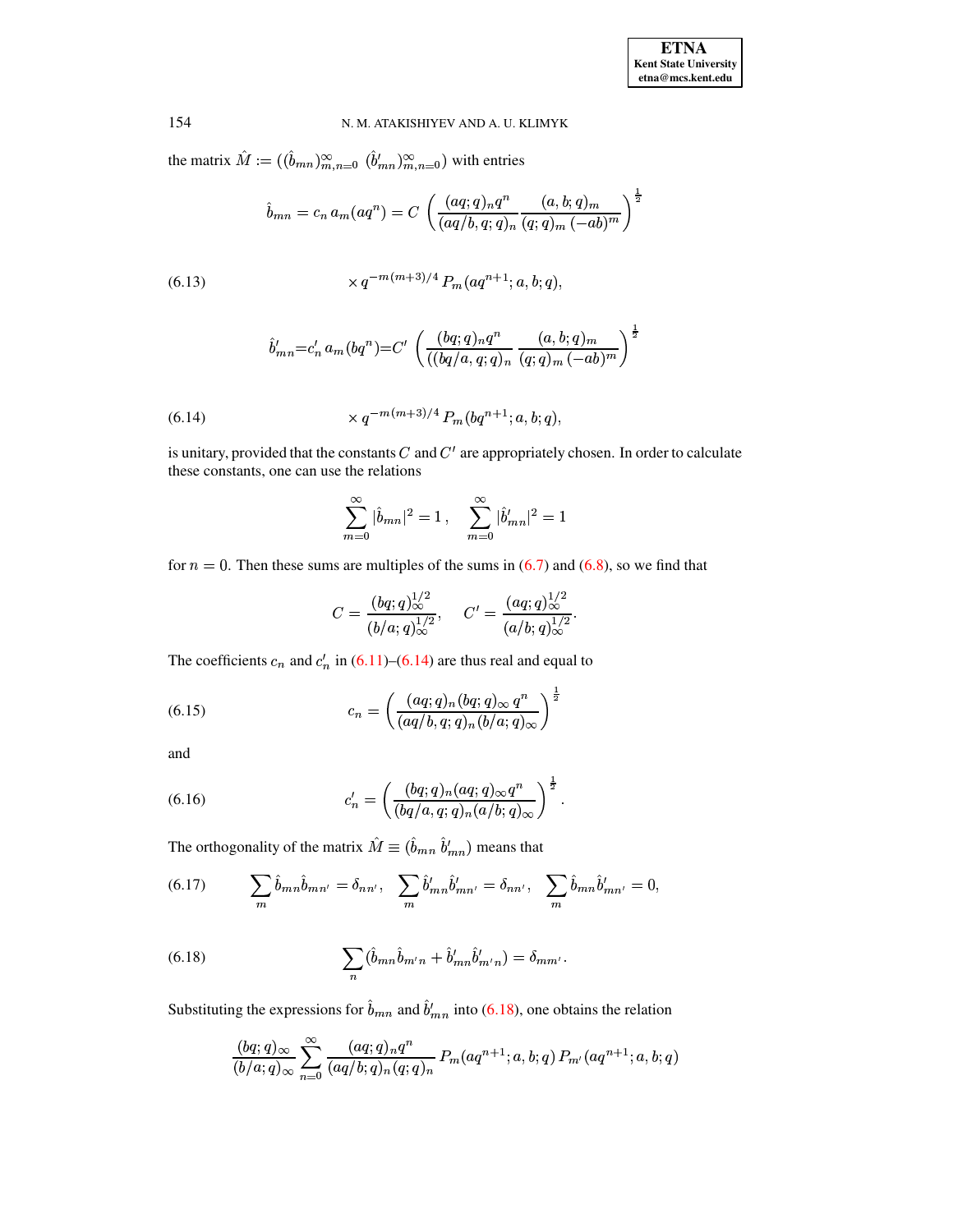$$
+\frac{(aq;q)_{\infty}}{(a/b;q)_{\infty}}\sum^{\infty}_{n=0}\frac{(bq;q)_nq^n}{(bq/a;q)_n(q;q)_n}P_m(bq^{n+1};a,b;q)P_{m'}(bq^{n+1};a,b;q)
$$

<span id="page-47-1"></span>(6.19) 
$$
= \frac{(q;q)_m}{(aq,bq;q)_m}(-ab)^m q^{m(m+3)/2} \delta_{mm'}.
$$

This identity must give an orthogonality relation for the big q-Laguerre polynomials  $P_m(y) \equiv$  $P_m(y; a, b; q)$ . An only gap, which appears here, is the following. We have assumed that the points  $aq^n$  and  $bq^n$ ,  $n = 0, 1, 2, \dots$ , exhaust the whole spectrum of the operator A. As in the case of the operator  $I_2$  in section 4, if the operator A had other spectral points  $x_k$ , then on the left-hand side of [\(6.20\)](#page-47-0) would appear other summands  $\mu_{x_k} P_m(x_k; a, b; q) P_{m'}(x_k; a, b; q)$ , which correspond to these additional points. Let us show that these additional summands do not appear. To this end we set  $m = m' = 0$  in the relation [\(6.19\)](#page-47-1) with the additional summands. This results in the equality

$$
\frac{(bq;q)_\infty}{(b/a;q)_\infty}\sum_{n=0}^\infty\frac{(aq;q)_nq^n}{(aq/b;q)_n(q;q)_n}+\frac{(aq;q)_\infty}{(a/b;q)_\infty}\sum_{n=0}^\infty\frac{(bq;q)_nq^n}{(bq/a;q)_n(q;q)_n}+\sum_k\ \mu_{x_k}=1.
$$

In terms of the  $_2\phi_1$  basic hypergeometric series this identity can be written as

$$
\frac{(bq;q)_\infty}{(b/a;q)_\infty}\;{}_2\phi_1(aq,0;\;aq/b;\;q,q)+\frac{(aq;q)_\infty}{(a/b;q)_\infty}{}_2\phi_1(bq,0;\;bq/a;\;q,q)+\sum_k\,\mu_{x_k}=1.
$$

We recall that it represents a particular case of Sears' three-term transformation formula for  $_2\phi_1(a,0;c;q,q)$  series (see [\[21\]](#page-72-0), formula (3.3.5)) if  $\mu_{x_k} = 0$  for all values of  $k$ . Therefore, in [\(6.19\)](#page-47-1) the sum  $\sum_{k} \mu_{x_k}$  does really vanish and formula (6.19) gives an orthogonality relation for big *q*-Laguerre polynomials.

By using the operators A and  $q^{-J_0}$ , we thus derived the orthogonality relation for big -Laguerre polynomials.

The orthogonality relation  $(6.19)$  for big q-Laguerre polynomials enables one to formulate the following statement: *The spectrum of the operator* ! *coincides with the set of points*  $aq^{n+1}$  and  $bq^{n+1}$ ,  $n = 0, 1, 2, \cdots$ . The spectrum is simple and has one accumulation point *at 0.*

**6.3.** Dual polynomials and functions. The matrix  $M \equiv (b_{mn} b'_{mn})$  with entries [\(6.13\)](#page-46-2) and  $(6.14)$  is unitary and it connects two orthonormal bases in the Hilbert space  $H$ . The relations  $(6.17)$  for its matrix elements is the orthogonality relation for the functions, which are dual to the big q-Laguerre polynomials and are defined as

<span id="page-47-2"></span><span id="page-47-0"></span>
$$
(6.20) \t fn(q-m; a, b|q) := Pm(aqn+1; a, b; q), \t n = 0, 1, 2, \cdots,
$$

(6.21) 
$$
g_n(q^{-m};a,b|q) := P_m(bq^{n+1};a,b;q), \quad n = 0,1,2,\cdots.
$$

Taking into account the expressions for the entries  $b_{mn}$  and  $b'_{mn}$ , the first two relations in [\(6.17\)](#page-46-3) can be written as

$$
\sum_{m=0}^{\infty} a_m (aq^{n+1}) a_m (aq^{n'+1}) = c_n^{-2} \delta_{nn'}, \quad \sum_{m=0}^{\infty} a_m (bq^{n+1}) a_m (bq^{n'+1}) = c_n^{-2} \delta_{nn'}.
$$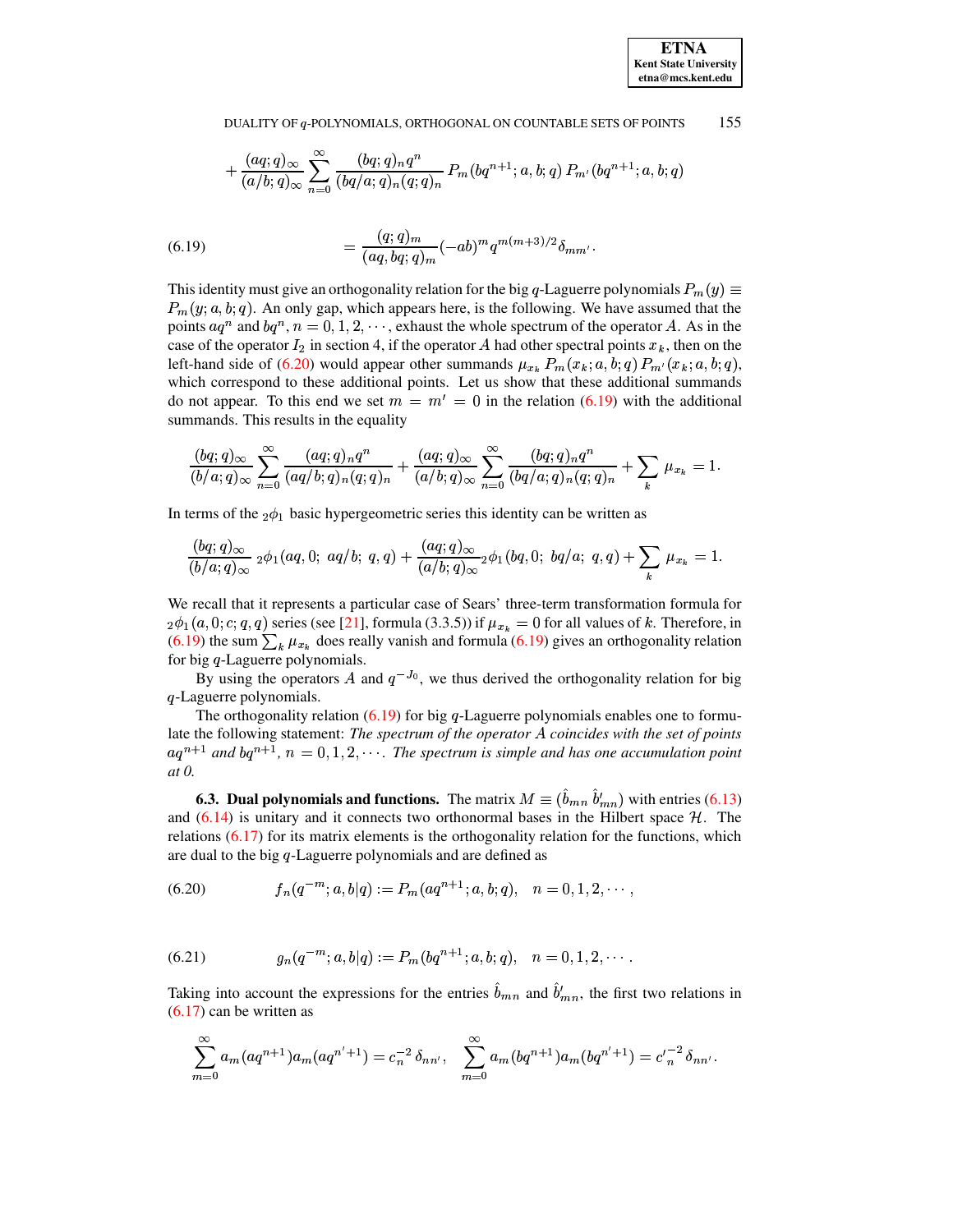<span id="page-48-0"></span>Substituting the explicit expressions for the coefficients  $a_m(\lambda_n)$ , we derive the following orthogonality relations for the functions  $(6.20)$  and  $(6.21)$ :

$$
(6.22) \sum_{m=0}^{\infty} \frac{(aq, bq; q)_m}{(q;q)_m(-abq^2)^m} q^{-m(m-1)/2} f_n(q^{-m}; a, b|q) f_{n'}(q^{-m}; a, b|q) = c_n^{-2} \delta_{nn'},
$$

<span id="page-48-1"></span>
$$
(6.23)\quad \sum_{m=0}^{\infty}\frac{(aq,bq;q)_m}{(q;q)_m(-abq^2)^m}\,q^{-m(m-1)/2}\,g_n(q^{-m};a,b|q)\,g_{n'}(q^{-m};a,b|q)=c'\_n^{-2}\,\delta_{nn'},
$$

<span id="page-48-2"></span>(6.24) 
$$
\sum_{m=0}^{\infty} \frac{(aq, bq;q)_m}{(q;q)_m(-abq^2)^m} q^{-m(m-1)/2} f_n(q^{-m};a,b|q) g_{n'}(q^{-m};a,b|q) = 0
$$

where  $c_n$  and  $c'_n$  are given by the formulas (6.15) and (6.16).

Comparing the expression

$$
M_n(q^{-x};a,b;q):={}_2\phi_1(q^{-n},q^{-x};aq;q,-q^{n+1}/b)
$$

for the q-Meixner polynomials with the explicit form  $(6.2)$  of the big q-Laguerre polynomials  $P_m(x; a, b; q)$ , we see that

$$
f_n(q^{-m};a,b|q) = (q^{-m}/b;q)_m^{-1} M_n(q^{-m};a,-b/a;q).
$$

Since  $(q^{-m}/b; q)_m = (bq; q)_m (-b)^{-m} q^{-m(m+1)/2}$ , the orthogonality relation (6.22) leads to the orthogonality relation for the q-Meixner polynomials  $M_n(q^{-m}) \equiv$  $M_n(q^{-m}; a, -b/a; q)$ :

$$
\sum_{m=0}^{\infty} \frac{(aq;q)_m (-b/a)^m q^{m(m-1)/2}}{(bq,q;q)_m} M_n(q^{-m}) M_{n'}(q^{-m})
$$

<span id="page-48-3"></span>(6.25) 
$$
= \frac{(b/a;q)_{\infty}}{(bq;q)_{\infty}} \frac{(aq/b,q;q)_n}{(aq;q)_n} q^{-n} \delta_{nn'}
$$

where, as before,  $0 < a < q^{-1}$  and  $b < 0$ . This orthogonality relation coincides with the known formula for the  $q$ -Meixner polynomials (see, for example,  $(3.13.2)$  in [27]).

The functions  $(6.21)$  are also expressed in terms of q-Meixner polynomials. Indeed, we have

$$
g_n(q^{-m};a,b|q) = \frac{3}{2}(q^{-m},0,bq^{n+1};aq,bq;q,q)
$$

$$
= (q^{-m}/a;q)_m^{-1} {}_2\phi_1(q^{-n},q^{-m}; bq; q, bq^{n+1}/a) = (q^{-m}/a;q)_m^{-1} M_n(q^{-m}; b, -a/b; q)
$$

where  $b < 0$ , that is, one of the parameters in these q-Meixner polynomials is negative.

Substituting this expression for  $g_n(q^{-m}; a, b|q)$  into (6.23), we obtain the orthogonality relation for q-Meixner polynomials  $M_n(q^{-m}) \equiv M_n(q^{-m}; b, -a/b; q)$  with negative b:

$$
\sum_{m=0}^{\infty} \frac{(bq;q)_m (-a/b)^m}{(aq,q;q)_m} q^{m(m-1)/2} M_n(q^{-m}) M_{n'}(q^{-m})
$$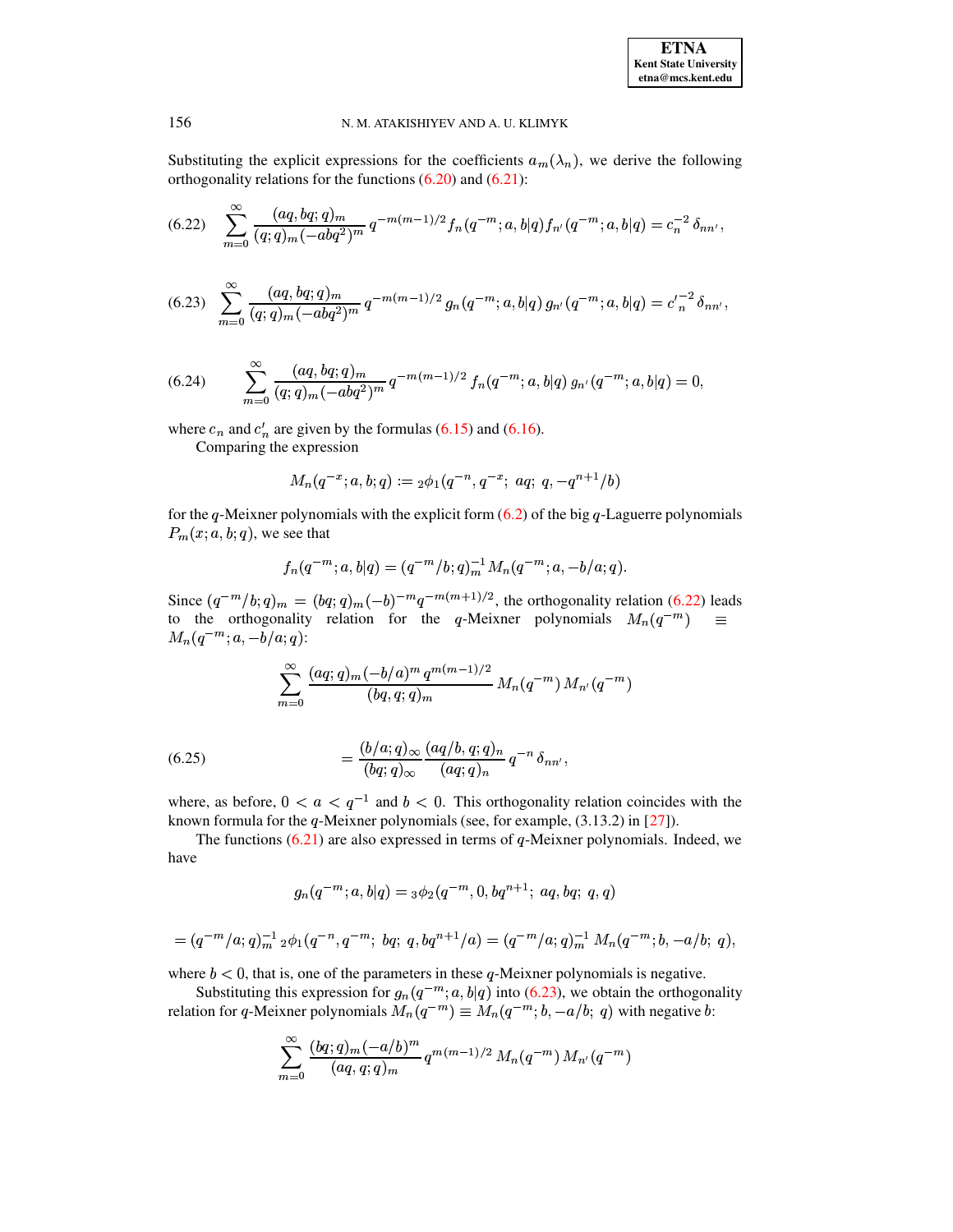<span id="page-49-2"></span>(6.26) 
$$
= \frac{(a/b;q)_{\infty}}{(aq;q)_{\infty}} \frac{(bq/a,q;q)_n}{(bq;q)_n} q^{-n} \delta_{nn'}.
$$

Observe that this orthogonality relation is of the same form as for  $b > 0$ . As far as we know, this type of orthogonality relation for negative values of the parameter  $b$  has been first discussed in [\[2\]](#page-71-0).

The relation  $(6.24)$  can be written as the equality

$$
\sum_{m=0}^{\infty} \frac{(-1)^m q^{m(m-1)/2}}{(q;q)_m} M_n(q^{-m};a,-b/a;\;q) \, M_{n'}(q^{-m};b,-a/b;\;q) = 0,
$$

which holds for  $n, n' = 0, 1, 2, \cdots$ . The validity of this identity for arbitrary nonnegative integers *n* and  $n'$  can be verified directly by using Jackson's *q*-exponential function

$$
E_q(z):=\sum_{n=0}^\infty\frac{q^{n(n-1)/2}}{(q;q)_n}\,z^n=(-z;q)_\infty
$$

and the fact that  $E_q(z)$  has zeroes at the points  $z_i = -q^{-j}, j = 0, 1, 2, \cdots$ .

Notice that the appearance of the  $q$ -Meixner polynomials here as a dual family with respect to the big q-Laguerre polynomials is quite natural because the transformation  $q \rightarrow$  $q^{-1}$  interrelates these two sets of polynomials, that is,

<span id="page-49-0"></span>
$$
M_n(x;b,c;q^{-1})=(q^{-n}/b;q)_n\,P_n(qx/b;1/b,-c;q).
$$

Let us introduce the Hilbert space  $l_{a,b}^2$  of functions  $F(q^{-m})$ , defined on the set  $m \in \mathbb{Z}$  $\{0, 1, 2, \dots\}$ , with a scalar product given by the formula

(6.27) 
$$
\langle F_1, F_2 \rangle_b = \sum_{m=0}^{\infty} \rho(m) F_1(q^{-m}) \overline{F_2(q^{-m})},
$$

where the weight function

$$
\rho(m) = \frac{(aq, bq;q)_m}{(q;q)_m(-abq^2)^m} q^{-m(m-1)/2}
$$

<span id="page-49-1"></span>is the same as in  $(6.22)$ – $(6.24)$ . Now we can formulate the following statement.

THEOREM 6.1. *The functions* [\(6.20\)](#page-47-0) *and* [\(6.21\)](#page-47-2) *constitute an orthogonal basis in the Hilbert space*  $l_{a,b}^2$ .

Proof. To show that the system of functions [\(6.20\)](#page-47-0) and [\(6.21\)](#page-47-2) constitutes a complete basis in the space  $\ell_{a,b}^2$  we take in  $\ell_{a,b}^2$  the set of functions  $F_k$ ,  $k = 0, 1, 2, \dots$ , such that  $F_k(q^{-m}) = \delta_{km}$ . It is clear that these functions constitute a basis in the space  $\mathcal{L}_{ab}^2$ . Let us show that each of these functions  $F_k$  belongs to the closure V of the linear span V of the functions  $(6.20)$  and  $(6.21)$ . This will prove the theorem  $6.1$ . We consider the functions

$$
\hat{F}_k(q^{-m}) = \sum_{n=0}^{\infty} \hat{b}_{kn} \hat{b}_{mn} + \sum_{n=0}^{\infty} \hat{b}'_{kn} \hat{b}'_{mn}, \quad k = 0, 1, 2, \cdots,
$$

where  $b_{jn}$  and  $b'_{kn}$  are the same as in [\(6.18\)](#page-46-1). Then  $\rho^{-1}(m)F_k$  (  $r^{-1}(m)F_k(q^{-m})$  is an infinite linear com-bination of the functions [\(6.20\)](#page-47-0) and [\(6.21\)](#page-47-2). Moreover,  $F_k(q^{-m}) \in V$  and, due to [\(6.18\)](#page-46-1),  $F_k$ ,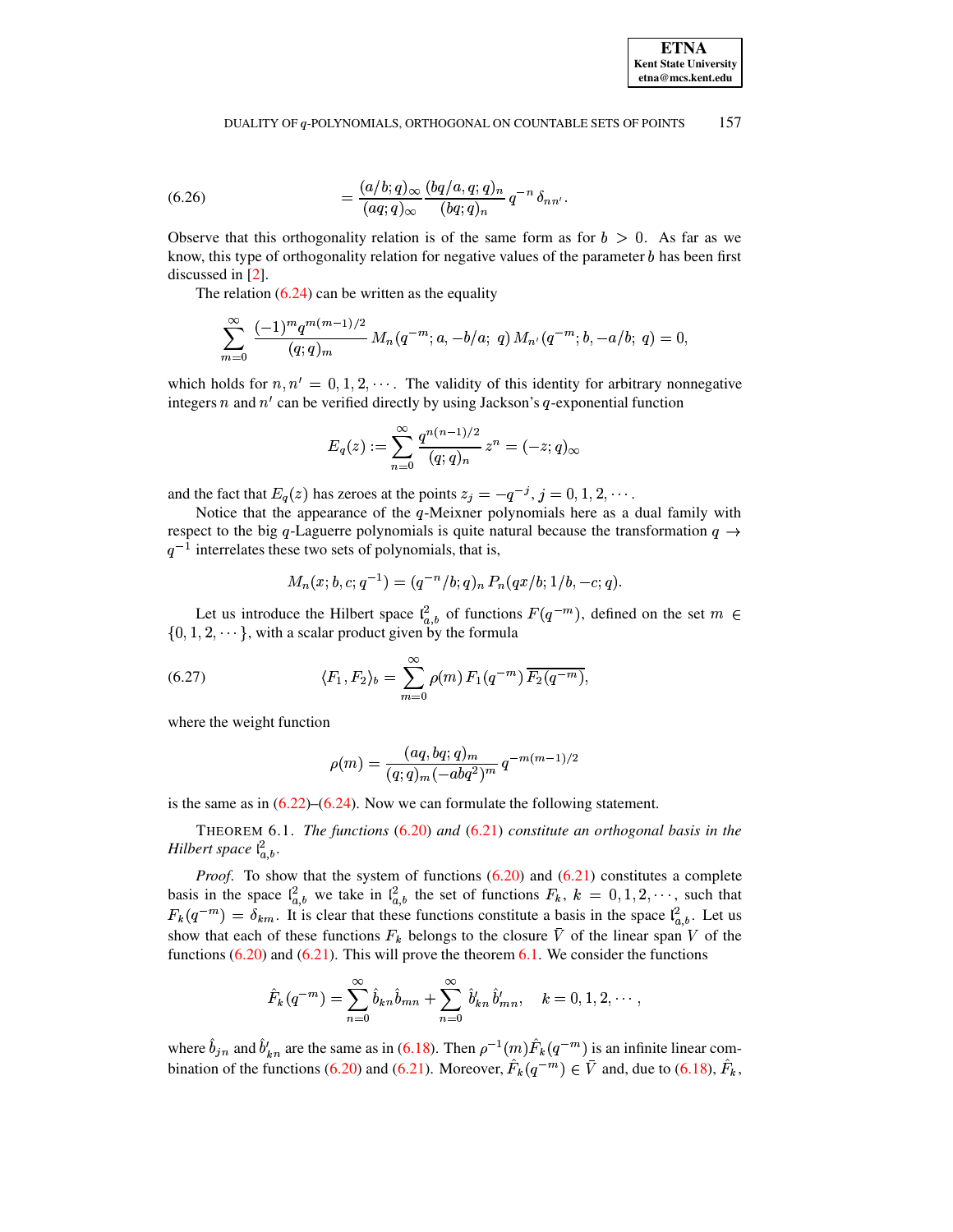$k = 0, 1, 2, \dots$ , coincide, up to a constant, with the corresponding functions  $F_k$ , introduced above. The theorem [6.1](#page-41-2) is proved. П

The weight function  $\rho(m)$  in [\(6.27\)](#page-49-0) does not coincide with the orthogonality measure for q-Meixner polynomials. Multiplying this weight function by

$$
[(bq;q)_m(-b)^{-m}q^{-m(m+1)/2}]^{-2},
$$

we obtain the measure in [\(6.25\)](#page-48-3). Let  $l_{(1)}^2$  be the Hilbert space of functions  $F(q^{-m})$  on the set  $m \in \{0, 1, 2, \dots\}$  with the scalar product

$$
\langle F_1, F_2 \rangle_{(1)} = \sum_{m=0}^{\infty} \frac{(aq;q)_m (-b/a)^m}{(bq,q;q)_m} q^{m(m-1)/2} F_1(q^{-m}) \overline{F_2(q^{-m})},
$$

where the weight function coincides with the measure in  $(6.25)$ .

Taking into account the modification of the measure and the statement of Theorem [6.1,](#page-49-1) we conclude that the q-Meixner polynomials  $M_n(q^{-m}; a, -b/a; q)$  and the functions

$$
(bq;q)_m\,(-b)^{-m}\,q^{-m(m+1)/2}\,g_n(q^{-m};a,b|q)
$$

 $\left( \frac{1}{2} \right)$ 

constitute an orthogonal basis in the space  $\mathfrak{l}_{(1)}^2$ .

<span id="page-50-0"></span>PROPOSITION 6.2. *The q-Meixner polynomials*  $M_n(q^{-m}; a, c; q)$ ,  $n = 0, 1, 2, \cdots$ , with *the* parameters a and  $c = -b/a$  do not constitute a complete basis in the Hilbert space  $\mathcal{C}_{(1)}^2$ , <sup>î</sup> . <sup>ò</sup> *that is, the -Meixner polynomials are associated with the indeterminate moment problem and the measure in* [\(6.25\)](#page-48-3) *is not an extremal measure for these polynomials.*

*Proof.* In order to prove this proposition we note that if the  $q$ -Meixner polynomials were associated with the determinate moment problem, then they would constitute a basis in the space of square integrable functions with respect to the measure from  $(6.25)$ . However, this is not the case. By the definition of an extremal measure, if the measure in [\(6.25\)](#page-48-3) were extremal, then again the set of the  $q$ -Meixner polynomials would be a basis in that space. Therefore, the measure is not extremal. Proposition is proved.  $\Box$ 

Let now  $\mathfrak{l}_{(2)}^2$  be the Hilbert space of functions  $F(q^{-m})$  on the set  $m \in \{0, 1, 2, \cdots\}$ , with the scalar product

$$
\langle F_1, F_2 \rangle_{(2)} = \sum_{m=0}^{\infty} \frac{(bq;q)_m (-a/b)^m}{(aq,q;q)_m} q^{m(m-1)/2} F_1(q^{-m}) \overline{F_2(q^{-m})}.
$$

The measure here coincides with the orthogonality measure in  $(6.26)$  for q-Meixner polynomials  $M_n(q^{-m}; b, -a/b; q)$ ,  $b < 0$ . The following proposition is proved in the same way as Proposition [6.2.](#page-50-0)

PROPOSITION 6.3. *The q-Meixner polynomials*  $M_n(q^{-m}; b, -a/b; q)$ ,  $n = 0, 1, \cdots$ , with  $b < 0$  do not constitute a complete basis in the Hilbert space  $\ell_{(2)}^2$ , that is, these q-Meixner <sup>î</sup> <sup>ò</sup> *polynomials are associated with the indeterminate moment problem and the measure in* [\(6.26\)](#page-49-2) *is not an extremal measure for them.*

**6.4. Generating function for big -Laguerre polynomials.** The aim of this section is to derive a generating function for the big  $q$ -Laguerre polynomials

$$
G(x,t;a,b;\,q):=\sum_{n=0}^\infty\frac{(aq,bq;q)_n}{(q;q)_n}q^{-n(n-1)/2}P_n(x;a,b;q)t^n,
$$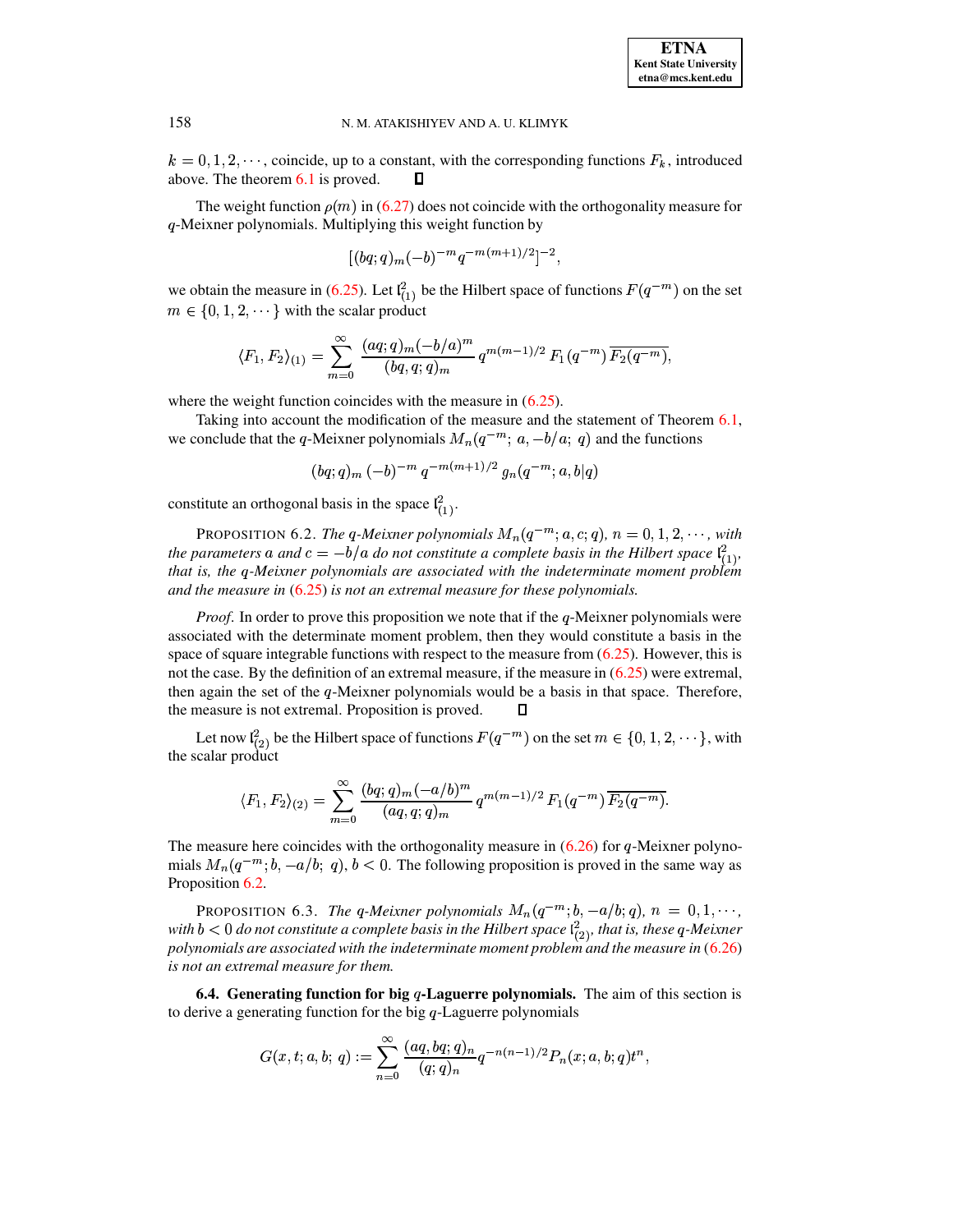which will be used in the next subsection. Observe that this formula is a bit more general than each of the three instances of generating functions for big  $q$ -Laguerre polynomials, given in section 3.11 of [27].

Employing the explicit expression

$$
P_n(x;a,b;q) = (b^{-1}q^{-n};q)_n^{-1} \phi_1(q^{-n},aqx^{-1};aq;q,q)
$$

for big  $q$ -Laguerre polynomials, one obtains

$$
G(x,t;a,b;q) = \sum_{n=0}^{\infty} \frac{(aq;q)_n}{(q;q)_n} (-bqt)^n \sum_{k=0}^n \frac{(q^{-n},aqx^{-1};q)_k}{(aq,q;q)_k} \left(\frac{x}{b}\right)^k
$$
  

$$
= \sum_{n=0}^{\infty} (aq;q)_n (-bqt)^n \sum_{k=0}^n \frac{(-x/b)^k (aqx^{-1};q)_k}{(aq,q;q)_k (q;q)_{n-k}} q^{-nk+k(k-1)/2}
$$
  

$$
= \sum_{k=0}^{\infty} \frac{(aqx^{-1};q)_k(-x/b)^k}{(aq,q;q)_k} q^{k(k-1)/2} \sum_{m=0}^{\infty} \frac{(aq;q)_{m+k}}{(q;q)_m} (-bqt)^{m+k} q^{-(k+m)k}
$$
  

$$
= \sum_{k=0}^{\infty} \frac{(aqx^{-1};q)_k}{(q;q)_k} (xt)^k q^{-k(k-1)/2} \sum_{m=0}^{\infty} \frac{(aq^{k+1};q)_m}{(q;q)_m} (-bq^{1-k}t)^m.
$$

By the q-binomial theorem, the last sum equals to  $(-abq^2; q)_{\infty}/(-bq^{1-k}t; q)_{\infty}$ . Since

$$
(-bq^{1-k}t;q)_{\infty} = q^{-k(k-1)/2} (-q/bqt;q)_k (-bqt;q)_{\infty},
$$

then

$$
\frac{(-abq^2;q)_\infty}{(-bq^{1-k}t;q)_\infty}=\frac{(-abq^2;q)_\infty}{(-bqt;q)_\infty}\,\frac{q^{k(k-1)/2}}{(bt)^k(-1/bt;q)_k}
$$

Thus,

$$
G(x,t;a,b;\,q)=\frac{(-abq^2;q)_\infty}{(-bqt;q)_\infty}\,\sum_{k=0}^\infty\,\frac{(aqx^{-1};q)_k}{(-1/bt,q;q)_k}\left(\frac{x}{b}\right)^k
$$

<span id="page-51-0"></span>(6.28) 
$$
= \frac{(-abq^2;q)_{\infty}}{(-bqt;q)_{\infty}} {}_2\phi_1(aqx^{-1}, 0; -1/bt; q, x/b).
$$

This gives a desired generating function for big  $q$ -Laguerre polynomials.

**6.5. Biorthogonal systems of functions.** Note that the operator  $A$  from formula  $(6.1)$ can be written in the form

$$
A = \alpha q^{J_0/4} \left( \sqrt{1 - bQ} J_+ Q^{1/2} + Q^{1/2} J_- \sqrt{1 - bQ} \right) q^{J_0/4} - \beta_1 q^{2J_0} + \beta_2 Q,
$$

where

$$
\alpha = (-abq)^{1/2}(1-q), \quad \beta_1 = b(1+q), \quad \beta_2 = bq + aq(b+1),
$$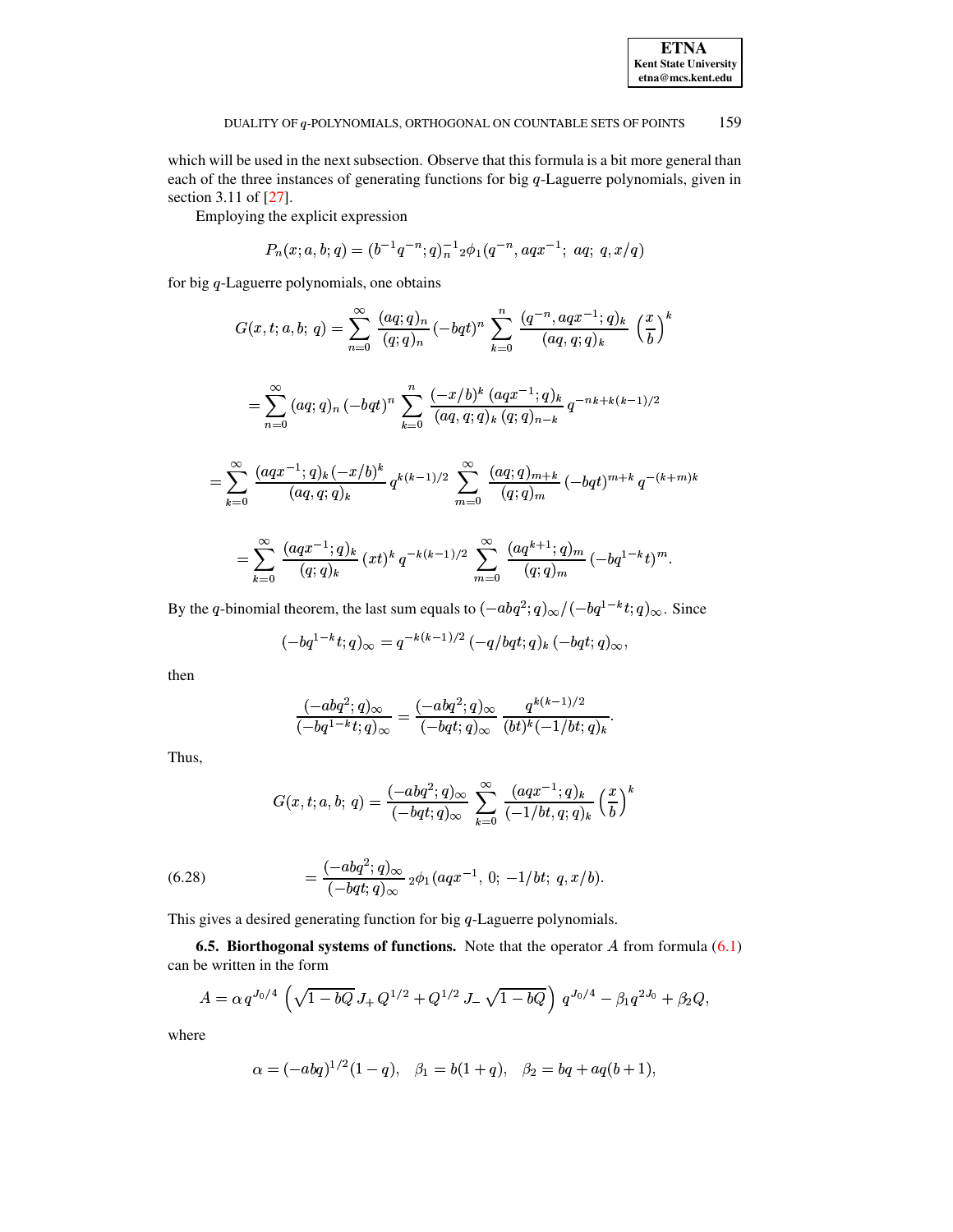and  $J_{\pm}$ , Q and  $q^{J_0}$  are the operators on H given as

$$
J_{+} f_{n} = \frac{a^{-1/4} q^{-n/2}}{1-q} \sqrt{(1-q^{n+1})(1-aq^{n+1})} f_{n+1},
$$
  

$$
J_{-} f_{n} = \frac{a^{-1/4} q^{-(n-1)/2}}{1-q} \sqrt{(1-q^{n})(1-aq^{n})} f_{n-1},
$$
  

$$
q^{J_{0}} f_{n} = q^{n} (aq)^{1/2} f_{n}, \quad Q f_{n} = q^{n} f_{n}.
$$

From the very beginning we could consider an operator

$$
A_1 := \alpha q^{J_0/4} \left[ (1 - bQ) J_+ + Q J_- \right] q^{J_0/4} - \beta_1 q^{2J_0} + \beta_2 Q,
$$

where  $\alpha, \beta_1$ , and  $\beta_2$  are the same as the above. This operator is well defined, but it is not self-adjoint. Repeating the reasoning of section 3, we find that eigenfunctions of  $A_1$  are of the form

$$
\psi_{\lambda}(x) = \sum_{n=0}^{\infty} (-ab)^{-n/2} q^{-n} \left( \frac{(aq;q)_n}{(q;q)_n} \right)^{1/2} P_n(\lambda;a,b;q) f_n(x)
$$

<span id="page-52-0"></span>(6.29) 
$$
= \sum_{n=0}^{\infty} a^{-3n/4} \, (-b)^{-n/2} \, q^{-n} \, \frac{(aq;q)_n}{(q;q)_n} \, P_n(\lambda;a,b;q) \, x^n.
$$

The last sum can be summed with the aid of formula  $(3.11.12)$  in  $[27]$ . We thus have

$$
\psi_{\lambda}(x) = ((-a/b^2)^{1/4} x;q)_{\infty} \cdot {}_{2}\phi_1(bq\lambda^{-1}, 0; bq; q, a^{-3n/4}(-b)^{-1/2}q^{-1}x\lambda).
$$

Now we consider another operator

$$
A_2 := \alpha q^{J_0/4} \left[ J_+ Q + J_- (1 - bQ) \right] q^{J_0/4} - \beta_1 q^{2J_0} + \beta_2 Q
$$

This operator is adjoint to the operator  $A_1 : A_2^* = A_1$ . Repeating the reasoning of subsection 6.1, we find that eigenfunctions of  $A_2$  have the form

$$
\varphi_{\lambda}(x) = \sum_{n=0}^{\infty} (-ab)^{-n/2} q^{-n(n+1)/2} \left( \frac{(aq;q)_n (bq;q)_n^2}{(q;q)_n} \right)^{1/2} P_n(\lambda;a,b;q) f_n(x)
$$

<span id="page-52-1"></span>(6.30) 
$$
= \sum_{n=0}^{\infty} a^{-3n/4} \left(-b\right)^{-n/2} q^{-n(n+1)/2} \frac{(aq;q)_n (bq;q)_n}{(q;q)_n} P_n(\lambda;a,b;q) x^n.
$$

According to the formula  $(6.28)$ , this function can be written as

$$
\varphi_{\lambda}(x)=\frac{(-abq^2;q)_{\infty}}{(a^{-3/4}(-b)^{1/2}x;q)_{\infty}}\,{}_2\phi_1(aq/\lambda,0;\,a^{3/4}(-b)^{-1/2}q/x;\;q,\lambda/b).
$$

Let us denote by  $\Psi_m(x)$ ,  $m = 0, \pm 1, \pm 2, \cdots$ , the functions

$$
\Psi_m(x) = c_m \psi_{aq^{m+1}}(x), \ \ m = 0, 1, 2, \cdots, \ \ \Psi_{-m}(x) = c'_{m-1} \psi_{bq^m}(x), \ \ m = 1, 2, \cdots,
$$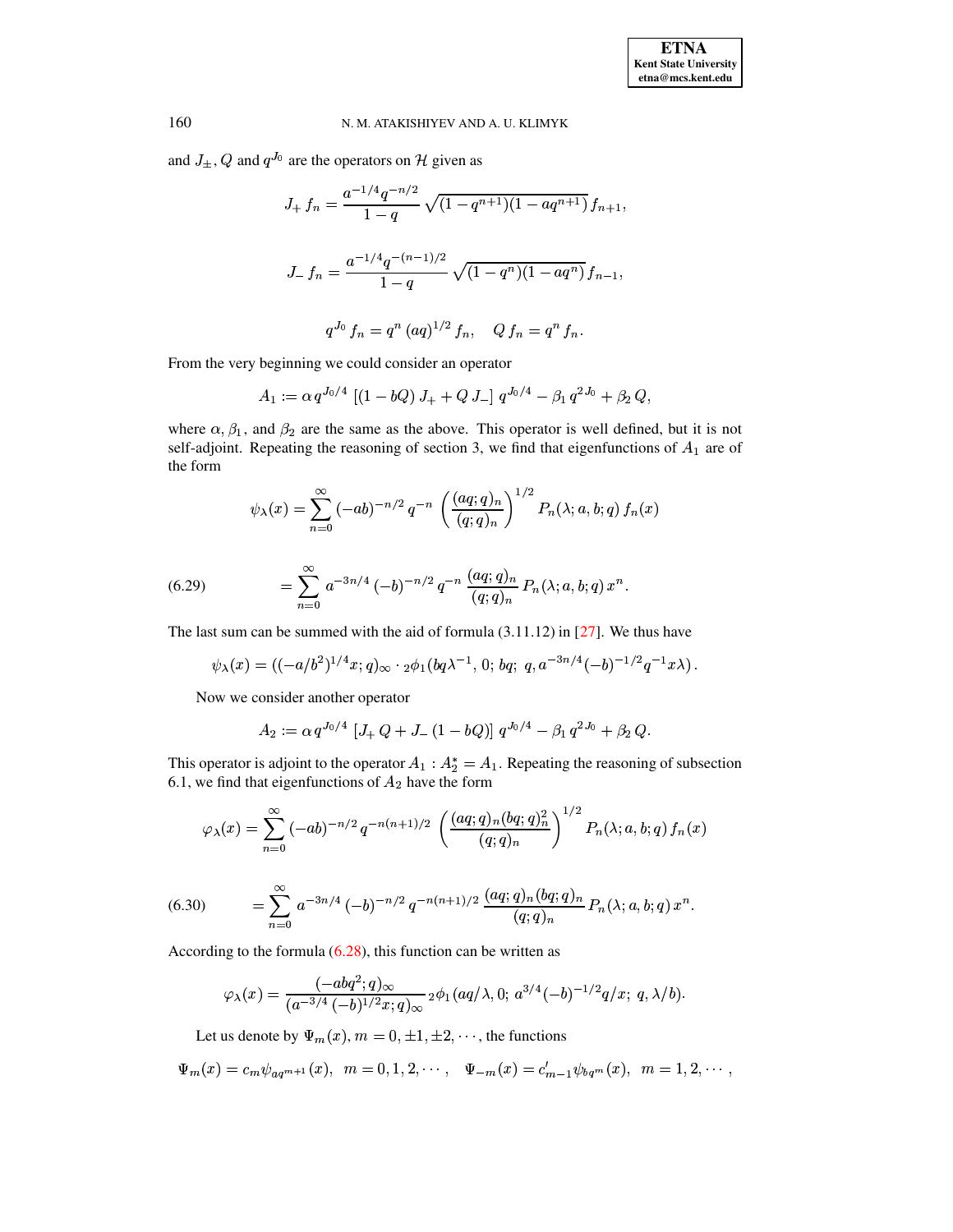and by  $\Phi_m(x)$ ,  $m = 0, \pm 1, \pm 2, \cdots$ , the functions

$$
\Phi_m(x) = c_m \varphi_{aq^{m+1}}(x), \ \ m = 0, 1, 2, \cdots, \ \ \Phi_{-m}(x) = c'_{m-1} \varphi_{bq^m}(x), \ \ m = 1, 2, \cdots,
$$

where  $c_m$  and  $c'_m$  are given by formulas (6.9) and (6.10).

Writing down the decompositions (6.29) and (6.30) for the functions  $\Psi_m(x)$  and  $\Phi_m(x)$ (in terms of the orthonormal basis  $f_n$ ,  $n = 0, 1, 2, \dots$ , of the Hilbert space H) and taking into account the orthogonality relations  $(6.22)$ – $(6.24)$  we find that

$$
\langle \Psi_m(x), \Phi_n(x) \rangle = \delta_{mn}, \quad m, n = 0, \pm 1, \pm 2, \cdots.
$$

This means that we can formulate the following statement.

THEOREM 6.4. The set of functions  $\Psi_m(x)$ ,  $m = 0, \pm 1, \pm 2, \cdots$ , and the set of functions  $\Phi_m(x)$ ,  $m = 0, \pm 1, \pm 2, \cdots$ , form biorthogonal sets of functions with respect to the scalar product in the Hilbert space H.

# 7. Alternative  $q$ -Charlier polynomials and their duals.

**7.1. Pair of operators**  $(B_1, J)$ . Let H be the same separable complex Hilbert space as before. We have introduced into this space the orthonormal basis  $f_n$ ,  $n = 0, 1, 2, \dots$ , expressed in terms of monomials in x. We define on  $H$  two operators. The first one, denoted as  $Q$ , acts on the basis elements as

<span id="page-53-0"></span>
$$
Q f_n = q^n f_n.
$$

The second one, denoted as  $B_1$ , is given by the formula

$$
(7.1) \t B_1 f_n = a_n f_{n+1} + a_{n-1} f_{n-1} + b_n f_n
$$

with

$$
a_n = -(aq^{3n+1})^{1/2} \frac{\sqrt{(1-q^{n+1})(1+aq^n)}}{(1+aq^{2n+1})\sqrt{(1+aq^{2n})(1+aq^{2n+2})}}.
$$

$$
b_n=q^n\left(\frac{1+aq^n}{(1+aq^{2n})(1+aq^{2n+1})}+aq^{n-1}\frac{1-q^n}{(1+aq^{2n-1})(1+aq^{2n})}\right),
$$

where  $a$  is a fixed positive number. Clearly,  $B_1$  is a symmetric operator.

Since  $a_n \to 0$  and  $b_n \to 0$  when  $n \to \infty$ , the operator  $B_1$  is bounded. We assume that it is defined on the whole Hilbert space  $H$ . For this reason,  $B_1$  is a self-adjoint operator. Let us show that  $B_1$  is a Hilbert-Schmidt operator. For the coefficients  $a_n$  and  $b_n$  from (7.1), we have  $a_{n+1}/a_n \to q^{3/2}$  and  $b_{n+1}/b_n \to q$  when  $n \to \infty$ . Since  $0 < q < 1$ , for the sum of all matrix elements of the operator  $B_1$  in the basis  $f_n$ ,  $n = 0, 1, 2, \dots$ , we have  $\sum_{n}(2a_n + b_n) < \infty$ . This means that  $B_1$  is a Hilbert–Schmidt operator. Thus, a spectrum of  $B_1$  is discrete and has a single accumulation point at 0. Moreover, a spectrum of  $B_1$  is simple, since  $B_1$  is representable by a Jacobi matrix with  $a_n \neq 0$  (see [15], Chapter VII).

To find eigenfunctions  $\xi_{\lambda}$  of the operator  $B_1$ ,  $B_1 \xi_{\lambda} = \lambda \xi_{\lambda}$ , we set

$$
\xi_{\lambda} = \sum_{n} \beta_{n}(\lambda) f_{n},
$$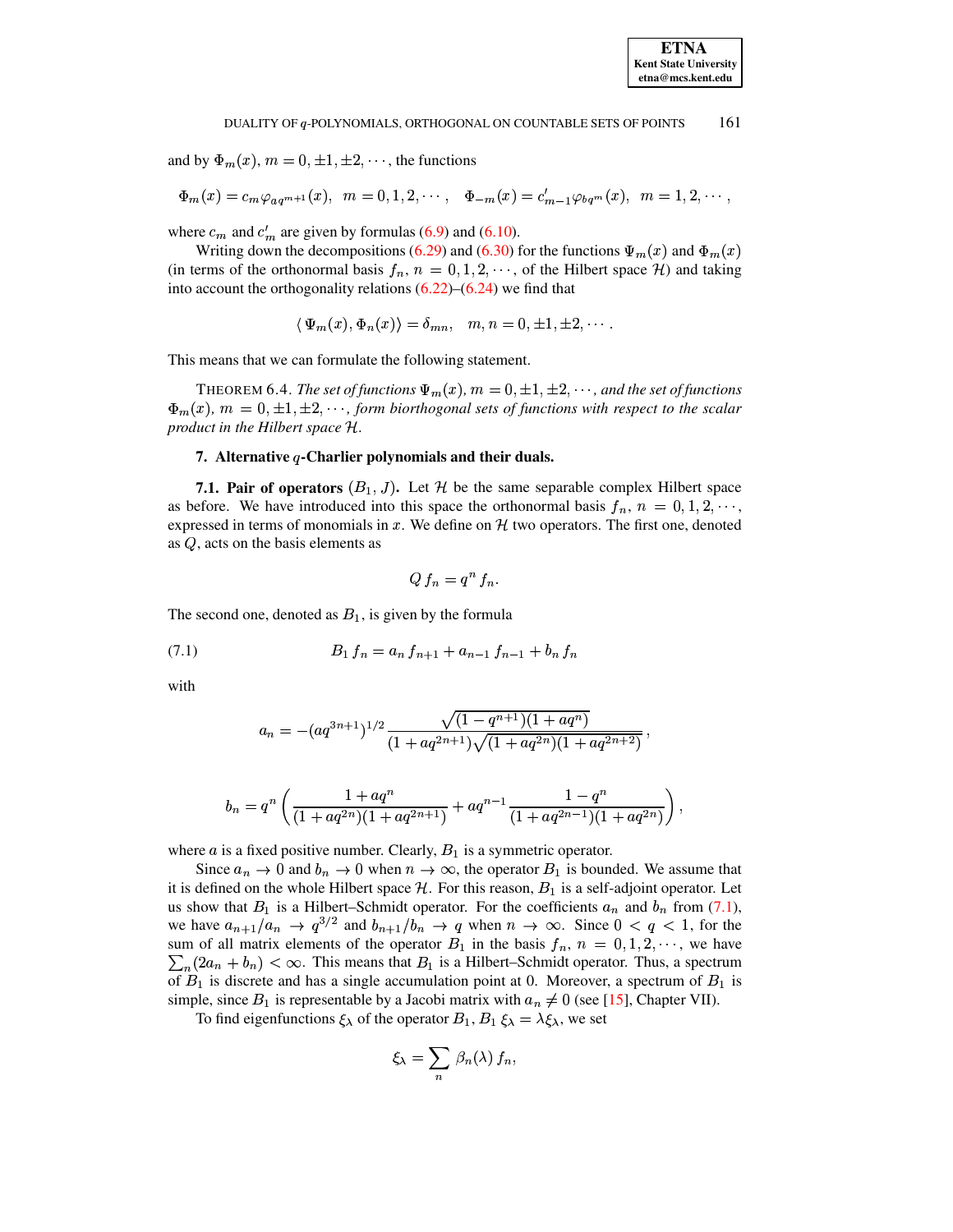where  $\beta_n(\lambda)$  are appropriate numerical coefficients. Acting by the operator  $B_1$  upon both sides of this relation, one derives that

$$
\sum_{n=0}^{\infty} \beta_n(\lambda) \left( a_n f_{n+1} + a_{n-1} f_{n-1} + b_n f_n \right) = \lambda \sum_{n=0}^{\infty} \beta_n(\lambda) f_n,
$$

where  $a_n$  and  $b_n$  are the same as in (7.1). Collecting in this identity all factors, which multiply  $f_n$  with fixed n, one derives the recurrence relation for the coefficients  $\beta_n(\lambda)$ :

$$
\beta_{n+1}(\lambda) a_n + \beta_{n-1}(\lambda) a_{n-1} + \beta_n(\lambda) b_n = \lambda \beta_n(\lambda).
$$

The substitution

$$
\beta_n(\lambda) = \left(\frac{(-a;q)_n (1 + aq^{2n})}{(q;q)_n (1+a)(a/q)^n}\right)^{1/2} q^{-n(n+3)/4} \beta'_n(\lambda)
$$

reduces this relation to the following one

$$
-A_n \beta'_{n+1}(\lambda) - C_n \beta'_{n-1}(\lambda) + (A_n + C_n) \beta'_n(\lambda) = \lambda \beta'_n(\lambda),
$$

$$
A_n = q^n \frac{1 + aq^n}{(1 + aq^{2n})(1 + aq^{2n+1})}, \quad C_n = a q^{2n-1} \frac{1 - q^n}{(1 + aq^{2n-1})(1 + aq^{2n})}.
$$

This is the recurrence relation for the alternative  $q$ -Charlier polynomials

<span id="page-54-2"></span><span id="page-54-1"></span>
$$
K_n(\lambda; a; q) := {}_2\phi_1(q^{-n}, -aq^n; 0; q, q\lambda)
$$

(see, formulas (3.22.1) and (3.22.2) in [27]). Therefore,  $\beta'_n(\lambda) = K_n(\lambda; a; q)$  and

(7.2) 
$$
\beta_n(\lambda) = \left(\frac{(-a;q)_n (1 + aq^{2n})}{(q;q)_n (1+a)a^n}\right)^{1/2} q^{-n(n+1)/4} K_n(\lambda; a; q).
$$

For the eigenvectors  $\xi_{\lambda}$  we thus have the expression

(7.3) 
$$
\xi_{\lambda} = \sum_{n=0}^{\infty} \left( \frac{(-a;q)_n (1 + aq^{2n})}{(q;q)_n (1+a) a^n} \right)^{1/2} q^{-n(n+1)/4} K_n(\lambda; a; q) f_n
$$

Since the spectrum of the operator  $B_1$  is discrete, only for a discrete set of values of  $\lambda$  these vectors belong to the Hilbert space  $H$ .

Now we look for a spectrum of the operator  $B_1$  and for a set of polynomials, dual to alternative  $q$ -Charlier polynomials. To this end we use the action of the operator

<span id="page-54-3"></span><span id="page-54-0"></span>
$$
J:=Q^{-1}-a\,Q
$$

upon the eigenvectors  $\xi_{\lambda}$ , which belong to the Hilbert space H. In order to find how this operator acts upon these vectors, one can use the  $q$ -difference equation

(7.4) 
$$
(q^{-n} - aq^{n}) K_{n}(\lambda) = -a K_{n}(q\lambda) + \lambda^{-1} K_{n}(\lambda) - \lambda^{-1} (1 - \lambda) K_{n}(q^{-1}\lambda)
$$

for the alternative q-Charlier polynomials  $K_n(\lambda) \equiv K_n(\lambda; \alpha; q)$  (see formula (3.22.5) in [27]). Multiply both sides of (7.4) by  $k_n f_n$  and sum up over n, where  $k_n$  are the coefficients of the  $K_n(\lambda; a; q)$  in the expression (7.2) for  $\beta_n(\lambda)$ . Taking into account formula (7.3) and the fact that  $Jf_n = (q^{-n} - aq^n)f_n$ , one obtains the relation

(7.5) 
$$
J\xi_{\lambda} = -a\xi_{q\lambda} + \lambda^{-1}\xi_{\lambda} - \lambda^{-1}(1-\lambda)\xi_{q-1\lambda},
$$

which will be used in the next subsection.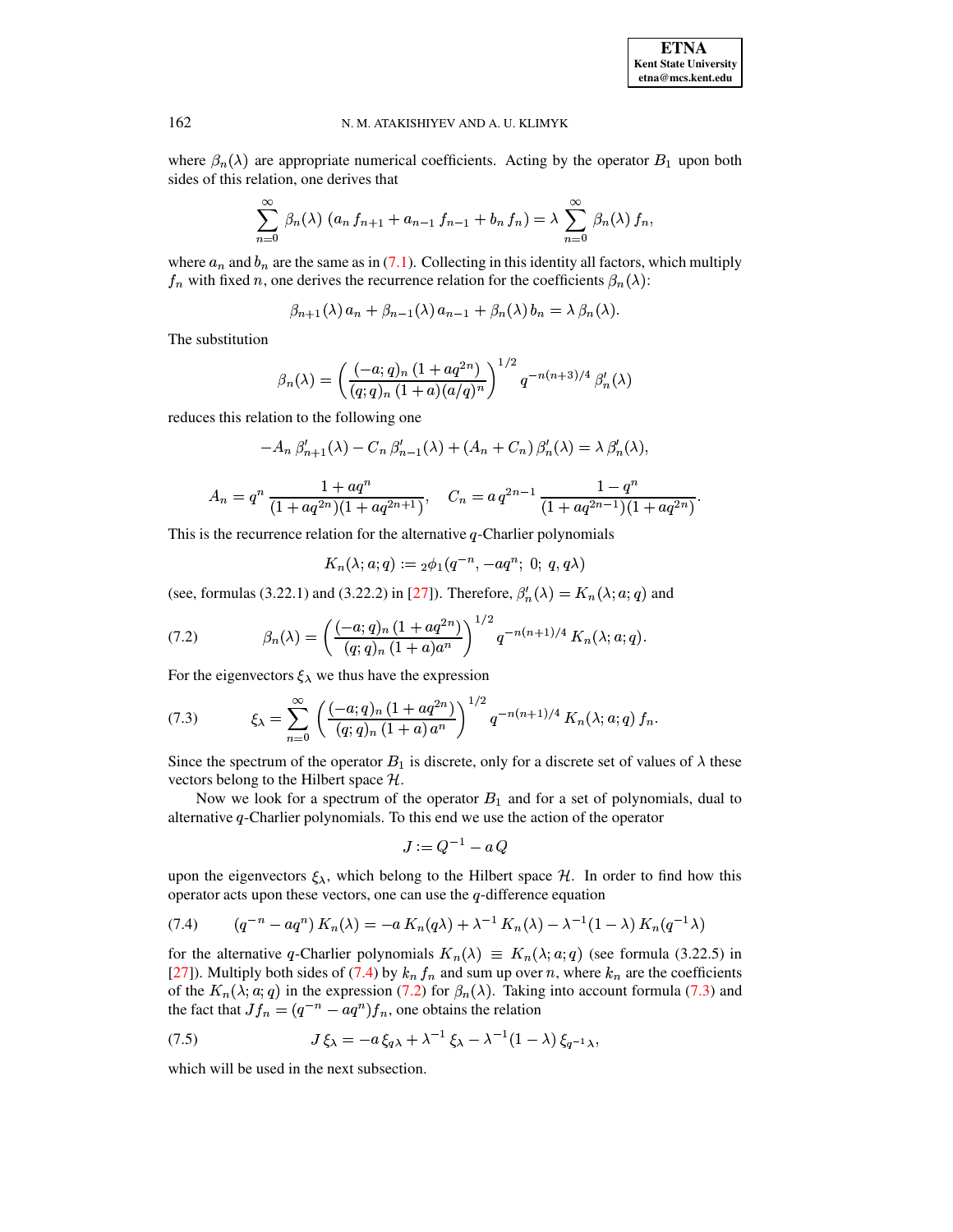| <b>ETNA</b>                               |
|-------------------------------------------|
| Kent State Universit<br>etna@mcs.kent.edu |
|                                           |

7.2. Spectrum of  $B_1$  and orthogonality of alternative q-Charlier polynomials. The aim of this section is to find, by using the operators  $B_1$  and J, a basis in the Hilbert space  $H$ , which consists of eigenfunctions of the operator  $B_1$  in a normalized form, and to derive explicitly the unitary matrix U, connecting this basis with the basis  $f_n$ ,  $n = 0, 1, 2, \dots$ , in H. This matrix leads directly to the orthogonality relation for alternative  $q$ -Charlier polynomials. For this purpose we first find the spectrum of  $B_1$ .

We proceed as in the previous cases. First we analyze a form of the spectrum of the operator  $B_1$  from the point of view of the spectral theory of Hilbert–Schmidt operators. If  $\lambda$ is a spectral point of the operator  $B_1$ , then (as it is easy to see from (7.5)) a successive action by the operator J upon the function (eigenfunction of  $B_1$ )  $\xi_{\lambda}$  leads to the eigenfunctions  $\xi_{q^m\lambda}, m = 0, \pm 1, \pm 2, \cdots$ . However, since  $B_1$  is a Hilbert–Schmidt operator, not all of these points may belong to the spectrum of  $B_1$ , since  $q^{-m}\lambda \to \infty$  when  $m \to +\infty$  once  $\lambda \neq 0$ . This means that the coefficient  $1 - \lambda'$  of  $\xi_{q-1\lambda'}$  in (7.5) must vanish for some eigenvalue  $\lambda'$ . Clearly, it vanishes when  $\lambda' = 1$ . Moreover, this is the only possibility for the coefficient of  $\xi_{a-1,\lambda'}$  in (7.5) to vanish, that is, the point  $\lambda = 1$  is a spectral point for the operator  $B_1$ . Let us show that the corresponding eigenfunction  $\xi_1 \equiv \xi_{q^0}$  belongs to the Hilbert space  $\mathcal{H}$ .

By formula  $(II.6)$  of Appendix II in  $[21]$ , one has

$$
K_n(1; a; q) = {}_2\phi_1(q^{-n}, -aq^n; 0; q, q) = (-a)^n q^{n^2}.
$$

Therefore.

$$
\langle \xi_1, \xi_1 \rangle = \sum_{n=0}^{\infty} \frac{(-a;q)_n (1 + aq^{2n})}{(1+a)(q;q)_n a^n q^{n(n+1)/2}} K_n^2(1;a;q)
$$

<span id="page-55-0"></span>(7.6) 
$$
= \sum_{n=0}^{\infty} \frac{(-a;q)_n (1 + aq^{2n})}{(1+q) (q;q)_n} q^{n(3n-1)/2} a^n.
$$

In order to calculate this sum, we take the limit  $d, e \rightarrow \infty$  in the equality

$$
\sum_{n=0}^{\infty} \frac{(1+aq^{2n})(-a;q)_n (d;q)_n (e;q)_n}{(1+a)(-aq/d;q)_n (-aq/e;q)_n (q;q)_n} \left(\frac{aq}{de}\right)^n q^{n(n-1)/2} = \frac{(-aq;q)_{\infty}(-aq/de;q)_{\infty}}{(-aq/d;q)_{\infty}(-aq/e;q)_{\infty}}
$$

(see formula in Exercise 2.12, Chapter 2 of  $[21]$ ). Since

$$
\lim_{d,e\to\infty} (d;q)_n (e;q)_n (aq/de)^n = q^{n^2} a^n,
$$

we obtain from here that the sum in (7.6) is equal to  $(-aq; q)_{\infty}$ , that is,  $\langle \xi_1, \xi_1 \rangle < \infty$  and  $\xi_1$  belongs to the Hilbert space H. Thus, the point  $\lambda = 1$  does belong to the spectrum of the operator  $B_1$ .

Let us find other spectral points of the operator  $B_1$  (recall that the spectrum of  $B_1$  is discrete). Setting  $\lambda = 1$  in (7.5), we see that the operator J transforms  $\xi_{q0}$  into a linear combination of the vectors  $\xi_q$  and  $\xi_{q^0}$ . Moreover,  $\xi_q$  belongs to the Hilbert space  $H$ , since the series

$$
\langle \xi_q, \xi_q \rangle = \sum_{n=0}^{\infty} \frac{(-a;q)_n (1 + aq^{2n})}{(1+a)(q;q)_n a^n} q^{-n(n+1)/2} K_n^2(q;a;q)
$$

is majorized by the corresponding series (7.6) for  $\xi_{q}$ . Therefore,  $\xi_{q}$  belongs to the Hilbert space H and the point q is an eigenvalue of the operator  $B_1$ . Similarly, setting  $\lambda = q$  in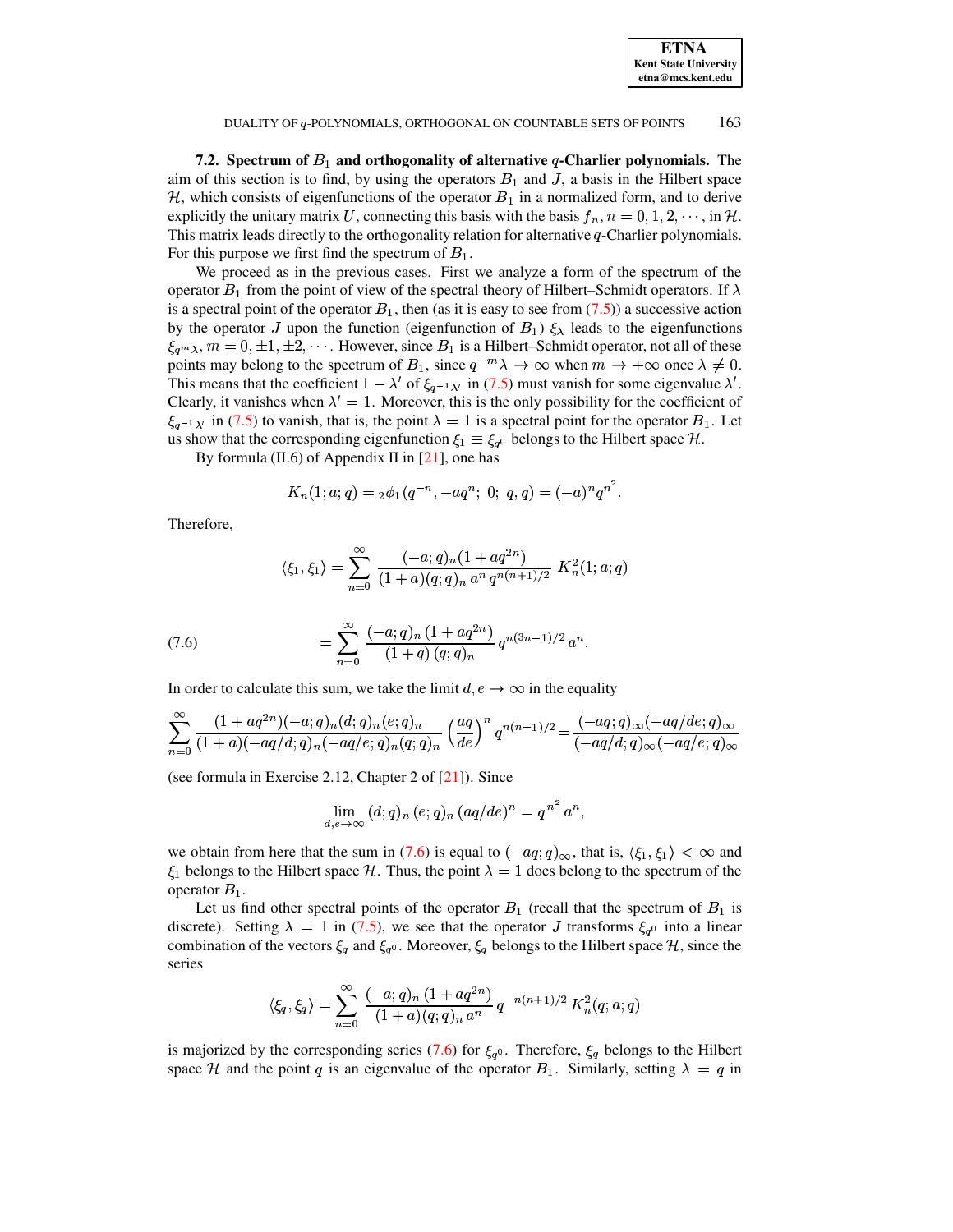[\(7.5\)](#page-54-3), we find that  $\xi_{q^2}$  is an eigenvector of  $B_1$  and the point  $q^2$  belongs to the spectrum of  $B_1$ . Repeating this procedure, we find that all  $\xi_{q^n}$ ,  $n = 0, 1, 2, \cdots$ , are eigenvectors of  $B_1$  and the set  $q^n$ ,  $n = 0, 1, 2, \dots$ , belongs to the spectrum of  $B_1$ . So far, we do not know yet whether other spectral points exist or not.

The functions  $\xi_{q^n}$ ,  $n = 0, 1, 2, \cdots$ , are linearly independent elements of the Hilbert space H (since they correspond to distinct eigenvalues of the self-adjoint operator  $B_1$ ). Suppose that values  $q^n$ ,  $n = 0, 1, 2, \dots$ , constitute a whole spectrum of  $B_1$ . Then the set of vectors  $\xi_{q^n}$ ,  $n = 0, 1, 2, \dots$ , is a basis in the Hilbert space H. Introducing the notation  $\Xi_k := \xi_{q^k}$ ,  $k = 0, 1, 2, \dots$ , we find from [\(7.5\)](#page-54-3) that

$$
J\,\Xi_k = -a\,\Xi_{k+1} + q^{-k}\,\Xi_k - q^{-k}\,(1-q^k)\,\Xi_{k-1}.
$$

As we see, the matrix of the operator J in the basis  $\Xi_k$ ,  $k = 0, 1, 2, \dots$ , is not symmetric, although in the initial basis  $|n\rangle$ ,  $n = 0, 1, 2, \dots$ , it was symmetric. The reason is that the matrix  $(a_{mn})$  with entries  $a_{mn} := \beta_m(q^n)$ ,  $m, n = 0, 1, 2, \dots$ , where  $\beta_m(q^n)$  are the coef-ficients [\(7.2\)](#page-54-1) in the expansion  $\xi_{q^n} = \sum_m \beta_m(q^n) f_n$ , is not unitary. This fact is equivalent to the statement that the basis  $\Xi_n = \xi_{q^n}, n = 0, 1, 2, \cdots$ , is not normalized. To normalize it, one has to multiply  $\Xi_n$  by corresponding numbers  $c_n$ . Let  $\Xi_n = c_n \Xi_n$ ,  $n = 0, 1, 2, \dots$ , be a normalized basis. Then the matrix of the operator  $J$  is symmetric in this basis. Since  $J$  has in the basis  $\{\Xi_n\}$  the form

$$
J\hat{\Xi}_n = -c_{n+1}^{-1}c_n a \hat{\Xi}_{n+1} + q^{-n} \hat{\Xi}_n - c_{n-1}^{-1}c_n q^{-n} (1-q^n) \hat{\Xi}_{n-1},
$$

then its symmetricity means that  $c_{n+1}^{-1}c_n a = c_n^{-1}c_{n+1}q^{-n-1}(1-q^{n+1})$ , that is,  $c_n/c_{n-1} =$   $a q^n/(1-q^n)$ . Therefore,

$$
c_n = c(a^n q^{n(n+1)/2}/(q;q)_n)^{1/2},
$$

where  $c$  is a constant.

The expansions

$$
\hat{\xi}_{q^n}(x) \equiv \hat{\Xi}_n(x) = \sum_m c_n \, \beta_m(q^n) |m\rangle \equiv \sum_m \hat{a}_{mn} |m\rangle
$$

connect two orthonormal bases in the Hilbert space H. This means that the matrix  $(\hat{a}_{mn})$ ,  $m, n = 0, 1, 2, \dots$ , with entries

$$
\hat{a}_{mn} = c_n \beta_m(q^n) = c \left( \frac{a^n q^{n(n+1)/2}}{(q;q)_n} \frac{(-a;q)_m (1 + aq^{2m})}{(1+a)(q;q)_m a^m q^{m(m+1)/2}} \right)^{1/2} K_m(q^n;a;q)
$$

is unitary, provided that the constant  $c$  is appropriately chosen. In order to calculate this constant, we use the relation  $\sum_{m=0}^{\infty} |\hat{a}_{mn}|^2 = 1$  for  $n = 0$ . Then this sum is a multiple of the sum in  $(7.6)$  and, consequently,

<span id="page-56-0"></span>
$$
c=(-aq;q)_\infty^{-1/2}.
$$

The matrix  $(\hat{a}_{mn})$  is real and orthogonal, that is,

(7.7) 
$$
\sum_{n} \hat{a}_{mn} \hat{a}_{m'n} = \delta_{mm'}, \quad \sum_{m} \hat{a}_{mn} \hat{a}_{mn'} = \delta_{nn'}.
$$

Substituting into the first sum over n in [\(7.7\)](#page-56-0) the expressions for  $\hat{a}_{mn}$ , we obtain the identity

$$
\sum_{n=0}^{\infty} \frac{a^n q^{n(n+1)/2}}{(q;q)_n} K_m(q^n;a;q) K_{m'}(q^n;a;q)
$$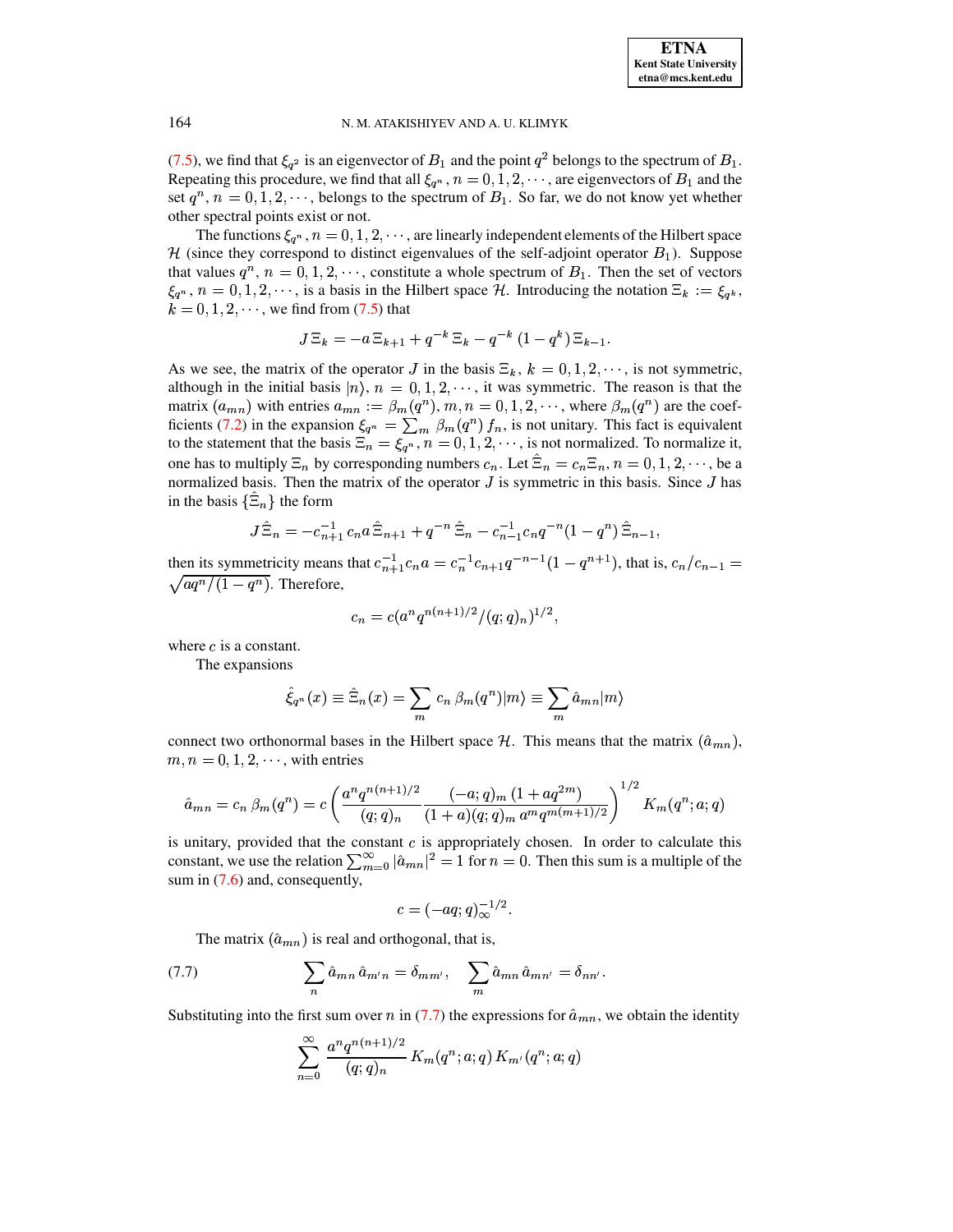<span id="page-57-0"></span>(7.8) 
$$
= \frac{(-aq^m;q)_{\infty} a^m (q;q)_m}{(1+aq^{2m})} q^{m(m+1)/2} \delta_{mm'},
$$

which must yield the orthogonality relation for alternative q-Charlier polynomials. An only gap, which remains to be clarified, is the following. We have assumed that the points  $q^n$ ,  $n = 0, 1, 2, \dots$ , exhaust the whole spectrum of  $B_1$ . Let us show that this is the case.

Recall that the self-adjoint operator  $I_1$  is represented by a Jacobi matrix in the basis  $f_n$ ,  $n = 0, 1, 2, \cdots$ . According to the theory of operators of such type, eigenvectors  $\xi_{\lambda}$  of  $B_1$  are expanded into series in the basis  $f_n$ ,  $n = 0, 1, 2, \cdots$ , with coefficients, which are polynomials in  $\lambda$ . These polynomials are orthogonal with respect to some positive measure  $d\mu(\lambda)$  (moreover, for self-adjoint operators this measure is unique). The set (a subset of  $\mathbb{R}$ ), on which these polynomials are orthogonal, coincides with the spectrum of the operator under consideration and the spectrum is simple.

We have found that the spectrum of  $B_1$  contains the points  $q^n$ ,  $n = 0, 1, 2, \dots$ . If the operator  $B_1$  had other spectral points x, then on the left-hand side of [\(7.8\)](#page-57-0) there would be other summands  $\mu_{x_k} K_m(x_k; a; q) K_{m'}(x_k; a; q)$ , corresponding to these additional points. Let us show that these additional summands do not appear. We set  $m = m' = 0$  in the relation [\(7.8\)](#page-57-0) with the additional summands. Since  $K_0(x; a; q) = 1$ , we have the equality

$$
\sum_{n=0}^{\infty} \frac{a^n q^{n(n+1)/2}}{(q;q)_n} + \sum_k \mu_{x_k} = (-aq;q)_{\infty}.
$$

According to the formula for the q-exponential function  $E_q(a)$  (see formula (II.2) of Ap-pendix II in [\[21\]](#page-72-0)), we have  $\sum_{n=0}^{\infty} a^n q^{n(n+1)/2} / (q; q)_n = (-aq; q)_{\infty}$ . Hence,  $\sum_{k} \mu_{x_k} = 0$ . This means that additional summands do not appear in  $(7.8)$  and it does represent the orthogonality relation for alternative  $q$ -Charlier polynomials.

Due to the orthogonality relation for the alternative  $q$ -Charlier polynomials, we arrive at the following statement:

PROPOSITION 7.1. *The spectrum of the operator*  $B_1$  *coincides with the set of points*  $q^n$ ,  $n = 0, 1, 2, \cdots$ . The spectrum is simple and has one accumulation point at 0.

**7.3. Dual alternative -Charlier polynomials.** Now we consider the second identity in [\(7.7\)](#page-56-0), which gives the orthogonality relation for the matrix elements  $\hat{a}_{mn}$ , considered as functions of  $m$ . Up to multiplicative factors these functions coincide with

$$
F_n(x;a|q)= {}_2\phi_1(x,-a/x;\; 0;\; q,q^{n+1}),
$$

considered on the set  $x \in \{q^{-m} | m = 0, 1, 2, \dots\}$ . Consequently,

$$
\hat{a}_{mn} = \left(\frac{a^n q^{n(n+1)/2}}{(q;q)_n} \frac{(1+aq^{2m})}{(-aq^m;q)_{\infty}(q;q)_m a^m q^{m(m+1)/2}}\right)^{1/2} F_n(q^{-m};a|q)
$$

and the second identity in [\(7.7\)](#page-56-0) gives the orthogonality relation for  $F_n(q^{-m}; a|q)$ :

$$
\sum _{m=0}^\infty \frac{(1+aq^{2m})}{a^m (-aq^m;q)_\infty (q;q)_m}\, q^{-m(m+1)/2}\, F_n(q^{-m};a|q)\, F_{n'}(q^{-m};a|q) \\
$$

<span id="page-57-1"></span>(7.9) 
$$
= \frac{(q;q)_n}{a^n} q^{-n(n+1)/2} \delta_{nn'}.
$$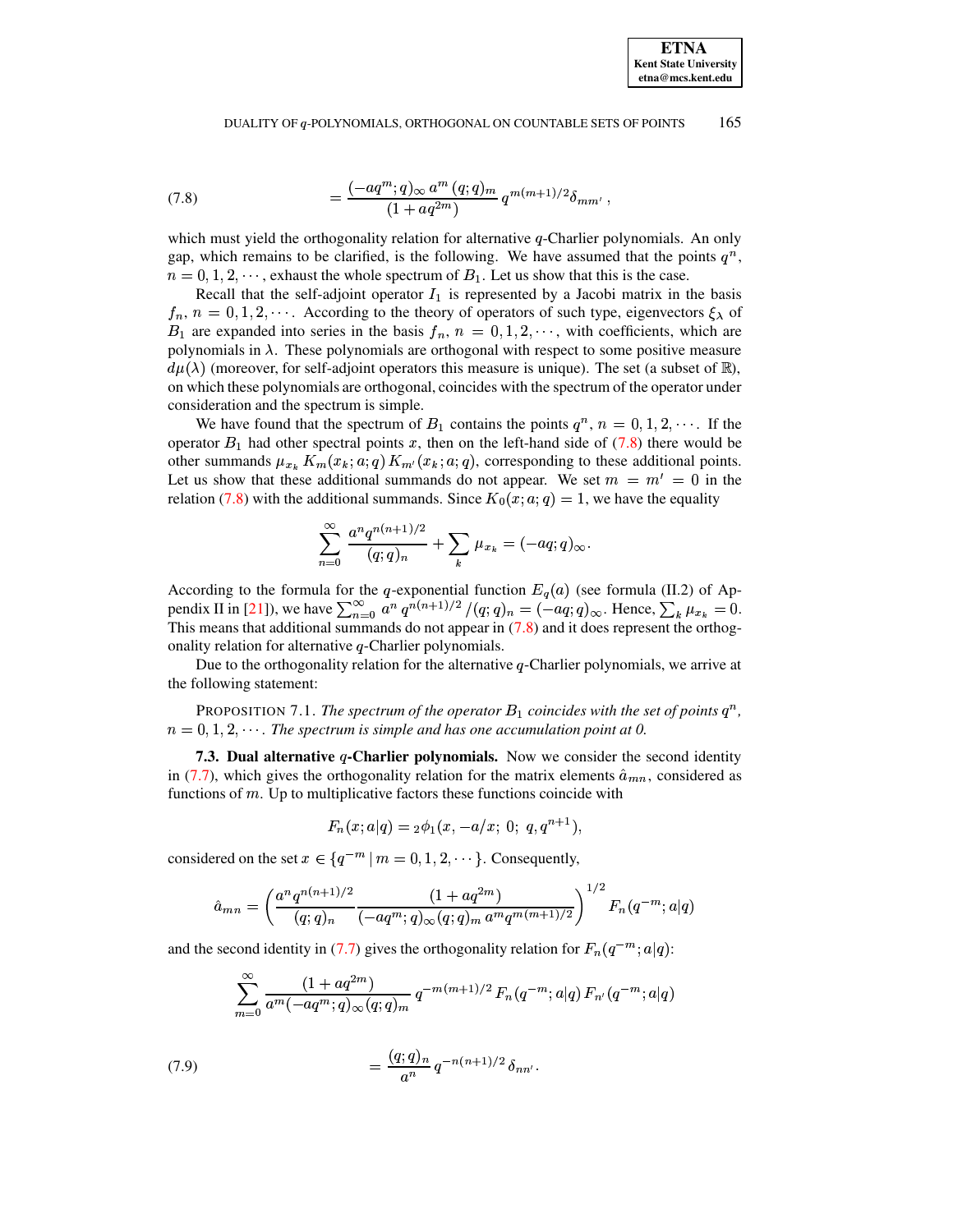The functions  $F_n(x; a, b|q)$  can be represented in another form. Indeed, taking in the relation (III.8) from Appendix III in [21] the limit  $c \to \infty$ , one derives the relation

$$
{}_2\phi_1(q^{-m}, -aq^m; 0; q, q^{n+1}) = (-a)^m q^{m^2} {}_3\phi_0(q^{-m}, -aq^m, q^{-n} -; q, -q^n/a).
$$

<span id="page-58-0"></span>Therefore, we have

$$
(7.10) \tFn(q-m; a|q) = (-a)m qm2 {}3\phi0(q-m, -aqm, q-n; -; q, -qn/a).
$$

The basic hypergeometric function  $_3\phi_0$  in (7.10) is a polynomial of degree *n* in the variable  $\mu(m) := q^{-m} - a q^m$ , which represents a q-quadratic lattice; we denote it by

$$
(7.11) \t dn(\mu(m);a;q) := {}_3\phi_0(q^{-m},-a q^m,q^{-n}; -; q,-q^n/a)
$$

Then formula  $(7.9)$  yields the orthogonality relation

<span id="page-58-1"></span>
$$
\sum_{m=0}^{\infty} \frac{(1+aq^{2m})a^m}{(-aq^m;q)_{\infty}(q;q)_m} q^{m(3m-1)/2} d_n(\mu(m);a;q) d_{n'}(\mu(m);a;q)
$$

<span id="page-58-2"></span>(7.12) 
$$
= \frac{(q;q)_n}{a^n} q^{-n(n+1)/2} \delta_{nn}
$$

for the polynomials (7.11) when  $a > 0$ . We call the polynomials  $d_n(\mu(m); a; q)$  dual alter*native q-Charlier polynomials.* Thus, the following theorem holds.

THEOREM 7.2. The polynomials  $d_n(\mu(m); a; q)$ , given by formula (7.11), are orthogonal on the set of points  $\mu(m) := q^{-m} - a q^m$ ,  $m = 0, 1, 2, \cdots$ , and the orthogonality relation is given by formula (7.12).

<span id="page-58-3"></span>Let  $l^2$  be the Hilbert space of functions on the set  $m = 0, 1, 2, \cdots$  with the scalar product

$$
(7.13) \t \langle F_1, F_2 \rangle = \sum_{m=0}^{\infty} \frac{(1 + aq^{2m})a^m}{(-aq^m;q)_{\infty}(q;q)_m} q^{m(3m-1)/2} F_1(m) \overline{F_2(m)},
$$

where the weight function is taken from  $(7.12)$ . The polynomials  $(7.11)$  are in one-toone correspondence with the columns of the orthogonal matrix  $(\hat{a}_{mn})$  and the orthogonality relation  $(7.12)$  is equivalent to the orthogonality of these columns. Due to  $(7.7)$  the columns of the matrix  $(\hat{a}_{mn})$  form an orthonormal basis in the Hilbert space of sequences  $\mathbf{a} = \{a_n | n = 0, 1, 2, \cdots\}$  with the scalar product  $\langle \mathbf{a}, \mathbf{a}' \rangle = \sum_n a_n \overline{a'_n}$ . This scalar product is equivalent to the scalar product (7.13) for the polynomials  $d_n(\mu(m); a; q)$ . For this reason, the set of polynomials  $d_n(\mu(m); a; q)$ ,  $n = 0, 1, 2, \dots$ , form an orthogonal basis in the Hilbert space  $\ell^2$ . This means that *either the dual alternative q-Charlier polynomials*  $d_n(\mu(m); \alpha; q)$  correspond to determinate moment problem or the point measure in (7.12) is extremal if these polynomials correspond to indeterminate moment problem. This question will not be further pursued here.

<span id="page-58-4"></span>A recurrence relation for the polynomials  $d_n(\mu(m); a; q)$  is derived from (7.4). It has the form

(7.14) 
$$
(q^{-m} - a q^{m}) d_{n}(\mu(m))
$$

$$
= -a d_{n+1}(\mu(m)) + q^{-n} d_n(\mu(m)) - q^{-n}(1-q^n) d_{n-1}(\mu(m)),
$$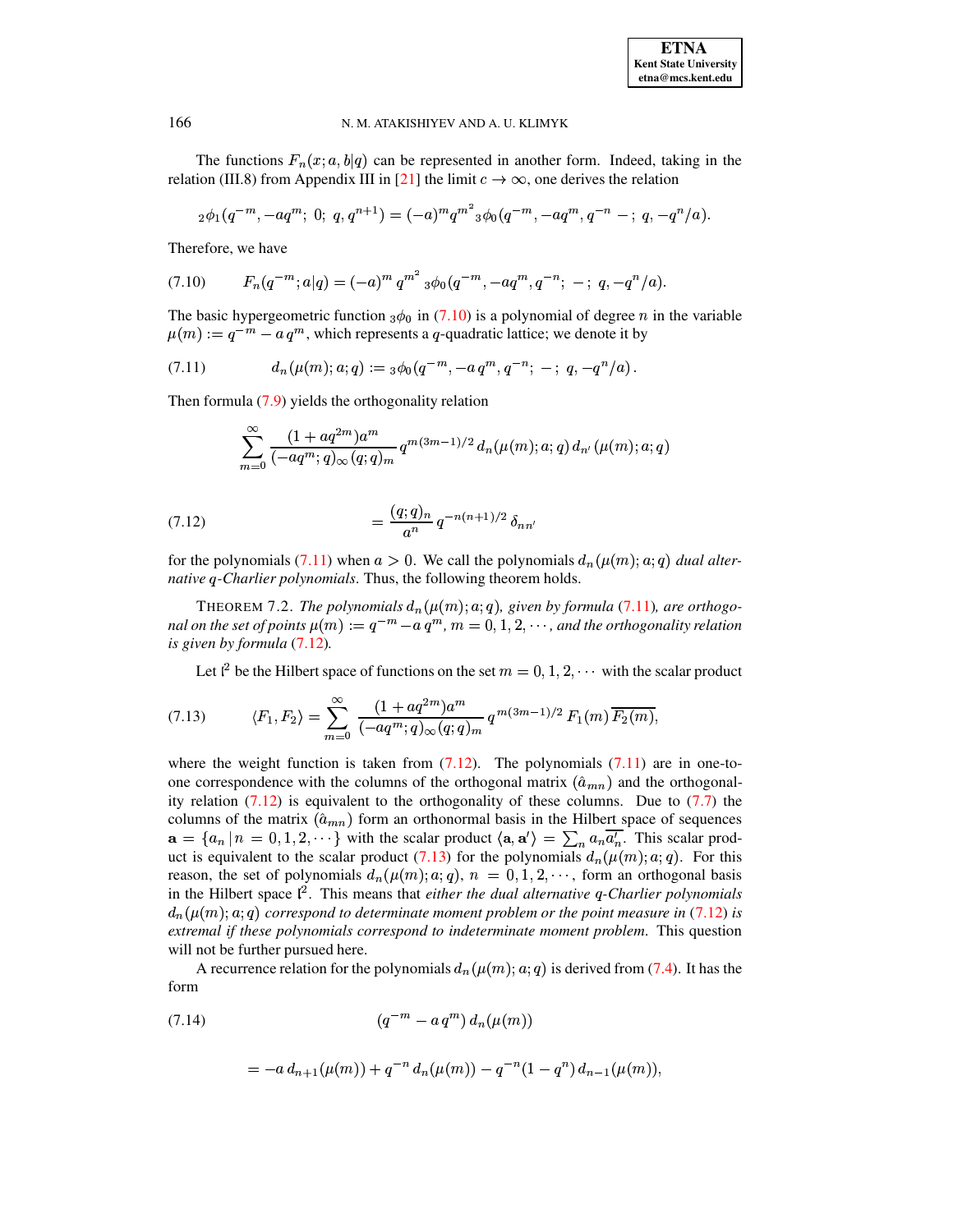where  $d_n(\mu(m)) \equiv d_n(\mu(m); a; q)$ . A q-difference equation for  $d_n(\mu(m); a; q)$  can be obtained from the three-term recurrence relation for alternative  $q$ -Charlier polynomials.

<span id="page-59-0"></span>Note that for the polynomials  $d_n(\mu(m); a; q^{-1})$  with  $q < 1$  we have the expression

$$
(7.15) \t dn(\mu(m);a;q-1) = {}_3\phi_2(q-m, -a qm, q-n; 0,0; q,q).
$$

However, the recurrence relation for these polynomials (which can be obtained from the relation (7.14)), does not satisfy the positivity condition  $A_n C_{n+1} > 0$ , that is, they are not orthogonal polynomials for  $a > 0$  (as it is the case for alternative q-Charlier polynomials). This positivity condition holds only if we require that  $a < 0$ . In this case, the polynomials (7.15) are the continuous big q-Hermite polynomials  $H_n(x; a|q)$  (for an explicit form of these polynomials see, for example,  $[27]$ , formula  $(3.18.1)$ ), which are orthogonal on a certain continuous set.

# 8. Duality of Al-Salam-Carlitz I and  $q$ -Charlier polynomials.

**8.1. Pair of operators**  $(B_2, Q^{-1})$ . Let a be a real number such that  $a < 0$ . Let  $\mathcal L$  be the separable complex Hilbert space with the orthonormal basis  $|n\rangle$ ,  $n = 0, 1, 2, \dots$ . We define on  $\mathcal L$  the operator  $B_2$ , which is given by the formula

(8.1) 
$$
B_2|n\rangle = a_n|n+1\rangle + a_{n-1}|n-1\rangle - b_n|n\rangle,
$$

with

<span id="page-59-1"></span>
$$
a_n = (-a)^{1/2} q^{n/2} \sqrt{1 - q^{n+1}}, \quad b_n = (a+1) q^n.
$$

Clearly,  $B_2$  is a bounded symmetric operator. Therefore, we assume that it is defined on the whole Hilbert space  $\mathcal{L}$ . For this reason,  $B_2$  is a self-adjoint operator. As in the previous cases, it is easy to show that  $B_2$  is a Hilbert–Schmidt operator. Thus, the spectrum of  $B_2$  is discrete and has a single accumulation point at 0. Moreover, the spectrum of  $B_2$  is simple, since  $B_2$ is representable by a Jacobi matrix with  $a_n \neq 0$ .

To find corresponding eigenfunctions  $\xi_{\lambda}$  of the operator  $B_2$ ,  $B_2\xi_{\lambda} = \lambda \xi_{\lambda}$ , we set  $\xi_{\lambda} =$  $\sum_{n} \beta_n(\lambda) |n\rangle$ , where  $\beta_n(\lambda)$  are appropriate numerical coefficients. Acting by the operator  $B<sub>2</sub>$  upon both sides of this relation, one derives that

$$
\sum_{n=0}^{\infty} \beta_n(\lambda) \left( a_n | n+1 \rangle + a_{n-1} | n-1 \rangle - b_n | n \rangle \right) = \lambda \sum_{n=0}^{\infty} \beta_n(\lambda) | n \rangle,
$$

where  $a_n$  and  $b_n$  are the same as in (8.1). Collecting in this identity all factors, which multiply  $|n\rangle$  with fixed n, one derives the recurrence relation for the coefficients  $\beta_n(\lambda)$ :

$$
\beta_{n+1}(\lambda) a_n + \beta_{n-1}(\lambda) a_{n-1} - \beta_n(\lambda) b_n = \lambda \beta_n(\lambda).
$$

Making the substitution

$$
\beta_n(\lambda) = \left(\frac{q^{-n(n-1)/2}}{(q;q)_n (-a)^n}\right)^{1/2} \beta'_n(\lambda),
$$

we reduce this relation to the following one

$$
\beta'_{n+1}(\lambda) + (-a) q^{n-1} (1 - q^n) \beta'_{n-1}(\lambda) - (a+1) q^n \beta'_{n}(\lambda) = \lambda \beta'_{n}(\lambda).
$$

This is the recurrence relation for the Al-Salam–Carlitz I polynomials

$$
U_n^{(a)}(\lambda;q):=(-a)^n q^{n(n-1)/2} {}_2\phi_1(q^{-n},\lambda^{-1}; 0; q, q\lambda/a)
$$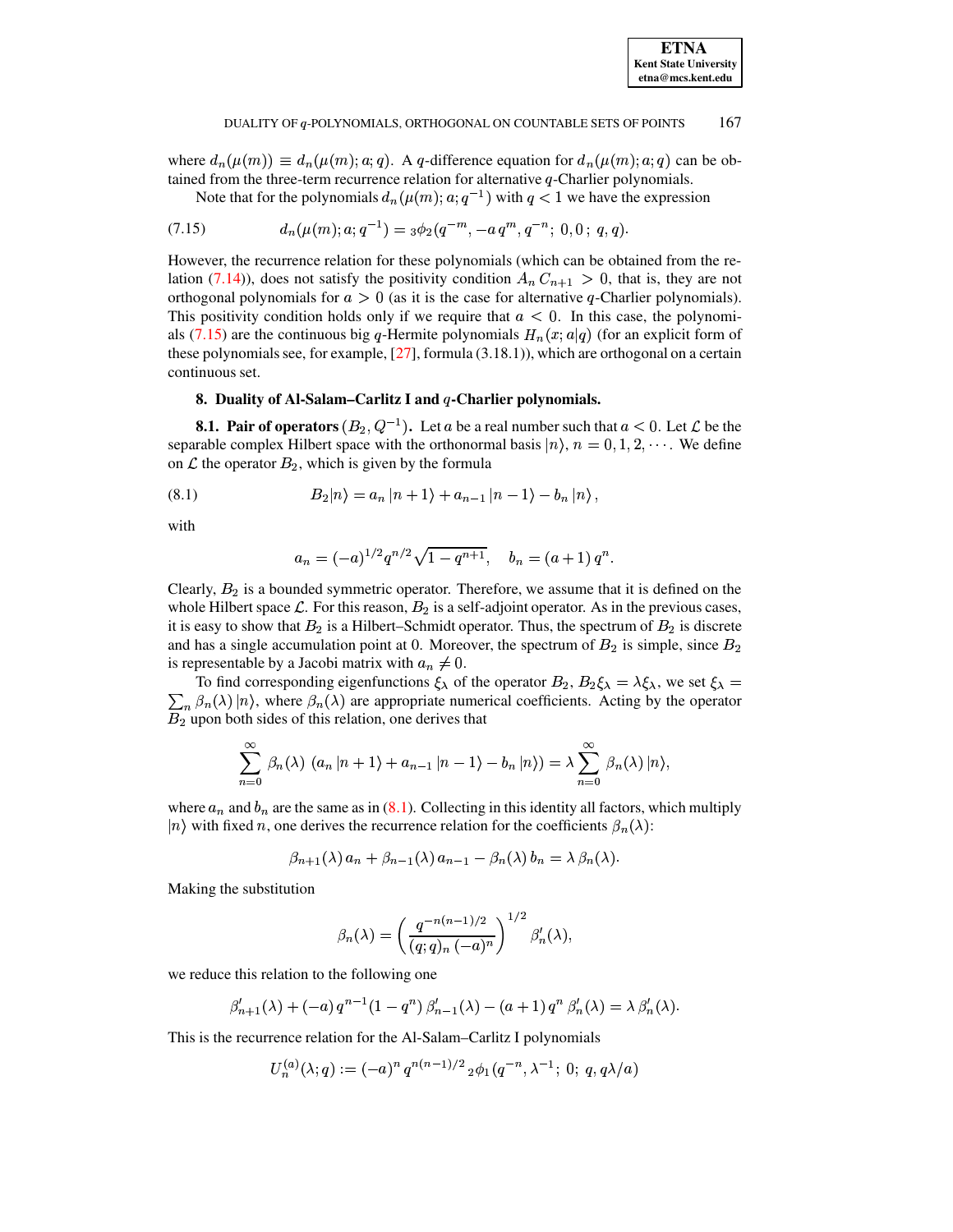(see, formula (3.24.1) in [27]). Therefore,  $\beta_n'(\lambda) = U_n^{(a)}(\lambda; q)$  and

<span id="page-60-1"></span>(8.2) 
$$
\beta_n(\lambda) = \left(\frac{q^{-n(n-1)/2}}{(q;q)_n (-a)^n}\right)^{1/2} U_n^{(a)}(\lambda;q)
$$

For the eigenvectors  $\xi_{\lambda}$  we thus have the expression

(8.3) 
$$
\xi_{\lambda} = \sum_{n=0}^{\infty} \left( \frac{q^{-n(n-1)/2}}{(q;q)_n (-a)^n} \right)^{1/2} U_n^{(a)}(\lambda;q) |n\rangle.
$$

Since the spectrum of the operator  $B_2$  is discrete, only for a discrete set of values of  $\lambda$  these vectors belong to the Hilbert space  $\mathcal{L}$ . This discrete set of eigenvectors determines the spectrum of  $B_2$ .

Let us find the spectrum of the operator  $B_2$  and a set of polynomials, dual to Al-Salam-Carlitz I polynomials. For this purpose we use the operator  $Q^{-1}$ , which is diagonal in the basis  $\{|n\rangle\}$ , and is given as

<span id="page-60-0"></span>
$$
Q^{-1} |n\rangle = q^{-n} |n\rangle
$$

We have to find how the operator  $Q^{-1}$  acts upon the eigenvectors  $\xi_{\lambda}$ , which belong to the Hilbert space  $\mathcal{L}$ . To this end, one can use the q-difference equation for Al-Salam–Carlitz I polynomials, which can be written as

(8.4) 
$$
q^{-n} U_n^{(a)}(\lambda;q) = a q^{-1} \lambda^{-2} U_n^{(a)}(q\lambda;q) - d_\lambda U_n^{(a)}(\lambda;q) + a \lambda^{-2} (1-\lambda)(1-\lambda/a) U_n^{(a)}(q^{-1}\lambda;q),
$$

where  $d_{\lambda} = a(1+q)(1-\lambda)/q\lambda^2$ .

Multiply both sides of (8.4) by  $k_n |n\rangle$  and sum up over n, where  $k_n$  are the coefficients of  $U_n^{(a)}(\lambda;q)$  in the expression (8.2) for  $\beta_n(\lambda)$ . Taking into account formula (8.4) and the fact that  $Q^{-1} |n\rangle = q^{-n} |n\rangle$ , one obtains the relation

<span id="page-60-2"></span>(8.5) 
$$
Q^{-1}\xi_{\lambda} = a q^{-1}\lambda^{-2}\xi_{q\lambda} - d_{\lambda}\xi_{\lambda} + a \lambda^{-2} (1 - \lambda/a)(1 - \lambda)\xi_{q^{-1}\lambda},
$$

which is used in the next subsection.

8.2. Spectrum of  $B_2$  and orthogonality of Al-Salam–Carlitz polynomials. Let us analyze a form of the spectrum of  $B_2$ . If  $\lambda$  is a spectral point of the operator  $B_2$ , then (as it is easy to see from (8.5)) a successive action by the operator  $Q^{-1}$  upon the vector (eigenvector of  $B_2$ )  $\xi_{\lambda}$  leads to the eigenvectors  $\xi_{q^m\lambda}$ ,  $m = 0, \pm 1, \pm 2, \cdots$ . However, since  $B_2$  is a Hilbert-Schmidt operator, not all of these points may belong to the spectrum of  $B_2$ , since  $q^{-m}\lambda \to \infty$ when  $m \to +\infty$  if  $\lambda \neq 0$ . This means that the coefficient of  $\xi_{q^{-1}\lambda'}$  in (8.5) must vanish for some eigenvalue  $\lambda'$ . There are two such values of  $\lambda$ :  $\lambda = 1$  and  $\lambda = a$ . Let us show that both of these points are spectral points of  $B_2$ . Observe that  $U_n^{(a)}(1;q) = (-a)^n q^{n(n-1)/2}$  and  $U_n^{(a)}(a;q) = (-1)^n q^{n(n-1)/2}$ . Hence, for the scalar product  $\langle \xi_1, \xi_1 \rangle$  we have the expression

<span id="page-60-3"></span>
$$
(8.6) \qquad \sum_{n=0}^{\infty} \frac{q^{-n(n-1)/2}}{(q;q)_n(-a)^n} (-a)^{2n} q^{n(n-1)} = \sum_{n=0}^{\infty} \frac{q^{-n(n-1)/2}}{(q;q)_n} (-a)^n = (a;q)_{\infty}.
$$

<span id="page-60-4"></span>Similarly, for  $\langle \xi_a, \xi_a \rangle$  one has the expression

(8.7) 
$$
\langle \xi_a, \xi_a \rangle = \sum_{n=0}^{\infty} \frac{q^{-n(n-1)/2}}{(q;q)_n} (-a)^{-n} = (1/a;q)_{\infty}.
$$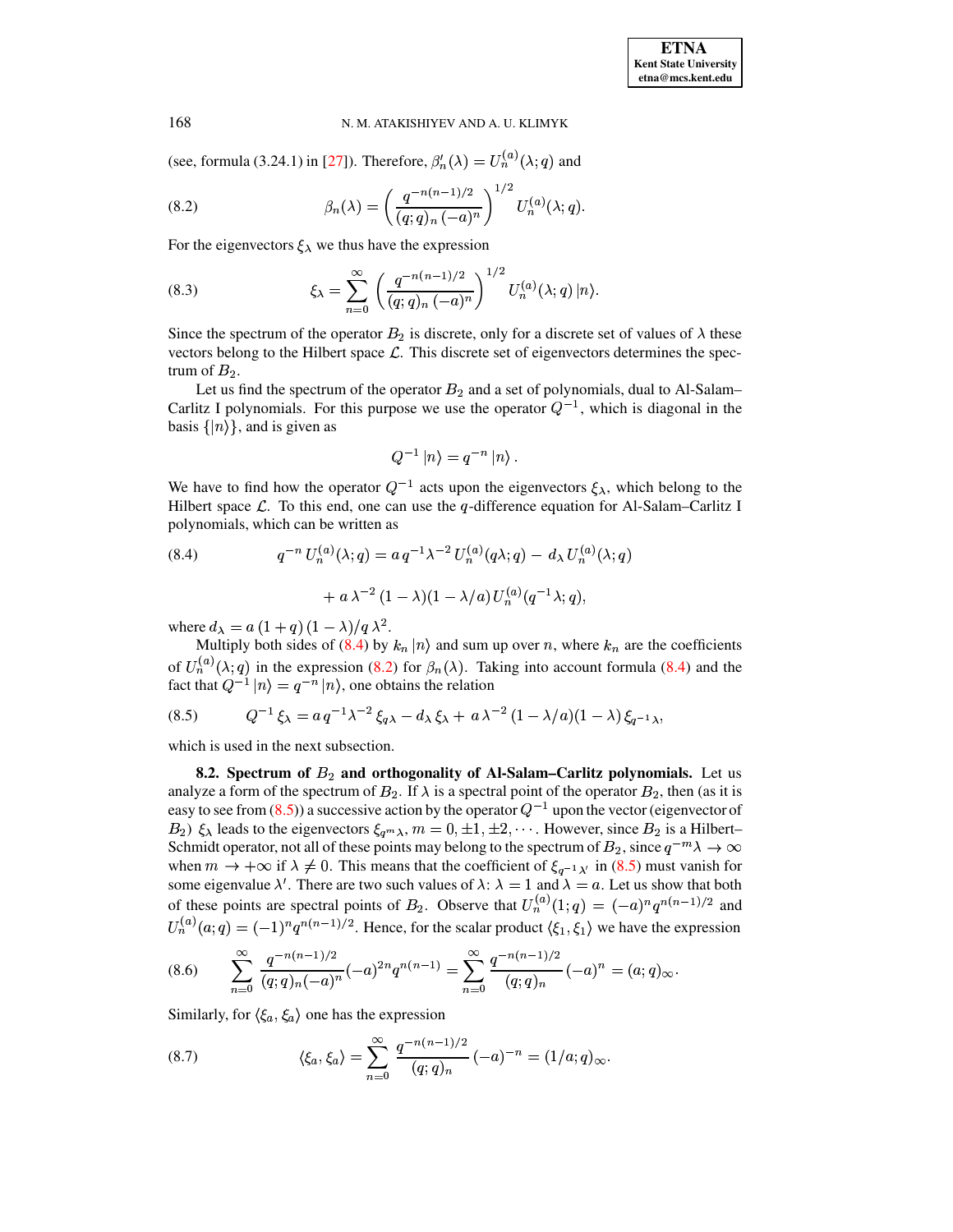Thus, the values  $\lambda = 1$  and  $\lambda = a$  are spectral points of the operator  $B_2$ .

Let us find other spectral points of  $B_2$ . Setting  $\lambda = 1$  in [\(8.5\)](#page-60-2), we see that the operator  $Q^{-1}$  transforms  $\xi_{q0}$  into a linear combination of the vectors  $\xi_{q}$  and  $\xi_{1}$ . We have to show that  $\xi_q$  belongs to the Hilbert space  $\mathcal{L}$ , that is, that

$$
\langle \xi_q, \xi_q \rangle = \sum_{n=0}^\infty \, \frac{q^{n(n-1/2)}}{(q;q)_n \, (-a)^n} \, (-a)^{2n} \, q^{n(n-1)/2} \, \left[ \, U^{(a)}_n(q;q) \, \right]^2 \, < \, \infty \, .
$$

It is made in the same way as in the case of the scalar product  $\langle \psi_{aq^2}, \psi_{aq^2} \rangle$  in subsection 4.2. Therefore,  $\xi_q$  belongs to the Hilbert space  $\mathcal L$  and the point q is an eigenvalue of the operator  $B_2$ . Similarly, setting  $\lambda = q$  in [\(8.5\)](#page-60-2), we find that  $\xi_{q^2}$  is an eigenvector of  $B_2$ and the point  $q^2$  belongs to the spectrum of  $B_2$ . Repeating this procedure, we find that all  $\xi_{q^n}$ ,  $n = 0, 1, 2, \cdots$ , are eigenvectors of  $B_2$  and the set  $q^n$ ,  $n = 0, 1, 2, \cdots$ , belongs to the spectrum of  $B_2$ . Likewise, one concludes that the elements  $\xi_{aq^n}$ ,  $n = 0, 1, 2, \dots$ , are eigenvectors of  $B_2$  and the set  $aq^n$ ,  $n = 0, 1, 2, \dots$ , belongs to the spectrum of  $B_2$ . So far, we do not know yet whether there are other spectral points or not.

The vectors  $\xi_{q^n}$  and  $\xi_{aq^n}$ ,  $n = 0, 1, 2, \cdots$ , are linearly independent elements of the Hilbert space  $\mathcal{L}$ . Suppose that values  $q^n$  and  $aq^n$ ,  $n = 0, 1, 2, \cdots$ , constitute a whole spectrum of  $B_2$ . Then the set of vectors  $\xi_{q^n}$  and  $\xi_{aq^n}$ ,  $n = 0, 1, 2, \dots$ , is a basis in the Hilbert space  $\mathcal{L}$ . Introducing the notations  $\Xi_k := \xi_{q^k}$  and  $\Xi'_k := \xi_{aq^k}, k = 0, 1, 2, \cdots$ , we find from [\(8.5\)](#page-60-2) that

$$
Q^{-1} \Xi_n = a q^{-2n-1} \Xi_{n+1} - d_n \Xi_n + a q^{-2n} (1 - q^n) (1 - q^n/a) \Xi_{n-1},
$$
  

$$
Q^{-1} \Xi'_n = a^{-1} q^{-2n-1} \Xi'_{n+1} - d'_n \Xi'_n + a^{-1} q^{-2n} (1 - q^n) (1 - a q^n) \Xi'_{n-1},
$$

where

$$
d_n = a (1+q)(1-q^n) q^{-(2n+1)}, \qquad d'_n = (1+q)(1-a q^n) a^{-1} q^{-(2n+1)}.
$$

As we see, the matrix of the operator  $Q^{-1}$  in the basis  $\Xi_n$ ,  $\Xi'_n$ ,  $n = 0, 1, 2, \dots$ , is not symmetric, although in the initial basis  $|m\rangle$ ,  $m = 0, 1, 2, \dots$ , it was symmetric. The reason is that the matrix  $M := ((a_{mn})_{m,n=0}^{\infty} (a'_{mn})_{m,n=0}^{\infty}) \equiv ((a_{mn})_{m,n=0}^{\infty})$  with entries

$$
a_{mn} := \beta_m(q^n), \quad a'_{mn} := \beta_m(aq^n), \quad m, n = 0, 1, 2, \cdots,
$$

where  $\beta_m(dq^n)$ ,  $d = 1$ , a, are the coefficients [\(8.2\)](#page-60-1) in the expansion

$$
\xi_{dq^n} = \sum_m \, \beta_m(dq^n) \, |n\rangle \, ,
$$

is not unitary. This fact is equivalent to the statement that the basis  $\Xi_n = \xi_{q^n}, \Xi'_n = \xi_{aq^n},$  $n = 0, 1, 2, \dots$ , is not normalized. To normalize it, one has to multiply  $\Xi_n$  by corresponding numbers  $c_n$  and  $\Xi'_n$  by corresponding numbers  $c'_n$ . Let  $\Xi_n = c_n \Xi_n$  and  $\Xi'_n = c'_n \Xi'_n$ ,  $n =$  $(0, 1, 2, \dots)$ , be a normalized basis. Then the matrix of the operator  $Q^{-1}$  is symmetric in this basis. Since  $Q^{-1}$  has in the basis  $\{\Xi_n, \Xi'_n\}$  the form

$$
Q^{-1}\hat{\Xi}_n = c_{n+1}^{-1}c_n a q^{-2n-1}\hat{\Xi}_{n+1} - d_n \hat{\Xi}_n + c_{n-1}^{-1}c_n a q^{-2n} (1 - q^n)(1 - q^n/a)\hat{\Xi}_{n-1},
$$
  
\n
$$
Q^{-1}\hat{\Xi}'_n = c_{n+1}^{-1}c_n' a^{-1}q^{-2n-1}\hat{\Xi}'_{n+1} - d_n' \hat{\Xi}'_n + c_{n-1}^{-1}c_n' a^{-1}q^{-2n} (1 - q^n)(1 - aq^n)\hat{\Xi}'_{n-1}.
$$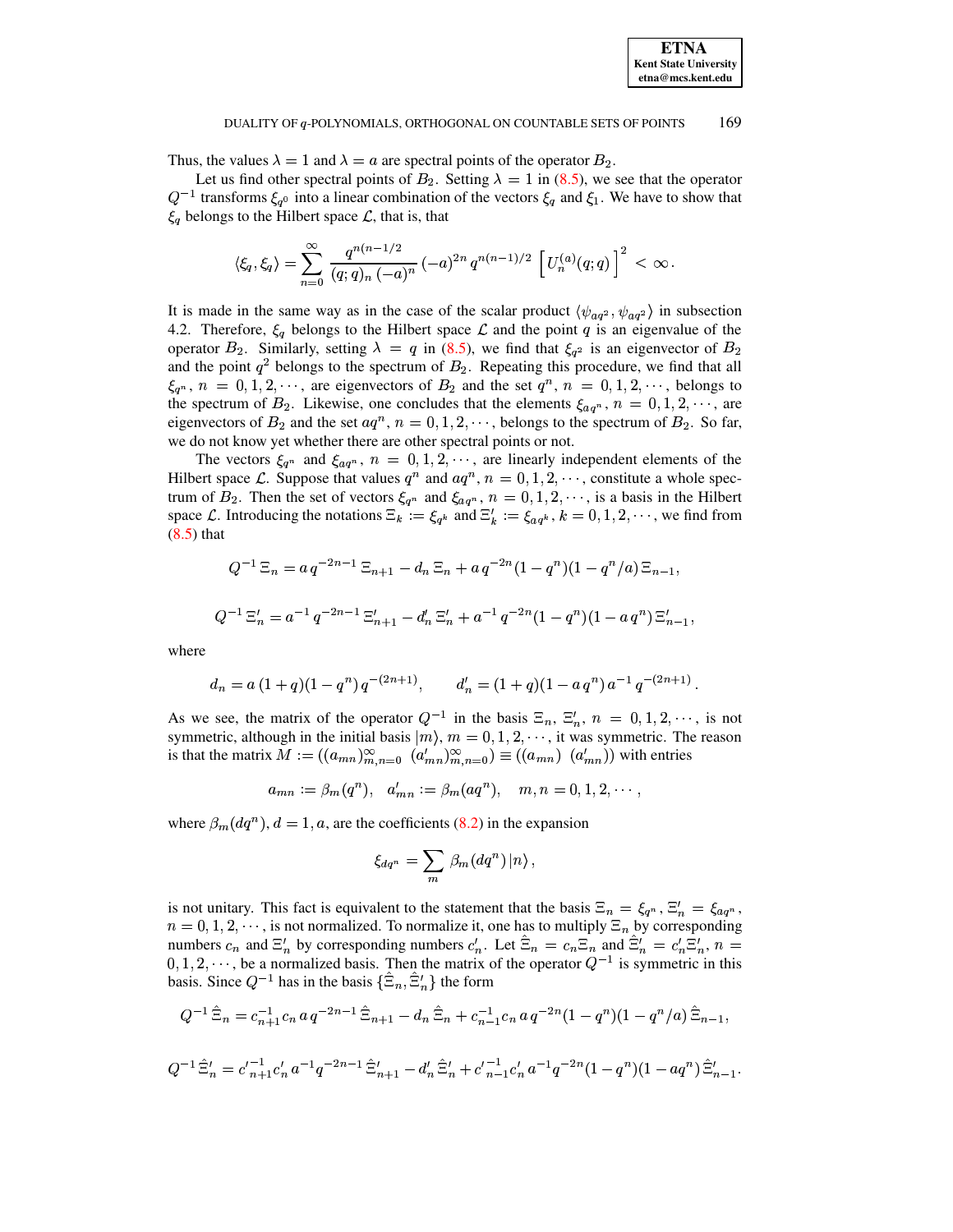then its symmetricity means that

$$
c_{n+1}^{-1}c_n a q^{-2n-1} = c_n^{-1}c_{n+1} a q^{-2n-2} (1 - q^{n+1})(1 - q^{n+1}/a),
$$
  

$$
c'_{n+1}c'_n a^{-1} q^{-2n-1} = c'_n c'_{n+1} a^{-1} q^{-2n-2} (1 - a q^{n+1})(1 - q^{n+1}),
$$

that is,

$$
\frac{c_n}{c_{n-1}} = \sqrt{\frac{q}{(1-q^n)(1-q^n/a)}}, \quad \frac{c'_n}{c'_{n-1}} = \sqrt{\frac{q}{(1-q^n)(1-aq^n)}}.
$$

Therefore, for the coefficients  $c_n$  and  $c'_n$  we have the expressions

$$
c_n = c \, \frac{q^{n/2}}{(q/a;q)_n^{1/2}(q;q)_n^{1/2}}, \quad c'_n = c' \frac{q^{n/2}}{(aq;q)_n^{1/2}(q;q)_n^{1/2}}
$$

where  $c$  and  $c'$  are some constant.

Thus, in the expansions

$$
\hat{\xi}_{q^n} \equiv \hat{\Xi}_n = \sum_m c_n \,\beta_m(q^n) \, |m\rangle \equiv \sum_m \hat{a}_{mn} \, |m\rangle \,,
$$
  

$$
\hat{\xi}_{aq^n} \equiv \hat{\Xi}'_n = \sum_m c'_n \,\beta_m(aq^n) \, |m\rangle \equiv \sum_m \hat{a}'_{mn} \, |m\rangle \,,
$$

the matrix  $\hat{M} := (\hat{a}_{mn} \hat{a}_{mn}')$  with entries

$$
\hat{a}_{mn} = c_n \beta_m(q^n) = c \left( \frac{q^n}{(q/a;q)_n (q;q)_n} \frac{q^{-m(m-1)/2}}{(q;q)_m (-a)^m} \right)^{1/2} U_m^{(a)}(q^n;q),
$$
  

$$
\hat{a}'_{mn} = c'_n \beta_m(aq^n) = c' \left( \frac{q^n}{(aq;q)_n (q;q)_n} \frac{q^{-m(m-1)/2}}{(q;q)_m (-a)^m} \right)^{1/2} U_m^{(a)}(aq^n;q),
$$

is unitary, provided that the constants c and c' are appropriately chosen. In order to calculate these constants, we use the relations  $\sum_{m=0}^{\infty} |\hat{a}_{mn}|^2 = 1$  and  $\sum_{m=0}^{\infty} |\hat{a}'_{mn}|^2 = 1$  for  $n = 0$ .<br>Then these sums

(8.8) 
$$
c = (a;q)_\infty^{-1/2}, \quad c' = (1/a;q)_\infty^{-1/2}.
$$

The coefficients  $c_n$  and  $c'_n$  are thus real and equal to

<span id="page-62-2"></span><span id="page-62-1"></span>
$$
c_n = \frac{q^{n/2}}{(a;q)_\infty^{1/2}(q/a;q)_n^{1/2}(q;q)_n^{1/2}}, \quad c'_n = \frac{q^{n/2}}{(1/a;q)_\infty^{1/2}(aq;q)_n^{1/2}(q;q)_n^{1/2}}.
$$

The orthogonality of the matrix  $M$  means that

(8.9) 
$$
\sum_{m} \hat{a}_{mn} \hat{a}_{mn'} = \delta_{nn'}, \sum_{m} \hat{a}'_{mn} \hat{a}'_{mn'} = \delta_{nn'}, \sum_{m} \hat{a}_{mn} \hat{a}'_{mn'} = 0,
$$

<span id="page-62-0"></span>(8.10) 
$$
\sum_{n} (\hat{a}_{mn}\hat{a}_{m'n} + \hat{a}'_{mn}\hat{a}'_{m'n}) = \delta_{mm'}.
$$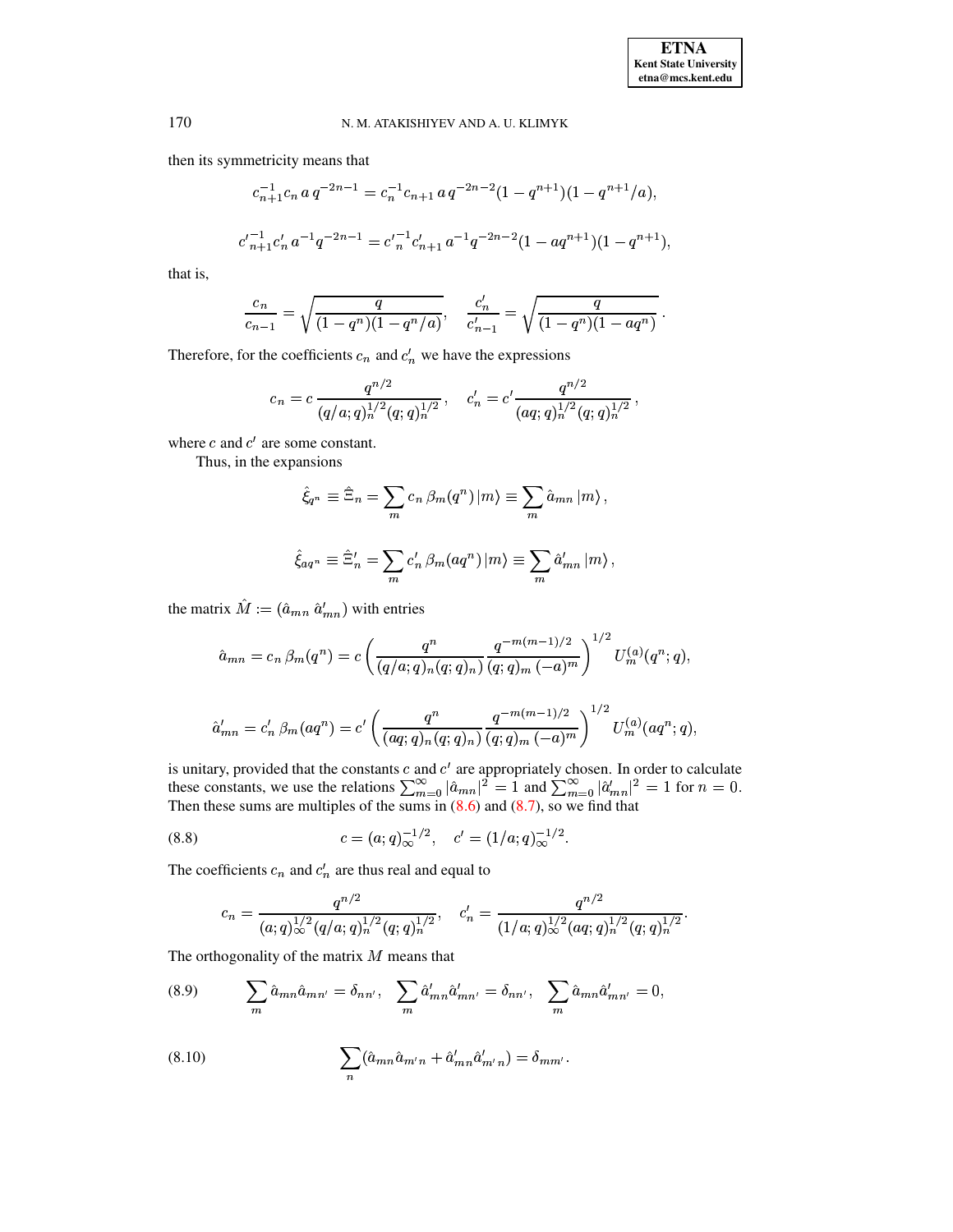Substituting into (8.10) the expressions for  $\hat{a}_{mn}$  and  $\hat{a}'_{mn}$ , we obtain

$$
\frac{1}{(a;q)_{\infty}} \sum_{m=0}^{\infty} \frac{q^m}{(q/a;q)_m (q;q)_m} U_n^{(a)}(q^m;q) U_{n'}^{(a)}(q^m;q)
$$

$$
+ \frac{1}{(1/a;q)_{\infty}} \sum_{m=0}^{\infty} \frac{q^m}{(aq;q)_m (q;q)_m} U_n^{(a)}(aq^m;q) U_{n'}^{(a)}(aq^m;q)
$$

<span id="page-63-0"></span>(8.11) 
$$
= (-a)^n (q;q)_n q^{n(n-1)/2} \delta_{nn'},
$$

which must yield the orthogonality relation for Al-Salam-Carlitz I polynomials. A problem, which remains to be clarified, is the following. We have assumed that the points  $q^n$  and  $aq^n$ ,  $n = 0, 1, 2, \dots$ , exhaust the whole spectrum of  $B_2$ . Let us show that this is the case.

If the operator  $B_2$  had other spectral points  $x_k$ , then on the left-hand side of (8.11)<br>there would be other summands  $\mu_{x_k} U_n^{(a)}(x_k; q) U_{n'}^{(a)}(x_k; q)$ , corresponding to these additional points. Let us show that these additional summands do not appear. For this we set  $n = n' = 0$  in the relation (8.11) with the additional summands. This results in the equality

$$
(8.12) \frac{1}{(a;q)_{\infty}} \sum_{m=0}^{\infty} \frac{q^m}{(q/a;q)_m (q;q)_m} + \frac{1}{(1/a;q)_{\infty}} \sum_{m=0}^{\infty} \frac{q^m}{(aq;q)_m (q;q)_m} + \sum_{k} \mu_{x_k} = 1.
$$

In order to show that  $\sum_{k} \mu_{x_k} = 0$ , take into account the relation

<span id="page-63-1"></span>
$$
\frac{(Aq/C, Bq/C;q)_\infty}{(q/C, ABq/C;q)_\infty} {}_2\phi_1(A, B; C; q, q)
$$
  
+ 
$$
\frac{(A, B; q)_\infty}{(C/q, ABq/C;q)_\infty} {}_2\phi_1(Aq/C, Bq/C;q^2/C; q, q) = 1
$$

(see formula (2.10.13) in [21]). Putting here  $A = 0$ ,  $B = 0$  and  $C = q/a$ , we obtain relation (8.12) without the summand  $\sum_k \mu_{x_k}$ . Therefore, one concludes that  $\sum_k \mu_{x_k}$ 0. This means that additional summands do not appear in  $(8.11)$  and it does represent the orthogonality relation for the Al-Salam-Carlitz polynomials. Due to this orthogonality, we arrive at the following statement:

PROPOSITION 8.1. The spectrum of the operator  $B_2$  coincides with the set of points  $q^n$ and  $aq^n$ ,  $n = 0, 1, 2, \cdots$ . This spectrum is simple and has one accumulation point at 0.

8.3. Duals to Al-Salam-Carlitz I polynomials. Now we consider the identities (8.9), which give the orthogonality relations for the matrix elements  $\hat{a}_{mn}$  and  $\hat{a}'_{mn}$ , considered as functions of  $m$ . Up to multiplicative factors they coincide with

<span id="page-63-2"></span>
$$
(8.13) \tFn(x; a; q) = {}_2\phi_1(x, q^{-n}; 0; q, q^{n+1}/a), \quad n = 0, 1, 2, \cdots,
$$

<span id="page-63-3"></span>(8.14) 
$$
F'_n(x;a;q) = {}_2\phi_1(x,aq^{-n}; 0; q,q^{n+1}), \quad n = 0,1,2,\cdots,
$$

considered on the set of points  $q^{-m}$ ,  $m = 0, 1, 2, \cdots$ . Namely, we have

$$
\hat{a}_{mn} = c \left( \frac{q^n}{(q/a;q)_n (q;q)_n} \frac{q^{-m(m-1)/2}}{(q;q)_m (-a)^m} \right)^{1/2} (-a)^m q^{m(m-1)/2} F_n(q^{-m};a;q)
$$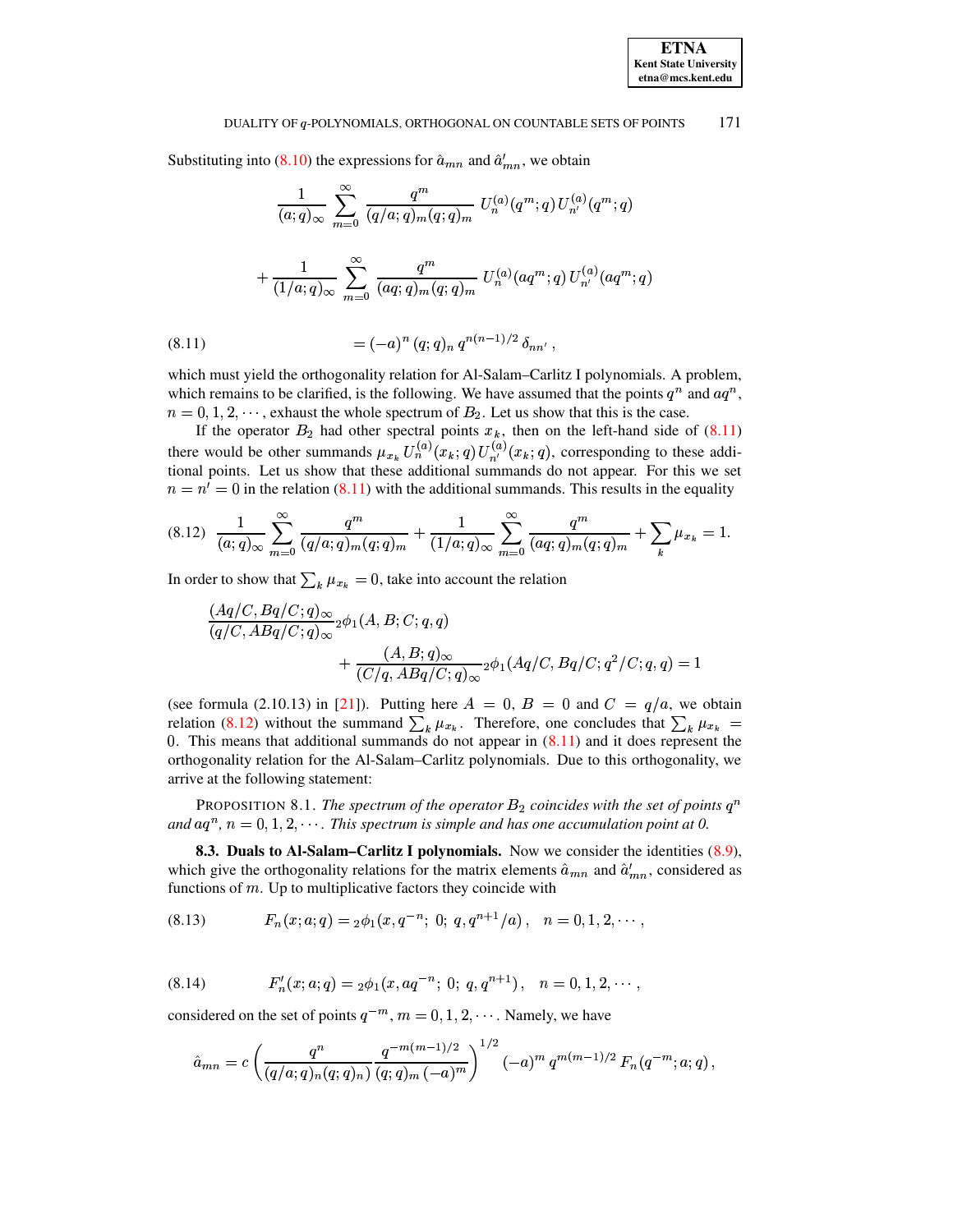**ETNA Kent State University**  $etna@mcs. kent.edu$ 

#### <span id="page-64-2"></span>N. M. ATAKISHIYEV AND A. U. KLIMYK

$$
\hat{a}'_{mn} = c' \left( \frac{q^n}{(aq;q)_n(q;q)_n} \frac{q^{-m(m-1)/2}}{(q;q)_m (-a)^m} \right)^{1/2} (-a)^m q^{m(m-1)/2} F'_n(q^{-m};a;q),
$$

where c and c' are given by  $(8.8)$ . The relations  $(8.9)$  lead to the following orthogonality relations for the functions  $(8.13)$  and  $(8.14)$ :

$$
(8.15) \quad (a;q)_\infty^{-1} \sum_{m=0}^\infty \rho(m) \, F_n(q^{-m};a;q) \, F_{n'}(q^{-m};a;q) = (q/a;q)_n \, (q;q)_n \, q^{-n} \, \delta_{nn'}
$$

<span id="page-64-3"></span>
$$
(8.16) \quad (1/q;q)_{\infty} \sum_{m=0}^{\infty} \rho(m) F'_n(q^{-m};a;q) F'_{n'}(q^{-m};a;q) = (aq;q)_n (q;q)_n q^{-n} \delta_{nn'} ,
$$

<span id="page-64-4"></span>(8.17) 
$$
\sum_{m=0}^{\infty} \rho(m) F_n(q^{-m}; a; q) F'_{n'}(q^{-m}; a; q) = 0,
$$

where

$$
\rho(m) = \frac{(-a)^m}{(q;q)_m} q^{m(m-1)/2}
$$

Comparing the expression (8.13) for the functions  $F_n(q^{-m}; a; q)$  with the expression

<span id="page-64-0"></span>
$$
C_n(q^{-m};a';q) := {}_2\phi_1(q^{-n},q^{-m}; 0; q,-q^{n+1}/a')
$$

for the  $q$ -Charlier polynomials, one concludes that

(8.18) 
$$
F_n(q^{-m}; a; q) = C_n(q^{-m}; -a; q).
$$

Applying the transformation formula (see (III.6) from Appendix III in [21])

<span id="page-64-1"></span>
$$
{}_2\phi_1(q^{-n},b;\;0;\;q,z)=(bz/q)^n\,{}_2\phi_1(q^{-n},q/z;\;0;\;q,q/b)
$$

to the expression for the functions  $F_n'(q^{-m}; a; q)$ , we derive that

(8.19) 
$$
F'_n(q^{-m}; a; q) = (-a)^{-m} C_n(q^{-m}; -1/a; q)
$$

Substituting the expressions  $(8.18)$  and  $(8.19)$  into the relations  $(8.15)$  and  $(8.16)$ , we obtain the orthogonality relations for the q-Charlier polynomials  $C_n(q^{-m};-a;q)$  and  $C_n(q^{-m};$  $-1/a$ ; q), where  $a < 0$ . For  $C_n(q^{-m}) \equiv C_n(q^{-m}; a'; q)$ ,  $a' > 0$ , it has the form

$$
\sum_{m=0}^{\infty} \frac{a'^m}{(q;q)_m} q^{m(m-1)/2} C_n(q^{-m}) C_{n'}(q^{-m}) = (-a';q)_{\infty} q^{-n} (-q/a';q)_n (q;q)_n \delta_{nn'}
$$

It coincides with the orthogonality relation known from the literature (see, for example, Chapter  $7$  in  $[21]$ ).

Thus, we have shown that duals of the family of Al-Salam–Carlitz I polynomials  $U_n^{(a)}$  $q^{-m}$ ; q) are two sets of q-Charlier polynomials, one taken with the parameter  $-a$  and the second one with the parameter  $-1/a$ .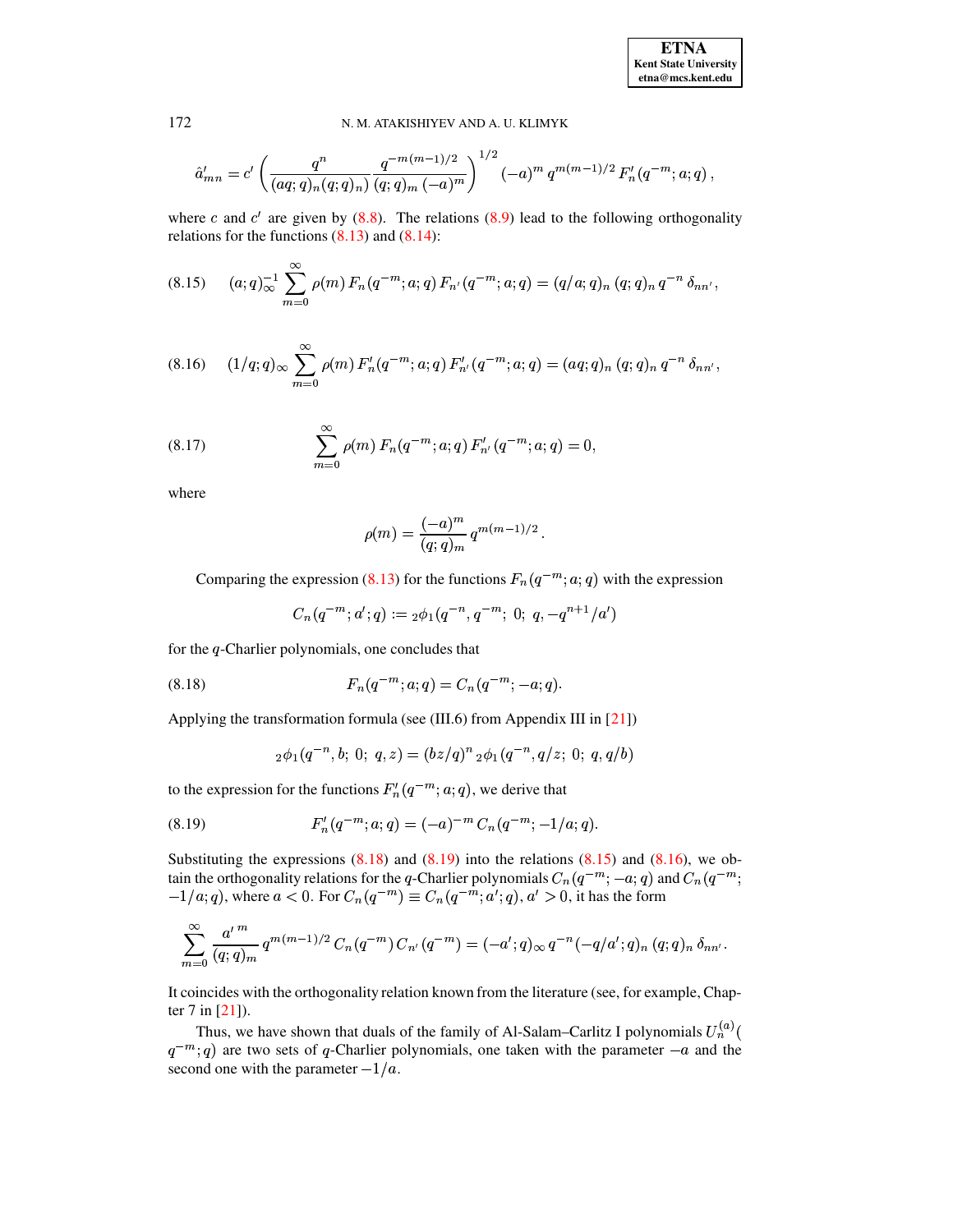The relation  $(8.17)$  leads to the following equality for q-Charlier polynomials:

$$
\sum_{m=0}^{\infty} \frac{q^{m(m-1)/2}}{(q;q)_m} C_n(q^{-m};-a;q) C_{n'}(q^{-m};-1/a;q)) = 0
$$

where  $a < 0$ .

The set of functions (8.13) and (8.14) form an orthonormal basis in the Hilbert space  $l^2$ of functions, defined on the set of points  $m = 0, 1, 2, \dots$ , with the scalar product

$$
\langle f_1, f_2 \rangle = \sum_{m=0}^{\infty} \rho(m) f_1(m) \overline{f_2(m)},
$$

where  $\rho(m)$  is the same as in formulas (8.15)–(8.17). One can deduce from this fact that the q-Charlier polynomials  $C_n(q^{-m};a';q)$ ,  $a' > 0$ , correspond to indeterminate moment problem and the orthogonality measure for them, obtained above, is not extremal.

# 9. Duality of little  $q$ -Laguerre and Al-Salam-Carlitz II polynomials.

**9.1. Pair of operators**  $(B_3, Q^{-1})$ . Let  $\mathcal{H} \equiv \mathcal{H}_a$  be a separable complex Hilbert space of functions, used in sections 3–7, with the polynomial basis  $f_n$ ,  $n = 0, 1, 2, \dots$ , in it. We fix a real number a such that  $0 < a < q^{-1}$ . Let  $B_3$  be the operator on  $\mathcal{H} \equiv \mathcal{H}_a$ , acting upon the basis elements  $f_n$  as

<span id="page-65-0"></span>
$$
(9.1) \t B_3 f_n = a_n f_{n+1} + a_{n-1} f_{n-1} + b_n f_n,
$$

with

$$
a_n = -a^{1/2}q^{n+1/2}\sqrt{(1-q^{n+1})(1-aq^{n+1})}, \quad b_n = q^n(1+a) - aq^{2k}(1+q).
$$

Clearly,  $B_3$  is a symmetric operator.

Since  $a_n \to 0$  and  $b_n \to 0$  when  $n \to \infty$ , the operator  $B_3$  is bounded. We assume that it is defined on the whole Hilbert space  $H$  and, therefore, it is a self-adjoint operator. Exactly as in the previous cases one can show that  $B_3$  is a Hilbert–Schmidt operator. This means that the spectrum of  $B_3$  is discrete and has a single accumulation point at 0. Moreover, a spectrum of  $B_3$  is simple, since  $B_3$  is representable by a Jacobi matrix with  $a_n \neq 0$ .

To find eigenfunctions  $\xi_{\lambda}$  of the operator  $B_3$ ,  $B_3 \xi_{\lambda} = \lambda \xi_{\lambda}$ , we set

$$
\xi_{\lambda} = \sum_{n} \beta_{n}(\lambda) f_{n},
$$

where  $\beta_n(\lambda)$  are appropriate numerical coefficients. Acting by the operator  $B_3$  upon both sides of this relation, one derives that

$$
\sum_{n=0}^{\infty} \beta_n(\lambda) \left[ a_n f_{n+1} + a_{n-1} f_{n-1} + b_n f_n \right] = \lambda \sum_{n=0}^{\infty} \beta_n(\lambda) f_n,
$$

where  $a_n$  and  $b_n$  are the same as in (9.1). Collecting in this identity all factors, which multiply  $f_n$  with fixed n, one derives the recurrence relation for the coefficients  $\beta_n(\lambda)$ :

$$
\beta_{n+1}(\lambda) a_n + \beta_{n-1}(\lambda) a_{n-1} + \beta_n(\lambda) b_n = \lambda \beta_n(\lambda).
$$

The substitution

$$
\beta_n(\lambda) = \left(\frac{(aq;q)_n}{(aq)^n(q;q)_n}\right)^{1/2} \beta'_n(\lambda)
$$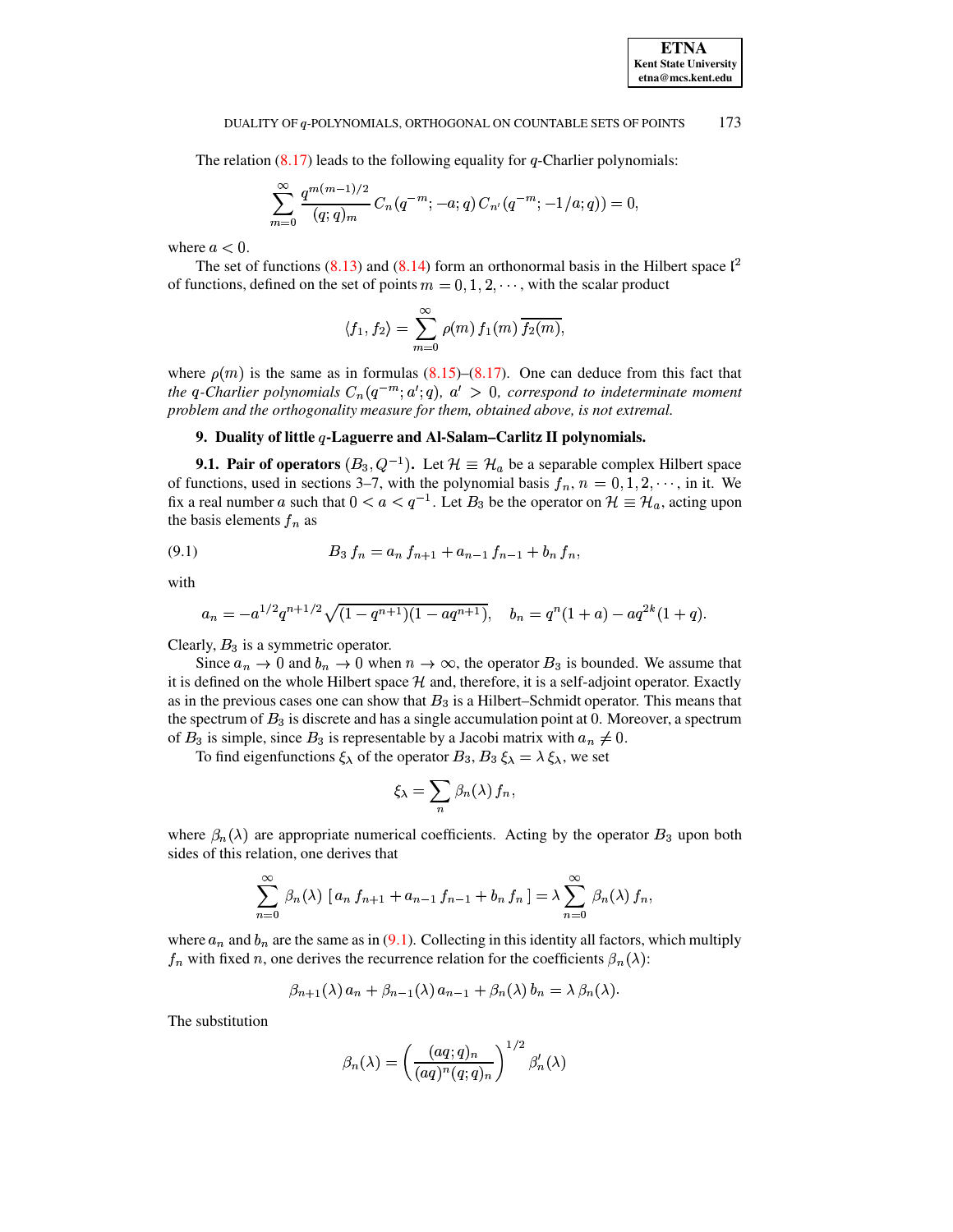reduces this relation to the following one

$$
-q^n(1-aq^{n+1})\,\beta'_{n+1}(\lambda)-aq^n(1-q^n)\,\beta'_{n-1}(\lambda)+(q^n-aq^{2n+1}+aq^n-aq^{2n})\,\beta'_n(\lambda)=\lambda\,\beta'_n(\lambda).
$$

<span id="page-66-1"></span>This is the recurrence relation for the little  $q$ -Laguerre (Wall) polynomials

$$
(9.2) \ \ p_n(\lambda; a|q) :=_2 \phi_1(q^{-n}, 0; \ aq; \ q; q\lambda) = (a^{-1}q^{-n}; q)_n^{-1} \ _2 \phi_0(q^{-n}, \lambda^{-1}; -; \ q; \lambda/a).
$$

<span id="page-66-6"></span>Thus, we have  $\beta'_k(\lambda) = p_n(\lambda; a|q)$  and, consequently,

(9.3) 
$$
\beta_n(\lambda) = \left(\frac{(aq;q)_n}{(aq)^n(q;q)_n}\right)^{1/2} p_n(\lambda;a|q).
$$

<span id="page-66-3"></span>This means that eigenfunctions of the operator  $B_3$  are of the form

$$
(9.4) \quad \xi_{\lambda}(x) = \sum_{k=0}^{\infty} \left( \frac{(aq;q)_k}{(aq)^k(q;q)_k} \right)^{1/2} p_k(\lambda; a|q) f_k = \sum_{k=0}^{\infty} a^{-k/4} \frac{(aq;q)_k}{(q;q)_k} p_k(\lambda; a|q) x^k.
$$

<span id="page-66-0"></span>The expression for the eigenfunctions can be summed up. To show this one needs to know a generating function

(9.5) 
$$
F(x; t; a|q) := \sum_{n=0}^{\infty} \frac{(aq; q)_n}{(q; q)_n} p_n(x; a|q) t^n
$$

for the little  $q$ -Laguerre polynomials. To evaluate  $(9.5)$ , we start with the second expression in [\(9.2\)](#page-66-1) in terms of the basic hypergeometric series  $_2\phi_0$ . Substituting it into [\(9.5\)](#page-66-0) and using the relation

<span id="page-66-4"></span>
$$
\frac{(q^{-n};q)_k}{(q;q)_k} = (-1)^k q^{-kn+k(k-1)/2} \frac{(q;q)_n}{(q;q)_k (q;q)_{n-k}},
$$

<span id="page-66-2"></span>one obtains that

$$
(9.6) \qquad F(x;\,t;\,a|q) = \sum_{n=0}^{\infty} (-aqt)^n q^{n(n-1)/2} \sum_{k=0}^n \frac{(x^{-1};q)_k}{(q;q)_k (q;q)_{n-k}} (q^{-n}x/a)^k.
$$

Interchanging the order of summations in  $(9.6)$  leads to the desired expression

(9.7) 
$$
F(x; t; a|q) = E_q(-aqt) \, {}_2\phi_0(x^{-1}, 0; -; q; xt),
$$

where  $E_q(z) = (-z; q)_{\infty}$  is the q-exponential function of Jackson.

Similarly, if one substitutes into  $(9.5)$  the explicit form of the little q-Laguerre polynomials in terms of  $_2\phi_1$  from [\(9.2\)](#page-66-1), this yields an expression

(9.8) 
$$
F(x; t; a|q) = \frac{E_q(-aqt)}{E_q(-t)} \, {}_2\phi_1(0,0; q/t; q; qx).
$$

Using in  $(9.4)$  the explicit form of the generating function  $(9.7)$  for the little q-Laguerre polynomials, one arrives at

<span id="page-66-5"></span>
$$
\xi_{\lambda}(x) = E_q(-qa^{-3/4}x) \, \partial_0(\lambda^{-1}, 0; -; q; a^{-1/4}\lambda x).
$$

Another expression for  $\xi_{\lambda}(x)$  can be written by using formula [\(9.8\)](#page-66-5).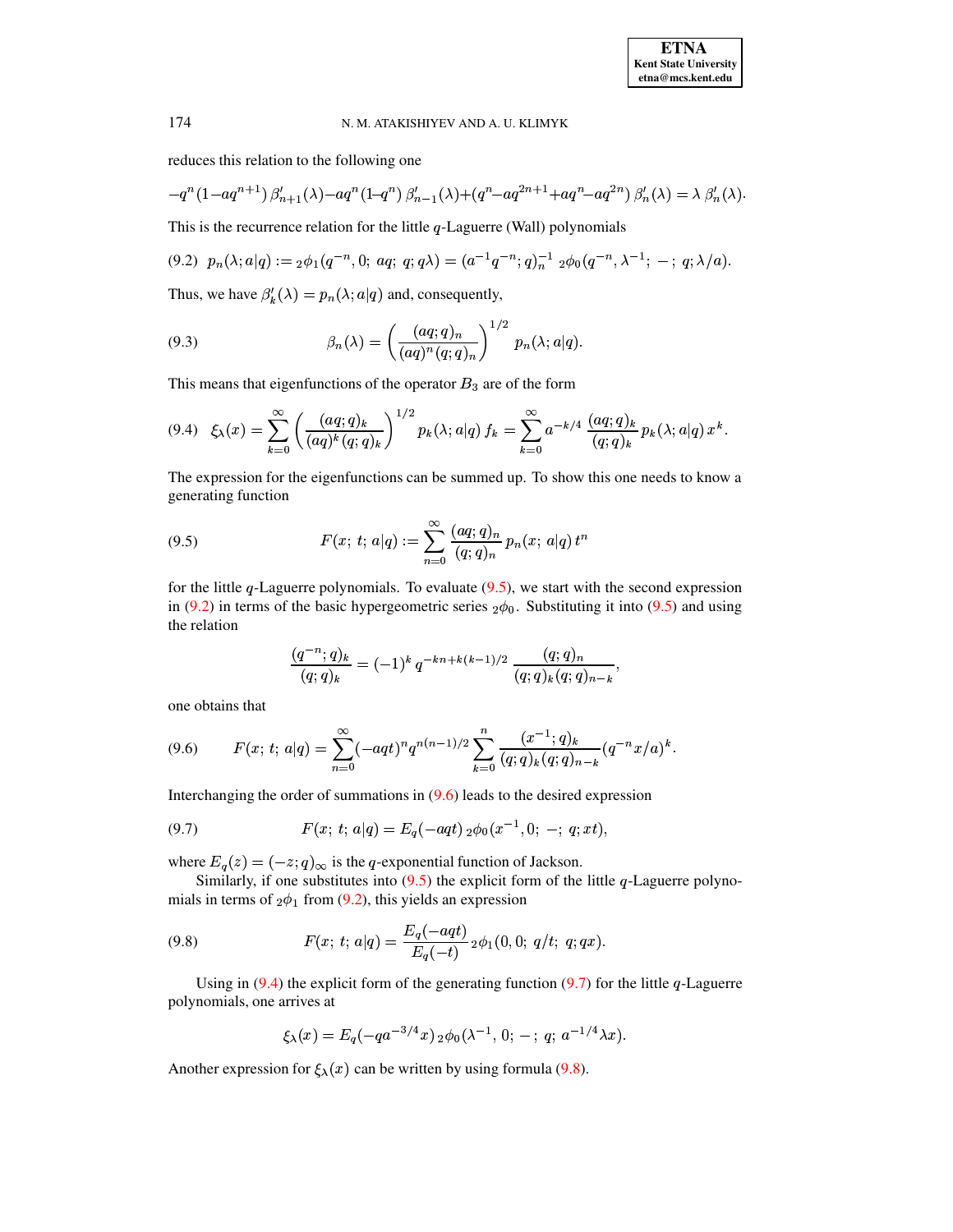Since the spectrum of the operator  $B_3$  is discrete, only for a discrete set of values of  $\lambda$  the functions (9.4) belong to the Hilbert space  $H$ . This discrete set of eigenvectors determines a spectrum of  $B_3$ .

Now we look for the spectrum of  $B_3$  and for a set of polynomials, dual to little q-Laguerre polynomials. To this end we use the operator  $Q^{-1}$ , where Q is given by the formula  $Q f_n =$  $q^n$   $f_n$ . In order to find how the operator  $Q^{-1}$  acts upon eigenfunctions of  $B_3$ , one can use the  $q$ -difference equation

<span id="page-67-0"></span>
$$
(9.9) \qquad q^{-n}\lambda \, p_n(\lambda) = -a \, p_n(q\lambda) + (2 + a - \lambda) \, p_n(\lambda) - (1 - \lambda) \, p_n(q^{-1}\lambda)
$$

for the little q-Laguerre polynomials  $p_n(\lambda) \equiv p_n(\lambda; a|q)$  (see formula (3.20.4) in [27]). Multiply both sides of (9.9) by  $d_n |n\rangle$  and sum up over n, where  $d_n$  are the coefficients of  $p_n(\lambda; a|q)$  in the expression (9.3) for  $\beta_n(\lambda)$ . Taking into account formula (9.9) and the fact that  $Q^{-1} f_n = q^{-n} f_n$ , one obtains the relation

<span id="page-67-1"></span>
$$
(9.10) \tQ^{-1}\xi_{\lambda} = -a\lambda^{-1}\xi_{q\lambda} + \lambda^{-1}(2+a-\lambda)\xi_{\lambda} - \lambda^{-1}(1-\lambda)\xi_{q^{-1}\lambda},
$$

which is used in the next section.

**9.2.** The spectrum of  $B_3$  and orthogonality of little q-Laguerre polynomials. Let us find, by using the operators  $B_3$  and  $Q^{-1}$ , a basis in the Hilbert space H, which consists of eigenfunctions of the operator  $B_3$  in a normalized form, and the unitary matrix  $A$ , connecting this basis with the initial basis  $f_n$ ,  $n = 0, 1, 2, \dots$ , in H. First we have to find the spectrum of  $B_3$ .

Let us first look at a form of the spectrum of  $B_3$ . If  $\lambda$  is a spectral point of the operator  $B_3$ , then (as it is easy to see from (9.10)) a successive action by the operator  $Q^{-1}$  upon the function (eigenfunction of  $B_3$ )  $\xi_{\lambda}$  leads to the eigenfunctions  $\xi_{q^m\lambda}$ ,  $m = 0, \pm 1, \pm 2, \cdots$ . However, since  $B_3$  is a Hilbert-Schmidt operator, not all of these points belong to the spectrum of  $B_3$ , since  $q^{-m}\lambda \to \infty$  when  $m \to +\infty$ . This means that the coefficient  $\lambda^{r-1} - 1$ of  $\xi_{q^{-1}\lambda'}$  in (9.10) must vanish for some eigenvalue  $\lambda'$ . Clearly, it vanishes when  $\lambda' = 1$ . Moreover, this is the only possibility for the coefficient of  $\xi_{q^{-1}\lambda}$  in (9.10) to vanish, that is, the point  $\lambda = 1$  is a spectral point for the operator  $B_3$ . Let us show that the corresponding eigenfunction  $\xi_1 \equiv \xi_{q^0}$  belongs to the Hilbert space H.

One has the following equality

$$
p_n(1;a|q) = {}_2\phi_1(q^{-n},0; aq; q,q) = \frac{(aq)^n}{(aq;q)_n} q^{n(n-1)/2}.
$$

Therefore, for the scalar product  $\langle \xi_1, \xi_1 \rangle$  in H we have

$$
\langle \xi_1, \xi_1 \rangle = \sum_{n=0}^{\infty} \frac{(aq;q)_n}{(aq)^n (q;q)_n} p_n^2(1;a|q) = (-1;q)_{\infty}.
$$

Thus, the point  $\lambda = 1$  does belong to the spectrum of  $B_3$ .

Let us find other spectral points of the operator  $B_3$ . Setting  $\lambda = 1$  in (9.10), we see that the operator  $Q^{-1}$  transforms  $\xi_{q^0}$  into a linear combination of the vectors  $\xi_q$  and  $\xi_{q^0}$ . Moreover,  $\xi_q$  belongs to the Hilbert space  $H$ , since the series

$$
\langle \xi_q, \xi_q \rangle = \sum_{n=0}^{\infty} \frac{(aq;q)_n}{(aq)^n (q;q)_n} p_n^2(q;a|q)
$$

is majorized by the corresponding series for  $\xi_{q}$ . Therefore,  $\xi_{q}$  belongs to the Hilbert space H and the point q is an eigenvalue of the operator  $B_3$ . Similarly, setting  $\lambda = q$  in (9.10), one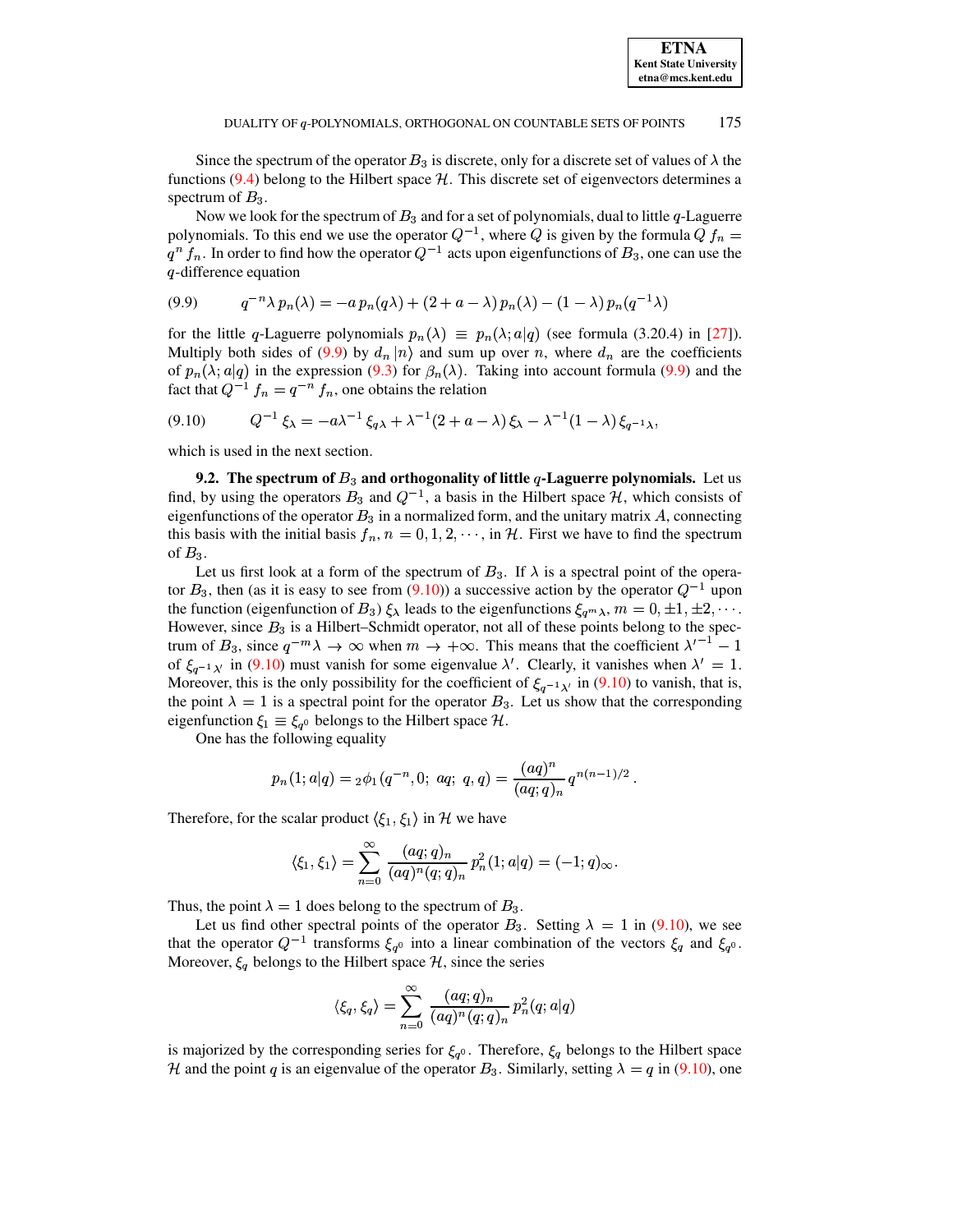finds likewise that  $\xi_{q^2}$  is an eigenvector of  $B_3$  and the point  $q^2$  belongs to the spectrum of  $B_3$ . Repeating this procedure, we find that all  $\xi_{q^n}$ ,  $n = 0, 1, 2, \dots$ , are eigenvectors of  $B_3$  and the set  $q^n$ ,  $n = 0, 1, 2, \dots$ , belongs to the spectrum of  $B_3$ . So far, we do not know yet whether other spectral points exist or not.

The functions  $\xi_{q^n}$ ,  $n = 0, 1, 2, \dots$ , are linearly independent elements of the Hilbert space H. Suppose that values  $q^n$ ,  $n = 0, 1, 2, \dots$ , constitute a whole spectrum of  $B_3$ . Then the set of functions  $\xi_{q^n}$ ,  $n = 0, 1, 2, \dots$ , is a basis in the Hilbert space H. Introducing the notation  $\Xi_k := \xi_{q^k}, k = 0, 1, 2, \dots$ , we find from (9.10) that

<span id="page-68-0"></span>
$$
(9.11) \tQ^{-1} \Xi_k = -aq^{-k} \Xi_{k+1} + q^{-k} (2 + a - q^k) \Xi_k - q^{-k} (1 - q^k) \Xi_{k-1}
$$

As we see, the matrix of the operator  $Q^{-1}$  in the basis  $\Xi_k$ ,  $k = 0, 1, 2, \dots$ , is not symmetric, although in the initial basis  $|n\rangle$ ,  $n = 0, 1, 2, \dots$ , it was symmetric. The reason is that the matrix  $(a_{mn})$  with entries  $a_{mn} := \beta_m(q^n), m, n = 0, 1, 2, \dots$ , where  $\beta_m(q^n)$  are the coefficients (9.3) in the expansion  $\xi_{q^n} = \sum_m \beta_m(q^n) f_n$ , is not unitary. This fact is equivalent to the statement that the basis  $\Xi_n = \xi_{q^n}$ ,  $n = 0, 1, 2, \cdots$ , is not normalized. To normalize it, one has to multiply  $\Xi_n$  by corresponding numbers  $c_n$ . Let  $\widehat{\Xi}_n = c_n \Xi_n$ ,  $n = 0, 1, 2, \cdots$ , be a normalized basis. Then the matrix of the operator  $Q^{-1}$  is symmetric in this basis. It follows from (9.11) that  $Q^{-1}$  has in the basis  $\{\hat{\Xi}_n\}$  the form

$$
Q^{-1}\hat{\Xi}_n = -c_{n+1}^{-1}c_n q^{-n} a \hat{\Xi}_{n+1} + q^{-n} (2 + a - q^n) \hat{\Xi}_n - c_{n-1}^{-1} c_n q^{-n} (1 - q^n) \hat{\Xi}_{n-1}.
$$

The symmetricity of  $Q^{-1}$  in the basis  $\{\hat{\Xi}_n\}$  means that  $c_{n+1}^{-1}c_n a q^{-n} = c_n^{-1}c_{n+1} q^{-n-1} (1$  $q^{n+1}$ ), that is,  $c_n/c_{n-1} = \sqrt{\frac{aq}{(1-q^n)}}$ . Therefore,

$$
c_n = c \left[ (aq)^n / (q;q)_n \right]^{1/2}
$$

where  $c$  is a constant.

The expansions

<span id="page-68-1"></span>
$$
\hat{\xi}_{q^n}(x) \equiv \hat{\Xi}_n(x) = \sum_m c_n \,\beta_m(q^n) \, f_m \equiv \sum_m \hat{a}_{mn} \, f_m
$$

connect two orthonormal bases in the Hilbert space  $H$ . This means that the matrix  $(\hat{a}_{mn})$ ,  $m, n = 0, 1, 2, \dots$ , with entries

$$
(9.12) \qquad \hat{a}_{mn} = c_n \beta_m(q^n) = c \left( \frac{(aq)^n}{(q;q)_n} \frac{(aq;q)_m}{(aq)^m (q;q)_m} \right)^{1/2} p_m(q^n;a|q)
$$

is unitary, provided that the constant  $c$  is appropriately chosen. In order to calculate this constant, we use the relation  $\sum_{n=0}^{\infty} |\hat{a}_{0n}|^2 = \sum_{n=0}^{\infty} c_n^2 \beta_0^2(q^n) = 1$ . Since  $\beta_0^2(q^n) = 1$  and

$$
\sum_{n=0}^{\infty} \frac{(aq)^n}{(q;q)_n} = (aq;q)_\infty^{-1},
$$

we have

<span id="page-68-2"></span>
$$
c=(aq;q)^{1/2}_{\infty}.
$$

The matrix  $A := (\hat{a}_{mn})$  is real and orthogonal. Thus, if  $\hat{\Xi}_n$ ,  $n = 0, 1, 2, \dots$ , is a complete basis in H, then  $AA^{-1} = A^{-1}A = E$ , that is,

(9.13) 
$$
\sum_{n} \hat{a}_{mn} \hat{a}_{m'n} = \delta_{mm'}, \quad \sum_{m} \hat{a}_{mn} \hat{a}_{mn'} = \delta_{nn'}
$$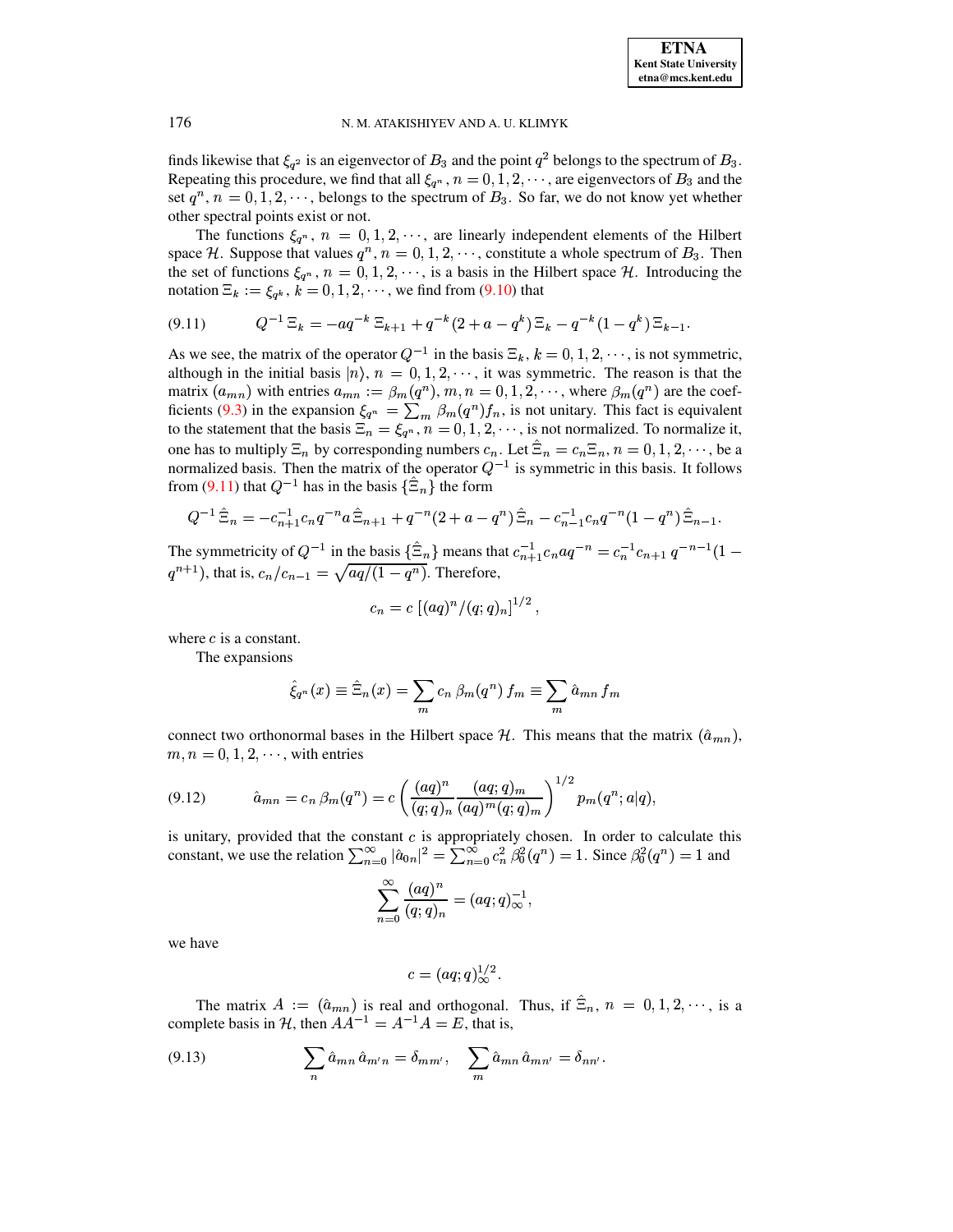Substituting into the first sum over *n* the expressions for  $\hat{a}_{mn}$ , we obtain the identity

$$
(9.14) \qquad \sum_{n=0}^{\infty} \frac{(aq)^n}{(q;q)_n} p_m(q^n;a|q) p_{m'}(q^n;aq) = \frac{(aq)^m (q;q)_m}{(aq;q)_{\infty} (aq;q)_m} \delta_{mm'} ,
$$

which must yield the orthogonality relation for little  $q$ -Laguerre polynomials. However, we have assumed that the points  $q^n$ ,  $n = 0, 1, 2, \dots$ , exhaust the whole spectrum of  $B_3$ . Let us show that this is the case. The reasoning here is exactly the same as in the previous sections. Namely, we have found that the spectrum of  $B_3$  contains the points  $q^n$ ,  $n = 0, 1, 2, \cdots$ . If the operator  $B_3$  had other spectral points  $x_k$ , then on the left-hand side of [\(9.14\)](#page-69-0) there would be other summands  $\mu_{x_k} p_m(x_k; a|q) p_{m'}(x_k; a|q)$  with positive  $\mu_{x_k}$ , corresponding to these additional points. Let us show that these additional summands do not appear. We set  $m = m' = 0$  in the relation [\(9.14\)](#page-69-0) with the additional summands. Since  $p_0(x; a|q) = 1$ , we have the equality

<span id="page-69-0"></span>
$$
\sum_{n=0}^\infty\frac{(aq)^n}{(q;q)_n}+\sum_k\mu_{x_k}=(aq;q)_\infty^{-1}.
$$

This formula is true only if  $\sum_{k} \mu_{x_k} = 0$ . This means that additional summands do not appear in  $(9.14)$  and thus  $(9.14)$  does represent the orthogonality relation for little q-Laguerre polynomials. Consequently, the following proposition is true:

PROPOSITION 9.1. *The spectrum of the operator* \_ *coincides with the set of points*  $q^n$ ,  $n = 0, 1, 2, \cdots$ . This spectrum is simple and the functions  $\xi_{q^n}$ ,  $n = 0, 1, 2, \cdots$ , form a *complete* set of eigenfunctions of  $B_3$ . The matrix  $(\hat{a}_{mn})$  with entries [\(9.12\)](#page-68-1) relates the initial *basis*  $\{f_n\}$  *with the normalized basis*  $\{\Xi_n\}$ *.* 

<span id="page-69-1"></span>**9.3. Al-Salam–Carlitz II polynomials as duals to little -Laguerre polynomials.** Now we consider the second relation in [\(9.13\)](#page-68-2). Taking into account the explicit expression for  $\hat{a}_{mn}$ . one obtains the orthogonality relation for the functions

$$
(9.15) \tFn(q-m; a|q) := (a-1q-m; q)m-1 2 \phi_0(q-m, q-n; -; q, qn/a).
$$

<span id="page-69-2"></span>This relation has the form

$$
(9.16) \qquad \sum_{m=0}^{\infty} (aq)^{-m} \frac{(aq;q)_m}{(q;q)_m} F_n(q^{-m};a|q) F_{n'}(q^{-m};a|q) = (aq)^{-n} \frac{(q;q)_n}{(aq;q)_\infty} \delta_{nn'}.
$$

Comparing [\(9.15\)](#page-69-1) with the Al-Salam–Carlitz II polynomials

$$
V_n^{(a)}(x;q)=(-a)^nq^{-n(n-1)/2}{}_2\phi_0(q^{-n},\;x;\; -\;;\; q,q^n/a).
$$

we see that they are related to the functions  $(9.15)$ , and  $(9.16)$  therefore leads to the orthogonality relation for the Al-Salam–Carlitz II polynomials

$$
\sum _{m=0}^\infty \frac {q^{m^2} a^m}{(q;q)_m (aq;q)_m}\, V^{(a)}_n(q^{-m};q)\, V^{(a)}_{n'}(q^{-m};q)=\frac {a^n (q;q)_n}{(aq;q)_{\infty}q^{n^2}}\, \delta_{nn'},
$$

known from the literature. Thus, Al-Salam–Carlitz II polynomials are duals to the little  $q$ -Laguerre polynomials.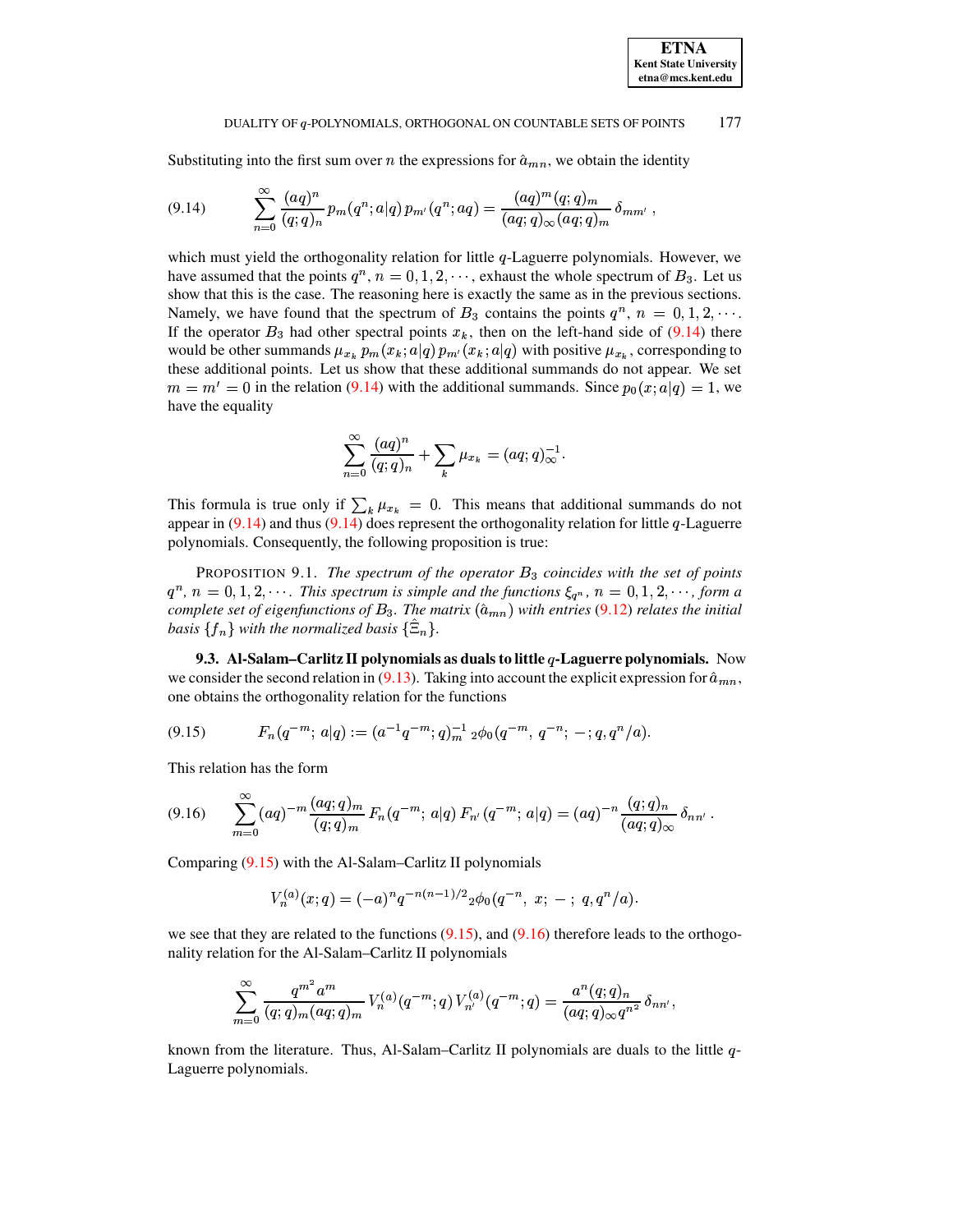Appendix. In this appendix we prove the summation formula

(9.17) 
$$
\sum_{n=0}^{\infty} \frac{(abq, bq;q)_n}{(aq,q;q)_n} \frac{1 - abq^{2n+1}}{1 - abq} a^n q^{n^2} = \frac{(abq^2;q)_{\infty}}{(aq;q)_{\infty}}
$$

First of all, observe that when  $b = 0$  this relation reduces to

<span id="page-70-3"></span><span id="page-70-0"></span>
$$
\sum_{n=0}^{\infty} \frac{a^n q^{n^2}}{(aq, q; q)_n} = \frac{1}{(aq; q)_{\infty}},
$$

which is a well-known limiting form of Jacobi's triple product identity (see  $[21]$ , formula  $(1.6.3)$ .

One can employ an easily verified relation

(9.18) 
$$
\frac{(aq, -aq; q)_n}{(a, -a; q)_n} = \frac{1 - a^2 q^{2n}}{1 - a^2}
$$

in order to express the infinite sum in (9.17) in terms of a very-well-poised  $_4\phi_5$  basic hypergeometric series. This results in

$$
\sum_{n=0}^{\infty} \frac{(abq, bq; q)_n}{(aq, q; q)_n} \frac{1 - abq^{2n+1}}{1 - abq} a^n q^{n^2} = 4\phi_5 \left( \frac{abq, bq, q\sqrt{abq}, -q\sqrt{abq}}{aq, \sqrt{abq}, -\sqrt{abq}}, 0, 0 \right) q, aq
$$

<span id="page-70-1"></span>The next step is to utilize a limiting case of Jackson's sum of a terminating very-well-poised balanced  $_8\phi_7$  series,

$$
(9.19) \quad 6\phi_5\left(\begin{array}{cc}a, q\sqrt{a}, -q\sqrt{a}, b, c, d\sqrt{a}, \frac{aq}{bc} \end{array}\Big|q, \frac{aq}{bcd}\right) = \frac{(aq, aq/bc, aq/bd, aq/cd; q)_{\infty}}{(aq/b, aq/c, aq/d, aq/bcd; q)_{\infty}},
$$

which represents a q-analogue of Dougall's formula for a very-well-poised 2-balanced  $_7F_6$ series. When the parameters  $c$  and  $d$  tend to infinity, from (9.19) it follows that

(9.20) 
$$
4\phi_5 \left( \frac{a}{\sqrt{a}}, \frac{q\sqrt{a}}{-\sqrt{a}}, \frac{-q\sqrt{a}}{aq/b}, \frac{b}{0}, 0 \right) q, \frac{aq}{b} = \frac{(aq;q)_{\infty}}{(aq/b;q)_{\infty}}
$$

To verify this, one needs only to use the limit relation

<span id="page-70-2"></span>
$$
\lim_{c,d\to\infty}(c,d;q)_n\left(\frac{aq}{bcd}\right)^n=q^{n(n-1)}\left(\frac{aq}{b}\right)^n.
$$

With the substitutions  $a \to abq$  and  $b \to bq$  in (9.20), one recovers the desired identity (9.17). Similarly, when  $d \to \infty$  one derives from (9.19) the identities

$$
(9.21) \qquad \sum_{n=0}^{\infty} \frac{(1 - abq^{2n+1})(aq, abq/c, abq;q)_n}{(1 - abq)(bq, cq, q;q)_n (-a/c)^n} q^{n(n-1)/2} = \frac{(abq^2, c/a; q)_{\infty}}{(bq, cq; q)_{\infty}}
$$

$$
(9.22) \qquad \sum_{n=0}^{\infty} \frac{(1-abq^{2n+1})(abq, bq, cq; q)_n}{(1-abq)(aq, abq/c, q; q)_n(-c/a)^n} q^{n(n-1)/2} = \frac{(abq^2, a/c; q)_{\infty}}{(aq, abq/c; q)_{\infty}}.
$$

They have been employed in section 7.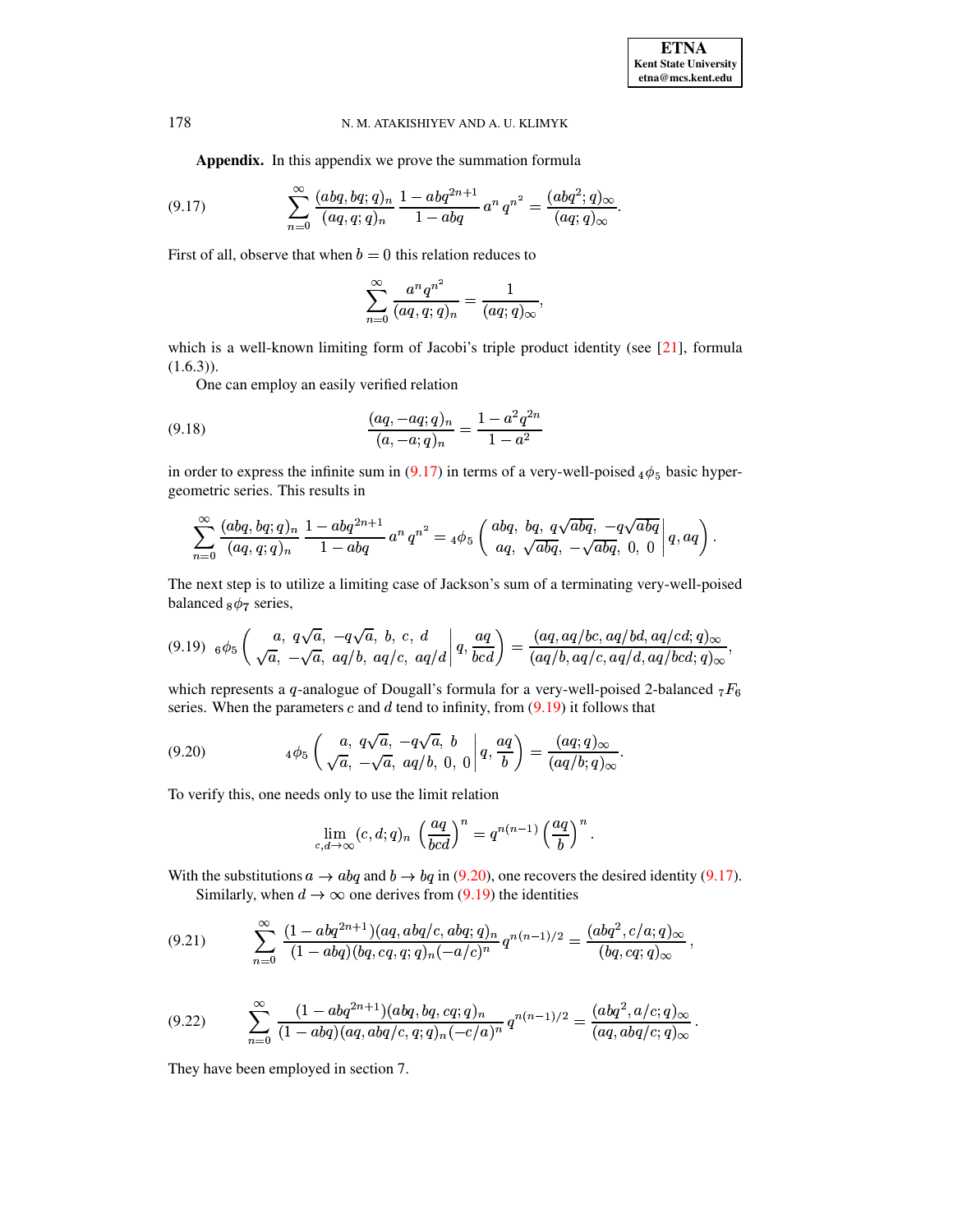

We conclude this appendix with the following remark. There is another proof of the identity  $(4.25)$ , based on vital use of the same summation formula  $(9.19)$ . Actually, a relation may be derived, which is somewhat more general than  $(4.25)$ . Indeed, consider the function

$$
\eta_k(a;q):=\sum_{n=0}^\infty (-1)^n\,q^{n(n-1)/2}\,\frac{1-aq^{2n+1}}{1-aq}\frac{(aq;q)_n}{(q;q)_n}\,\mu^k(n;a)
$$

for arbitrary nonnegative integers k, where the q-quadratic lattice  $\mu(n; a)$  is defined as above:

$$
\mu(n;a):=q^{-n}+aq^{n+1}.
$$

We argue that all  $\eta_k(a;q) = 0, k = 0, 1, 2, \cdots$ . To verify this statement, begin with the case when  $k = 0$  and employ relation (9.18) to show that

$$
\eta_0(a;q) = 3\phi_3\left(\frac{q\sqrt{aq},\ -q\sqrt{aq},\ aq}{\sqrt{aq},\ -\sqrt{aq},\ 0}\Bigg|q,1\right).
$$

The summation formula (9.19) in the limit as  $d \to \infty$  takes the form

$$
{}_5\phi_5\left(\frac{a}{\sqrt{a}},\frac{q\sqrt{a}}{-\sqrt{a}},\frac{-q\sqrt{a}}{aq/b},\frac{b}{aq/c},\frac{ca}{q}\right)=\frac{(aq,aq/bc;q)_{\infty}}{(aq/b,aq/c;q)_{\infty}}
$$

In the particular case when  $bc = aq$  this sum reduces to

$$
{}_3\phi_3\left(\begin{matrix} a,\ q\sqrt{a},\ -q\sqrt{a} \cr 0,\ \sqrt{a},\ -\sqrt{a} \end{matrix}\bigg|q,1\right)=\frac{(aq,1;q)_\infty}{(b,c;q)_\infty}=0\,,
$$

since  $(z, q)_{\infty} = 0$  for  $z = 1$ . Consequently, the function  $\eta_0(a; q)$  does vanish.

For  $k = 1, 2, 3, \dots$ , one can proceed inductively. Employ the relation  $q\mu(n + 1; a)$  $\mu(n; q^2 a)$  to show that

$$
\eta_{k+1}(a;q) = (1+aq)\eta_k(a;q) - q^{-k-1}(1-aq^2)(1-aq^3)\eta_k(aq^2;q).
$$

So, one obtains that indeed all  $\eta_k(a; q)$ ,  $k = 0, 1, 2, \dots$ , vanish. The identity (4.25) is now an easy consequence of this statement if one takes into account that a product of the two polynomials  $D_n(\mu(m); a, b, c|q)$  and  $D_{n'}(\mu(m); b, a, abq/c|q)$  in (4.25) is some polynomial in  $\mu(m)$  of degree  $n + n'$ . This completes the proof of (4.25), which is independent of the one, given in section 4.

#### **REFERENCES**

- [1] G. E. ANDREWS AND R. ASKEY, Classical orthogonal polynomials, in Lecture Notes in Mathematics, 1171, Springer, 1985, pp. 36-63.
- <span id="page-71-0"></span>[2] M. N. ATAKISHIYEV, N. M. ATAKISHIYEV, AND A. U. KLIMYK, Big q-Laguerre and q-Meixner polynomials and representations of the quantum algebra  $U_q(su_{1,1})$ , J. Phys. A: Math. Gen., 36 (2003), pp. 10335-10347.
- [3] G. E. ANDREWS, R. ASKEY, AND R. ROY, Special Functions, Cambridge University Press, Cambridge, 1999.
- [4] R. ASKEY AND M. E. H. ISMAIL, A generalization of ultraspherical polynomials, in Studies in Pure Mathematics, P. Erdös, ed., Birkhäuser, Basel, 1983, pp. 55-78.
- [5] R. ASKEY AND M. E. H. ISMAIL, Recurrence relations, continued fractions and orthogonal polynomials, Memoirs Amer. Math. Soc., 300 (1984), pp. 1-108.
- [6] N. M. ATAKISHIYEV AND A. U. KLIMYK, On q-orthogonal polynomials, dual to little and big q-Jacobi polynomials, e-arXiv: math.CA/0307250.